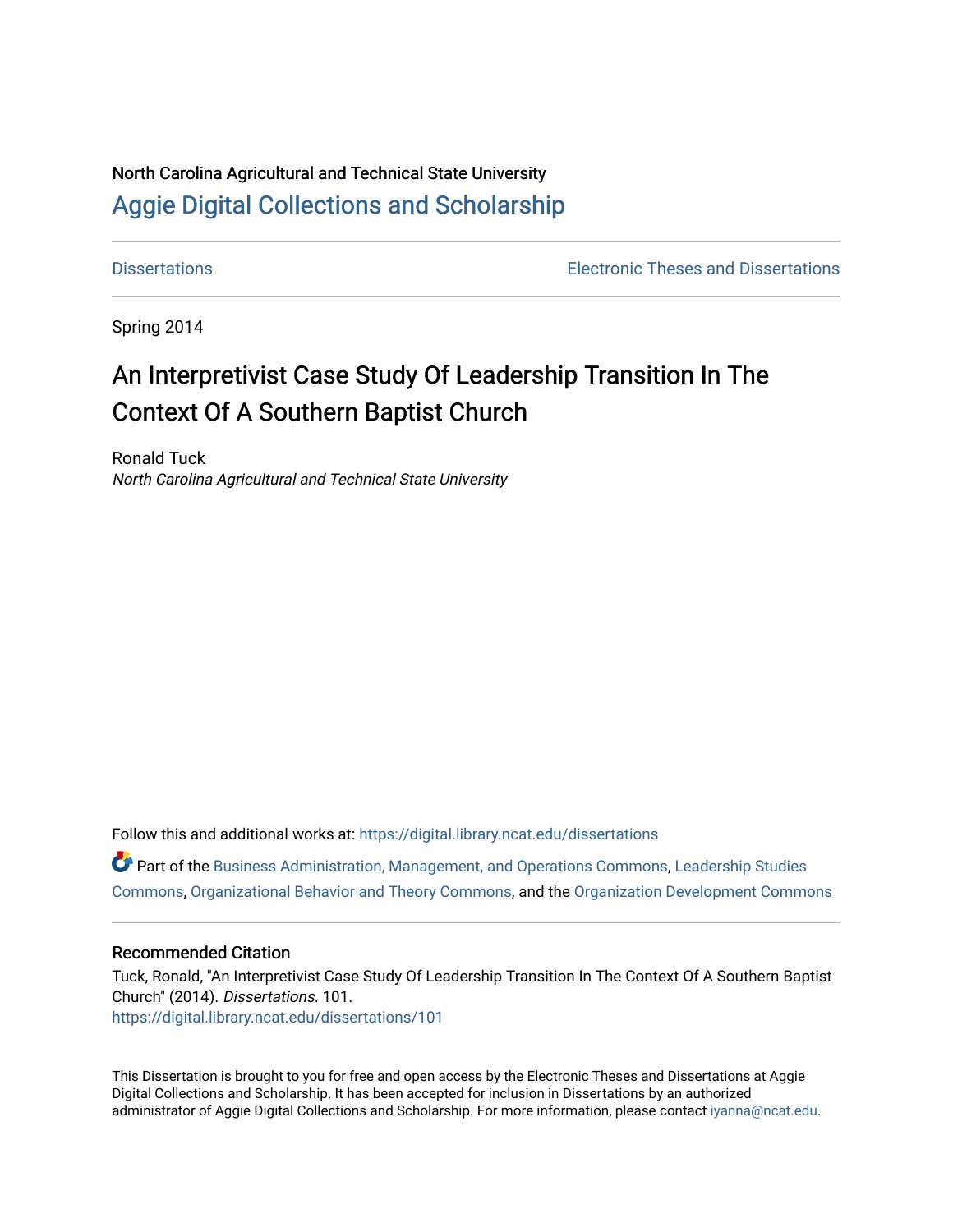An Interpretivist Case Study of Leadership Transition in the Context of a Southern Baptist Church Ronald Tuck North Carolina A&T State University

A dissertation submitted to the graduate faculty in partial fulfillment of the requirements for the degree of DOCTOR OF PHILOSOPHY Department: Leadership Studies Major: Leadership Studies Major Professor: Dr. Comfort Okpala Greensboro, North Carolina 2014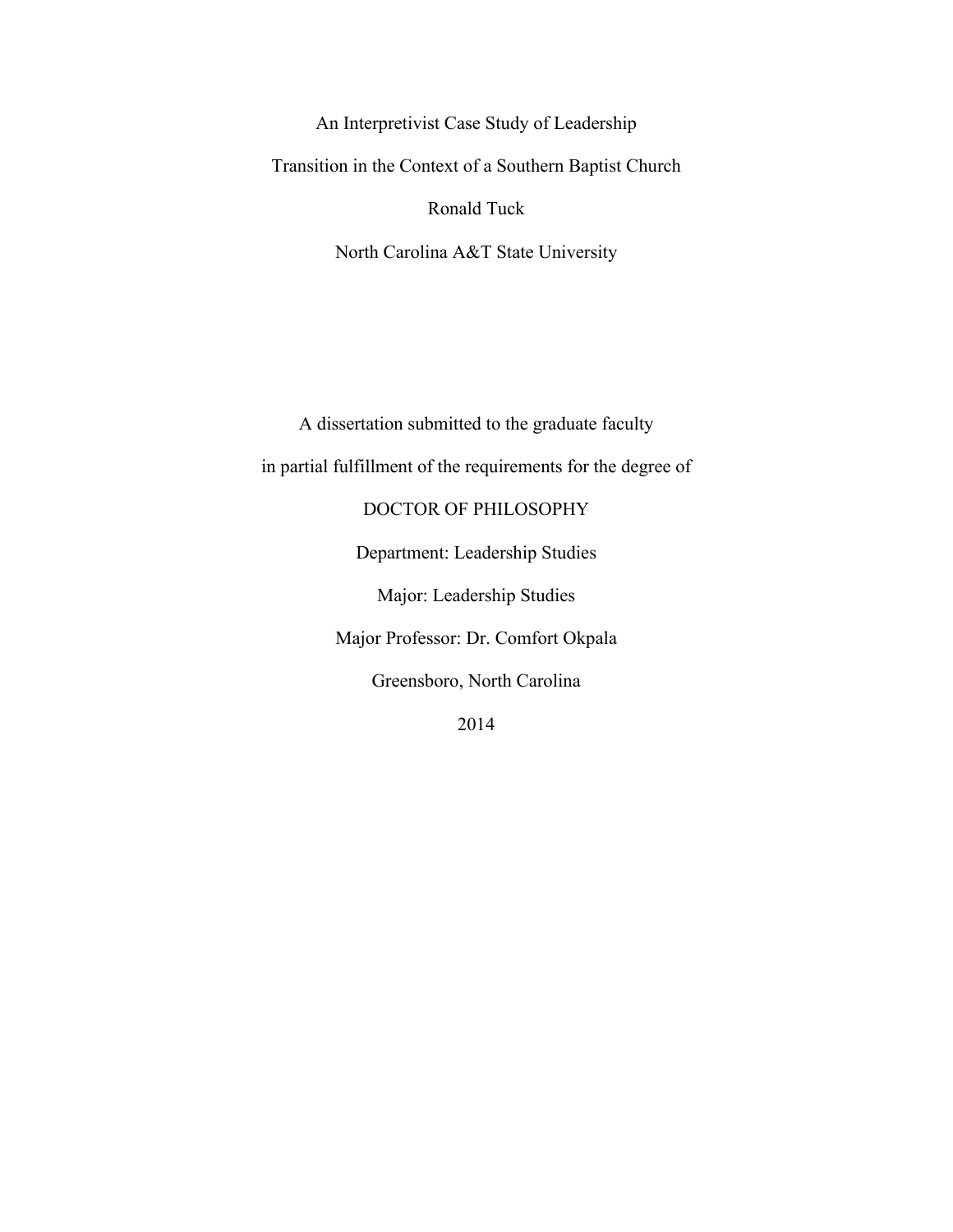The Graduate School North Carolina Agricultural and Technical State University This is to certify that the Doctoral Dissertation of

Ronald Tuck

has met the dissertation requirements of North Carolina Agricultural and Technical State University

> Greensboro, North Carolina 2014

> > Approved by:

Dr. Daniel Miller Major Professor

Dr. Sylvia Burgess Committee Member

Dr. Forrest Toms Committee Member Dr. David Johnson Committee Member

Comfort Okpala Department Chair

Dr. Sanjiv Sarin Dean, The Graduate School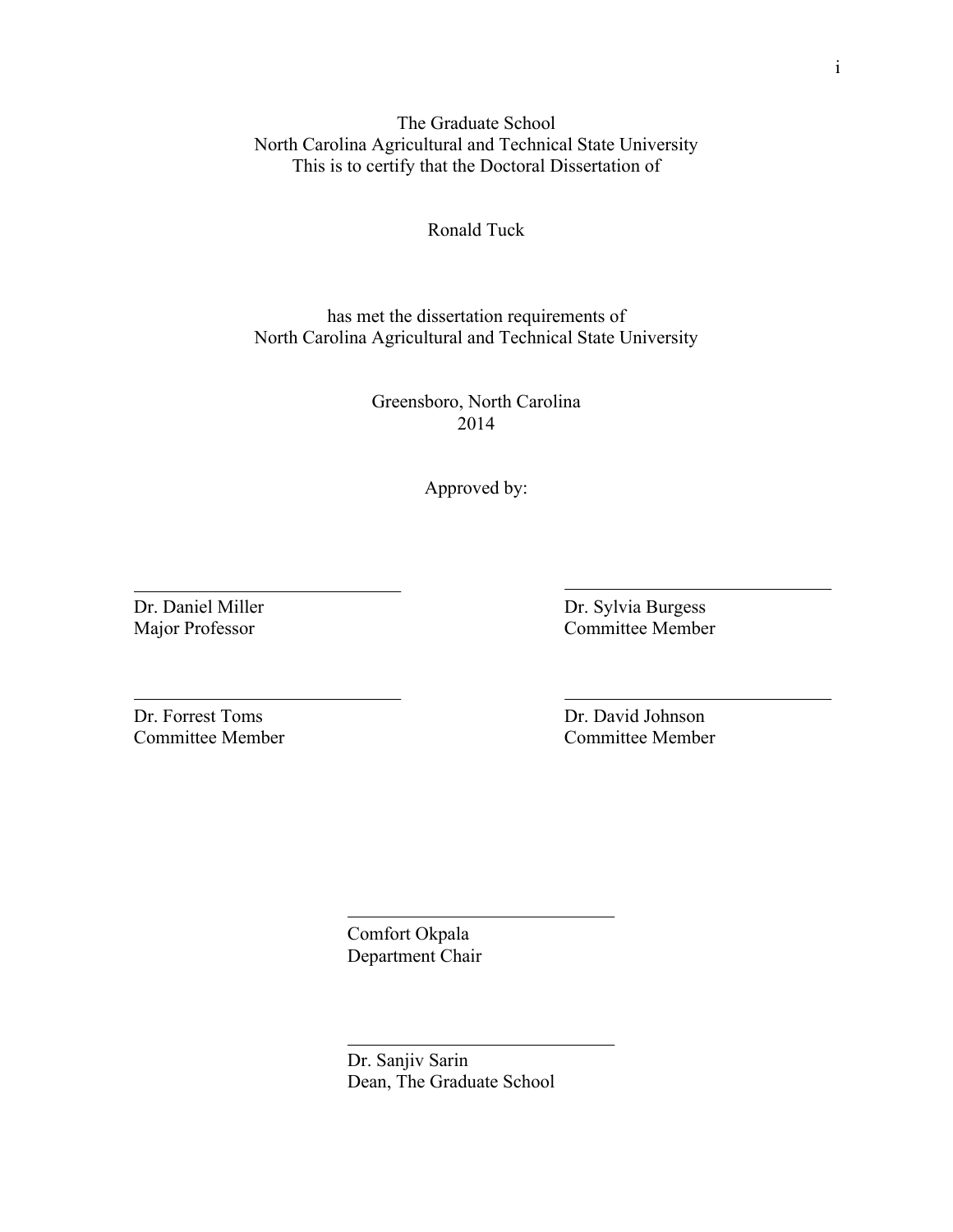© Copyright by

Ronald Tuck

2014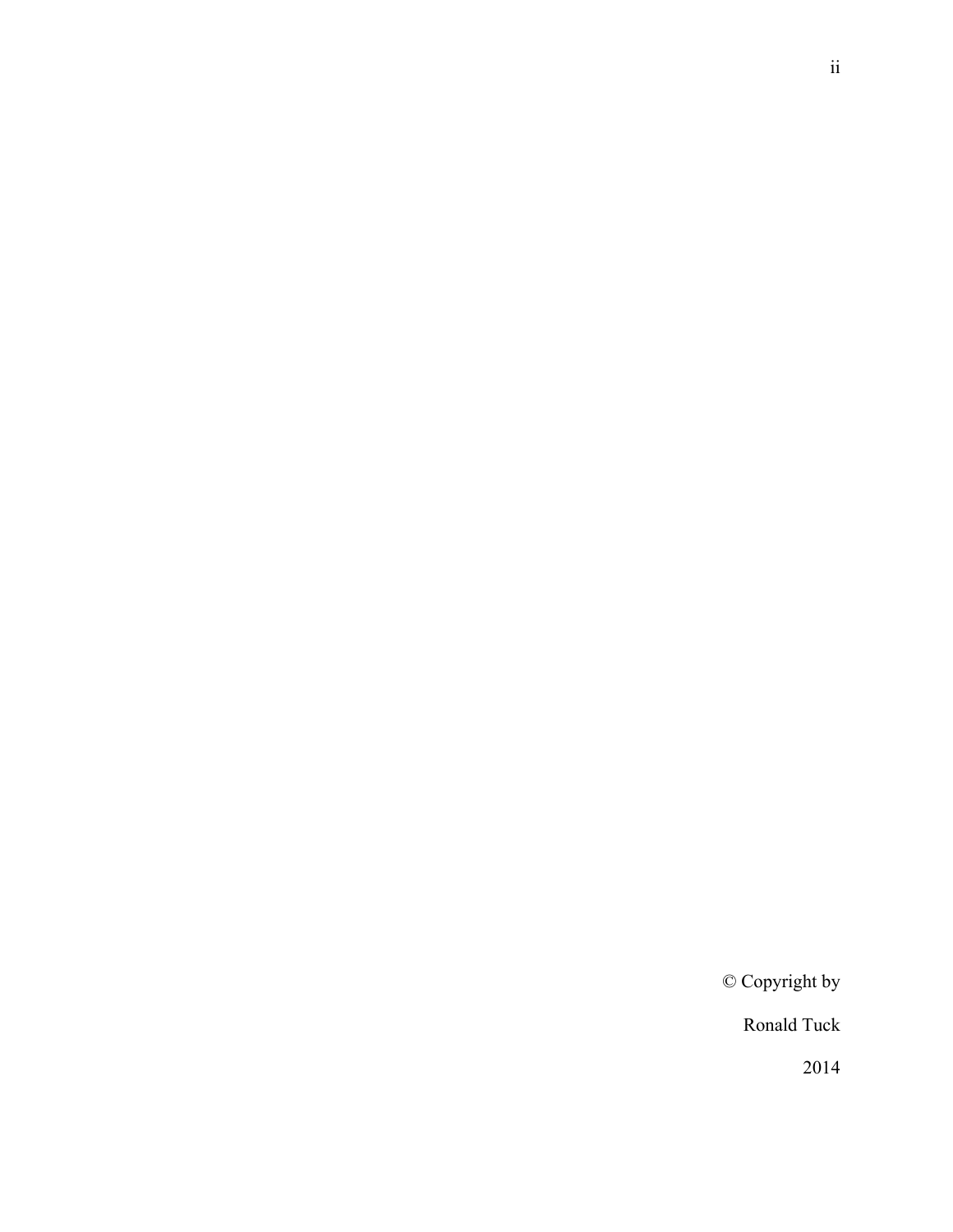# Biographical Sketch

Ronald Tuck is a seasoned financial services leader, pastor and scholar. He is originally from Reidsville, North Carolina. Mr. Tuck's professional background includes a career in the financial services and lending industry, business owner and pastor.

Mr. Tuck has participated in startup companies and led initiatives in due diligence efforts for the acquisition of organizations while working for a global financial services industry leader. Mr. Tuck holds undergraduate degrees in Bible and Psychology and earned an MA in Human Services along with an MBA from Liberty University.

Currently Mr. Tuck serves as senior Pastor at Lawsonville Baptist Church, the position he has held for fourteen years. Under his leadership, the church has increased in attendance each year and completed a one million dollar building program, all without taking on any debt.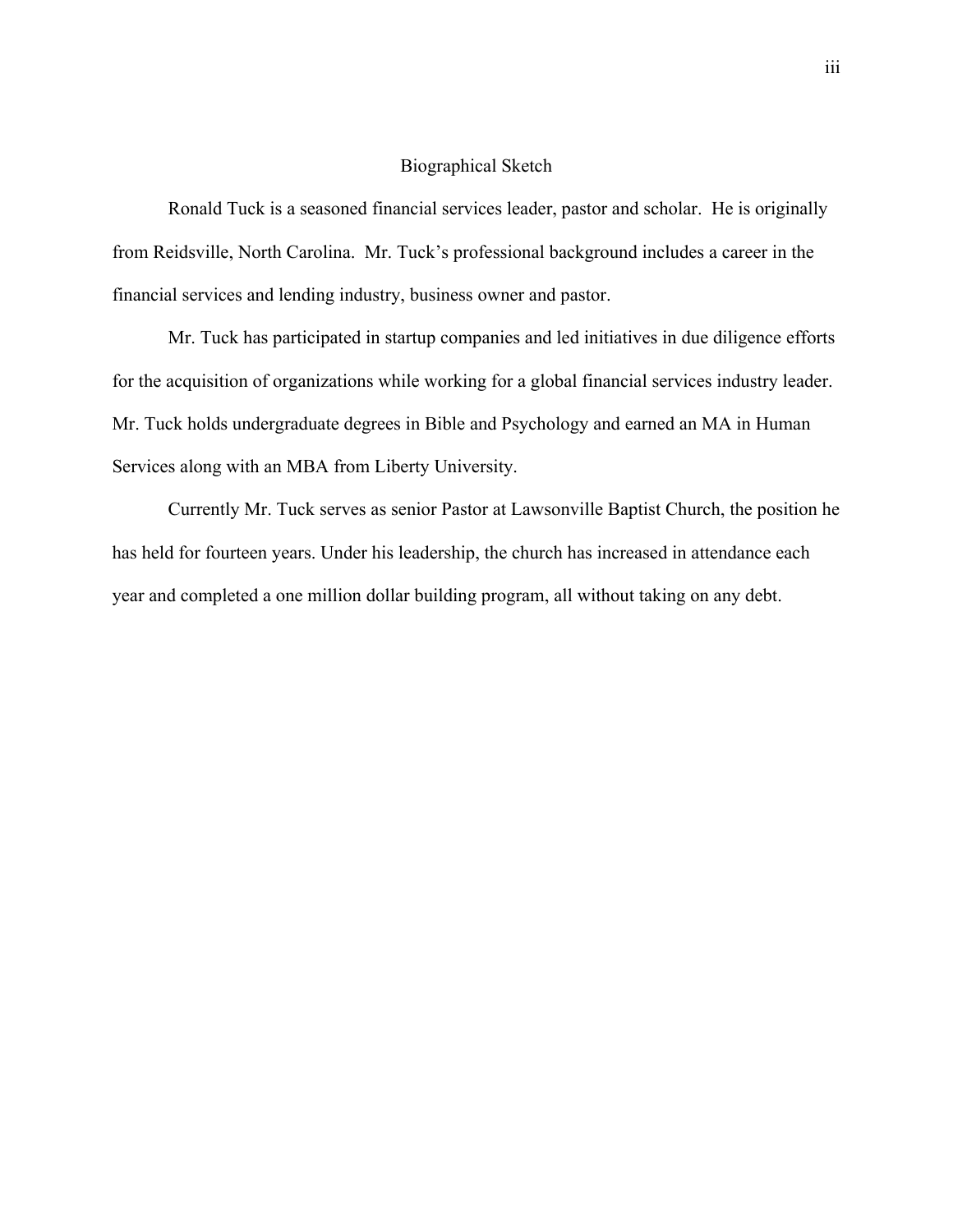# Acknowledgements

I would like to acknowledge with gratitude, my dissertation committee, Dr. Daniel Miller, Dr. Comfort Okpala, Dr. Forrest Toms and Dr. Sylvia Burgess for the patience, guidance and direction they have provided to me. Each of them has provided encouragement and a unique contribution to my development. I would like to thank Dr. Dr. Alexander Erwin for his leadership and passion for the program and allowing me to become part of leadership studies four years ago. I would especially like to thank Dr. Elizabeth Barber for her patience, understanding and candor throughout my progression in the leadership studies program. It has been a privilege to learn from her experience and knowledge. I would like to thank Dr. Miller for stepping in and being a rock in the transition process and going beyond what was required in assisting me.

Finally, I would like to thank my family for all of their sacrifices during the last four years.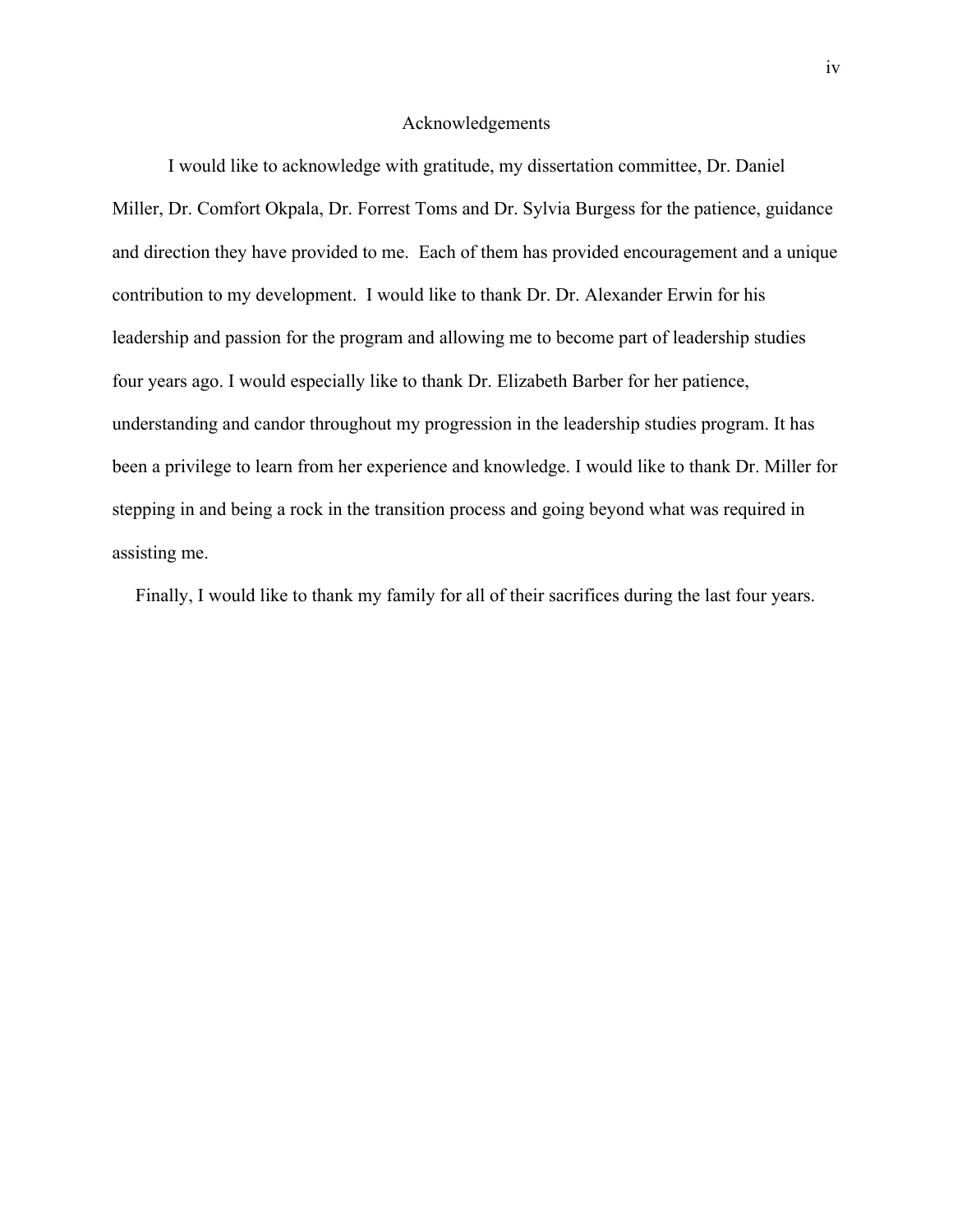# Table of Contents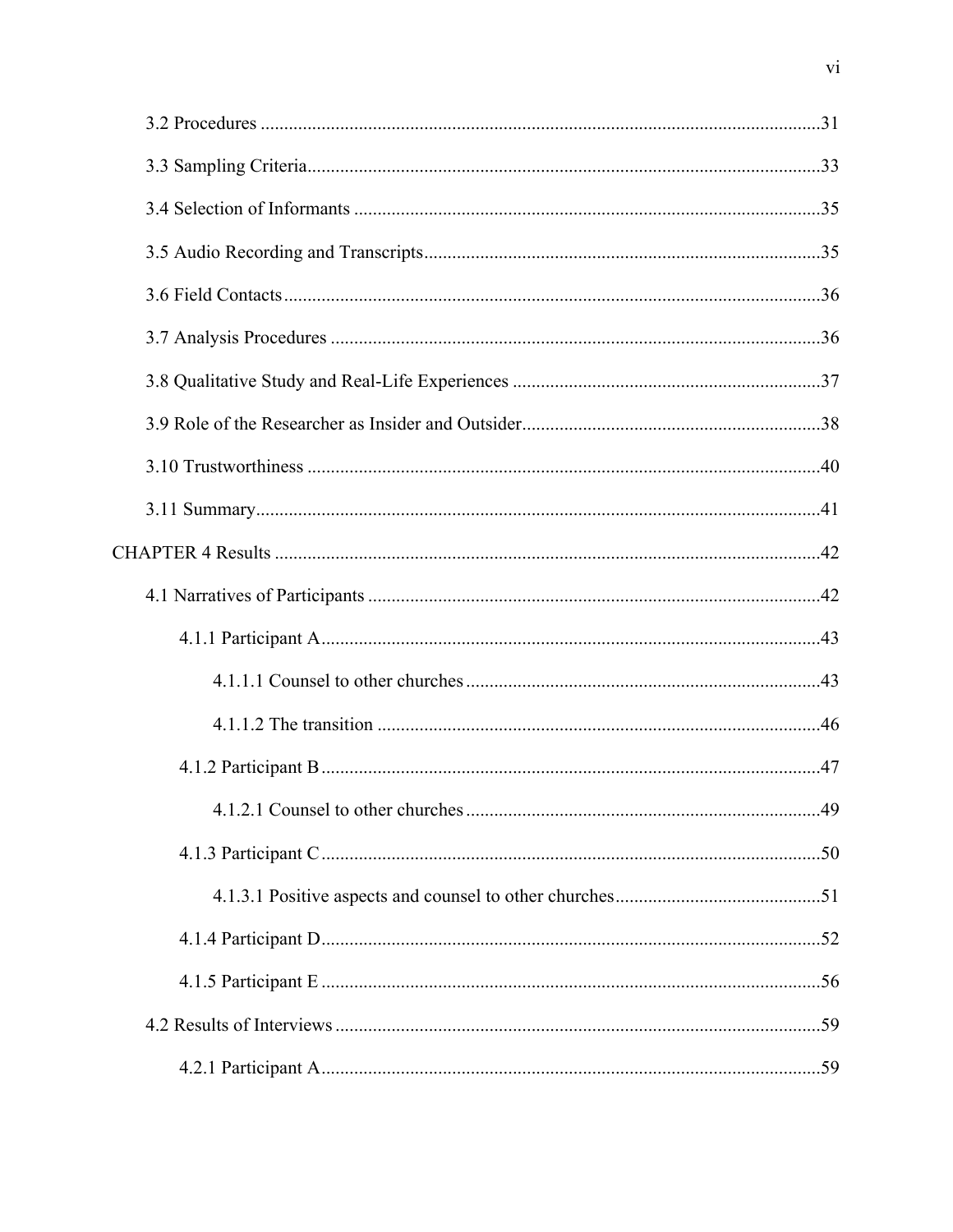| 4.4 The Key Role of Organizational Readiness in Church Transition Success  68 |  |
|-------------------------------------------------------------------------------|--|
|                                                                               |  |
|                                                                               |  |
|                                                                               |  |
|                                                                               |  |
|                                                                               |  |
|                                                                               |  |
|                                                                               |  |
|                                                                               |  |
|                                                                               |  |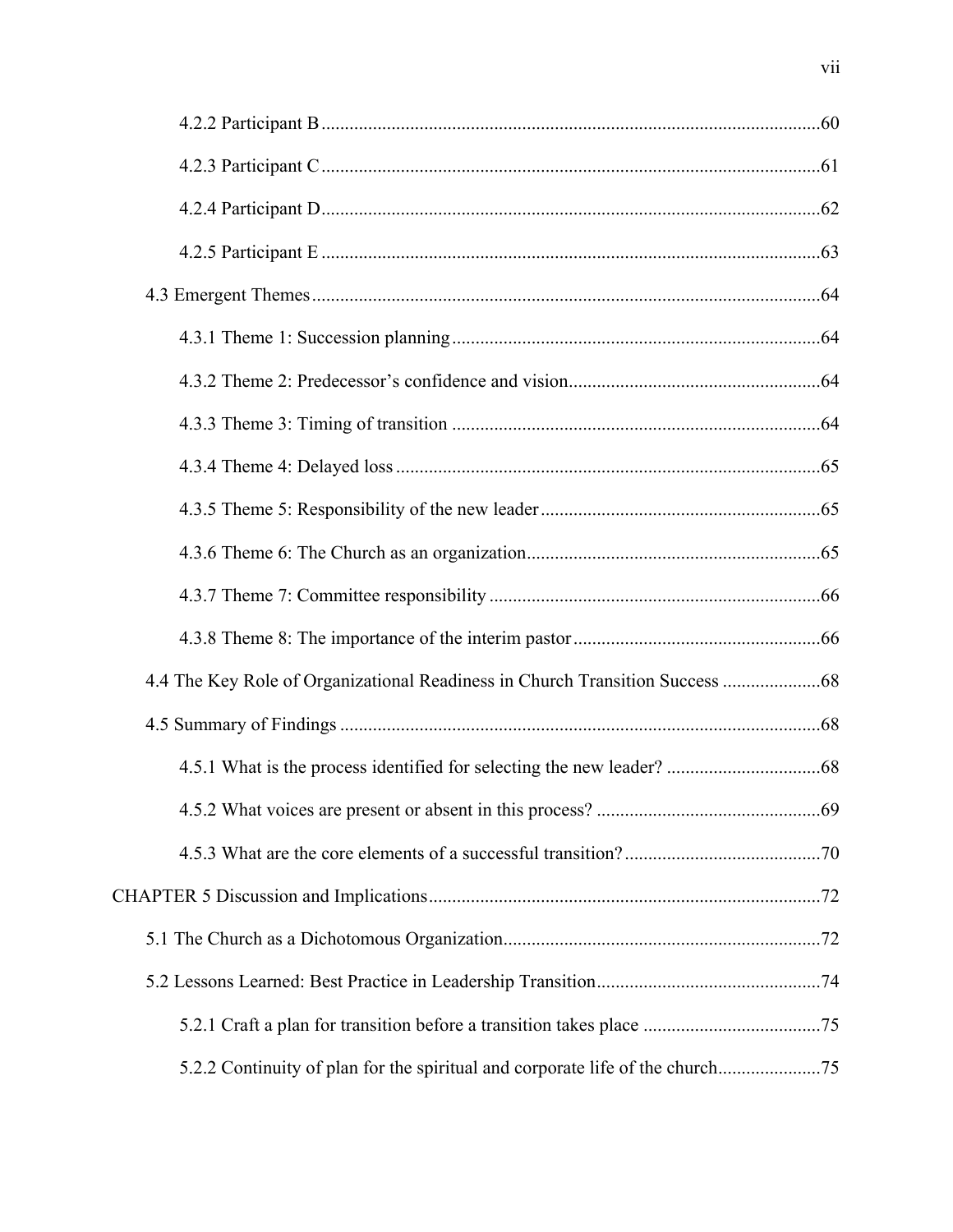| 5.2.5 Select an interim pastor to guide the church during the transition process77 |  |
|------------------------------------------------------------------------------------|--|
| 5.2.6 Choose an experienced interim pastor who maintains the church vision 77      |  |
|                                                                                    |  |
|                                                                                    |  |
|                                                                                    |  |
|                                                                                    |  |
|                                                                                    |  |
|                                                                                    |  |
|                                                                                    |  |
|                                                                                    |  |
|                                                                                    |  |
|                                                                                    |  |
|                                                                                    |  |
|                                                                                    |  |
|                                                                                    |  |
|                                                                                    |  |
|                                                                                    |  |
|                                                                                    |  |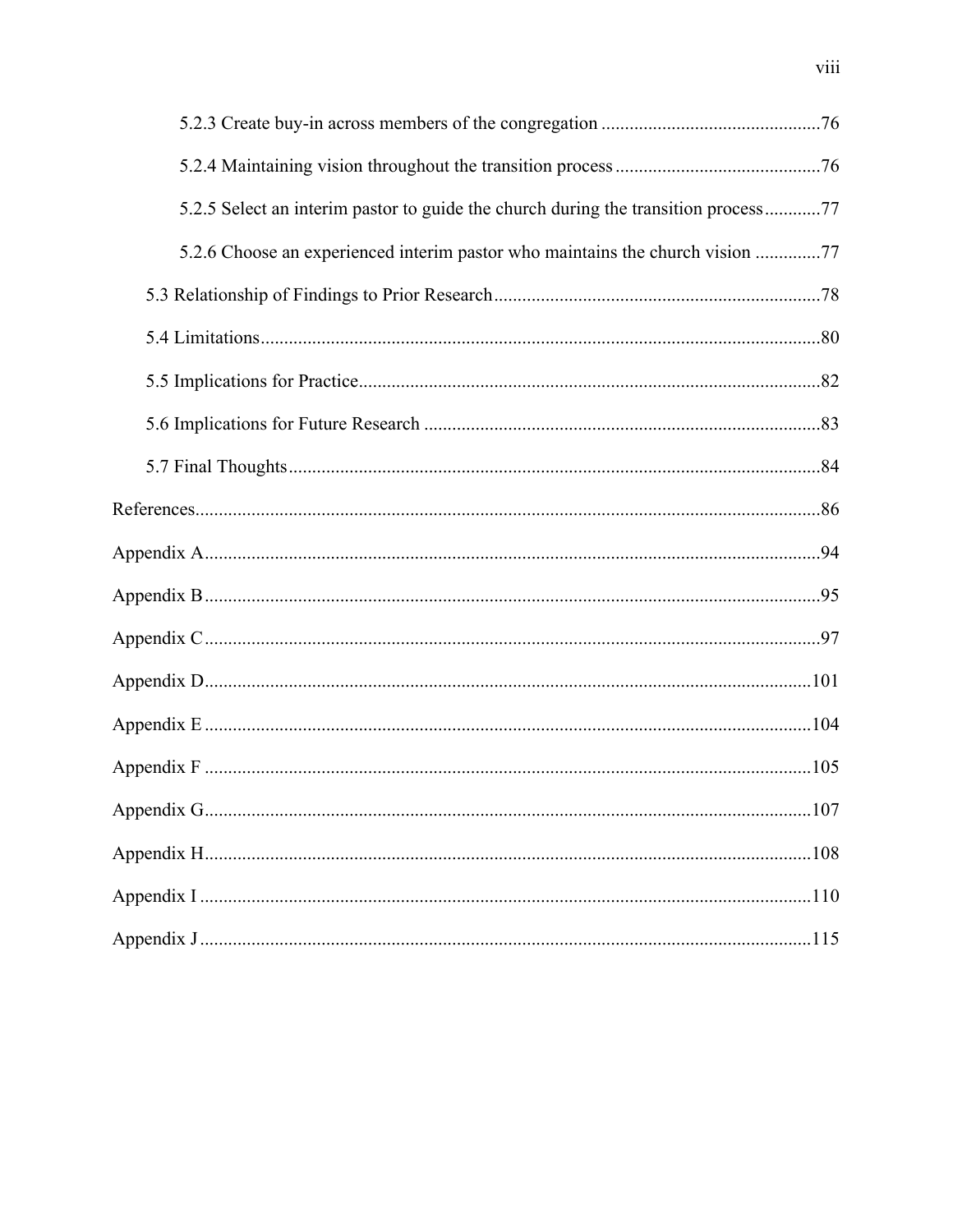## Abstract

This ethnographic study examined the experiences of key individuals involved in a senior leadership transition in the context of the church. Leader transition constitutes a significant aspect of organizational leadership theory, yet succession planning is often neglected in the context of churches. This study revealed that leadership transition is not a single event in the history of a church organization, but rather *an evolution of events involving a multiplicity of factors and individuals*. Narratives from five individuals directly involved in the pastoral leadership transition process informed the study: the search committee chair, the outgoing and incoming pastors, and two differently-located church members. The study uncovered core factors that led to a successful leader transition. First, organizational planning within the church's bylaws pre-existed its need for a succession plan. Second, there was buy-in and commitment to the plan from the congregation as well as the committee. Third, the congregation had confidence in the committee. Fourth, the church by-laws provided roles for direct involvement of the congregants and committee members which structured regular fluid communication across both groups. Fifth, the guidance of an older, experienced interim pastor, as stipulated in the church by-laws, provided stability. The interim was not allowed to apply for the position of new pastor, and was in place early in the transition process, within two weeks of the departure of the outgoing pastor, to maintain the vision of the church and provide services to the congregation so that the selection process for the new pastor was not hurried and could proceed as it needed to. The study's findings indicate that the church functions as both a spiritual and corporate organization, and that successful transition planning must give attention to both areas.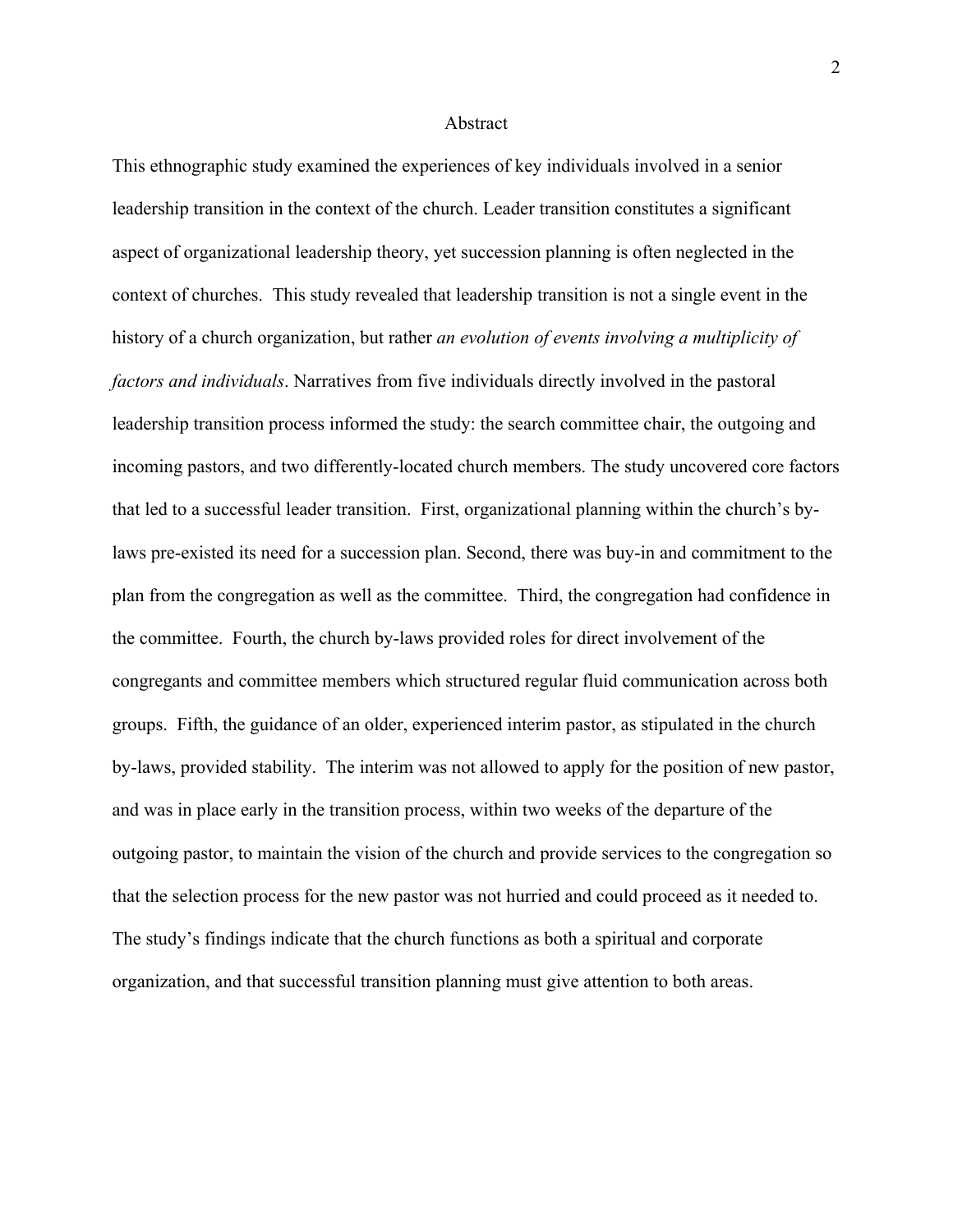### **CHAPTER 1**

### **Introduction**

This ethnographic study examined leadership transition in one Southern Baptist church. The study relies on interviews with key informants to examine how this church managed its leadership transition process. The study is descriptive and does not make assumptions about how other churches manage leadership transition, however its findings are transferrable to and hold potential to inform multiple other contexts, as well as organizational leadership theory.

# **1.1 Problem Statement**

Within churches, leadership transitions occur often. According to the Barna Group (2009), the average tenure of a pastor is less than five years. This statement means that, "At any given moment as few as one quarter and as high as one third of the congregations are in some stage of the pastoral transition process" (Lohnes, 2008, p. 2). Churches are affected by the changing leadership both spiritually and economically and according to Weese and Crabtree (2004) normal attendance for worship services on average fell around 15% when a pastor left the church. This fall in attendance also results in a corresponding drop in giving. Once a new pastor is installed it can take months for giving to get back to prior levels before the original pastor's departure. At the end of the day the transition process can cost as high as 15% of the annual operating budget of the church (Weese & Crabtree, 2004).

This study focused on the leadership transition process, because a breakdown in leadership can impact the congregation and the broader communities they serve. In a time when more and more services to needy populations are carried out by faith-based organizations, the failure or demise of a church has serious ramifications for a community's social safety net.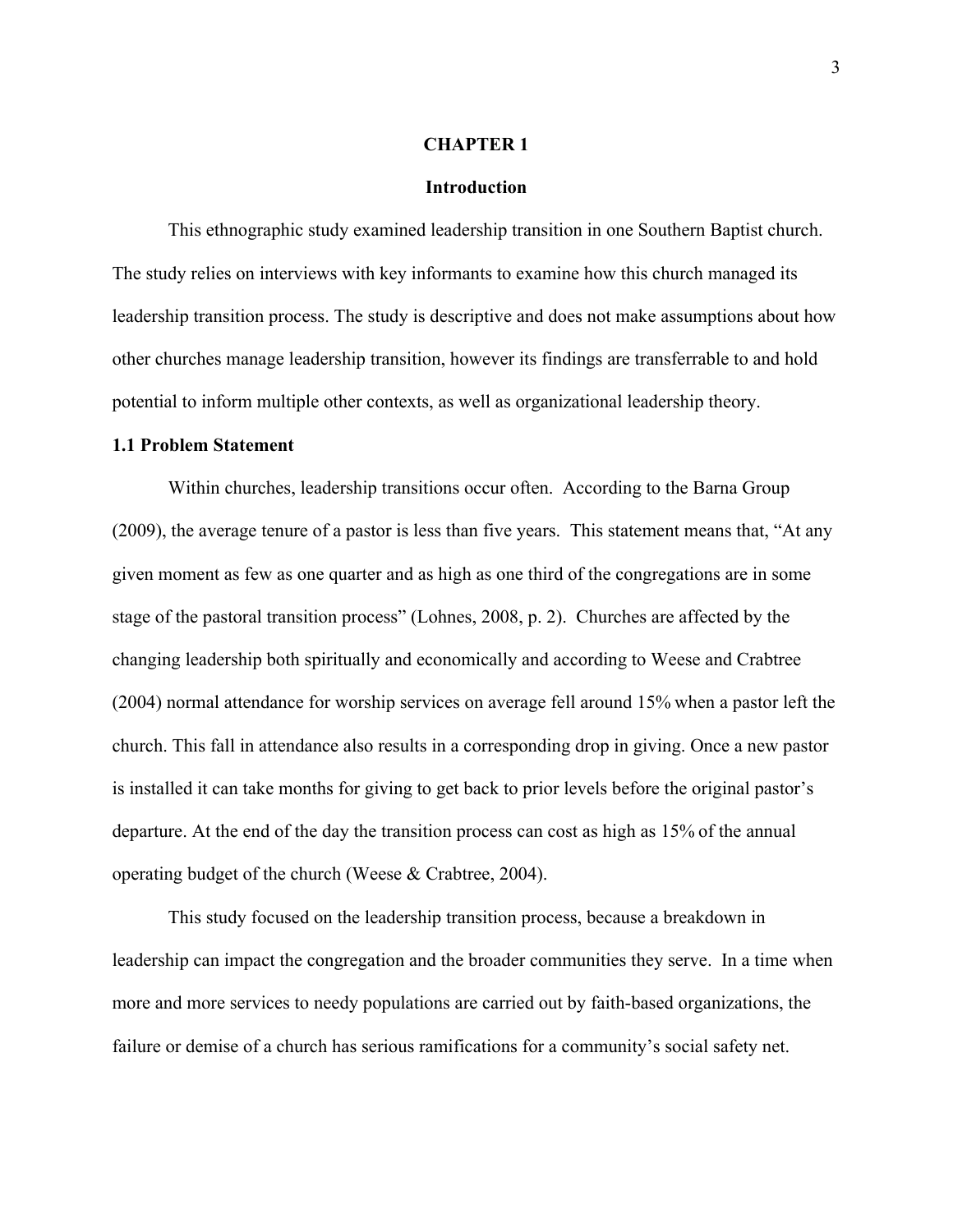Leadership transition constitutes a vital function in the life and sustainability of any organization, but particularly within a church. Change is not easy and fear of the unknown can be an impediment to a successful transition. Leader transition holds the power to maintain, uplift, or devastatingly destroy church organizations that provide irreplaceable services to members as well as communities. Leadership transitions that do not occur efficiently or effectively can have long reaching effects within the church itself, as well as serious consequences for the community it serves. Where the failure of leadership succession within a business impacts stockholders, employees, and sometimes communities, the failure of a church organization hurts children, families, neighborhoods, specific underserved populations and, quite often, entire communities. This research examines and documents the experiences of those most directly involved in the pastoral leadership transition process in one church located in the Piedmont region of North Carolina. The site studied is a Southern Baptist Church. The Southern Baptist denomination has churches that are located in both rural and urban areas, have average attendance of 50 to 1500 people on a weekly basis, and have annual budgets in the millions of dollars.

# **1.2 Theoretical Orientation**

This study is grounded in constructivist/interpretive theory (Guba & Lincoln, 2005). According to Williamson (2006), "Constructivism, one of several interpretive paradigms, is concerned with the ways in which people construct their worlds" (p. 85). The constructivist/ interpretivist worldview allows the researcher to gain understanding by interpreting subject perceptions (Denzin & Lincoln, 1998). Knowledge resides in "individual and collective reconstructions sometimes coalescing around consensus" (Lincoln, Lynham, & Guba, 2011, p. 101). Knowledge accumulation is understood in terms of "more informed and sophisticated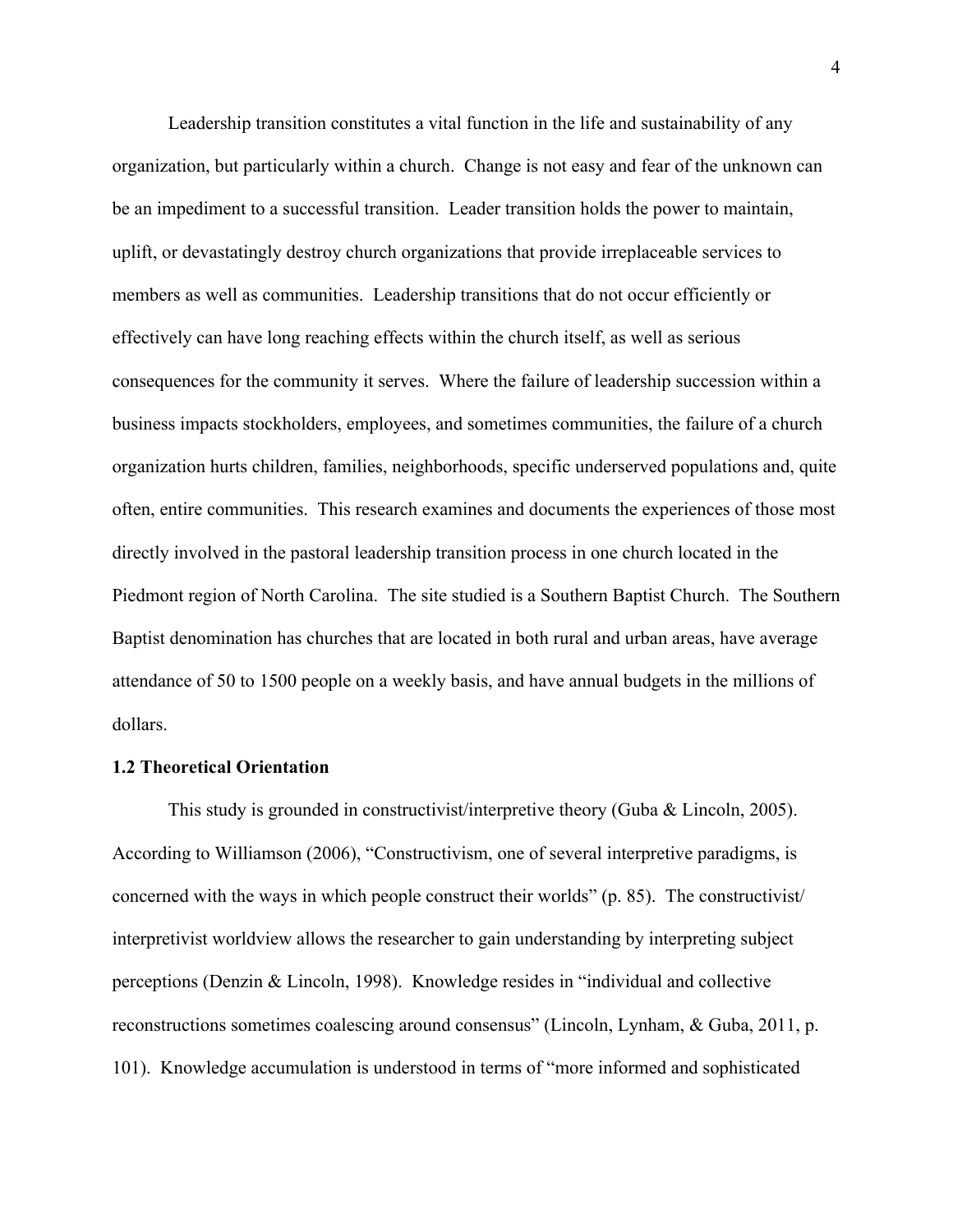reconstructions [and] vicarious experience" (p. 101). What emerges from research is a contextualized, multi-voiced account of a phenomenon that is co-constructed across the researcher and informants, an account that aims to inform the knowledge base as well as serve as a catalyst for change.

A case study approach utilizing the concept of a semi-structured interview was beneficial for this type of study (Kvale, 1996). The prevalent methodological design for leadership transition research has been the archival study and examination of documents. Archival information relating to transition events is much easier to locate than gaining access to the executives actually involved in transition events. While this study was informed by the documents created by one church within its by-laws and other supportive materials (see Appendices D-J), it did not analyze any archival data from the church's use of those materials. Kesner and Sebora (1994) verify the significance of archival records but observe that augmented study sample sizes have provided researchers with greater assurance regarding the general reliability of results. Kesner and Sebora's conclusion is that other methodological approaches may be more effective in responding to certain kinds of research questions. They argue that researchers may even find it helpful to increase their use of case studies and survey research.

A descriptive approach was needed for a study that examines leadership transition, a phenomenon that is essentially about transformation, change, and how an organization goes through the change process. Descriptive researchers ask questions such as, "What is going on?" Sufficient descriptions are essential, contribute significantly to overall knowledge, and ask the "why" questions for explanatory research. Descriptive studies encompass a broad range of research activities. Anita and Marlene (2006) state that descriptive studies often are used when little research has been done in an area, to clarify and define new concepts or phenomena, to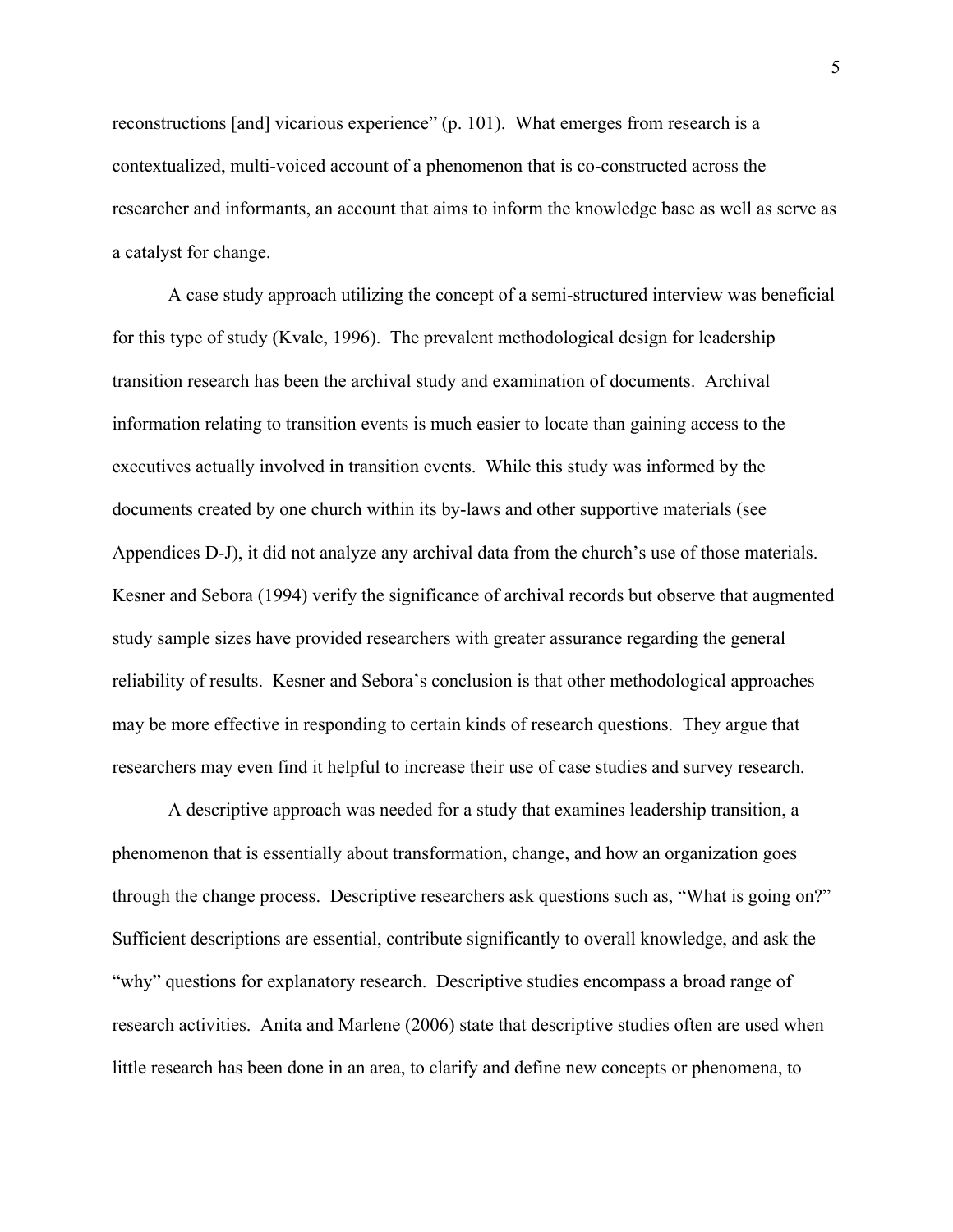increase understanding of a phenomenon from another experiential perspective, or to obtain a fresh perspective on a well-researched topic.

Marshall and Rossman (1999) sum up the intent of descriptive research as documentation and description of the phenomenon of interest. The common research questions are: "What are the salient actions, events, beliefs, attitudes, and social structures and processes occurring in the phenomenon?" (p. 33).

This descriptive study documented and crafted a situated understanding of the leadership transition process within one Southern Baptist Church. An ethnographic approach was used in which participants narrated their experiences of a transition process. The knowledge of participants is by nature "contextual and partial to their specific involvement in the events as they unfolded before, during and after" (Denzin & Lincoln, 1998, p. 565) the transition. The narratives set forth in this study are the result of five in-depth face-to-face, recorded interviews with participants who gave informed consent to be involved. The participants identified were individuals who played key roles in the church transition process and therefore had the most intimate knowledge of that transition. The accounts of the predecessor, successor, board member and two church members are shared as documentation of possible multiple situated perspectives. Each individual shares responses to questions from their own perspective. Extensive field notes were taken after every encounter, which were compared to the transcription of the interviews.

This research was not intended to construct a single account of leadership and organizational change. Nor was it was it intended to create a linear model of the transition process. Leadership succession is not one event, but an unfolding of events over time, in some cases, such as the one under study here, several years. The goal of this research was, instead to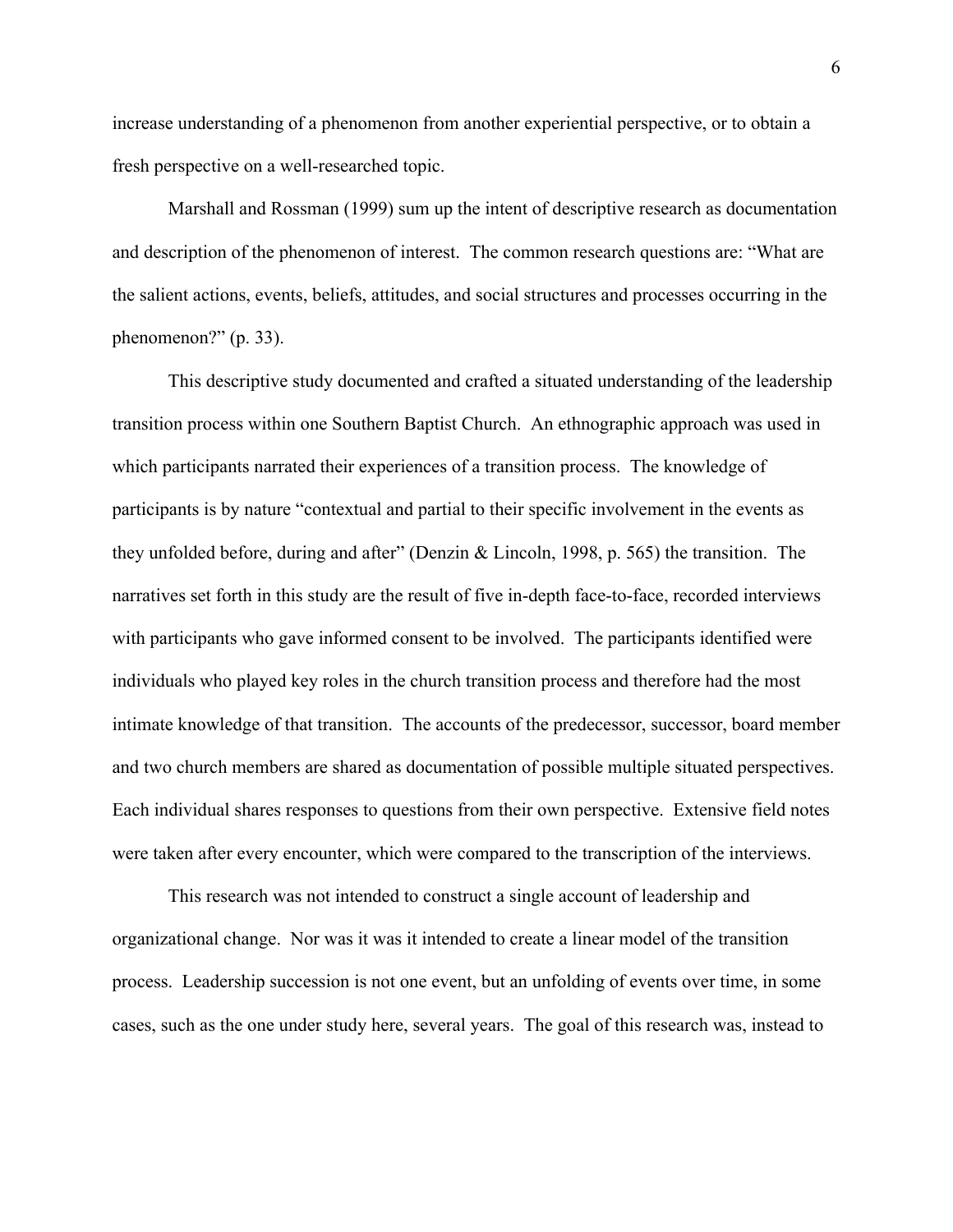document the individual and situated transition processes in one Southern Baptist church, and to search for meaning within that documentation.

# **1.3 Purpose of the Study**

The purpose of this ethnographic study was to explore senior leadership transition in a church context. There is a gap in the literature on organizational leadership transition as it relates to churches. This gap impacts both theory and practice. In order to address this gap, this study focused on leadership transition in the church, and documented the experiences of those involved in pastoral leadership transition.

The selection of an ethnographic design for this research is appropriate because it allowed for examination of the unique experiences and expressions of the participants, and provided the opportunity to bring together similar ideas, themes, patterns and perceptions, as well as to examine any anomalies. These sources of information were then layered and tested against each other (Peräkylä & Ruusuvuori, 2011).

### **1.4 Research Questions**

The following research questions guided this study:

- 1. What is the process identified for selecting the new leader?
- 2. What voices are present or absent in this process?
- **3.** What are the core elements of a successful transition?

# **1.5 Definitions of Terms**

*Church Organization—*refers to institutions identified as a church.

*Leader*—refers to the senior pastor and senior most church leadership, and can refer to senior pastor/minister or executive pastor, male or female.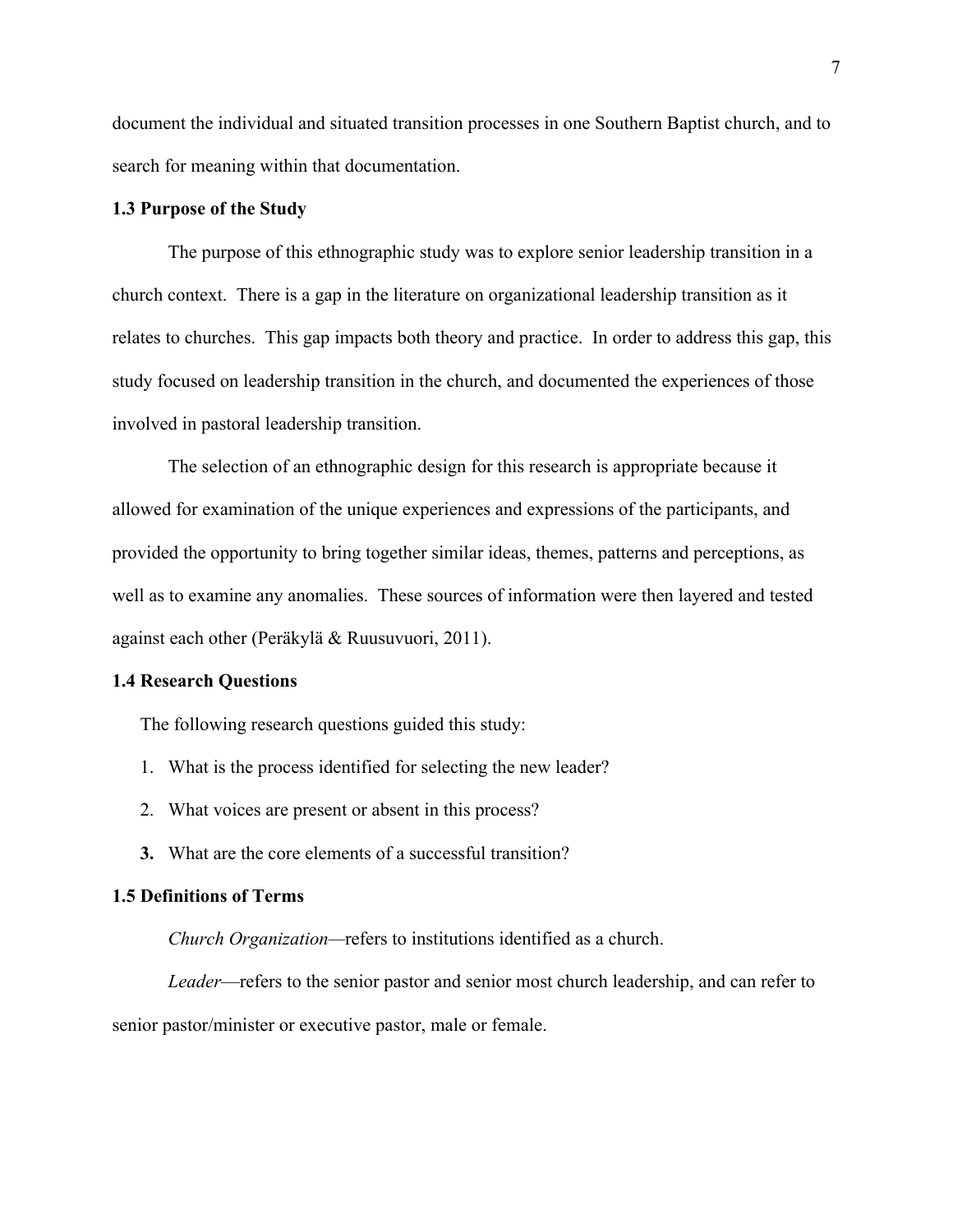*Transition*—defined as "the departure of the key organizational figure within the church organization" (Deitrick & Creager, 2012, p. 2). The key organizational figure may be a senior pastor/minister, or executive pastor.

# **1.6 Significance of Study**

Weese and Crabtree (2004) state that a healthy leadership transition is

. . . one that enables a church to move forward into the next phase of its external and internal development with a new leader appropriate to those developmental tasks, and with a minimum of spiritual, programmatic, material and people losses during the transition. (p. 41)

Leadership transition has the potential to influence individuals throughout the organization either positively or negatively. Price (2005) argues that transition planning is the most important factor in working through an actual succession process. Organizations that have not prepared and planned for transitions are more likely to fail, and an incomplete succession plan increases the probability of failure (Conger, 2004). More and more organizations are learning that they must be deliberate in planning ahead for leadership change. Charan (2005) argues that an operational plan for dealing with leadership succession should be an essential part of how the company is managed.

This research holds potential to make unique and critical contributions to leader transition research within the context of churches, where little scholarship exists to guide practice. The findings of the study provide concrete practical help and talking points to the hundreds of churches that regularly face leadership transition issues in the lifetimes of their church communities. Although leadership transition has been treated in the literature as a feature of the organizational life of businesses, it occurs in all types of organizations: non-profits, charities,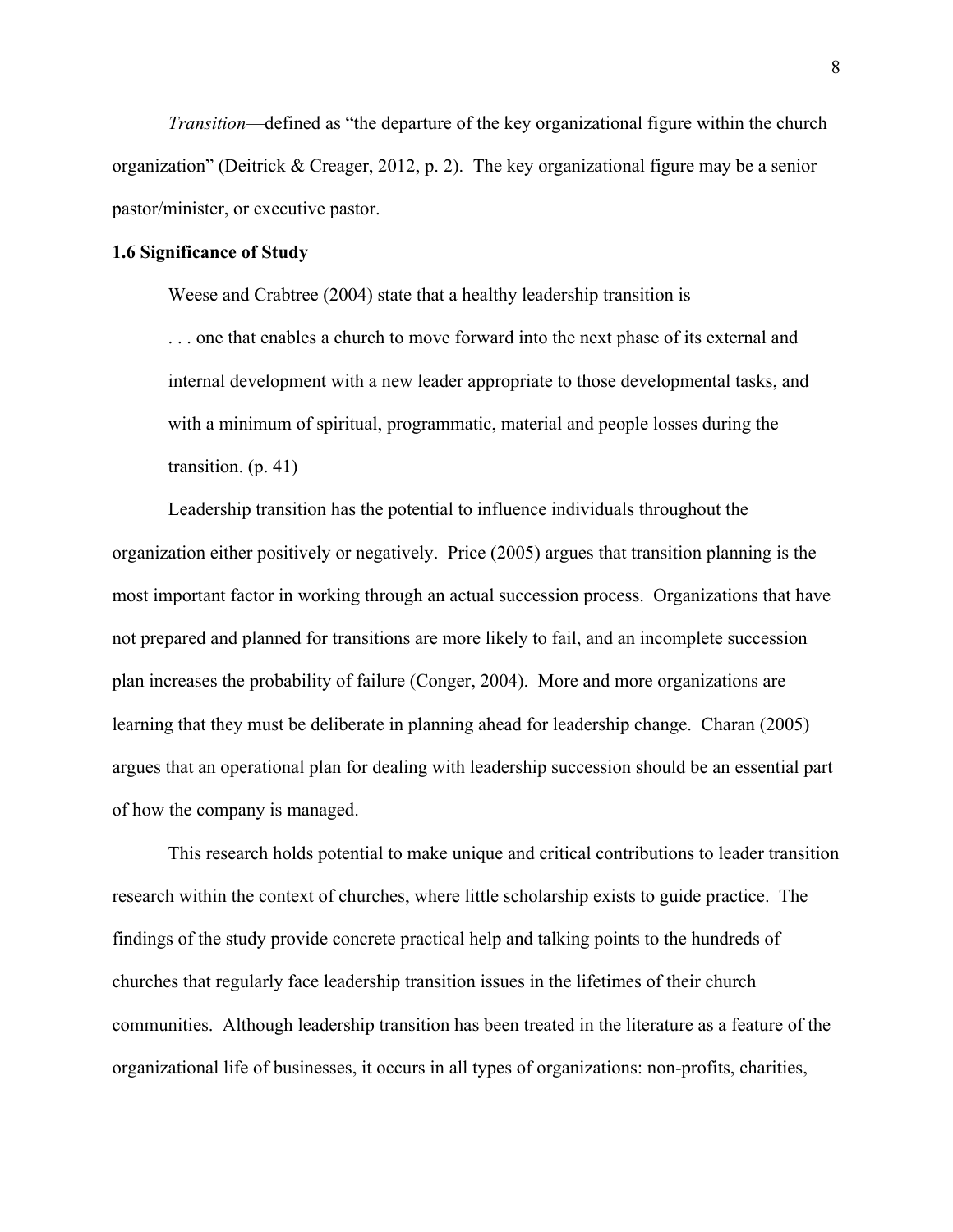families, athletic teams, governments, as well as churches (George, 2003). Research on leadership transition is important because leaders make a profound difference in organizations, and because having the knowledge to successfully plan for transitions can ease the pain of going through the transition process.

There is little scholarship, however, that looks at leadership succession in the context of churches. Organizational dynamics including generational changes, cultural changes, personnel changes and predecessor/successor struggles have been examined in the context of family firms, which are in many ways similar to church organizations. The study examines leadership succession as a process, examines one church organization's response to both the spiritual and to corporate aspects of leader transition, and identifies core factors in a successful pastoral transition. It views transitional leadership as a vital expression of overall organizational leadership, and examines the transition process from beginning to end, rather than as a series of isolated, specific events. A holistic approach allows for understandings of the transition process to emerge during analysis. This work informs both practice and scholarship on leadership transition in churches undergoing or planning future transitions. Individuals responsible for establishing, implanting and completing leadership transitions in churches are served by the findings of this research. Its results yield clear implications for churches of any size and denomination that go through a leader change.

The topic of leader succession in non-profits, and particularly in churches, represents a huge gap in the organizational leadership literature on leader transition. Giambatista, Rowe and Riaz, (2005) make an appeal for greater diversification in transition research settings: "Studies in distal settings offer the potential to triangulate, which in addition to testing the limits of theory,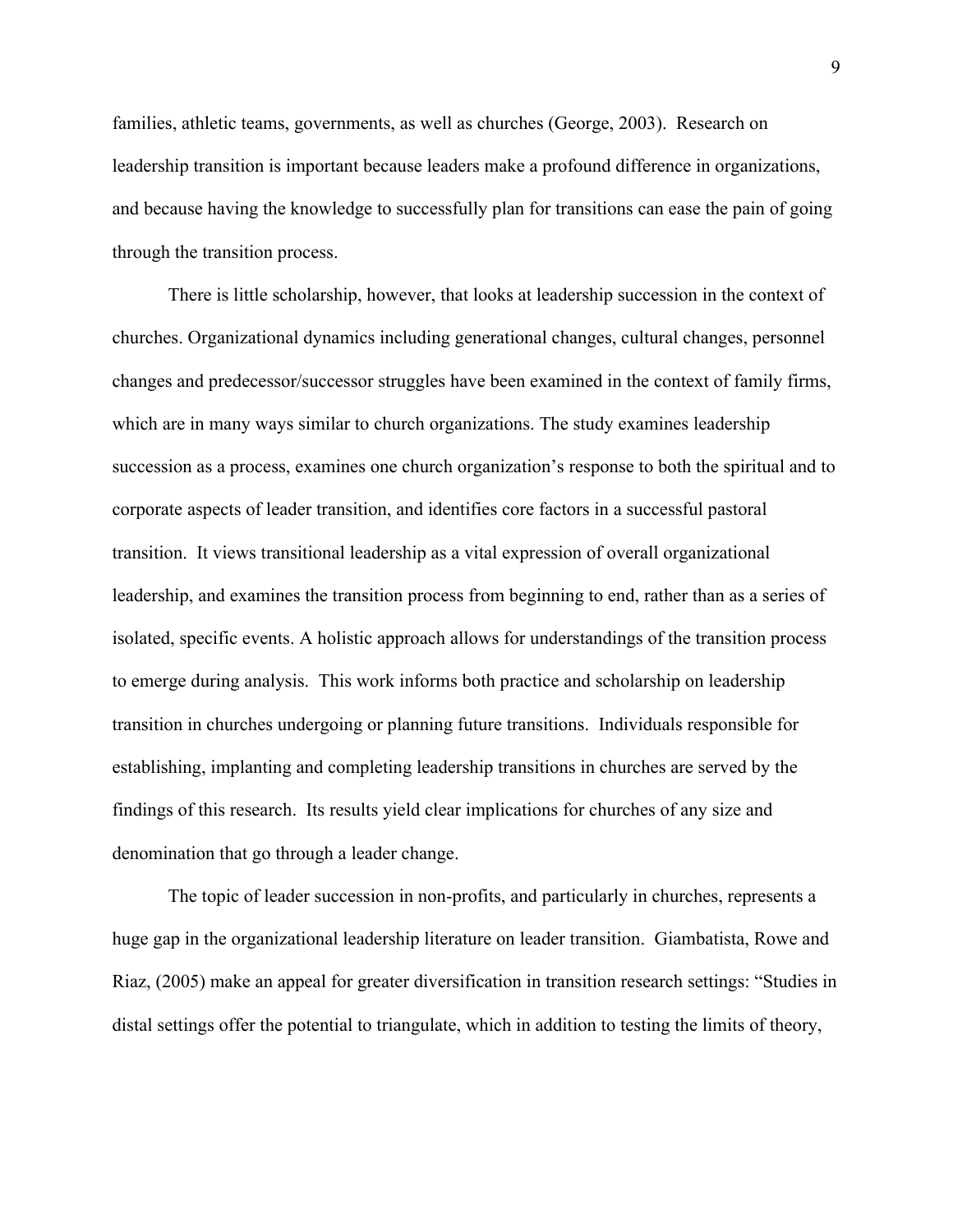can serve as a springboard to new theories" (p. 986). Findings from this study hold potential to answer their call.

# **1.7 Delimitations**

This study is purposely focused on one Southern Baptist Church involved in leadership transition, and is limited to an in depth study in one church location. Future studies would surely benefit from examination of leader transitions within a larger and more diverse sample of churches. Further, it is likely that focusing on one denomination in one single location would provide results that are particular to that context and not necessarily reflective of other Southern Baptist Churches or other denominations.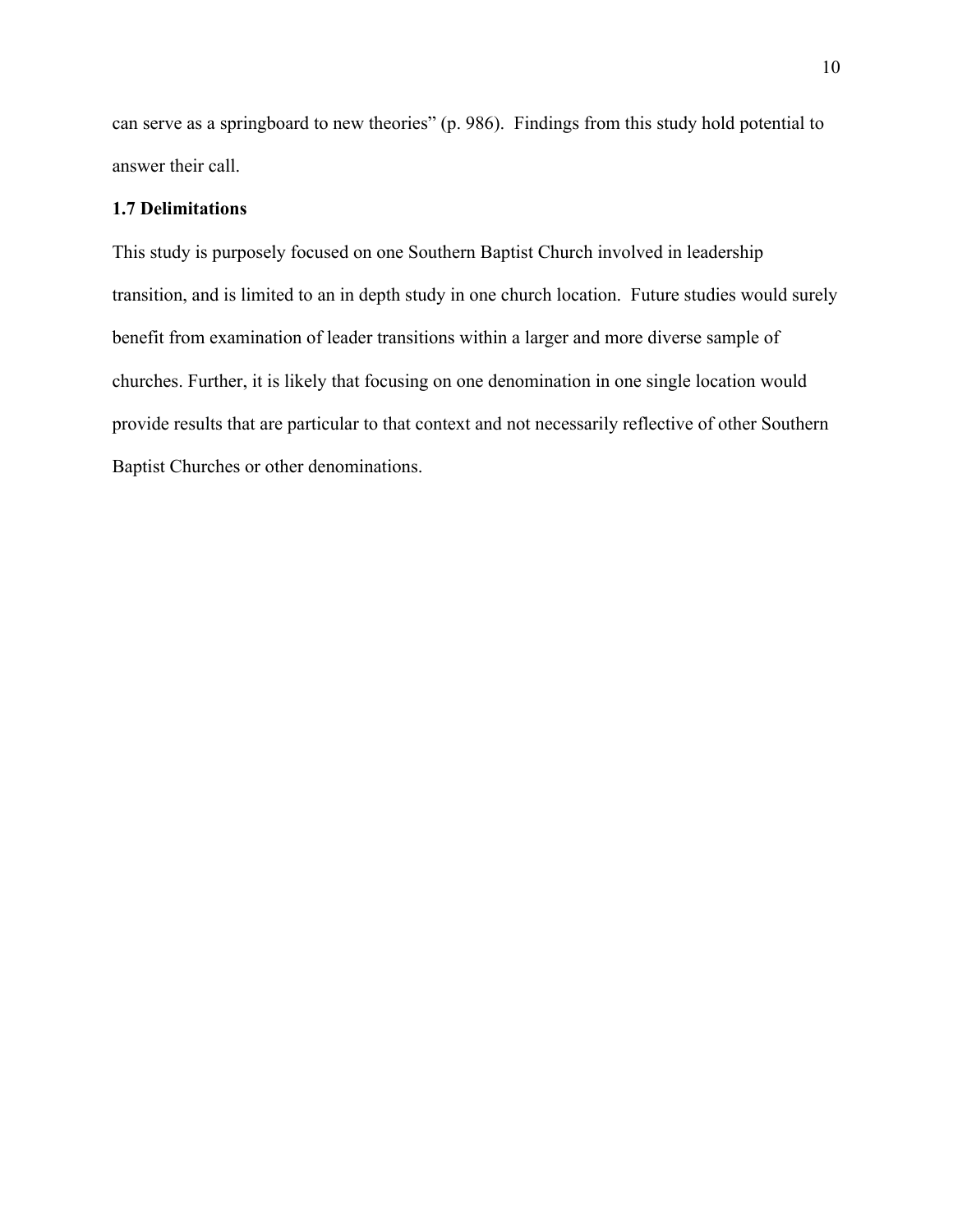## **CHAPTER 2**

## **Literature Review**

This chapter provides a review of the literature relevant to the research questions guiding this study of leadership transition. The chapter is divided into two sections. The first section focuses on leadership transitions in general, its characteristics and the material realities inherent to transitions. The second section focuses on leadership transition within the church as an organization.

# **2.1 Studies of Leadership Transition**

Historically, studies of leadership transition viewed the progression as linear and segmented. However, leadership transition, just as any other organizational process, is messy and complex. Organizations are complex, unique, with their own personalities. Giambatista et al. (2005) conducted a comprehensive review of the literature on leader transition. They contend that naïve notions of leadership transition are no longer useful and should be done away with. Their research demonstrates how leadership transitions can occur as disruptive events that can impact the entire organization. In their view, executive boards and leadership committees need to understand that transitions are inevitable, and that leadership succession should be understood as an ongoing process, not just a single ascendant event. Research on leadership transition in churches is still in an embryonic stage with the majority of it taking place in the past decade. The church at any level, whether a small local work with 100 members, or 2,000 plus, presents a dichotomy relating to how leadership is understood. On one side is the spiritual aspect of the organization, which utilizes a sacred text of authority, the Bible. The spiritual side of the organization deals with the ministry of the church. The pastor provides teaching, exhortation, counseling and other guidance for the growth of the congregation, and stands at the helm of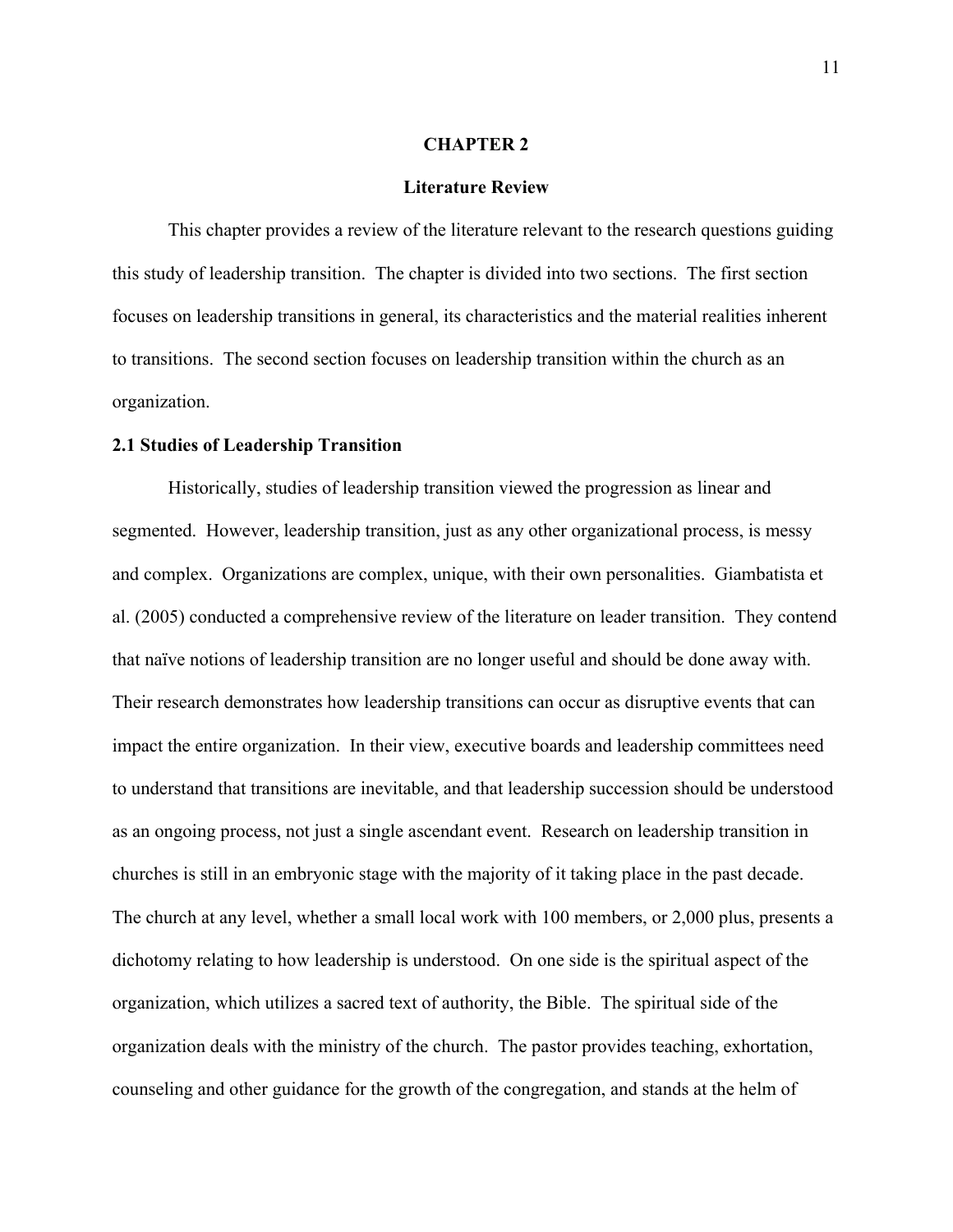mission and outreach efforts in both local and sometimes distant locations. On the other side of the church leadership dichotomy is the corporate position of the organization. Many churches, if not most today, operate as businesses. Churches have distinct economic needs that must be fulfilled, from funding operating costs to mission work. Without funding, the work of the church collapses.

Leadership theory presents a multitude of models including business models, spiritual change, or servant leadership, all of which have in common the underlying premise of moving an organization of people from one point to another. Leadership involves creating and communicating the vision of the organization and leading others toward stated purposes. According to I Timothy 3:1 (NEB), "To aspire to leadership is an honorable ambition." Conceptualizations of leadership and the relationship between leaders and followers can be traced within the Bible. Men like Abraham, Moses, and Joshua, and women such as Esther and Deborah, led the Jewish people as their young nation was formed and developed. These leaders were instrumental in creating a nation from a group of farmers and sheepherders. They established monetary systems, courts, and systems of religious worship from nothing. The rewards for successful individuals who can move an organization forward into the global economy are substantial with financial rewards including salaries, stock options and numerous other perks. Managers are those who can implement the vision, but leaders are those who create the vision, and the difference between the two is significant.

Leadership transition is part of every organization and transition planning must be part of the organization culture and vision if it is to survive (Charan, 2005). The transition process can impact the entire organization and without a transition plan in place, organizations are more likely to fail (Conger, 2004). Leadership transitions are fluid processes and can fail for many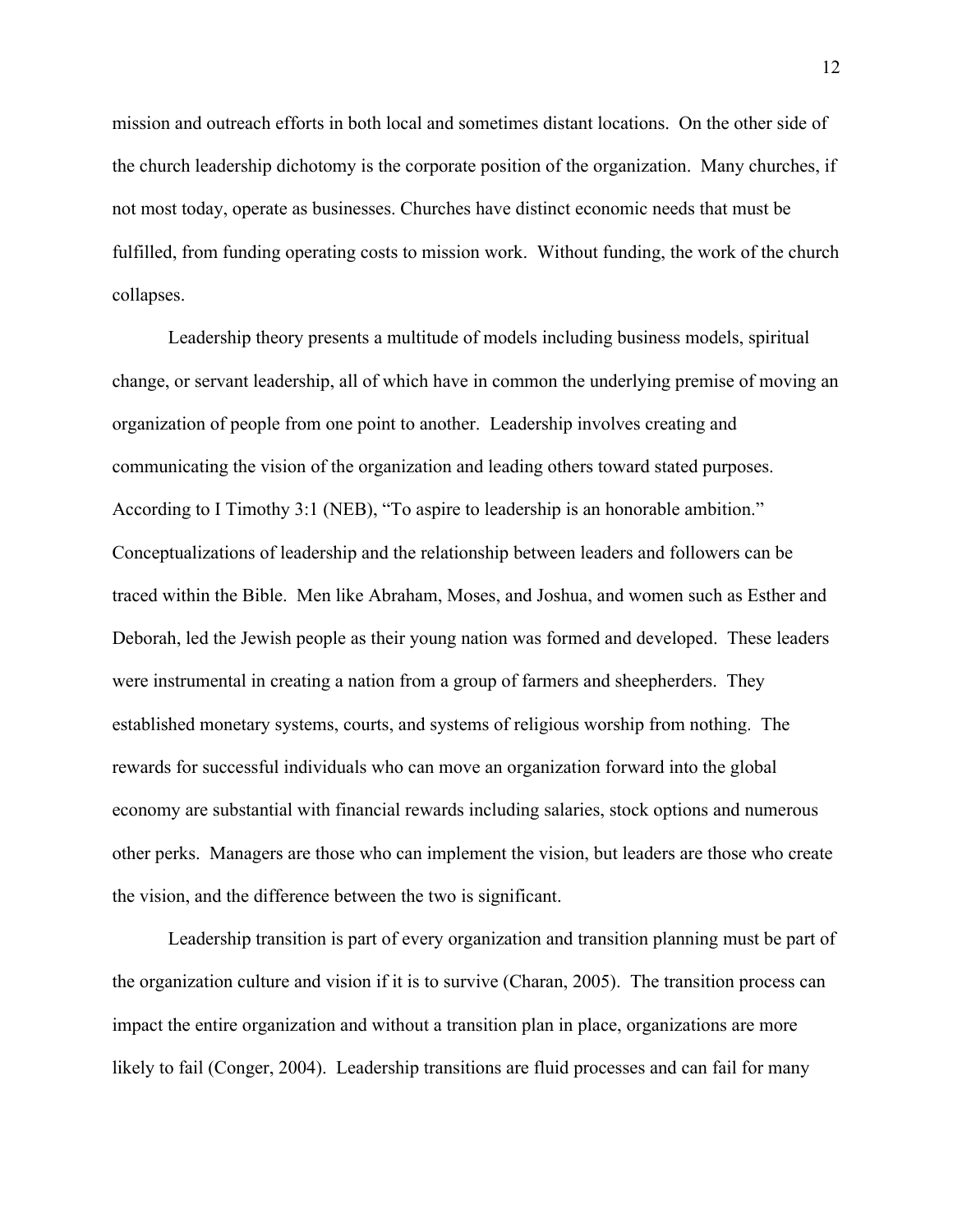different reasons (Friedman & Olk, 1995). Successful transitions contribute to the overall health of the organization and allow it to move forward (Weese & Crabtree, 2004). Leadership transition fundamentally is about change and about how organizations go through the change process. Although scholarship on leadership transitions has largely focused on the for-profit sector, transition events clearly impact non-profits as well. In fact, studies of leadership transition have for the most part focused on manufacturing, family businesses, and sports. This study offers the setting of the church with a view to enriching theoretical explanations of leadership transition.

The literature suggests that churches lack a set of "best practices" for carrying out the selection and placement of new leaders (Weese & Crabtree, 2004). While biblical models for leadership exist, there are no sources outside the Bible that speak to the questions of biblical leadership structures. The Bible does deal with transition in the context of consistency. For example, the New Testament addresses leadership principles including individual qualifications for leadership (Guenther & Heidebrecht, 2010).

A leadership transition process has the potential to influence individuals throughout the organization, and the functioning of the organization, either positively or negatively. Price (2005) argues that transition planning is the most important factor in working through an actual succession process. Organizations that plan poorly or have no leadership transition plans in place are at significant risk for failure (Conger, 2004).

Seven key dimensions of leadership transition research are considered in this section. These include: leadership transition as critical to the overall health of an organization, role of successor and influence on transition, inside/outside dichotomy, transition and socialization,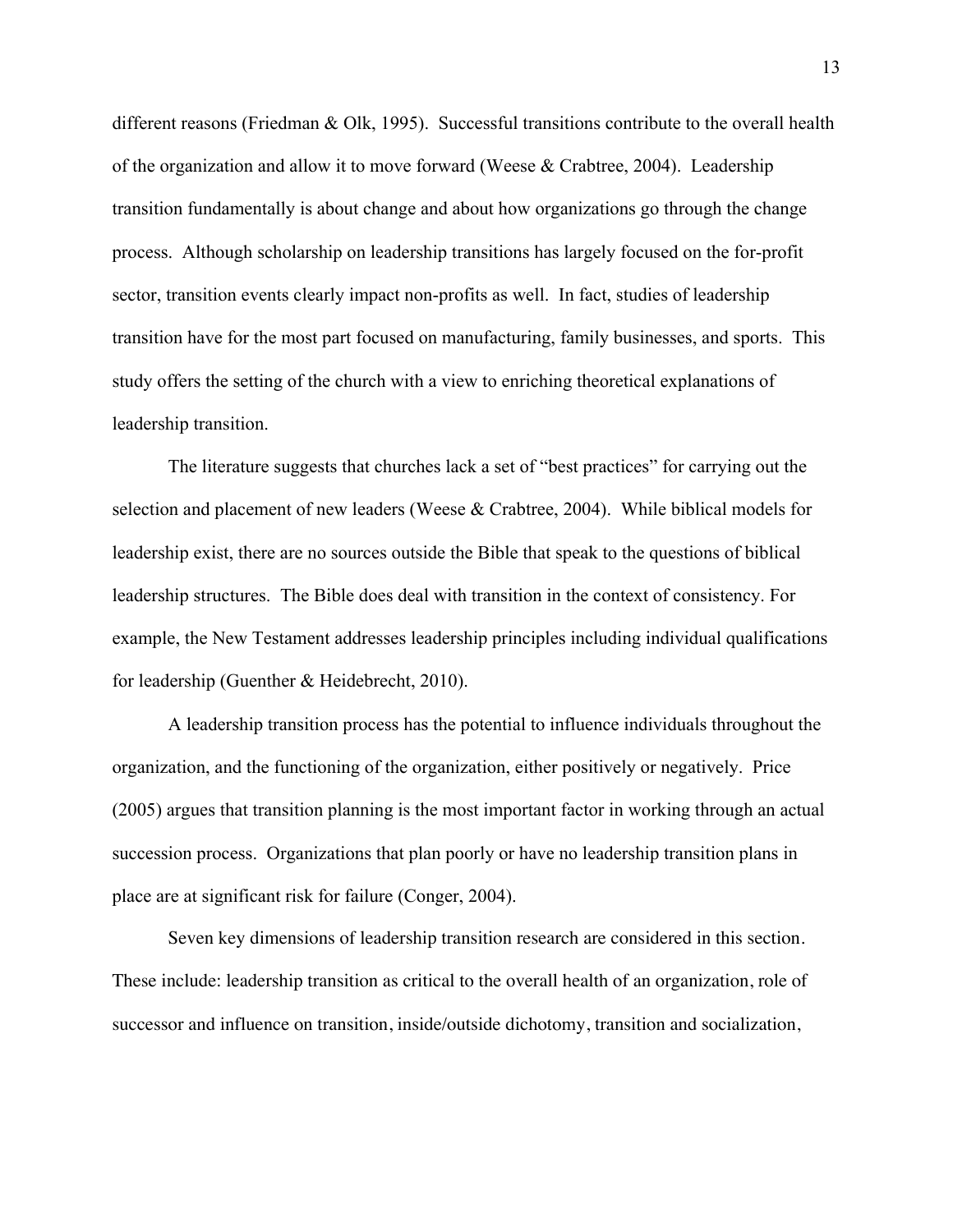homegrown leadership and organization stability, transition as a process, and planning for transitions.

**2.1.1 Leadership transition and organizational health.** Leadership transition forms a key factor in the survival of an organization as transitions can have a powerful impact on organizational stability and health. Grusky (1960) contends that transition is significant within an organization for the following reasons:

- Leadership transition leads to organizational instability.
- Leadership transitions are inevitable for all organizations.
- Leadership transition invariably introduces instability as a result of the changes in relationships that occur, and the order in which things are done. (Grusky, 1960, p. 264)

Transitions can be difficult events for organizational leaders to manage, difficult for organizational members to experience, and as a result can detract from employee well-being and organizational effectiveness. Marks (2007) argues that failure on the part of leaders within the organization to take into account the adjustment process of individuals within the organization can have detrimental effects.

While the literature should not significantly pre-figure any ethnographic research project, the above-cited studies of transitions and organizational health provided sensitizing concepts (Hammersley & Atkinson, 2009) for analysis in the study:

- What was the church's current organizational health? Has it changed as a result of the leadership transition?
- What organizational changes have taken place as a result of leader change?
- What conflicts have arisen?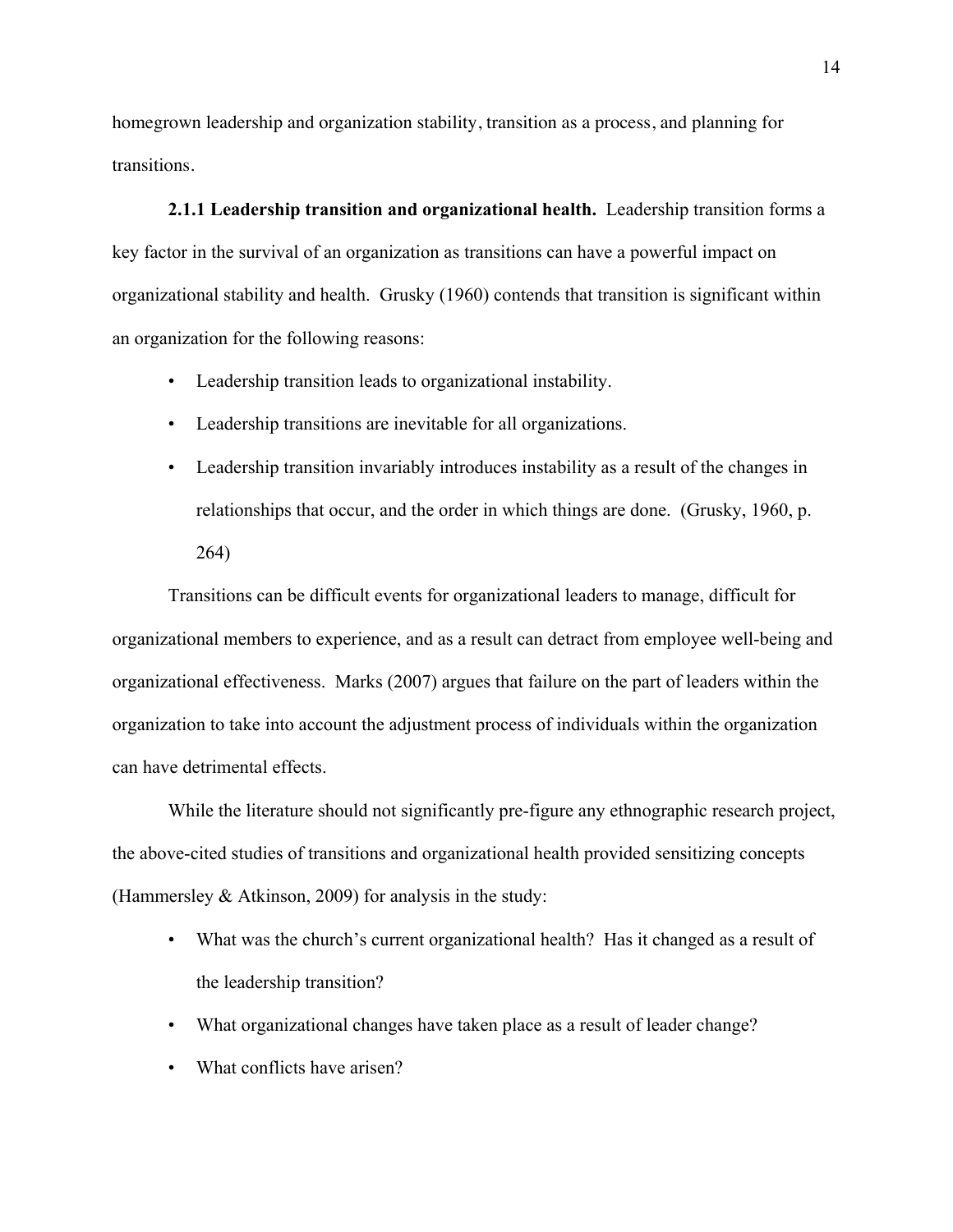- Was the church a high-functioning organization prior to leader transition?
- Has the church continued to be a high-functioning organization post-transition?
- In the course of the transition, what organizational features have been preserved, what results sustained, and what relationships have been kept intact?

Next this review examines the effects of predecessor and successor influence on transitions.

**2.1.2 Influence of predecessor and successor.** Grusky (1960) examined factors significant to the effectiveness and success of a new leader, and found that the efficacy of a successful transition is shaped by two factors:

- The circumstances surrounding the departure of the predecessor.
- The organizational knowledge or influence that the successor possesses.

Leaders exit organizations for a variety of reasons: resignation for a more advantageous position, age, illness, retirement, death, promotion, demotion or dismissal. The speed of the leader's exit, and the ability or inability of the organization to gain access to the accumulated knowledge of the predecessor, can profoundly impact the transition process.

Absence of predecessor input introduces discontinuity into the organizational system, and from a transition viewpoint tends to result in an accelerated rate of change as well as an increased scope of change. Grusky (1960) argues that the very existence of the predecessor on the scene tends to act as a stabilizing influence in its effects on the successors' orientation toward change. That said, transition by its very nature is change and tends to trigger other organizational changes relating to vision and staffing, as well as unplanned issues. Within church organizations the transitioning leader is at many times the founder. The transitioning founder creates a special situation. The incidence of leadership failure is considerably higher for subsequent leaders when compared to the founder of the organization.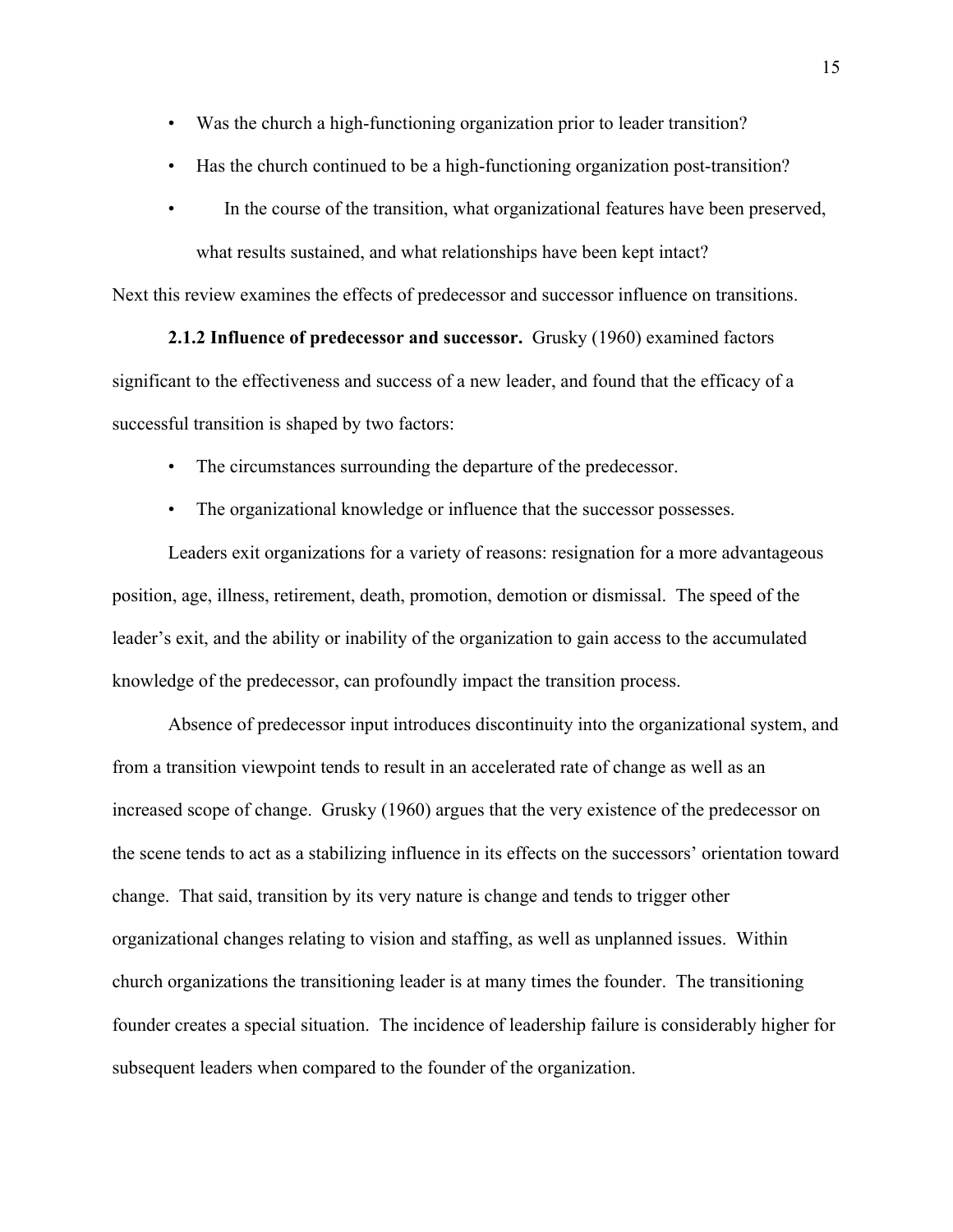The extensive scholarship on leadership transition addresses multifaceted issues associated with the process. Some of the concepts and themes identified by Dobrev and Barnett (2005) and Grote (2003) include:

- Dealing with organizational culture as change occurs following a long-tenured leader and the way things were done under that regime.
- Differences in management style.
- Generational conflicts with existing leadership
- Difficulties of serving under the predecessor and in turn under the successor.

Brady, Fulmer, and Helmich's (1982) examination of the transition planning process provides insight into some of these challenges. Their study involved 1,500 survey responses from CEOs, and focused on determining whether the fact that the successor came from within the organization had any impact upon the new leader's tenure. Successor profiles were identified (long term employee, family member, professional manager) and the leaders surveyed reported on how long they anticipated being in their positions. Results were cross-tabulated to show the strength of relationship between current promotional origin of the new leader, and the anticipated time in office. The researchers put together a catalog of possible organizational issues in transitional situations, in which there was a change in leadership, results which were cross tabulated with the origin of the successor yielding the following list of issues:

- Interpersonal (predecessor not relinquishing control).
- Opposition from within the company.
- Gaining acceptance for a new management style.
- Issues surrounding knowledge of the organization, culture, relationships, company policy and industry knowledge.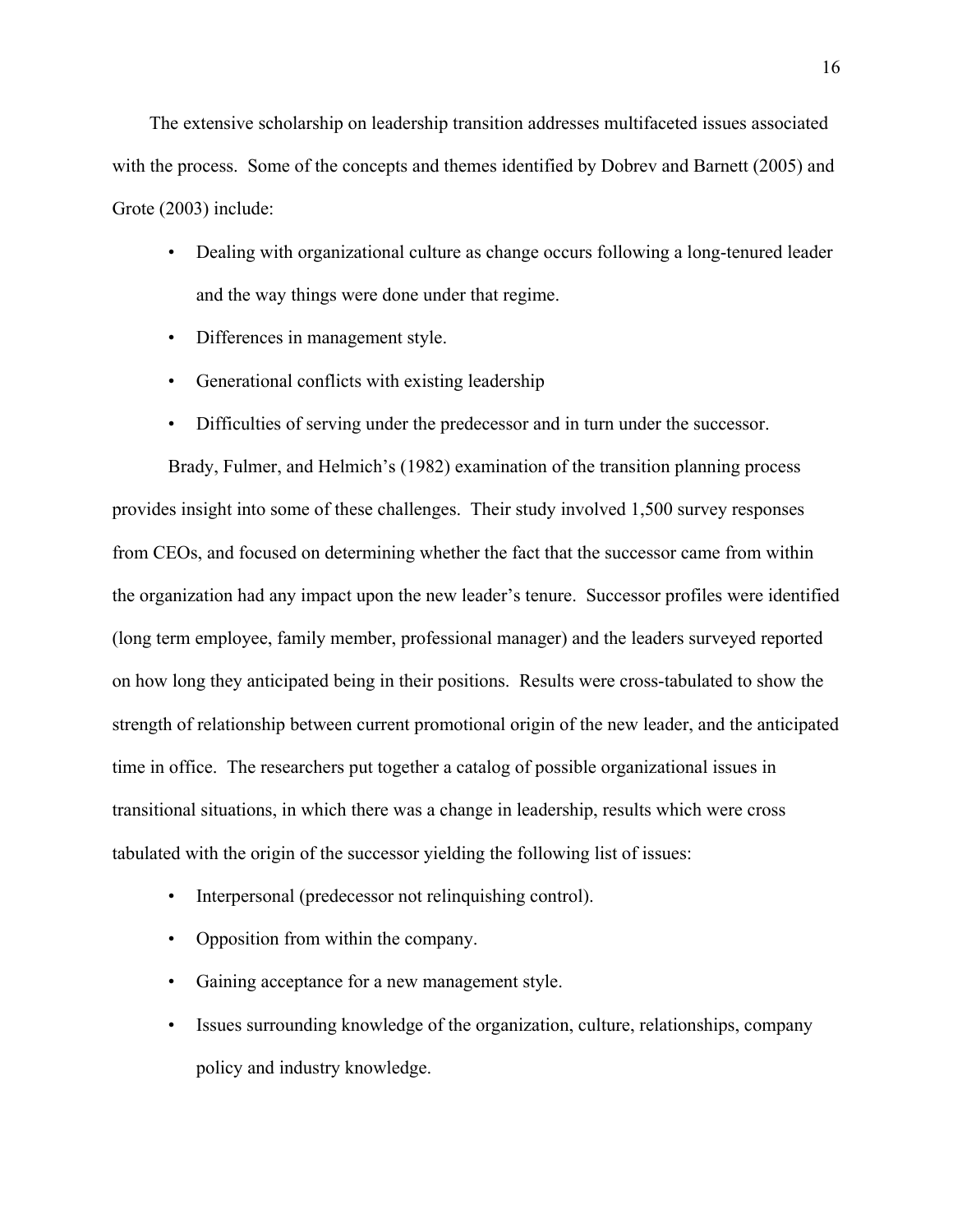• Insider/outsider dichotomy (Brady et al., 1982, p. 269).

The problems identified by the Brady et al. study, and the context in which they were raised, logically lead to the distinction of successor origin as an insider or an outsider. Corresponding to Grusky's (1961) observation on successor knowledge or influence, transition literature has usually categorized successors along the variety of insiders or outsiders. These studies of predecessor and successor knowledge and influence suggest the following sensitizing concepts for possible consideration in the research:

- What were the circumstances surrounding the departure of the predecessor?
- What organizational knowledge or influence did/does the successor possess?
- Was the predecessor the founder of the church?
- Was the predecessor long tenured?
- What was the speed of the leader's exit?
- Was the church able to gain access to the accumulated knowledge of the exiting leader?
- Was the predecessor on the scene during the time of the new leader's take-over? If so, what was the effect, if any, on the new leader's orientation to change?
- What was the rate and scope of organizational change under the new leader?
- Was there any relationship between the rate and scope of change, and the church's ability to access predecessor input?
- Did the organization experience discontinuity?
- Were there major differences in predecessor and successor management style?
- Were there any generational conflicts with existing leadership?
- Did the predecessor delay relinquishing control?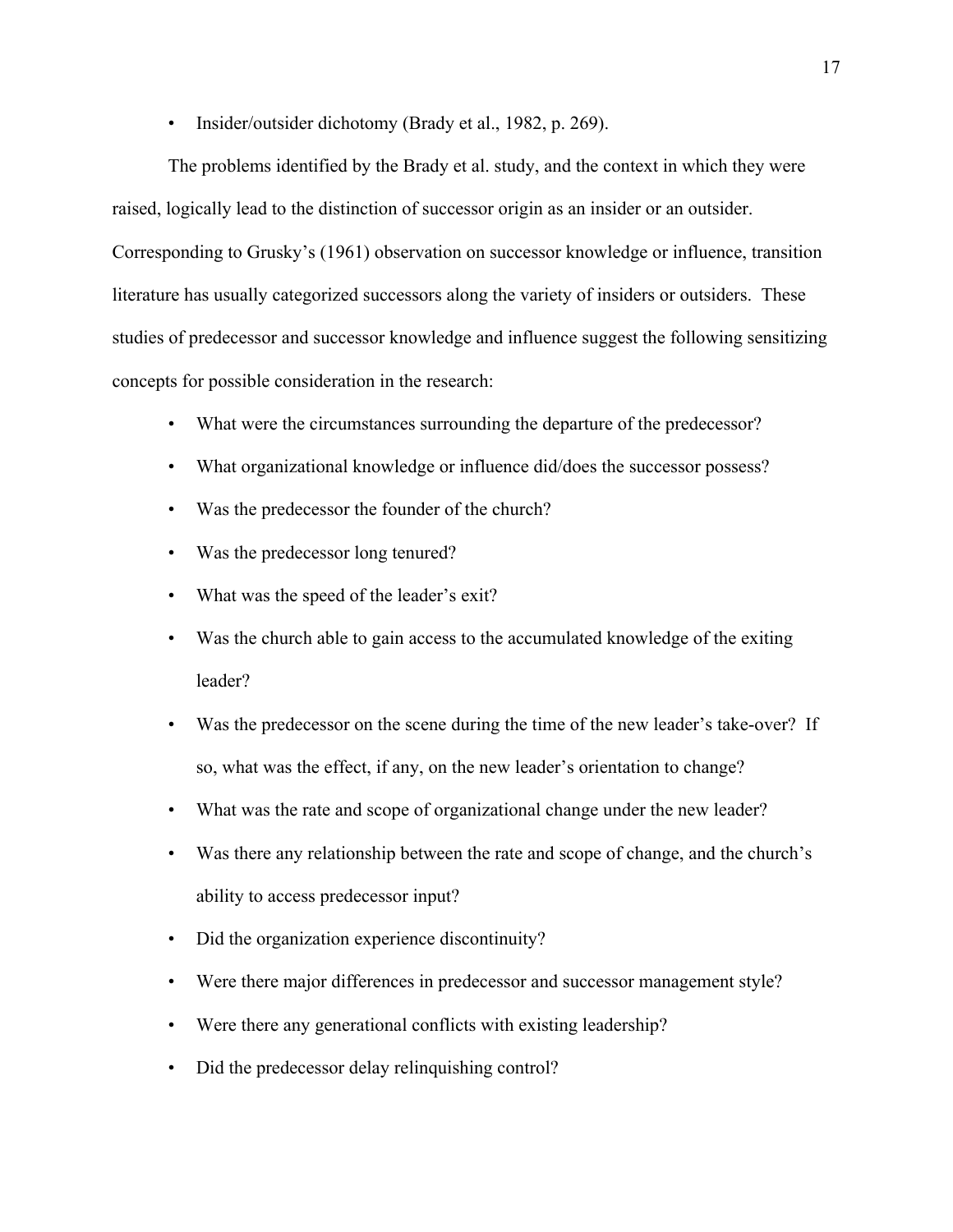- Do the participants report experiencing difficulties serving under the predecessor and/or successor?
- Was there opposition to the new leader within the church leadership or congregation?
- How did the new leader gain acceptance for her/his management style?
- Were there issues involving who possessed, or lacked, key knowledge of the church organization, culture, relationships, policy and collective knowledge?

**2.1.3 Insider outsider paradigm.** The selection of the leader from within or from outside an organization speaks to another aspect of transition planning. Giambatista et al. (2005), in their extensive review of the literature on transition through 2004, suggest that the insider/outsider dichotomy represents one of too many simplistic dichotomies of concepts that are complex and multidimensional. Dichotomies, though convenient, are reductionist in nature. These researchers observe that the literature would be enriched by studies related to what it is about the "insiderness" that presents particular advantages or disadvantages to a successor. My study drew on the idea of insiderness and the social psychological construct of socialization, which is the construct most often used in transition literature regarding this topic. Sensitizing concepts for my own study from the above discussion include:

- Did the successor come from within the church organization, from a very similar church organization, or from a very different one?
- If an insider, was s/he compensated less? More prone to keep the status quo and less influential as a leader than outsider might have been?
- If an outsider, was s/he compensated more? More prone to initiate change and more influential?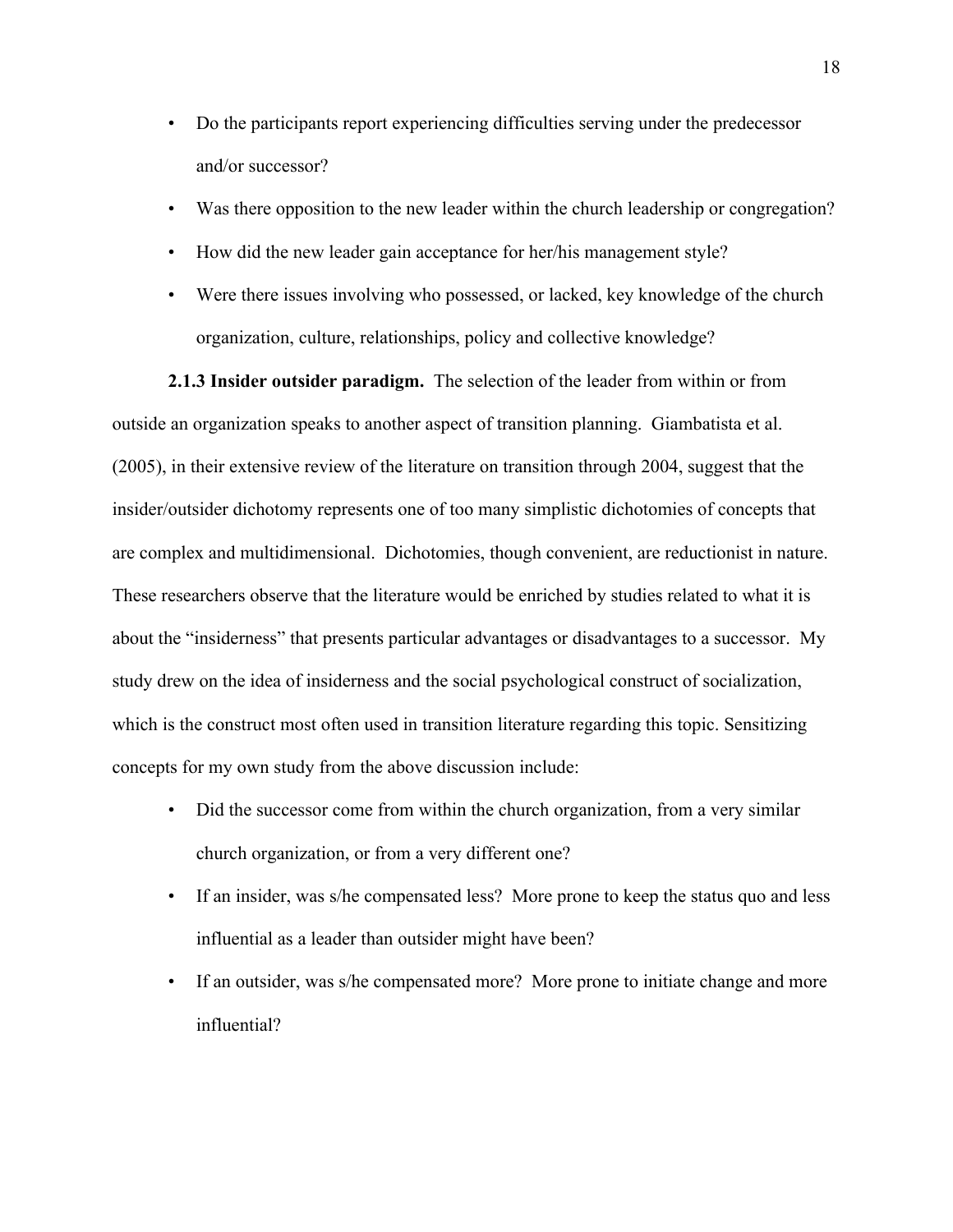• How good was/is the fit for the new leader? Does there appear to be any relationship between fit and insider/outsider (or similar-context outsider) successors?

**2.1.4 Transition and socialization.** A significant aspect of leadership transition has to do with socialization. Fondas and Wiersema (1997) suggest that socialization plays a significant role in an individual's life. Socialization is the underlying factor by which individuals obtain values, attitudes, relational abilities and emotional intelligences are impacted, which are organizationally specific.

Organizations have numerous implicit, unspecified rules and ways of functioning that are organizational specific. Fondas and Wiersema (1997) further assert that disagreement and contention can take place as a result of the fact that newcomer may not have not gained an understanding of how the organization functions and the nature of the organization's culture.

Socialization research focuses on areas of conformity or nonconformity to the prescribed ways of thinking and doing. One argument for appointing someone from the outside involves the belief that outsiders can create new ideas and philosophies that help organizations adapt to new business environments. However, Collins and Porras (2004) indicate that just because an insider is hired does not mean that change will not occur. The potential for success in the implementation of new ideas and strategies and the acceptance of leadership change is significantly impacted by ideological congruence between the new leader and the organization.

Sensitizing concepts from this discussion of the relationship between socialization to the leadership position and the new leader's ability to lead and create change in an organization include:

• Was a relay process used to prepare the new church leader?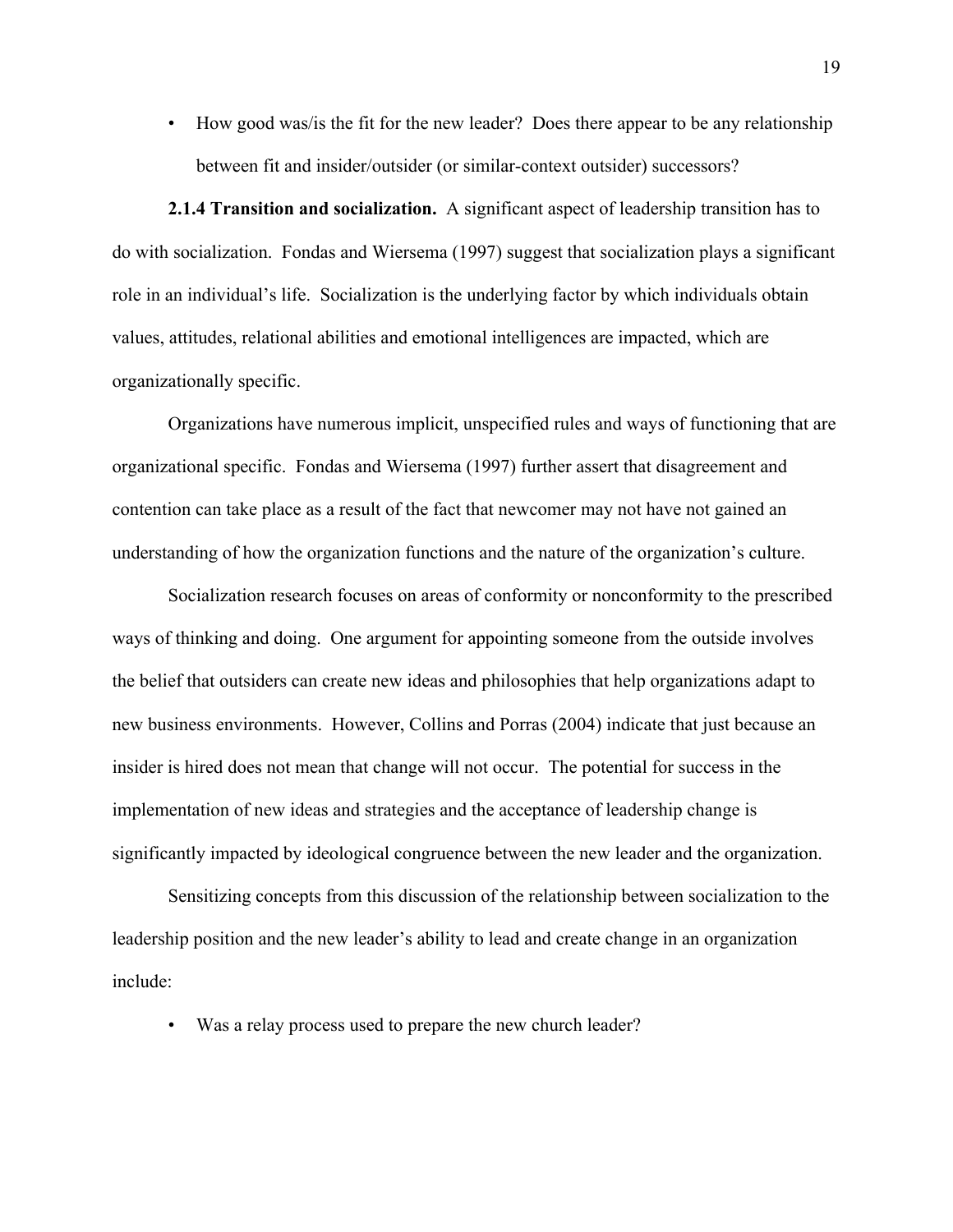- Did a version of a horse race—insider candidates vying for the position of leader take place prior to the selection of the new leader?
- In what ways was the new leader nurtured in her/his new role by the organization?

**2.1.5 Homegrown leadership and stability.** Brady, Fulmer and Helmich (1984) analyzed the interrelationship of insider transition and argue that the insider who is groomed through successor planning for the leadership position is of significant value to the organization. Collins and Porras (2004) contend that there exists a multiplicity of benefits for homegrown and nurtured leaders compared to leaders who come from outside the organization. In particular, they argue that insider knowledge has practical benefits in terms of knowing the culture, which result in a connection with previous leadership and a continuation of organizational ideology. Kesner and Sebora (1994), in analyzing studies of the leadership transition progression, assert that transition systems are most favorable when they result in transparent transition within the organization. They also argue that the desire of the organization to reduce organizational instability caused by leadership transition counters the need for responsiveness and rapid change in strategies and structures when responding to changes in the business environment. Collins and Porras (2004) identified successful habits of visionary companies. According to Collins and Porras (2004), one of the elements of a successful transition was the preservation of the foundational concepts of the organization as a means to stimulate progress within organizations. Collins and Porras (2004) further state that although foundational ideology is a significant visionary component, by itself this ideology cannot make a visionary organization. However when mixed with a desire for progress, this visionary component stirs change and forward progression, which may not have been part of the core values of the organization prior to the new leader entering the new role.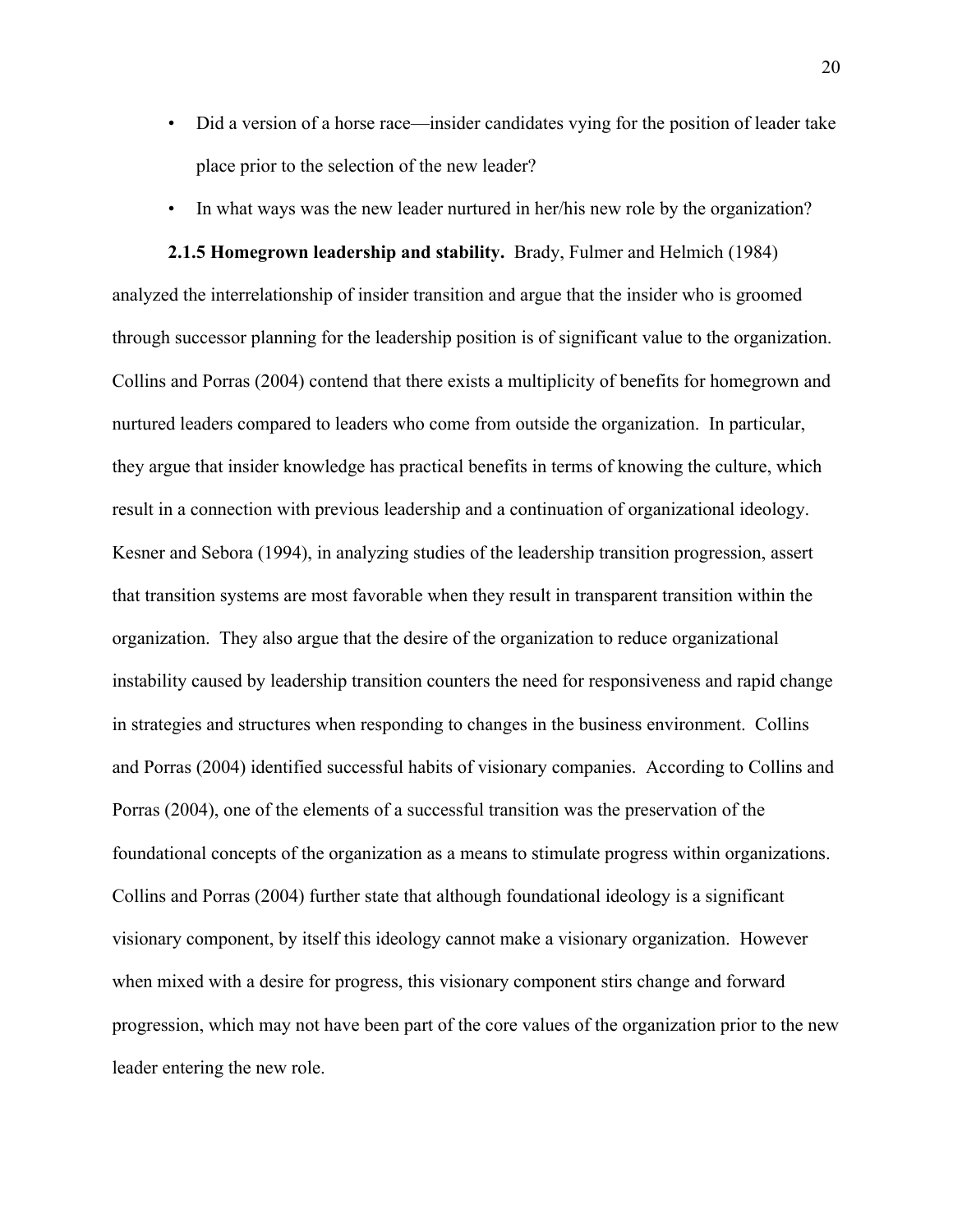The core foundational ideology provides a blueprint for organizational operation and the conduct of its business processes. The core ideology provides continuity and stability in the midst of the changing directions, methods and strategies required to fulfill organizational goals. According to Collins and Porras (2004), successful organizations promote and carefully select managerial talent grown from inside the company to a greater degree than the comparison companies: they do this as a key step in preserving their core.

Findings by Zhang and Rajagopalan (2004) support Collins and Porras's points. The authors reported a positive relationship between organizational performance and leadership transition. The literature on leadership transition has posed two models for the transition processes: relay and horse race transition. Relay transition involves the identification of a senior level executive who has been the heir apparent for two or more years and ultimately transitioned into the role of senior leader. Horse race transition creates an environment of competition in which viable contenders are hired and allowed to compete for the position. After the top candidate is selected, the individuals who were vying for the position can present challenges to the new leader or leave, which can create holes in the leadership structure leading to instability.

According to Giambatista et al. (2005), the volatility associated with leadership transition is minimized in relay transition. Giambatista et al. (2005) offer an explanation by suggesting that CEOs chosen through a relay process may be more risk-averse than those chosen through a horse race. The competition, which ensues as a result of the horse race scenario, may lead to more aggressive behaviors by the new CEO.

Grusky (1960) observes that leadership transition is a normal part of every organization and must take place in order for the organization to survive and maintain continuity. For the organization to progress, an important factor is maintaining the core ideology. When new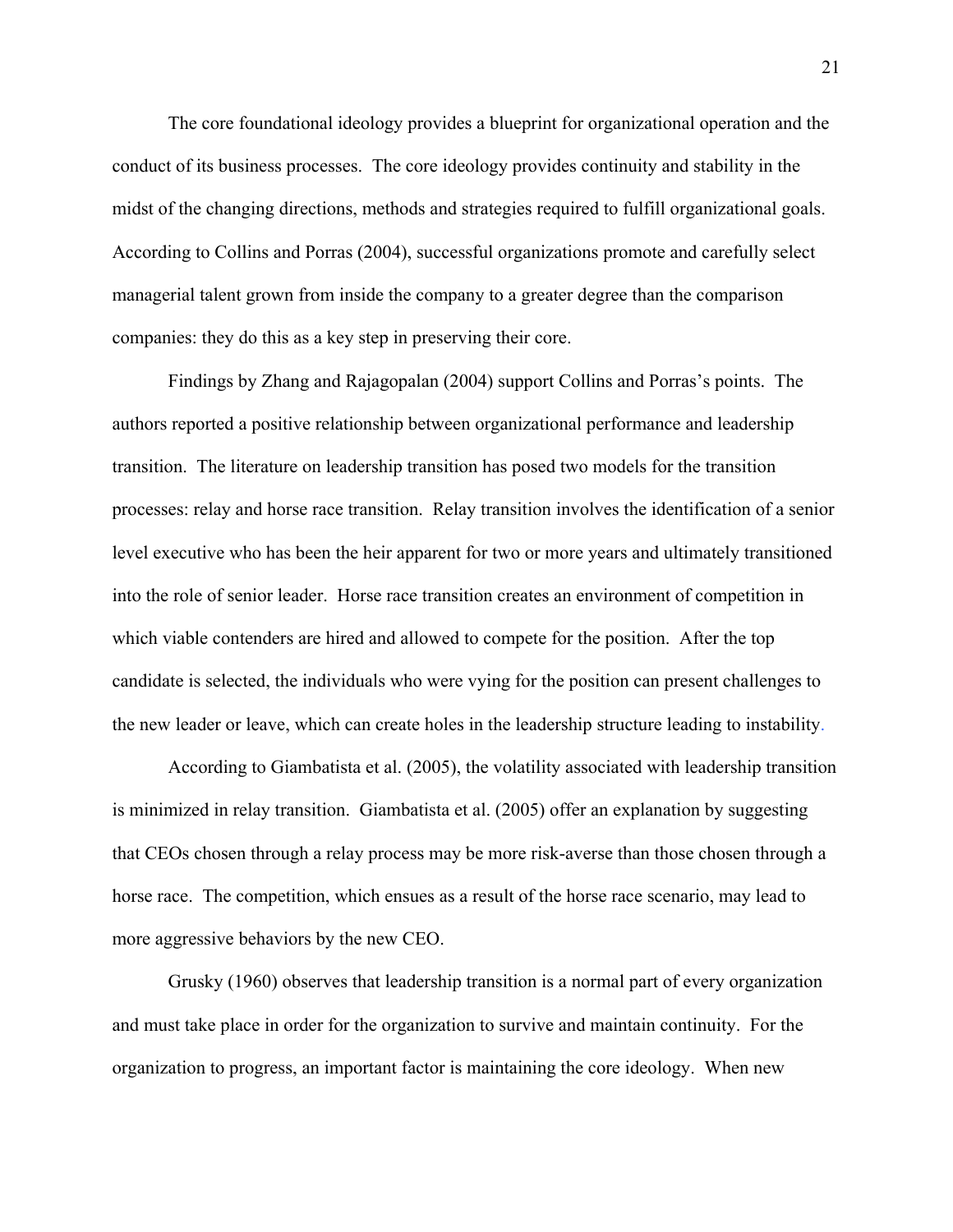leaders are educated in the organization's culture and values, those involved in transition decision-making can maintain the core of the company, and create a better opportunity for an effective transition.

Sensitizing concepts for my research from the above discussion on homegrown leaders include:

- Was a relay process used to prepare the new church leader?
- Did a version of a horse race—insider candidates vying for the position of leader take place prior to the selection of the new leader?
- In what ways was the new leader nurtured in her/his new role by the organization?

**2.1.6 Leadership transition as a process.** Senior leader transition refers to an active transitional progression in which a senior leader known as the predecessor steps down from a primary position of influence and authority and is succeeded by another individual known as the successor. The idea of leadership transition understood as a process formed a significant focus for this research. The review of the literature relating to leadership transition has typically been situated within a view of events and outcomes, rather than unpacked as a process unfolding in time. Leadership transition is a process, not an event. Organizational change in general is a fluid; active process rather than a smooth deliberate one (Weick & Quinn, 1999).

Studies have attempted to establish a model or conventional set of stages that follow one another successively in a neat linear process. For example, Gersick, Lansberg, Desjardins, and Dunn (1999) created a model of seven stages. Their set of phases includes: preparation, trigger, disengagement, dream exploration, choice, commitment and implementation. However, the transitional process is not necessarily linear. Phases or stages may be revisited multiple times in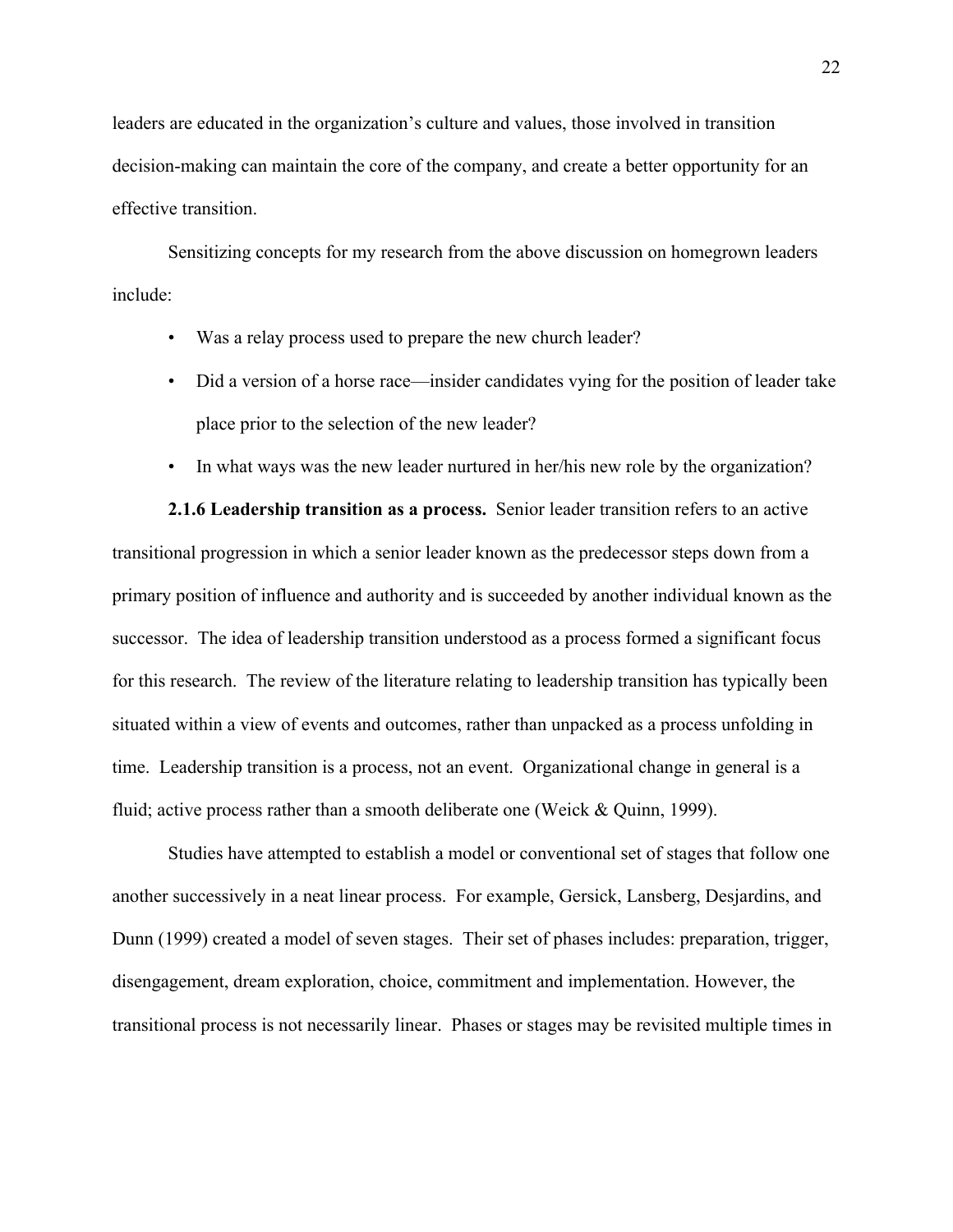a process that most probably lasts a number of years. This suggests a recursive process may occur in some instances.

**2.1.7 Planning for transition.** Organizations that have not planned for transitions are likely to fail (Conger, 2004). However despite the acknowledged benefits of transition plans, Zhang and Rajagopalan (2004) report that many firms do not have a formal succession plan. Brady et al. (1982) surveyed 1,484 firms and found that less than 50% engaged in formal succession planning. Chand and Bronner (2008) found that three out of every four (75%) nonprofit organizations have no executive succession plan.

Zhang and Rajagopalan (2004) argue for the following potential benefits of planning ahead for leadership transitions:

- Facilitation of power transition between the incumbent and the successor.
- The heir apparent can receive practical job training while on the job.
- Stakeholder confidence levels are high because the organization has a transition plan in place.
- The potential successor is trained and groomed in stages to ensure that the individual is correct selection. (p. 490)

Practical consideration and study of the implications must be given to the fact that the transition process and planning go together, as both deal with anticipated paths of transition. Significant amounts or research and documentation have been generated on the issue of leadership transition (Caudron, 1999; Cespedes, 2004). In a global survey of organizations conducted by (Korn/Ferry, 2010) of 1,300 corporations, 98% of the companies surveyed responded that a CEO transition plan was an important component to their organization, only 35% currently have one in place, and 49% have not had a transition plan in place for the last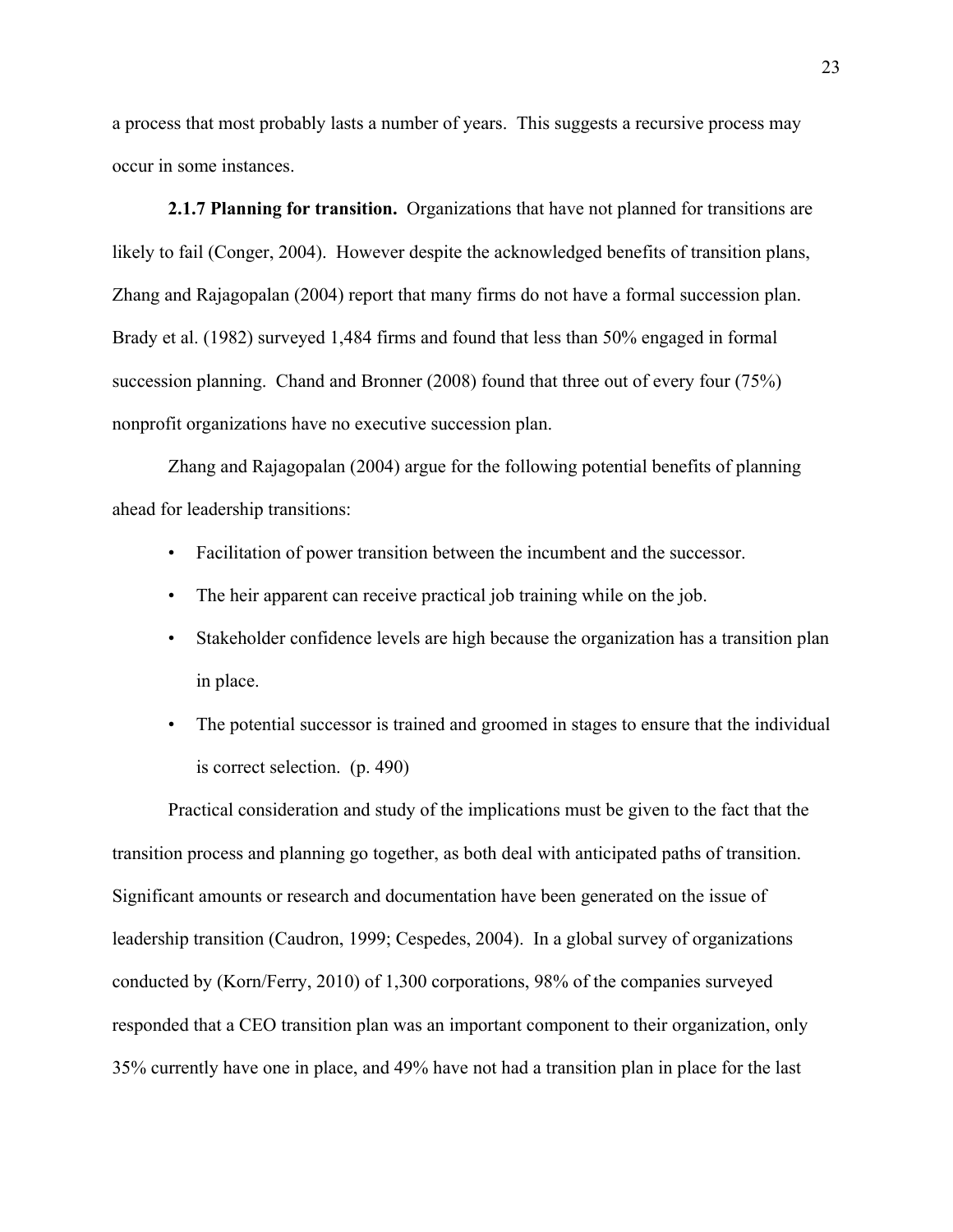three years. Mehrabani and Mohamad (2011) recognized four different approaches to management transition and development planning: informal, decentralized, centralized, and integrated. Rhodes (1984) also identified six techniques that were used in implementing the programs. These techniques include: "senior management involvement, information requirements, assessment, management review, developmental techniques, educational training" (p. 63).

Transitional planning can be explained as an effort to have a plan for the right number and quality of key position employees, including managers, to cover retirements, promotions, serious illness, death or any new job, which may be created in the future of the organization's plans (Mehrabani & Mohamad, 2011).

# **2.2 Leadership and Transition within the Context of Churches**

Churches are organizations and the outcomes of the work of the church have profound impacts on congregants and the communities in which they serve. Leader transitions have significant and unique costs for churches. Weese and Crabtree (2004) reported that attendance for worship services fell around 15% when a pastor leaves, a fall that results in a corresponding drop in giving. Once a new pastor is installed it can take months for giving to get back to the prior levels. Thus a leader transition can cost as much as 15% of the annual operating budget of a church.

Woolever (2012) reports that the decline in the number of clergy is associated with a decline in protestant churches. For those churches that experienced a pastoral transition during a period from 2001 to 2008 a decline in size also occurred:

Mainline Protestant churches that lost their pastor in 2001 pastor lost an average (median) of about 16 people in worship between 2001 and 2008. On the other hand, those mainline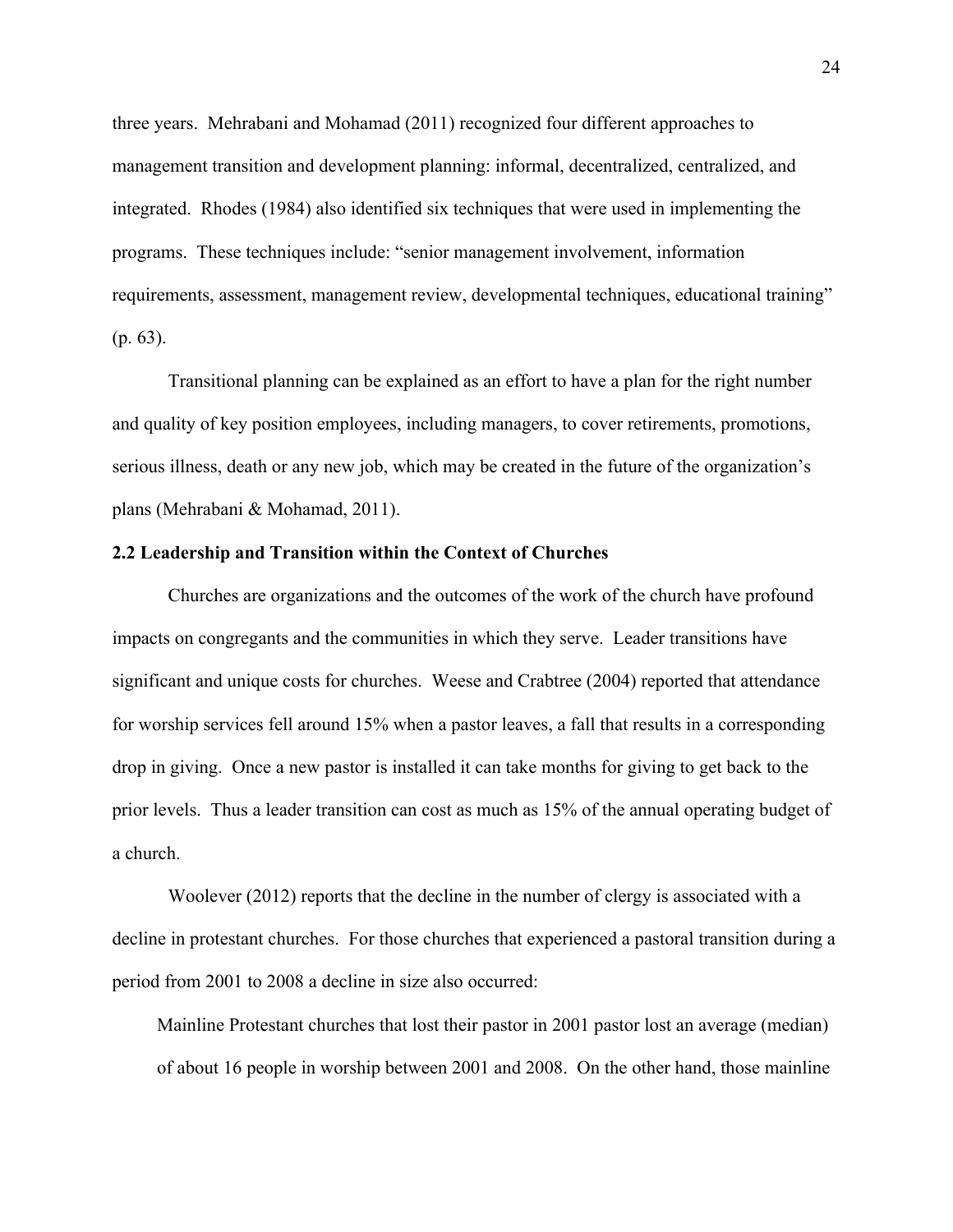Protestant churches that retained their pastor reported almost no change in worship attendance. About seven out of ten churches with new pastors in 2008 reported a decline in worship attendance. (p. 3)

Churches have many organization aspects in common, one of which is reliance upon and unity created through religious belief. The role of religious belief on church leadership is examined briefly here. Guenther and Heidebrecht (2010) examined church leadership structures or models in terms of their consistency with New Testament leadership principles. Their research yielded several outcomes. First, these scholars concluded that leadership models for the church must include not only biblical support but also contextual elements such as length of senior pastor tenure, perceptions of the staffing ratio, age of the church facility, adequacy of the church facility for ministry, growth rate of community, population size of the community, and denominational affiliation. Second, the authors argue that titles within the church such as leader, pastor, elder and deacon must maintain their biblical congruity, in order to apply biblical concepts to leadership change. As an example the term "pastor" is an expression used only one time in the New Testament, but terms such as "deacon" and "elder" are used more often. The researchers maintain that the use of precise terminology for church leaders is much more than a matter of semantics. Guenther and Heidebrecht argue that in order to understand church leader transition in biblical terms, one must understand the positions of leadership described in the Bible, the qualifications for these positions, and how transitions are to take place. Finally, Guenther and Heidebrecht contend that there is often a significant gap between what are identified as biblical principles, and what actually happens in a church regarding, leadership as well as leadership transition.

25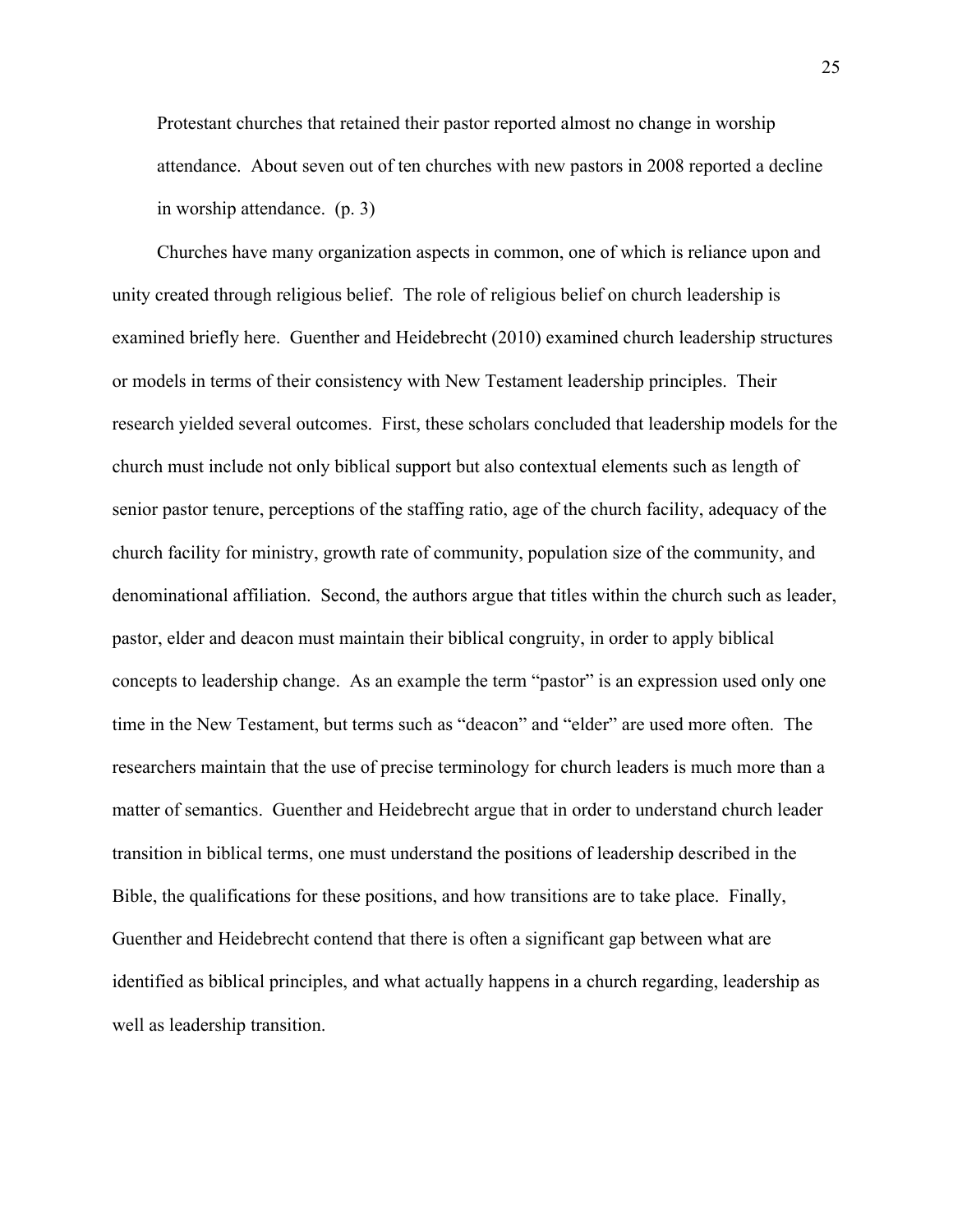A study by Lohnes (2008) titled "Leading While Leaving: The Role of a Departing Pastor in Preparing a Church for a Healthy Pastoral Transition," looked at the role of the departing pastor in the transition process. The study focused on the reasons for a pastor's leaving and how the reason for the departure impacted the overall transition process. The study took into account both personal and professional qualities of the departing pastor and her/his effectiveness in serving as the transition process occurred. Lohnes's research focused primarily on the departing pastor as a key factor in the process, and examined this factor within only one denomination.

A study conducted by Callahan (2008), "Recovering the Pattern of Biblical Leadership," focused on using the Bible and the patterns for leadership established therein by God, as the only way churches can survive. This researcher's conclusion was that church leadership (i.e., boards, committees, and the congregants as a group) placed a higher priority on obtaining charismatic leaders who could draw crowds, create programs, and build large sanctuaries, than on locating women and men of faith who give evidence of a strong relationship with God. Callahan argues that leadership is more about the internal qualities of the leader than outward charismatic qualities.

Hanchell's (2010) research relating to the Davidic Model of Leadership Succession asserts that a five-step example of leadership transition exists in the book of Deuteronomy, which was established by Moses in the transition of his leadership position to that of Joshua. His research utilized a socio-rhetorical analysis of the Davidic Model as a method for churches to use when looking at leadership transition.

Pattet (1972) reported that there are no non-biblical sources to corroborate the biblical accounts of leadership transitions occurring within the nation of Israel, as outlined in books of Kings and Chronicles. As a result it is impossible to verify the details of the transitions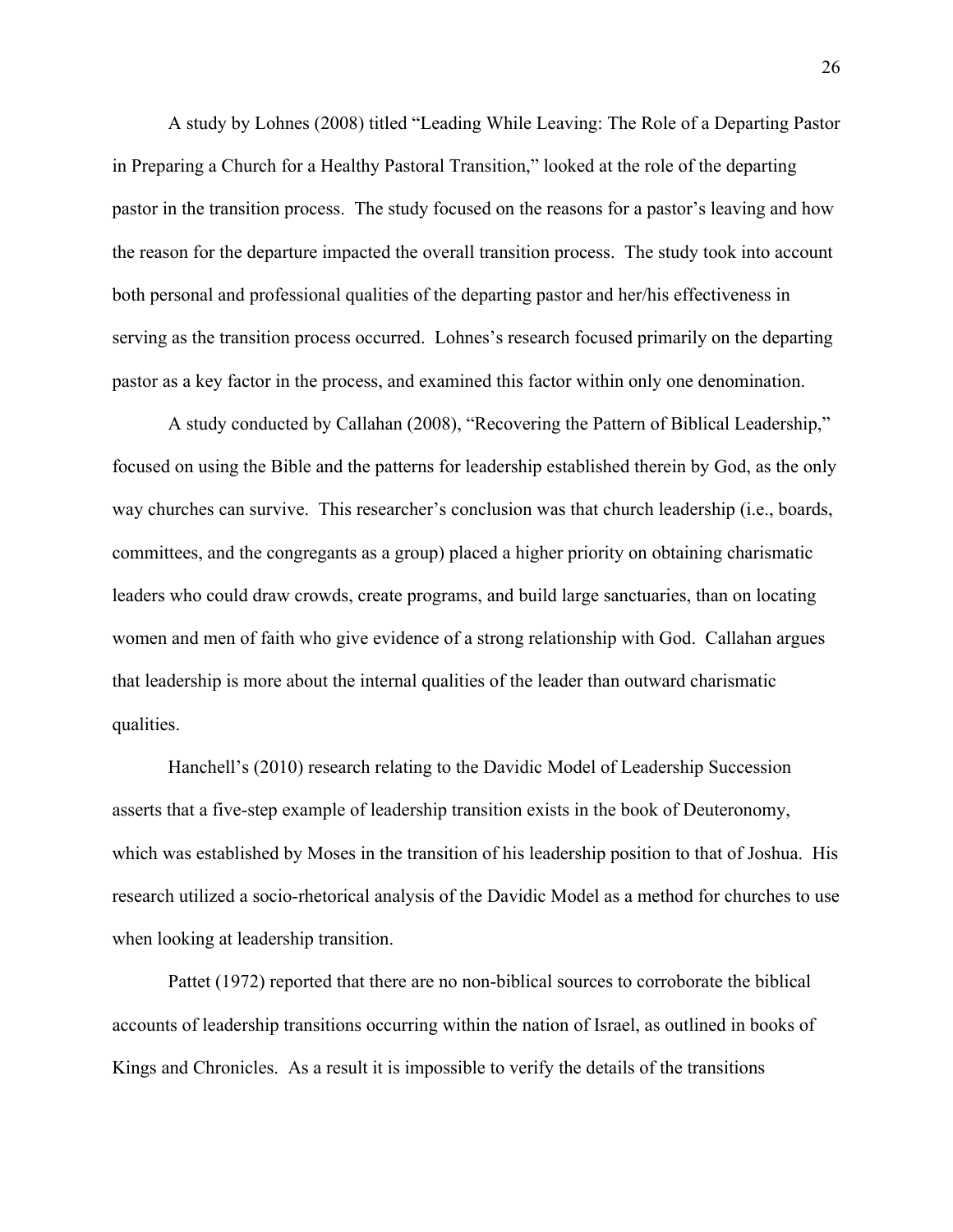beginning at Moses and ending with Solomon. Lemaire (1988) also adds that a significant difficulty in reconstructing the history of the period is that we are dependent exclusively on the Bible. As a result Lemaire argues that it is not about whether we use the Bible as a guide, but how we use the Bible.

Individuals pursuing Doctorate of Ministry degrees have studied leadership transition in churches. Taylor's (2000) dissertation examined a model for transition after the retirement of a long-tenured pastor. This research offers observations on possible issues faced churches during pastoral transitions. Problems identified include a lack of transition planning, retirement planning, predecessor interference, and a predecessor failing to exit in a timely manner. From an operational perspective Taylor's research included problems resulting from the loss of momentum during an interim period, a vacuum of leadership that results in other leaders in the church seeking to seize power, and lack of organizational knowledge. As a result of this research Taylor developed his own biblical model of how a leader should choose a successor.

Schooling (1999) conducted an examination of the effects of pastoral leadership behaviors on psychological contracts and source credibility when implementing change. His research documents violations of psychological contracts between leadership and congregants in the process of change, such as the failure to communicate the possibility of change. The prevailing question was how a pastor successfully implements change in a local church.

#### **2.3 Summary**

Leadership transitions are challenging for both the organization and the new leader. It is no surprise then that an abundance of literature addresses challenges in the succession process. Frequent themes include dealing with imbedded ways of doing things (culture) and expectations following long-tenured leaders (Dobrev & Barnett, 2005; Emerson, 1968; Greenblatt, 1983);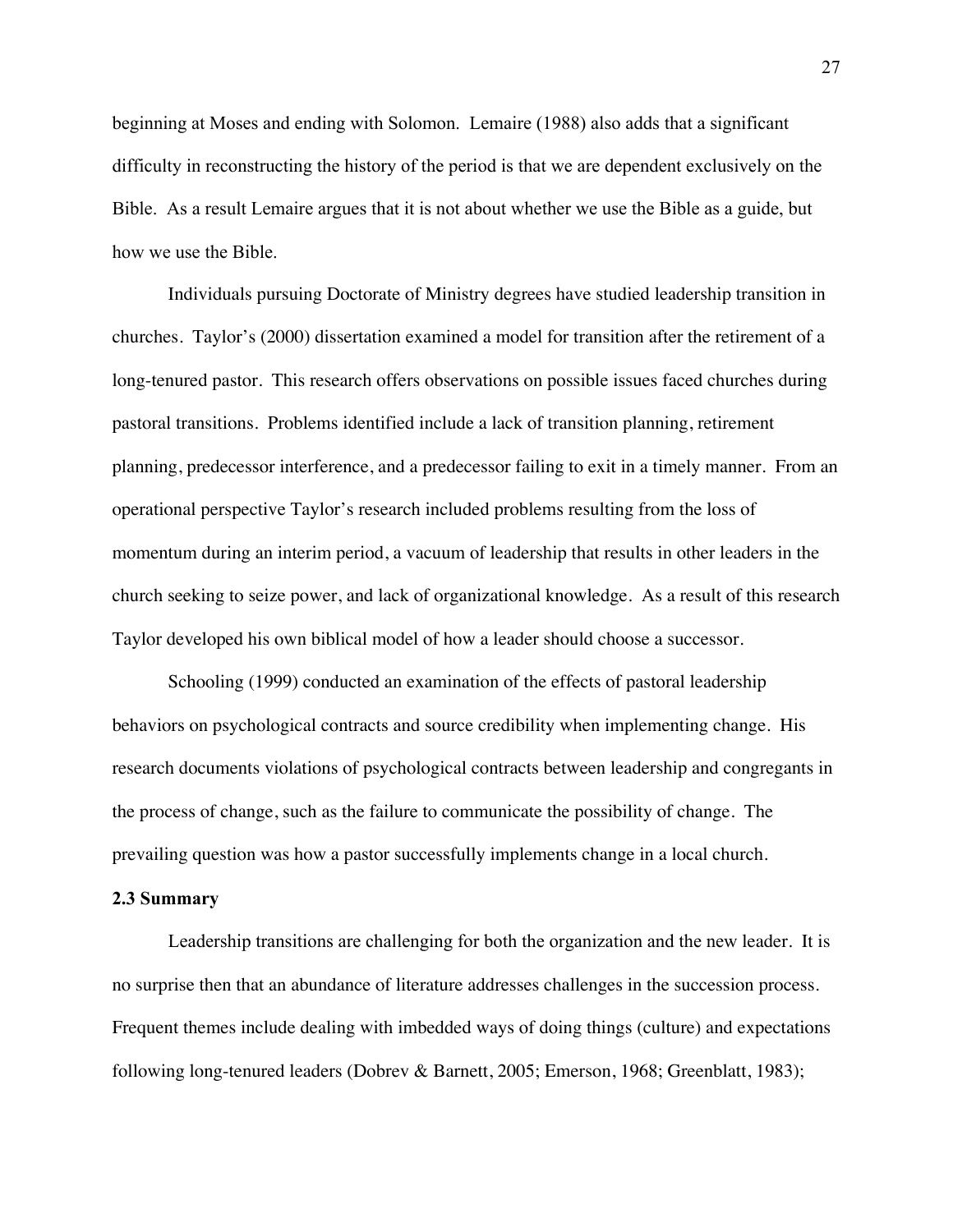differences in management style (Greiner, 1972); generational conflicts (Grote, 2003); conflicts with existing leadership; and difficulties of serving under the predecessor and in turn under the successor (Dyer, 1986). Brady et al.'s (1982) examination of succession planning process sheds light on succession challenges from an operational perspective. Literature relating to leadership transition stands to be enriched by a study that integrates a multiplicity of approaches and streams of literature in a qualitative study. This review of the literature on leadership transition revealed gaps in the literature relating to transition by taking into account the narratives of first hand participants involved in the transition process. Chapter 3 provides the research methods for this study.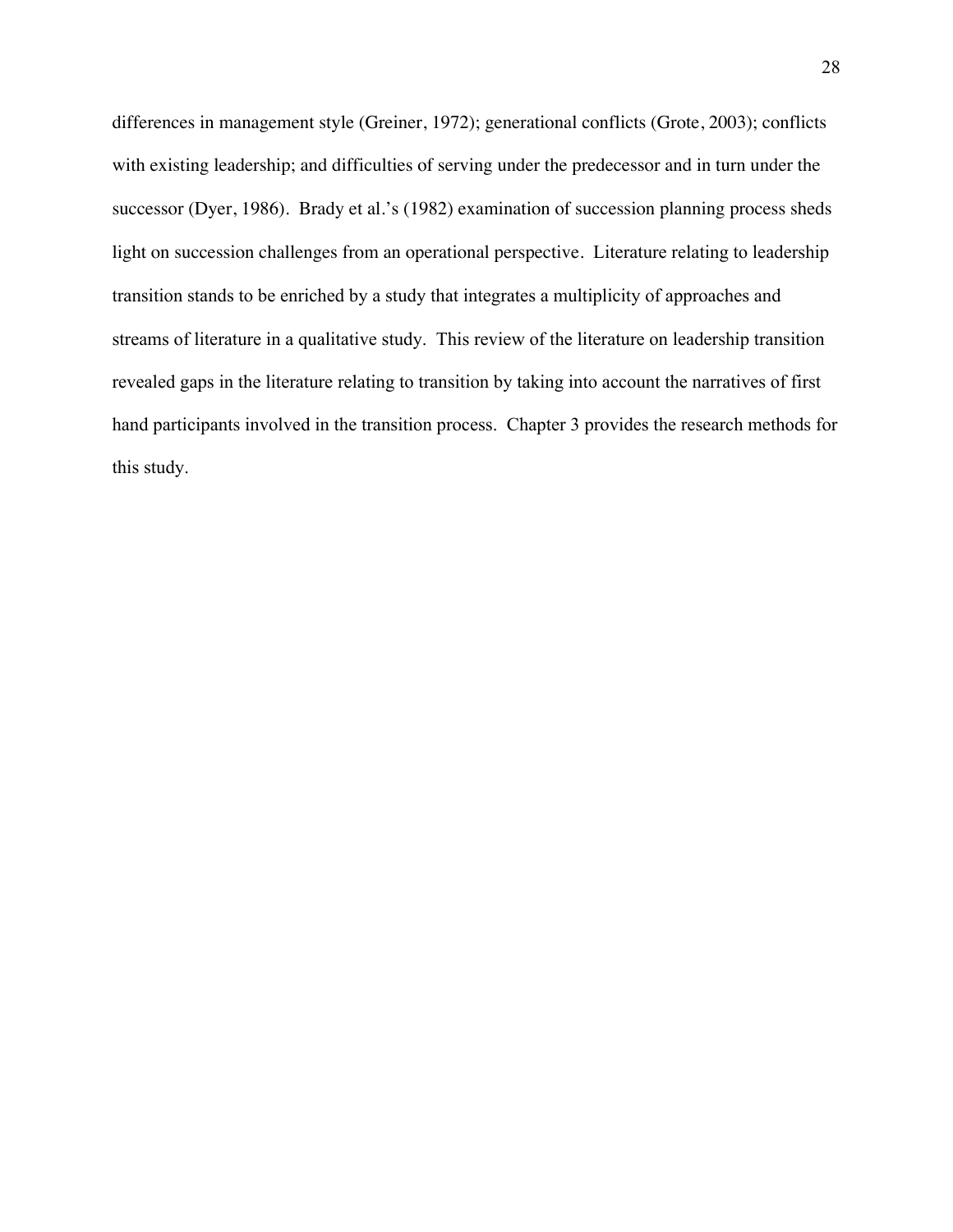### **CHAPTER 3**

### **Methods**

This ethnographic study of one church's leadership transition is qualitative in nature and it relies on interviews of key informants to examine how one church managed its leadership transition. The study is descriptive of the transition in one church and, therefore, does not make any assumptions about how other churches manage leadership transition. The method of ethnographic case study used for this research allowed for examination of the unique experiences and expressions of the interviewees, and provided the opportunity to bring together similar ideas, themes, patterns and perceptions. Background information regarding the approach of the research investigation is presented, including the researchers credited with its development. The role of the researcher, regarding insider/outsider status, is presented. Finally, participant selection criteria are reviewed, along with information collection and analysis procedures, and the approaches used to address the trustworthiness of the study. The following research questions guided the methodology:

- 1. What is the process identified for selecting the new leader?
- 2. What voices are present or absent in this process?
- 3. What are the core elements of a successful transition?

# **3.1 Descriptive Methodological Approaches**

This research utilized ethnographic methods. a qualitative methodology to gather information in the study. Qualitative approaches can be employed for many purposes, but are particularly suitable for exploratory research. Qualitative methods provide for discovery, documentation, description, and explanation of the events and the individuals involved in the leadership transition process. This methodology presents an opportunity to investigate the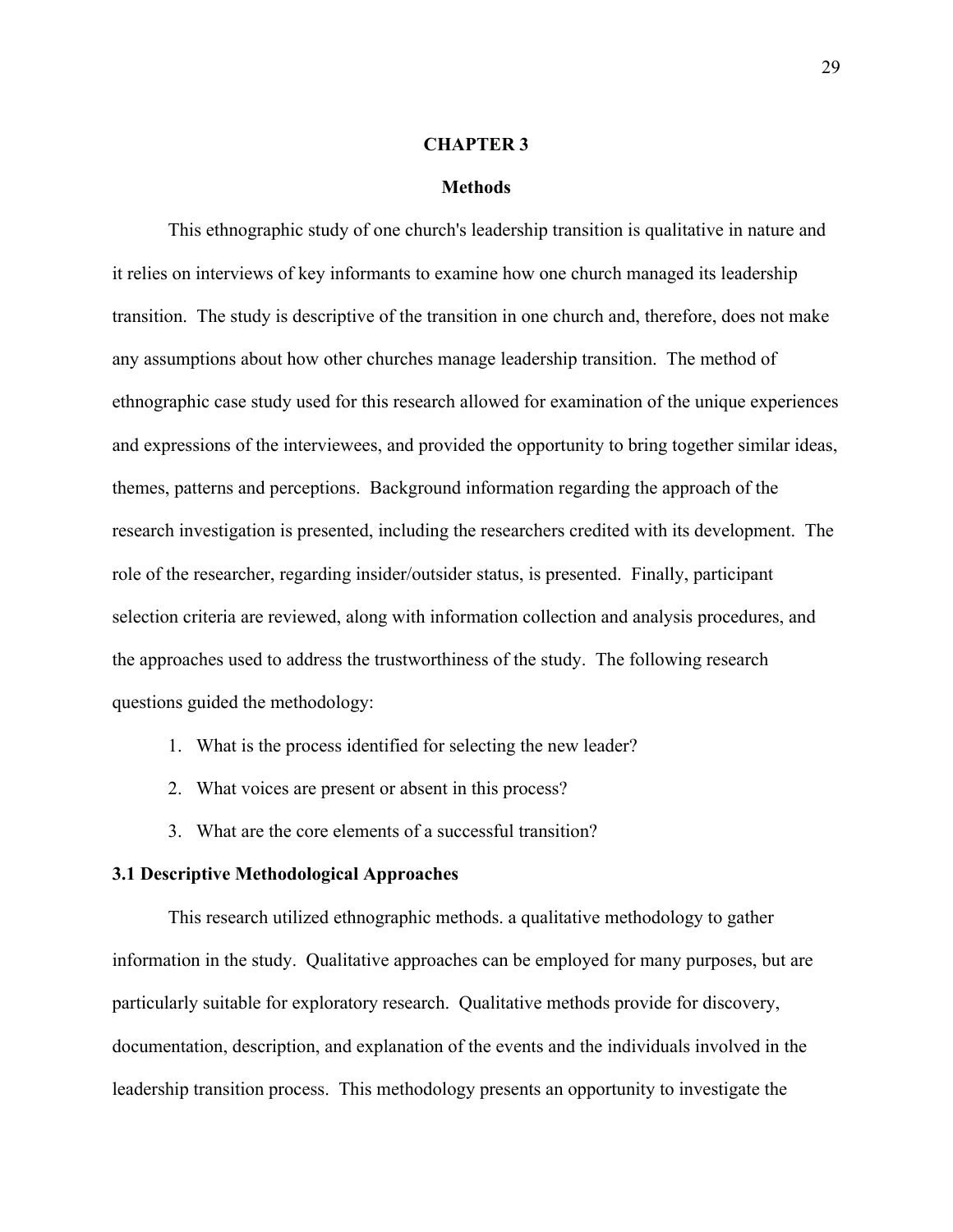narratives of individual participants. Bryman (2001) argues that qualitative methodology emphasizes "seeing through the eyes of research participants; description and context; process; flexibility and lack of structure; and concepts and theory as outcomes of research process" (p.

277). Anita and Marlene (2006) state that:

Descriptive studies often are used when little research has been done in an area, to clarify and define new concepts or phenomena, to increase understanding of a phenomenon from another experiential perspective, or to obtain a fresh perspective on a well-researched topic. (p. 1)

Pettigrew (1997) notes that, "In holistic explanation causation is neither linear or singular" (p. 345). Ragin (1987) similarly describes qualitative methods as "The search is for multiple interesting conditions which link features of context and process to certain outcomes" (p. 342). The literature indicates that research situated at the intersection of the topics of leadership, transition, and church is still in an exploratory phase (Hawco, 2005).

An ethnographic approach in which participants narrated their experiences of a transition process was employed. The study involved in-depth interviews with participants who had *lived* the transition process. A constructivist/interpretivist framework (Guba & Lincoln, 2005) grounded the work: "This paradigm or worldview allows the researcher to gain understanding by interpreting subject perceptions" (Denzin & Lincoln, 1998, p. 106). The knowledge of the participants involved in the transition included events before, during and after the transition. The researcher documented the process in the context of each participant's involvement and perspectives relating to the transition (Denzin & Lincoln, 1998).

Interviews were informal and conversational, reflecting Kvale's (1996) concept of a casually structured interview. The Interview Guide (Appendix B) incorporated elements of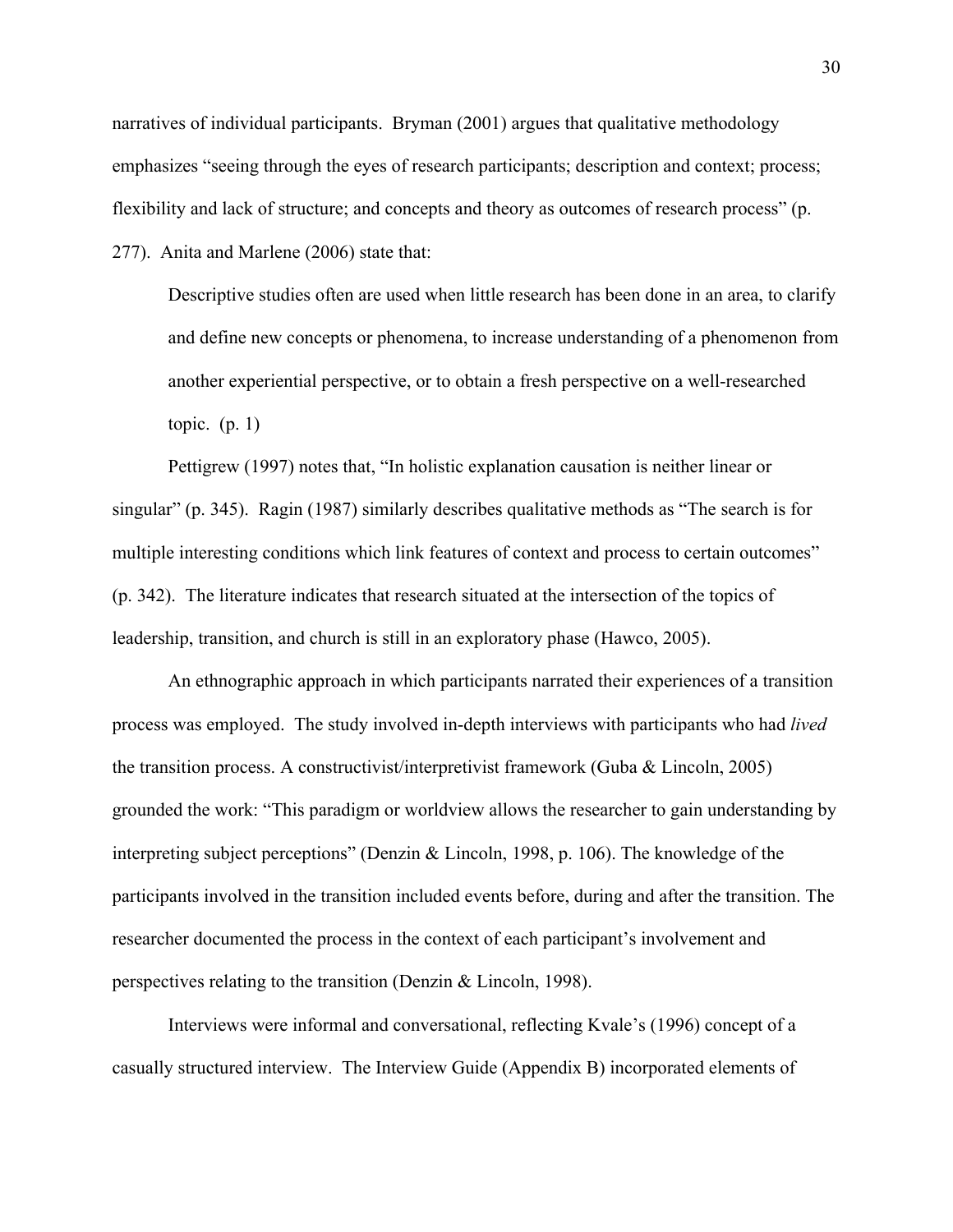conventional/ semi-structured interviews to overcome limits based on time constraints involving access to participants. Interviewing allowed for the unfolding of events in a conversation narrative with each participant. This study used in-depth interviews (Briggs, 1986; Hammersley & Atkinson, 2009) and power sensitive conversations (Haraway, 1988) the study documented the experiences of those most directly involved in the pastoral leadership transition process: the church board chairman, who had been a member and leader in the church for many years; deeply involved and less involved church members; and the outgoing and incoming pastors.

### **3.2 Procedures**

The researcher obtained Institution Review Board Approval through North Carolina A&T State University (IRB) in November 2012 to conduct the study. The following procedures were used to collect information and artifacts.

An ethnographic approach allowed the participants voice their experiences of a transition process. The study documented the process in the context of each participant's involvement and perspectives (Denzin & Lincoln, 1998). The knowledge of the participants involved in the transition included events before, during and after the transition.

A Church Leadership Transition Questionnaire (Appendix A) was provided through email or hard copy to each participant one week prior to the face-to-face interviews. The Transition Questionnaire consisted of open-ended questions provided to participants once they agreed to become part of the study. The questions pertained to the transition event and individuals involved in their church site. Responses to the questionnaire provided essential information for understanding the antecedents and consequences of this particular transition process.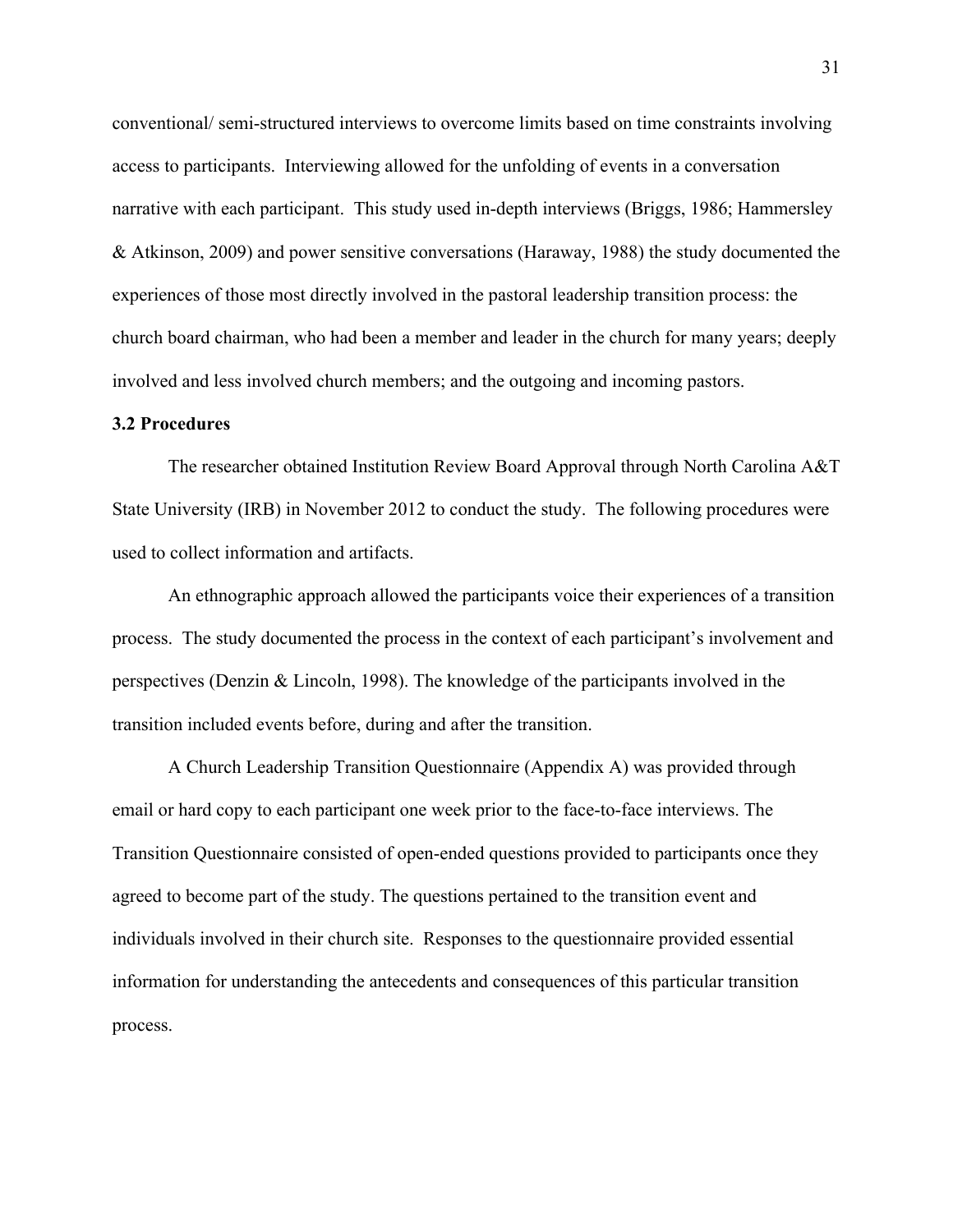Interviews were guided by a series of open-ended questions contained in the Church Leadership Interview Guide (Appendix B). An interview guide focuses conversation around key themes, events and perceptions. The interview guide consisted of open-ended questions or prompts. Items were neither all-inclusive nor were all questions used with all participants, to allow for theoretical sampling (Corbin & Strauss, 1990). Grounded theory identifies relevant conditions and consequences of actions; it is also states that the responsibility of the researcher is to catch the interplay of themes across respondents. For example, a significant topic not included in an interview guide might surface in an interview. Based on discovering a topic with this participant and recognizing its importance as a thematic unit, additional questions were added to probe deeper into that topic. The probing that generated deeper understanding allowed the researcher to follow up with questions about that theme in interviews with other participants, and return to participants previously interviewed to explore this idea. Interviews were informal, reflecting Kvale's (1996) concept of a semi-structured life world interview, although the interview guide used incorporated elements of conventional semi-structured interviews to overcome limits based on time constraints involving access to participants.

Participants were contacted through email or telephone, in advance, to discuss the format of the interview and to answer any questions. Initial face-to-face interviews of 60-90 minutes in length were conducted with each participant. These interviews took place at locations convenient for them. Each participant agreed to follow-up interviews for the purposes of clarification or expansion of topics, and these were scheduled and conducted using multiple formats including telephone or email. During the follow-up interviews the researcher was able to have responses clarified as necessary. Constraints included the amount of time allotted for each interview; the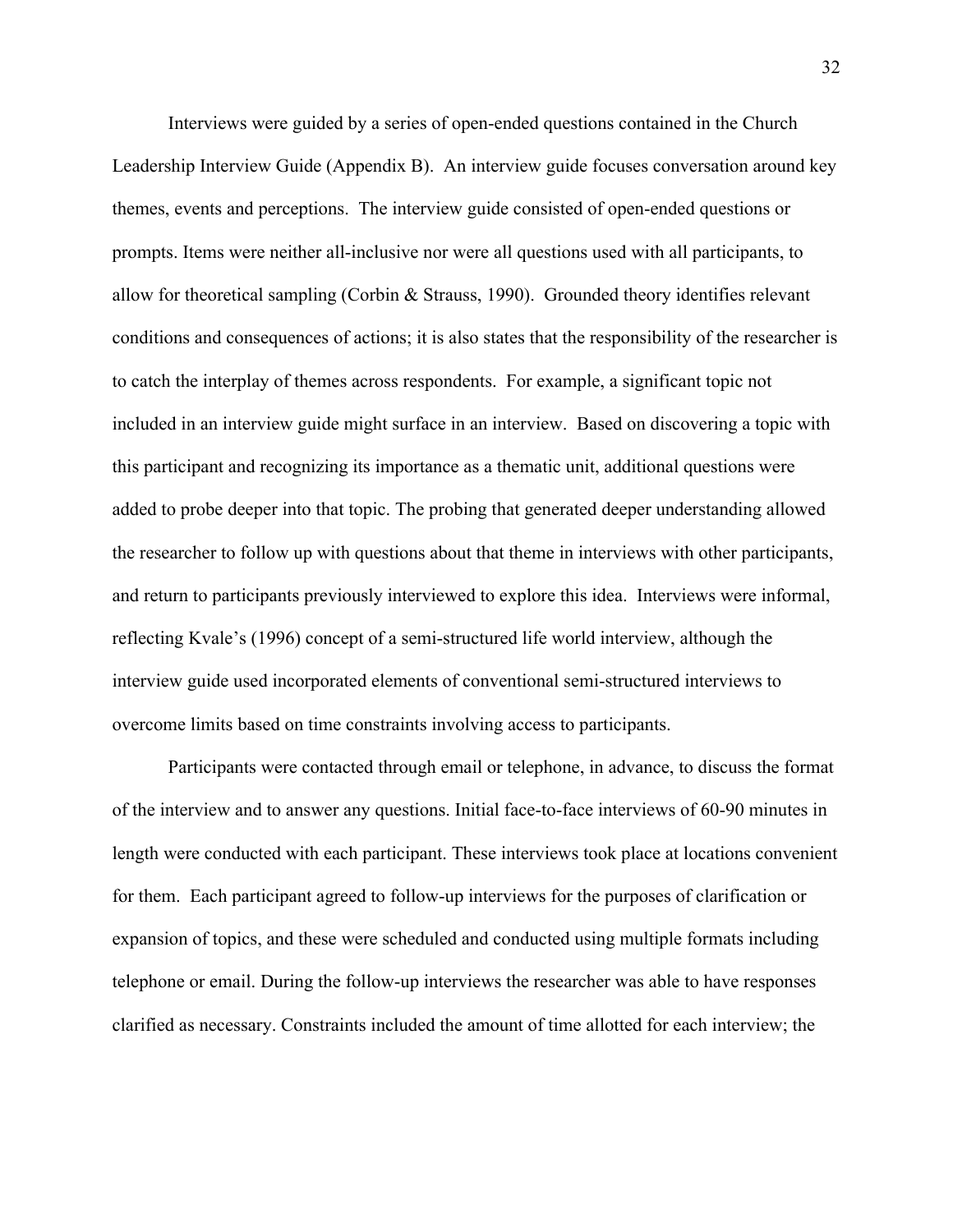limits of face-to-face interview contact and minimal follow up with each participant; and specific informational questions that were raised in each interview.

Initial face-to-face interviews of 60-90 minutes in length were conducted with each of the key individuals regarding the transition process. These interviews took place at locations convenient for the participants Interviews were documented by two means: audio tape recorder and written field notes.

## **3.3 Sampling Criteria**

Three basic sampling criteria bounded the process of selecting the site for this study: a church must have been part of the Southern Baptist Convention; experienced a pastoral transition since January 2000; and have undergone the transition of the senior leader/directional leader as opposed to other types of transition. The rationale for the criterion of having a relatively recent transition is based on the need for information to be within clear memory for participants. Within the focal site, individuals who were or had been directly involved in the leadership transition process were selected as key participants.

Other factors considered in developing an invitational list of potential sites included cost factors, accessibility factors, the level of interest/openness to the study by the senior pastor or executive pastor, along with researcher identified interest, and opportunities for learning. As was research was unfunded, personal cost formed a significant factor. To minimize travel expenses incurred in the research process, the research identified visits in which one automobile trip could yield more than one interview, conversation, or access to written documentation.

Accessibility is a powerful factor that determines the utility of participant responses. Senior pastors of churches have an enormous number of demands on their time. Personal contacts with leaders of churches, in which a transition has taken place, or some other common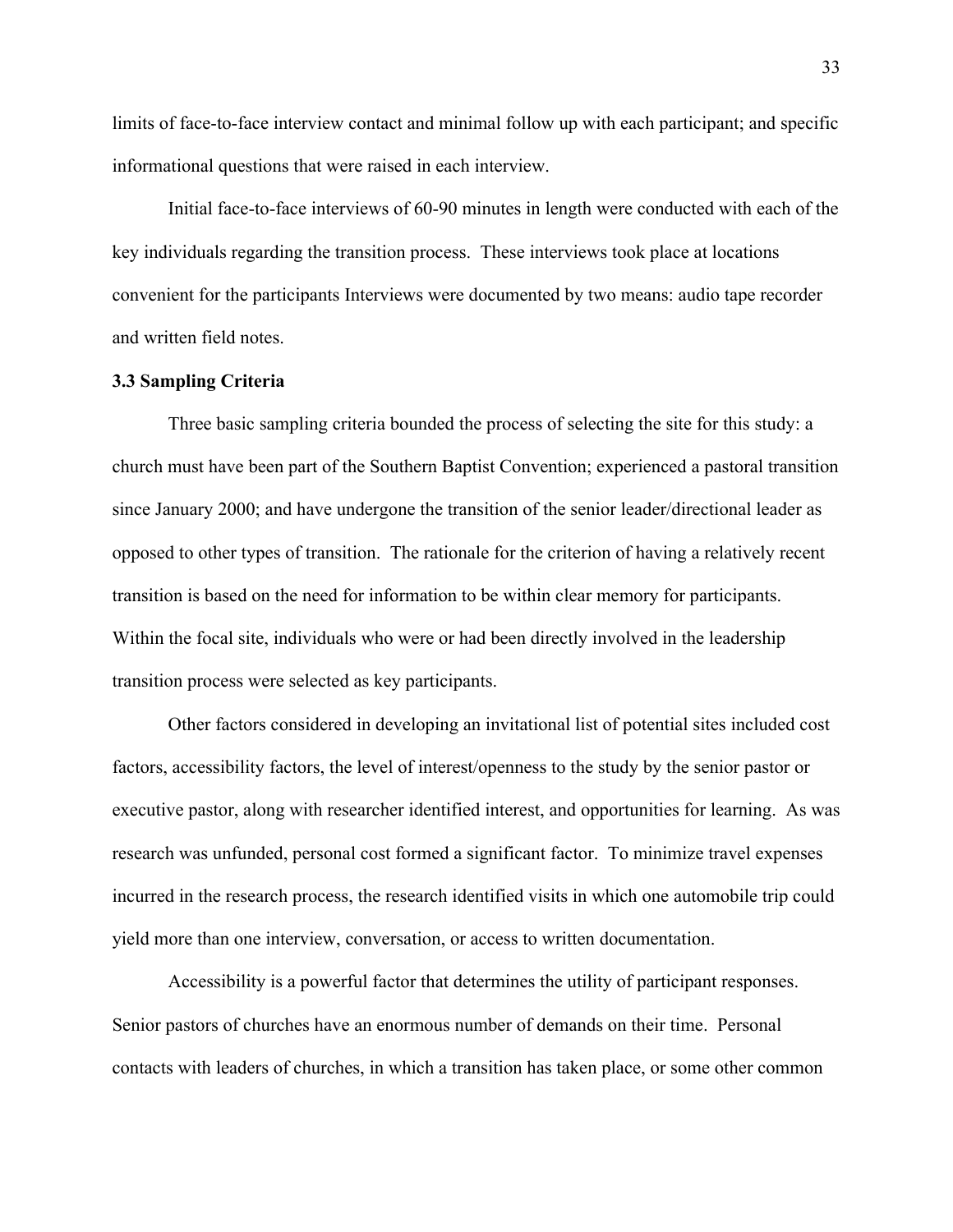factor such as membership in an association, provided an opportunity for the researcher to find people likely to give a positive response to his invitation. The researcher's reputation as a pastor himself assisted in making these needed contacts.

Participant interest formed a critical factor in the usefulness of findings from this study. The level of interest/openness of potential church leadership participants constituted a hidden gatekeeper factor in acquiring needed information. While participants may agree to participate, the level to which they reveal significant information can vary widely. For the research to be successful the researcher needed for participants to become collaborators, who allied with his project in helping him uncover information that can help others in the future.

The opportunity for learning was the ultimate criteria in selecting a site for this research. Stake (1995) suggests the following:

The researcher examines various interests in the phenomenon, selecting a case of some typicality, but leaning toward those cases that seem to offer opportunity to learn. My choice would be take that case from which we feel we can learn the most. That may mean taking the one that we can spend the most time with. Potential for learning is a different and sometimes superior criterion to representativeness. (p. 101).

For example, an anomalous case holds potential to teach us much that a representative case cannot. A final invitation list was developed with ten alternate churches invited to participate in the study. The researcher chose to investigate the process of leadership transition in a church that was high functioning and represented an important mainstay in the community it served.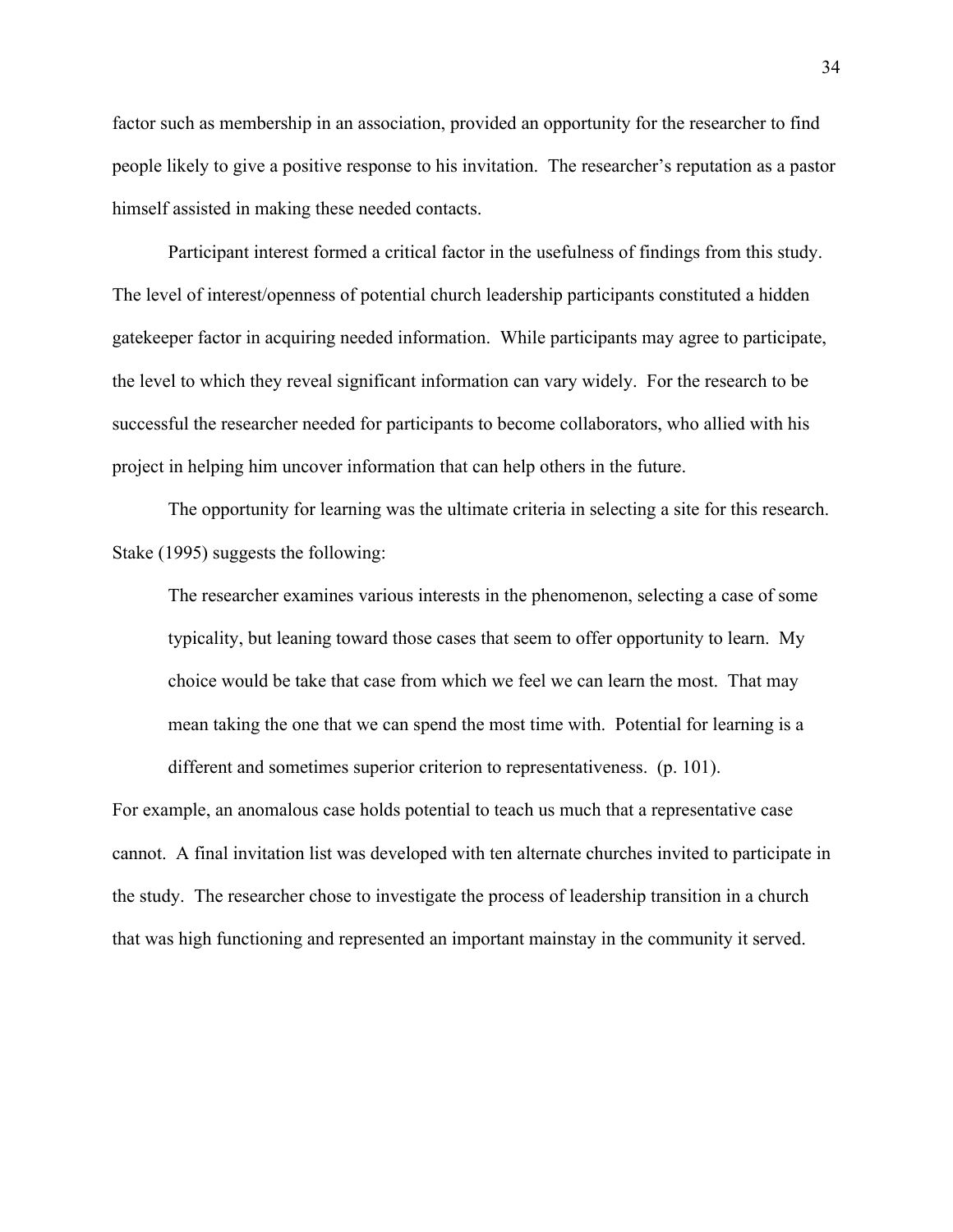# **3.4 Selection of Informants**

The individuals selected for the study were identified as being those most closely involved in the transition. The list of key participants included the following; each has been assigned a pseudonym to protect confidentiality:

- Senior level leader within church involved in the transition process: Participant A
- Active church parishioner: Participant B
- A member of the transition group: Participant C
- Leader Transitioning in: current leader: Participant D
- The former leader: Participant E

Interviews with individuals differently positioned within the church hierarchy, as well as the transition process itself, provided the benefit of multiple perspectives. Access to at-large members can be difficult to obtain if the successor or board leadership are nervous about the opinions and feelings that these individuals may have expressed, however

#### **3.5 Audio Recording and Transcripts**

With the agreement of the participants each interview was recorded, and the interviews in their entirety were transcribed for in-depth analysis and illustrative purposes. Recording the interviews provided a check for the natural limits of researcher's memory, allowed for a more thorough examination of the information through repeated listening, and provided the opportunity for transcription of the interviews. Field notes from each interview were crosschecked against transcripts to capture, and if needed, correct any initial misinterpretations or misconceptions on the part of the researcher.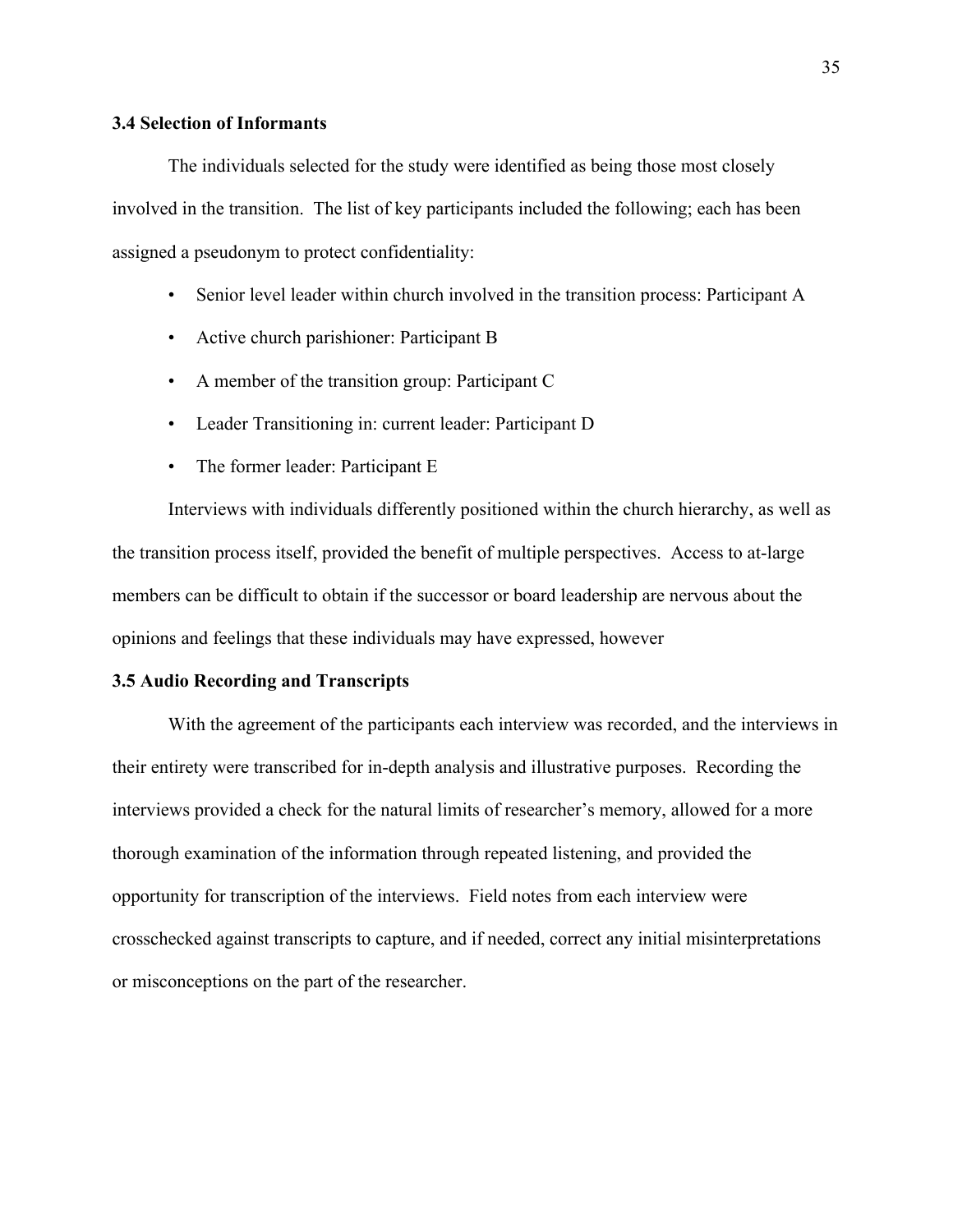### **3.6 Field Contacts**

The period of fieldwork lasted from December 2012 to November 2013 and my various contacts and conversations with participants are reflected in the narrative interviews. Access to participants involved much more than getting signed consent. Rapport and trust were requirements for more authentic participant accounts of the events documented in the study.

### **3.7 Analysis Procedures**

Methods of analysis were connected to the overall purpose of the research. The study increased the level of knowledge and understanding regarding leadership transition in the church context by drawing on the experiences of those most closely involved in the process (Denzin, & Lincoln, 2007). The narrative approach allowed for examination of the experiences of the participants and provided an opportunity to bring together similar ideas, themes, patterns and perceptions, as well as to examine anomalies. Rubin and Rubin (1995) state that the purpose of data analysis is to "organize the interviews to present a narrative that explains what happened or provide a description of the norms and values that underlie cultural behavior" (p. 229).

Ethnographic case study methods support the researcher in constantly reflecting on responses, impressions, recollections and records collected. Kvale (1996) argues that "interpreting as you go" is not only important to the informational gathering process but also in pushing forward part of the analysis into the interview situation itself (p. 178), as is done with theoretical sampling.

Participant interviews constructed narratives of their church's transition. The researcher followed an analytical process suggested by Rubin and Rubin (1995): "read and reread the interviews to note core ideas and concepts, recognize emotive stories and find themes," then,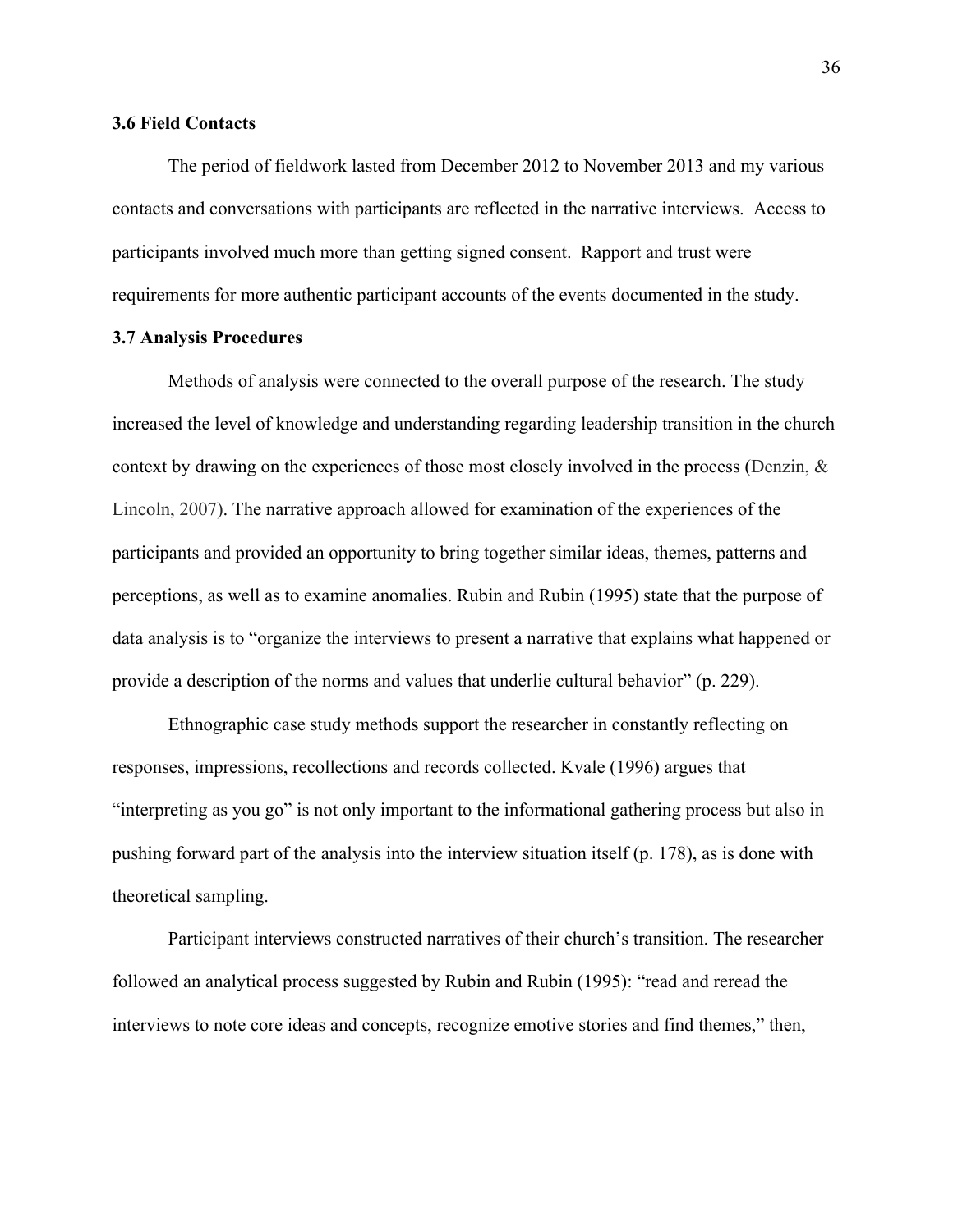"group similar ideas together and figure out how the themes relate to each other" (p. 229). Attention was given to concepts, stories and themes through extensive listening and reading. Each interview that was transcribed by the researcher allowed for deeper analysis of the other interview transcripts. Field note jottings (Emerson et al., 2011) were fleshed out as soon as possible after each field encounter into full-fledged accounts of the field experience. Then, during the process of transcription, an index of emergent themes was created (Hammersley  $\&$ Atkinson, 2009). The process of indexing themes was similar in some ways to how Rubin and Rubin (1995) describe their use of coding: "Coding is the process of grouping interviewees' responses into categories that bring together the similar ideas, concepts or themes you have discovered, or steps or stages in a process," (p. 238). During the transcription the researcher constantly compared transcription, the emerging index of the transcription, and field notes from that event, to crosscheck and layer these three sources of evidence against each other.

In Chapter 4 results of the information collected in participant interviews is presented. At certain points, sections of dialogue from the interviews are presented in order to allow the reader an accurate understanding of the give and take within certain conversational settings.

### **3.8 Qualitative Study and Real-Life Experiences**

A case study approach (Kvale, 1996) utilizing the concept of a semi-structured interview was beneficial for this type of study. Participants were willing to talk about their experiences regarding this event; they also wanted to make sure that other churches received the benefits of their learning and experiences during the process of transition.

The study was concerned with the point of view of individual participants and their progression through the transition process. Marshall and Rossman (2011) write: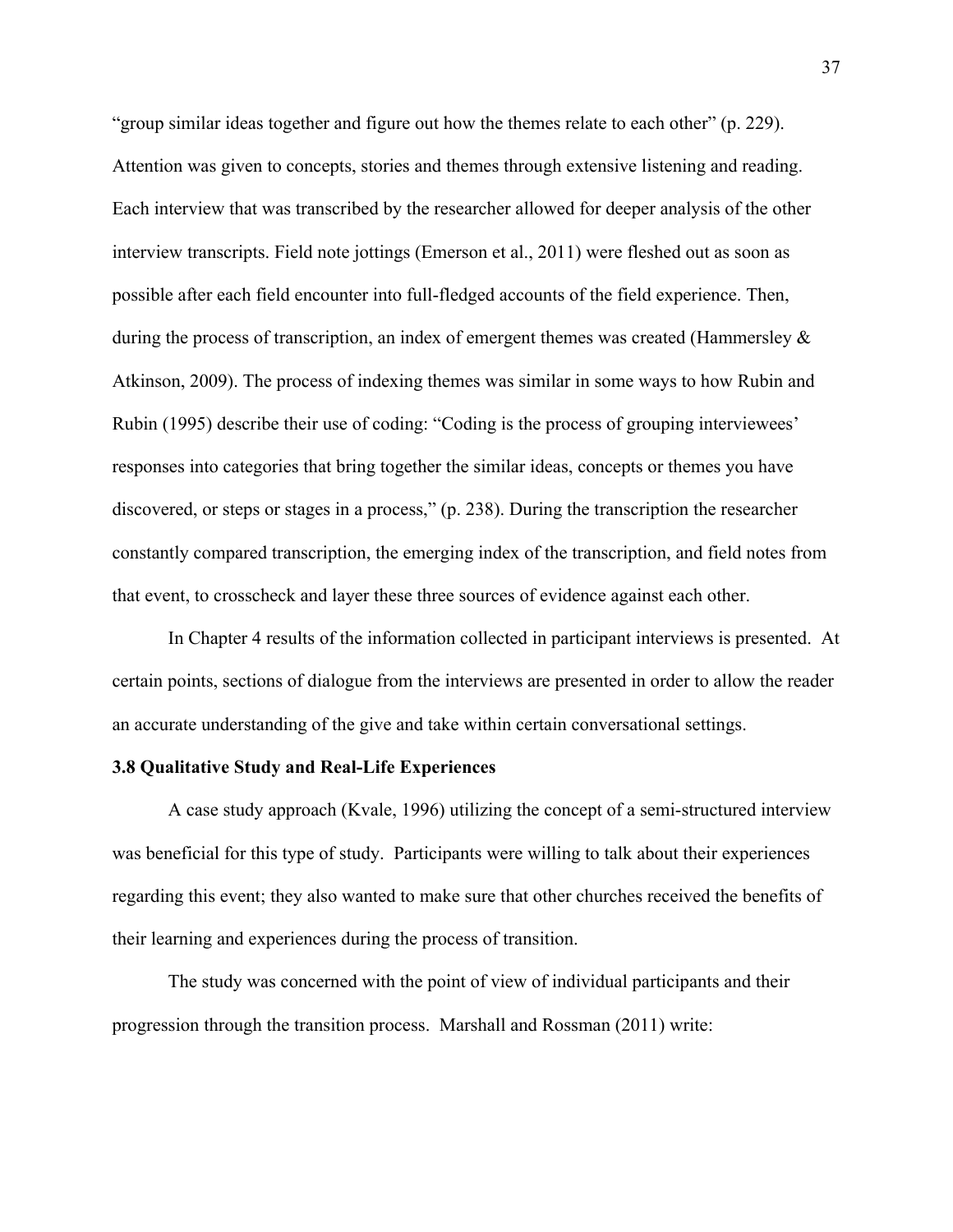Qualitative researchers are intrigued with the complexity of social interactions as expressed in daily life and with the meanings the participants themselves attribute to these interactions. This interest takes qualitative researchers into natural settings rather than laboratories and fosters pragmatism in using multiple methods for exploring the topic of interest. Thus, qualitative research is pragmatic, interpretive and grounded in the lived experiences of people. (p. 2)

Rossman and Rallis (1998) further assert that "qualitative research is naturalistic, draws on multiple methods that respect the humanity of participants in the study, is emergent and evolving, and is interpretive" (p. 54). They note "qualitative researchers view social worlds as holistic or seamless, engage in systematic reflection on their own roles in the research, are sensitive to their personal biographies and how these shape the study, and rely on complex reasoning that moves dialectically between deduction and induction" (p. 54).

### **3.9 Role of the Researcher as Insider and Outsider**

It is likely that the researcher's insider status as a pastor, himself, may have facilitated the candor and openness of study participants. However as a researcher he endeavored to document events unfolding within his project without asserting undue influence on them. Kvale (1996) describes the interviewing and inquiry involved in qualitative research as a "moral enterprise" (p. 237). When the researcher is interviewing, the formation of relationships with participants is inevitable, intentional or not, and some participants may be acquaintances already. While the researcher was not an acquaintance of any study participants, his status as pastor was known to them. As an interviewer the researcher used personal empathy to help participants feel more at ease in telling their stories. In establishing these relationships the researcher operated as both an insider to the church enterprise, and an outsider attempting to see what was being revealed in this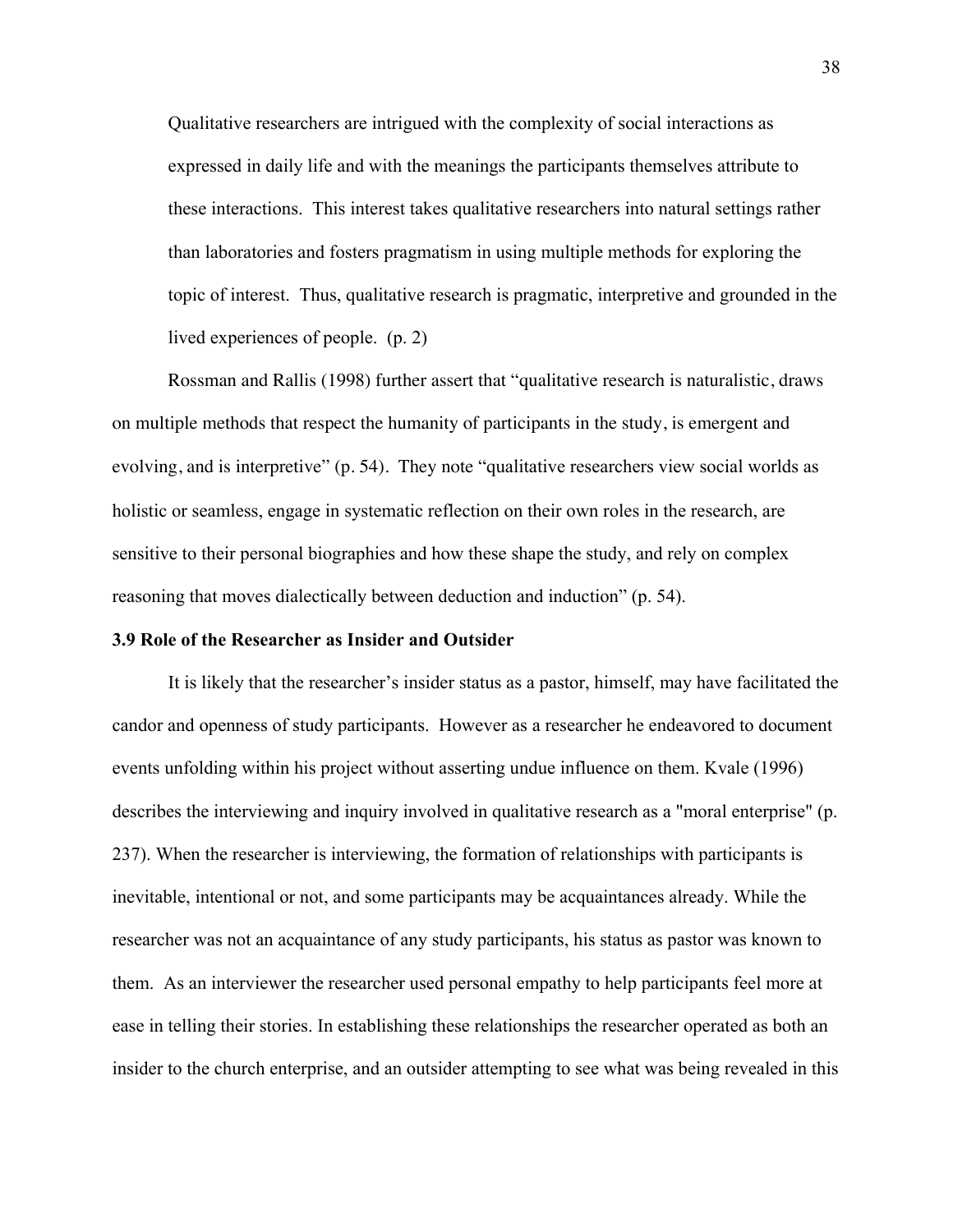specific setting. His positioning as a pastor studying a problem that all churches face at one time or another facilitated the deep level of access to participant authenticity that this study required.

The researcher is a pastor with over twelve years of experience dealing with individuals in settings that require deep empathy but also a level of separateness that allows him to serve as a resource to them. In his role as pastor he understands the importance of creating a safe environment in which people feel comfortable as they express themselves. As a researcher, building trust with participants was critical to obtaining richly detailed and authentic narratives of events.

Marshall and Rossman (2011) argue for researchers to view the data they collect "freshly, as if for the first time" (p. 297) of seeing it. This awareness provided the researcher credibility with his participants. While it was inevitable that he carried preconceptions with him into the field, he endeavored not to carry pre-judgments that could leak out to participants in his behaviors to skew what they had to tell him.

On the other hand, he would have been remiss as an insider researcher if he had not purposely drawn on his own background of experiences as "critical personal narrative" (Chase, 2005) as a foil or explanatory frame for the information shared by participants. Chase argues that, particularly in narrative work, the background knowledge and experiences of the researcher provide a powerful analytic tool for understanding what participants share, and also increase the likelihood of participants' providing authentic information. If participants view the researcher as both knowledgeable *and* eager to learn from them, richer data can be collected (Hammersley & Atkinson, 2009).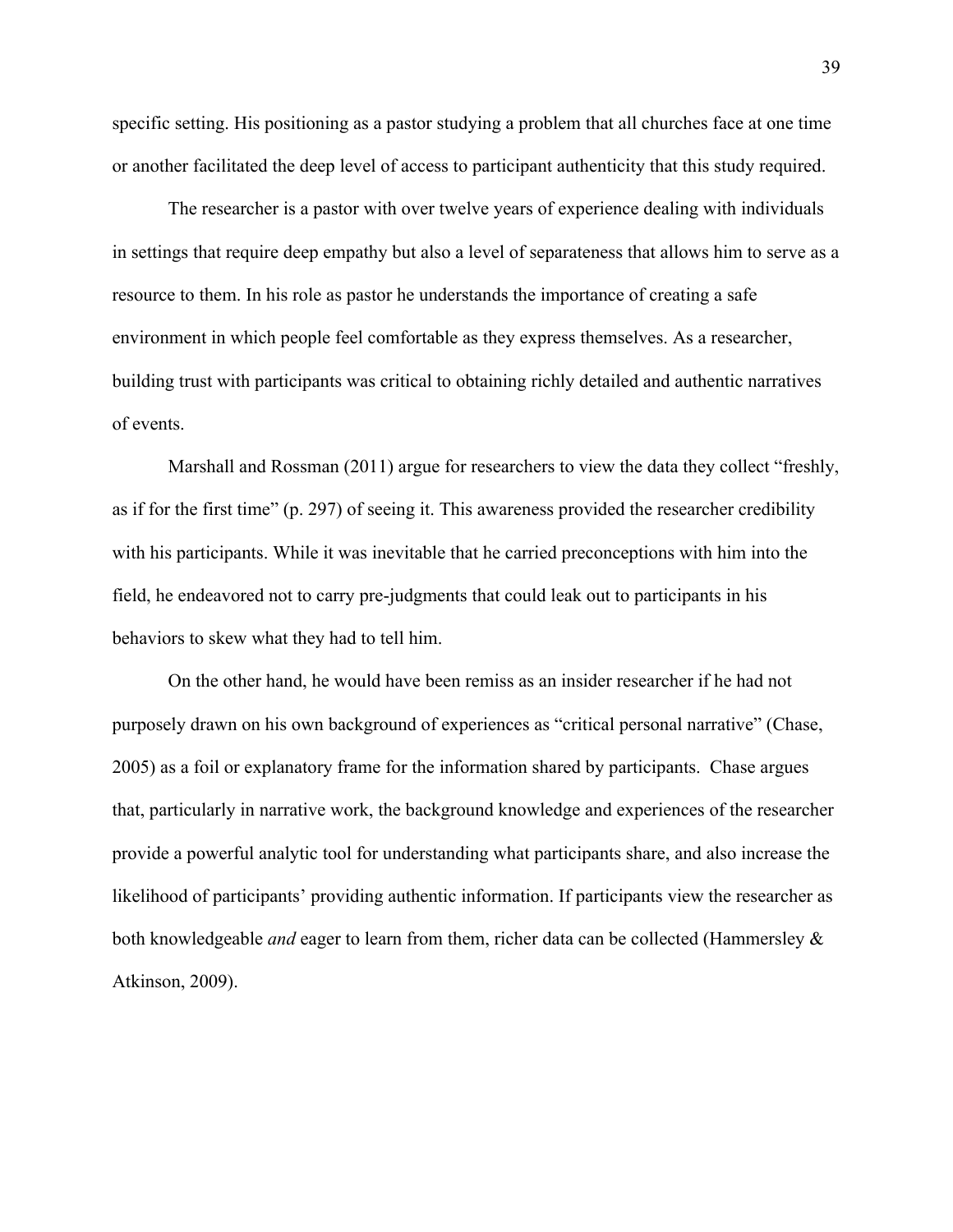### **3.10 Trustworthiness**

The criteria appropriate for judging the quality or the trustworthiness of this study as well as what threats exist to trustworthiness, are determined by its location within a paradigm or worldview, in this case, constructivism/interpretivism. Internal validity, external validity, reliability and objectivity are often advanced as the benchmarks of rigor in positivistic research, but rarely are these hallmarks situated within the paradigm of this study. Guba and Lincoln (2005) explain as follows:

. . . internal validity, external validity, reliability, and objectivity. These criteria emerge from a positivist ontological position that strives for discovery of the single, objective reality that is observable and quantifiable and findings that can be replicated because that reality does not change. (p. 105)

Feagan, Orum, and Sjoberg (1991) note that "Quantitative procedures seek to unearth the uniformities of social life and to render such uniformities into precise, numeric forms that lend themselves to formulations, refinement and testing of hypotheses" (p. 17). Every paradigm has its own view of reality, of how that reality might be studied, and of the ethics and aesthetics that pertain. The criteria for judging a study must be those that fit the study's paradigmatic location. Guba and Lincoln (2005) provide guidelines to ensure the rigor of a study conducted within the assumptions of the constructivist/interpretivist paradigm. They suggest the criteria of credibility, transferability, dependability and confirmability.

The criterion of credibility sets a goal of accurate identification and description of the phenomenon. Credibility mirrors internal validity and raises the questions: "Are the findings feasible? Would a reasonable person consider the findings credible?" (p. 200). Transferability deals with the relevancy of findings and methods to others in comparable environments with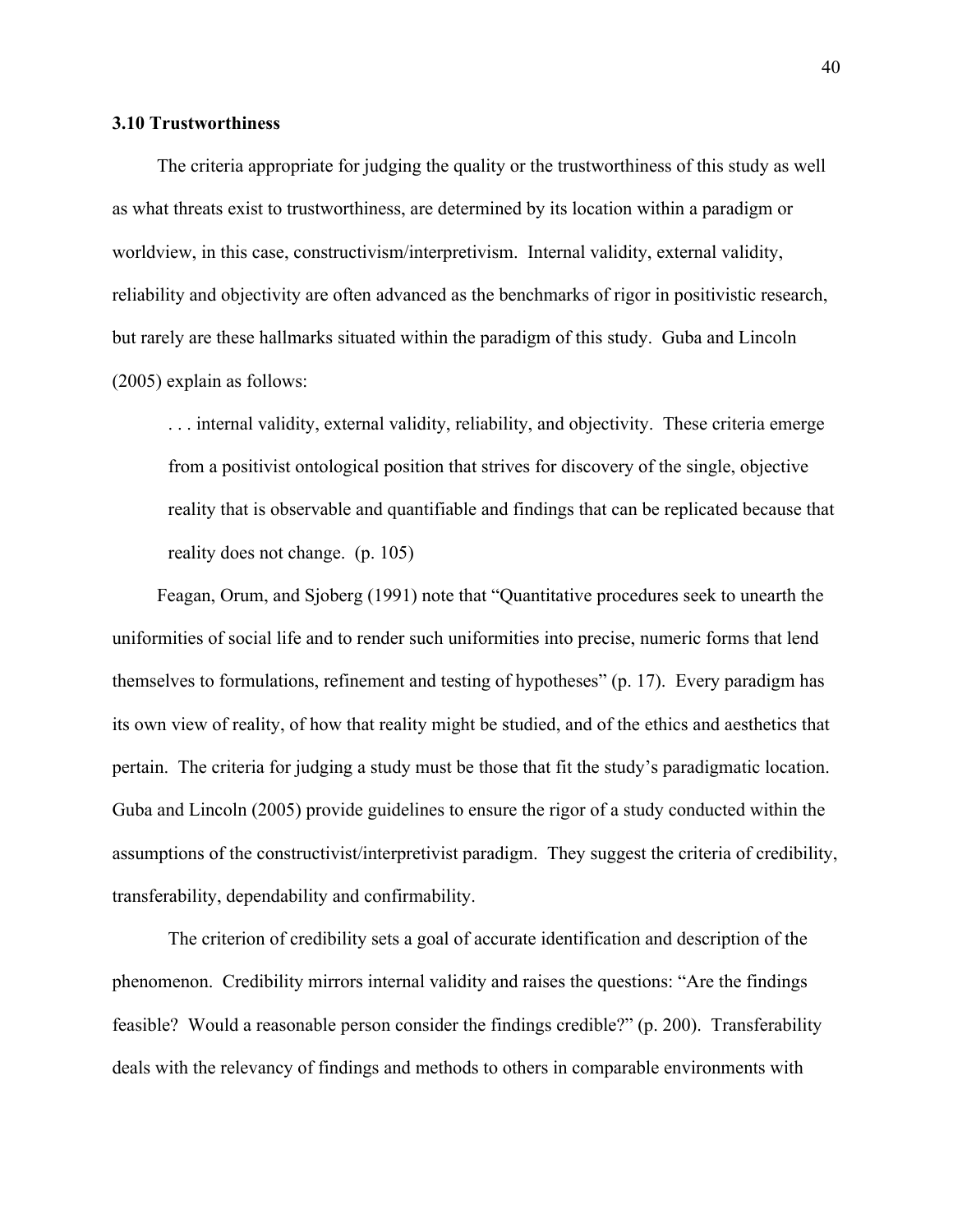similar questions and practices. Additionally, transferability speaks to the ability of the research to be defended and explained as a theoretical framework and research design to others. Relating to my study, transferability was supported by the layering and crosschecking of multiple participants and archival review. Marshall and Rossman (2011) suggest that "Designing a study in which multiple cases, multiple participants, or more than one data-gathering method are used can greatly strengthen the study's usefulness for other settings" (p. 194).

# **3.11 Summary**

This chapter has provided the methods used in gathering and analyizing information from participants, collection and review of artifacts for analysis. The chapters that follow examine themes that emerged in the research, and a final chapter provides significance of the findings, and implications for research and practice. A constructivist/interpretivist framework (Guba & Lincoln, 2005) grounded the research.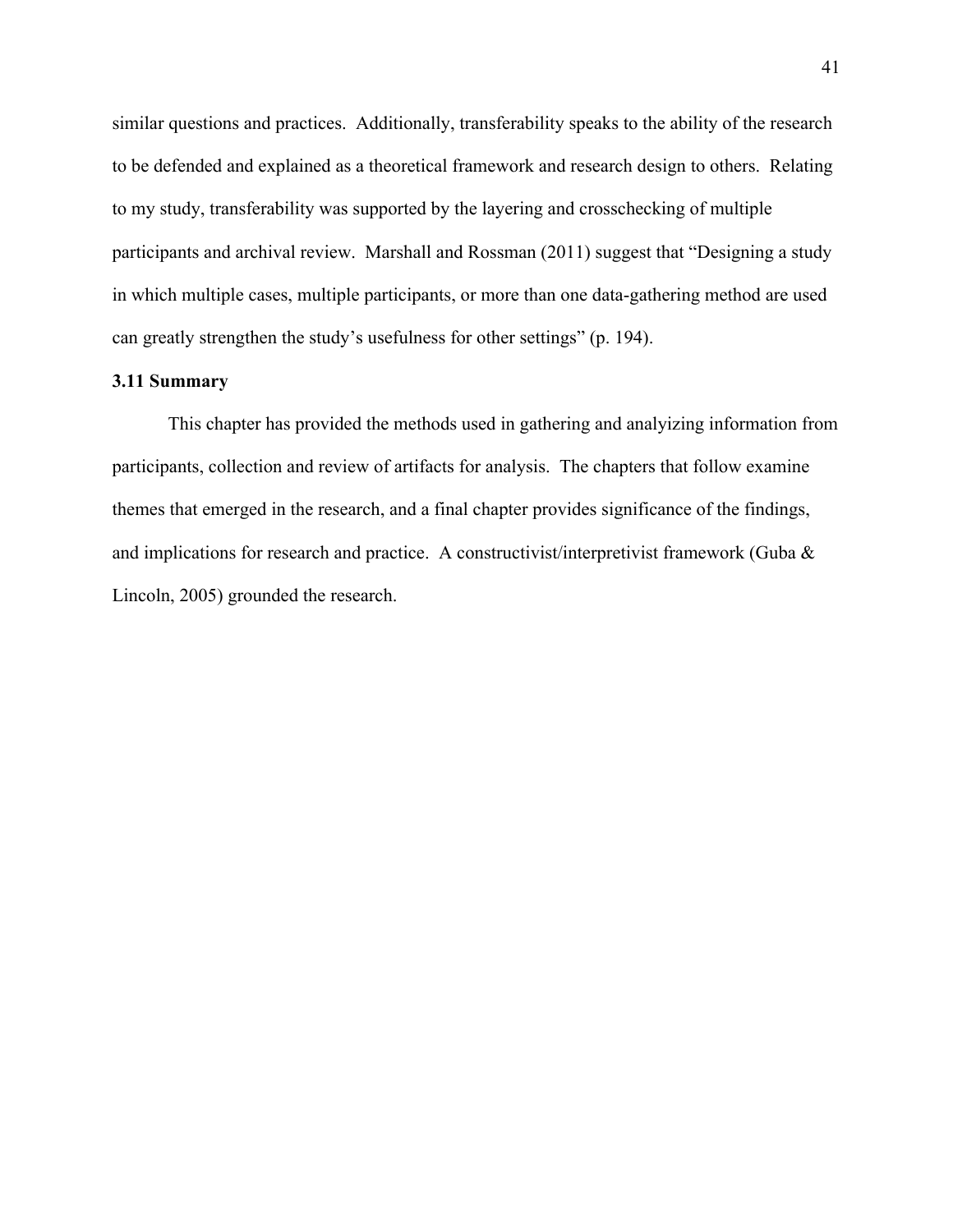#### **CHAPTER 4**

### **Results**

This chapter reports narrative dialogue excerpts from the interviews in order to capture the perspectives of the informants. Then reports specific themes that resulted from an analysis of the interviews. Findings from this qualitative research study are presented, which includes rich information from interviews of the five participants along with review of transitional documents provided by the church. Information obtained documented the procedural aspects of the transition including meetings, reports generated by the search committee, and denominational records and written processes relating to the transition process.

The findings provided implications for the following research questions posed:

- 1. What is the process identified for selecting the new leader?
- 2. What voices are present or absent in this process?
- 3. What are the core elements of a successful transition?

# **4.1 Narratives of Participants**

In this section excerpts from interviews are presented. Some of the excerpts include prompts used by the researcher to give more context to the dialogical nature of the discourse. This structure allows for greater understanding of how the researcher is situated within the context of the interviews. Individuals with diverse areas of service within the church were involved as study participants. These factors reflect a degree of diversity that is important to providing a broad view of the experience (Laverty, 2003). To maintain confidentiality, the church represented in this study is referred to as Church X, and participants are referred to as Participants A, B, C, D, and E. The average age of the participants who were members of Church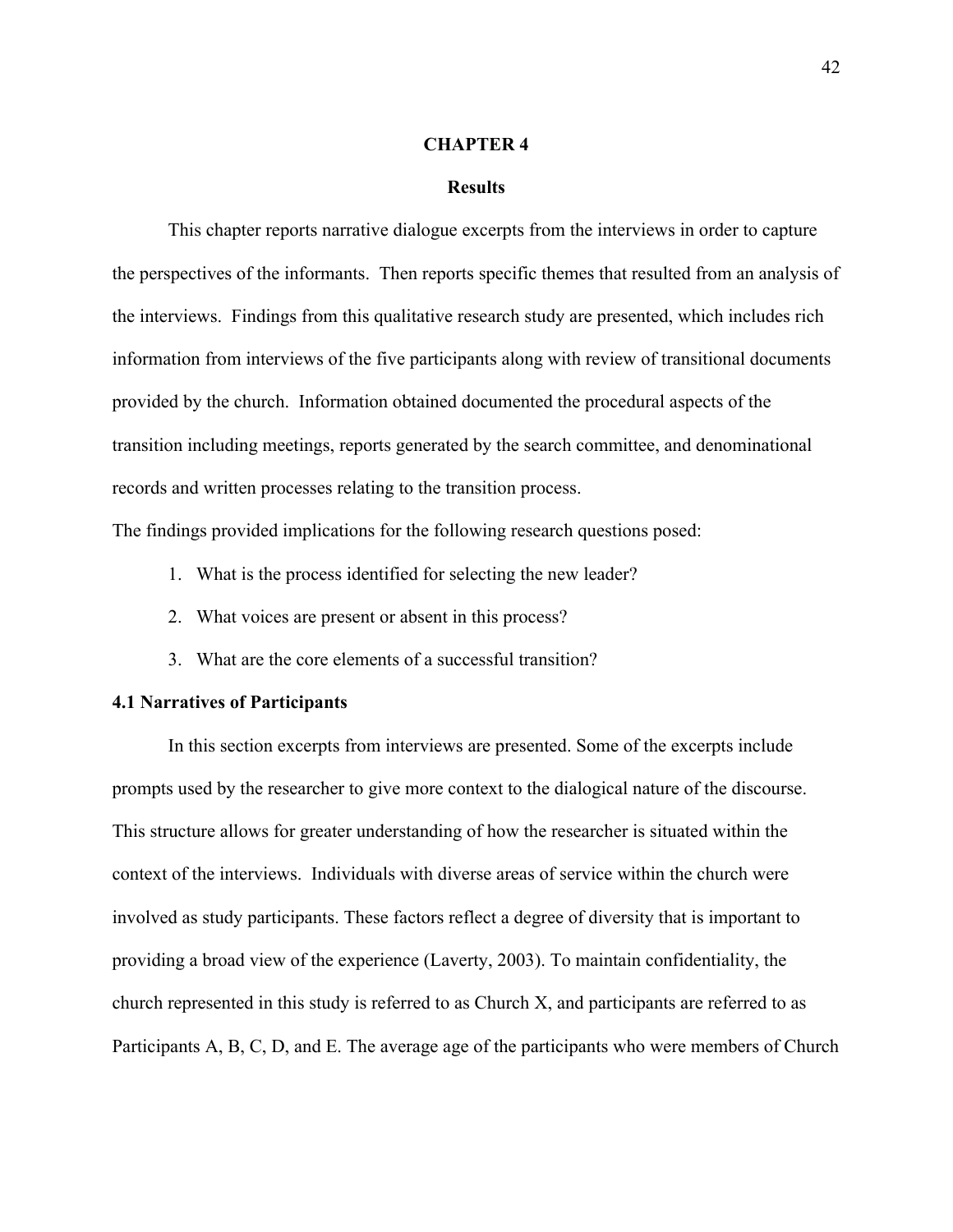X was 57, and their average membership at the church was 35 years. The incoming pastor had 13 years of pastoral experience, while the outgoing pastor had 35 years.

**4.1.1 Participant A.** Participant A had been at Church X for as long as he could remember: "I was born and raised up in the nursery and have been here for seventy-five years. There is no other place for me. Through it all Church X has been home." Participant A has served on various committees and boards over the years and experienced a number of transitions that he described as some that were good, and others that were not so good:

I have seen the church evolve over the years and with the change our approaches to finding a pastor has changed. No longer are the days when you could make a few calls, visit the candidate get some references and be on your way. Now the church must perform due diligence in finding a pastor.

Participant A had served on the church finance, personnel, and building and grounds committees, as Sunday school superintendent, and had been the church treasurer for thirty-five years. As with many things at the church Participant A had the most experience with pastoral transitions, having served on five of these. Participant A appeared to be a humble individual with a heart for service and a desire for Church X to accomplish what God intended there.

4.1.1.1 Counsel to other churches. Participant A stated that when going through a pastoral transition there were a number of things that were important. First, the search committee must be dedicated to the process of finding the right pastor for the church. The individuals who make up the committee are diverse and are representatives of the church. The committee members are there for one reason and that is to find the best fit for the church. Personal agendas and catering to one group of constituents in the church is counterproductive to finding the best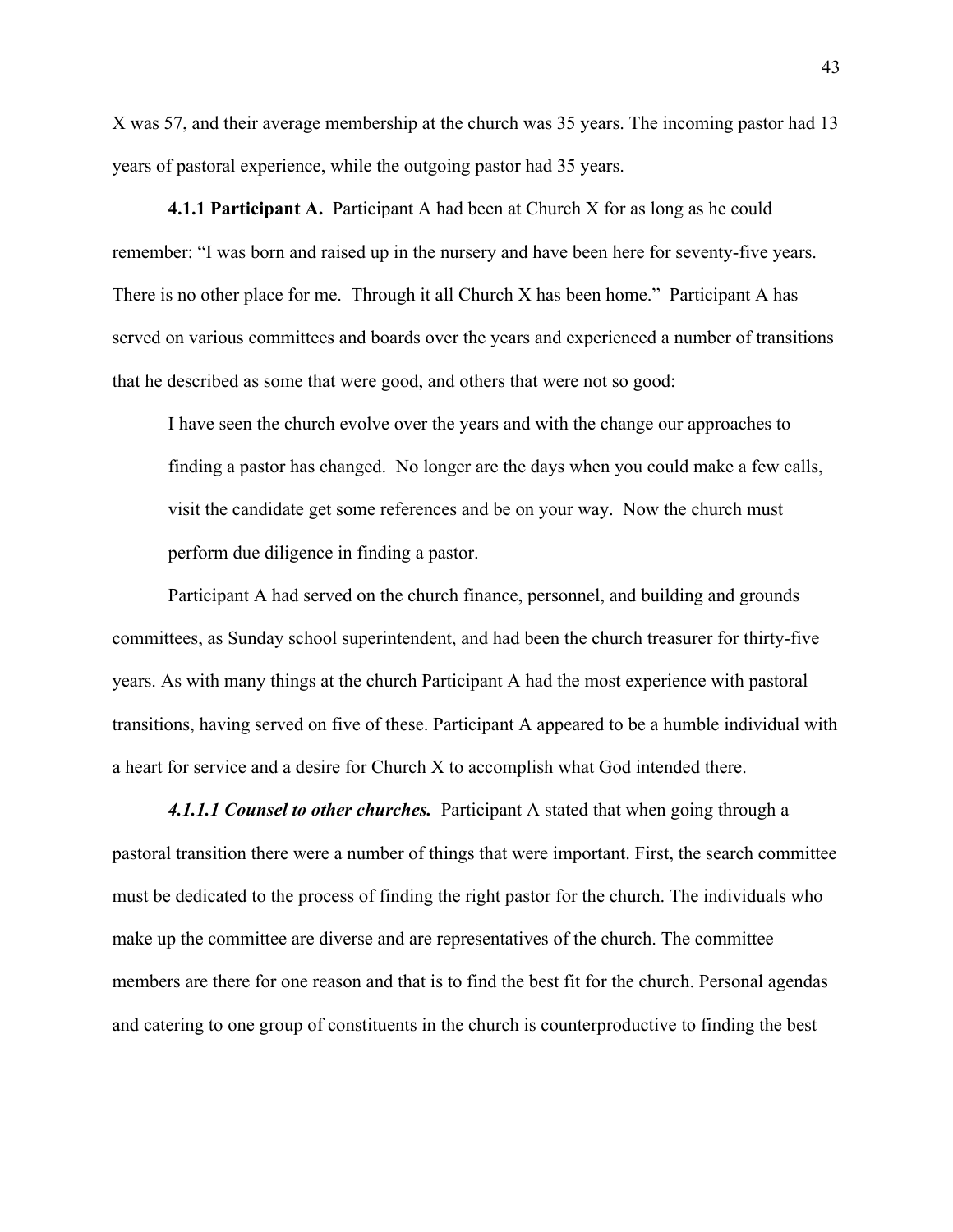individual. Participant A was passionate about this point and the researcher could tell that he viewed this as an important aspect of the committee's responsibility:

There is no room on the committee for individuals who are not dedicated to finding the best person for the position. The committee has to be in agreement before the candidate is taken to the church for vote. The church has to have confidence in the cohesiveness of the committee and if we could not agree one hundred percent the individual was not brought up for a vote.

When asked if it was difficult to achieve this goal of getting the right person for the position without allowing personal goals and agendas to impact the selection, he responded:

Yes and no. What I mean is that it's easy to state that the goal is to find the right person and that we will maintain group cohesion but is it easy to apply it? No. I believe the problems, which occur, are a result of allowing the pressures of non-board members to influence the board members decisions. Everyone at [Church X] wanted the same thing, which was to select the right individual for the position. However, defining what is "right" could have been influenced by a number of things. I think our church survey allowed the committee to see firsthand what the membership was looking for. The survey was used to keep the committee accountable to the desires of the church.

As to whether there were specific issues that came up, he explained:

Yes. For instance we had to deal with the issue of whether or not to consider a woman as pastor. Churches are dealing with the issue of female clergy in different ways. Some are flat out saying know and use passages within the Bible to decide the issue. Progressive churches are looking at the issue by deciding what passages are to be taken literally and what passages such as women clergy should be looked at differently based upon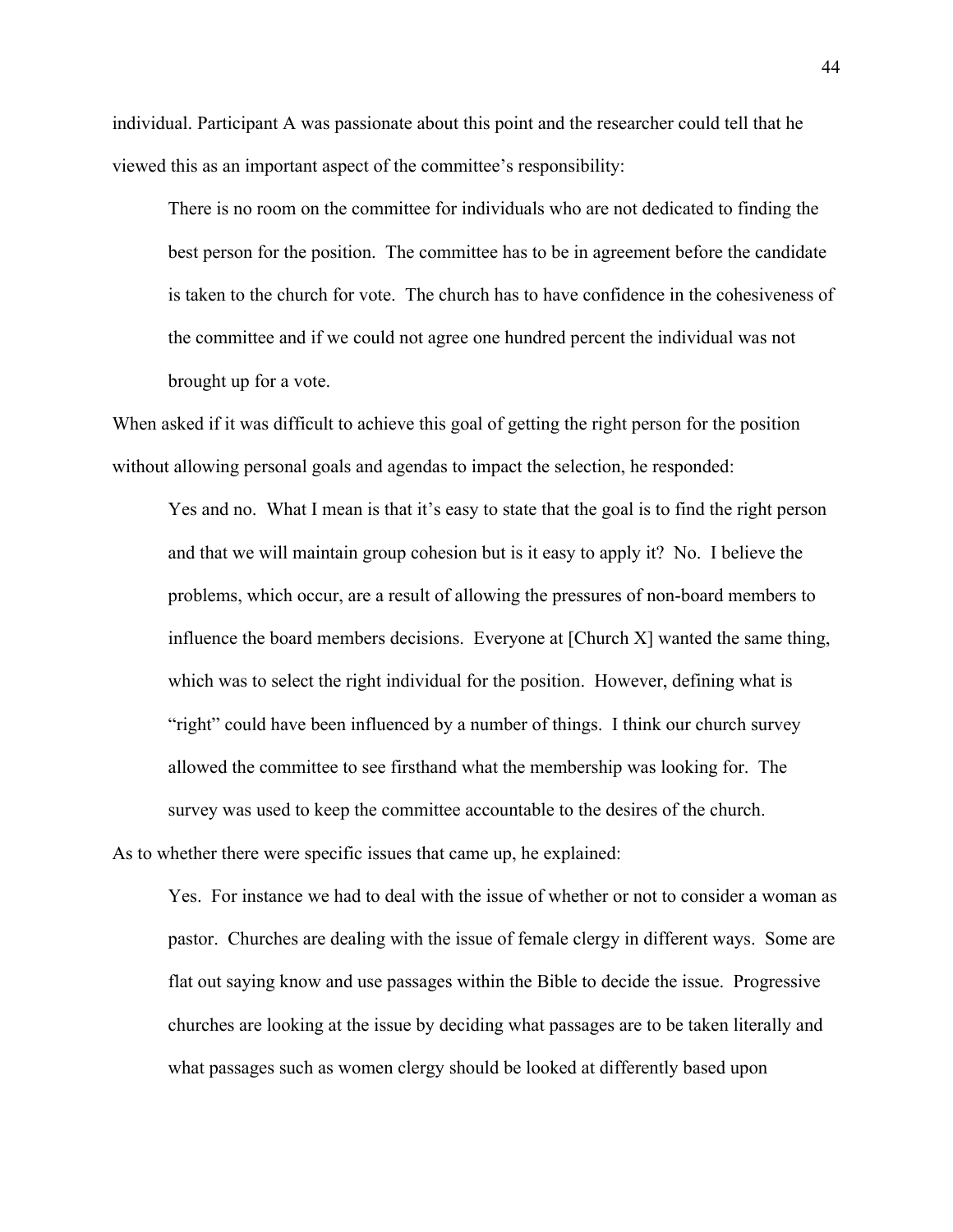contextual elements along with roles within society and church evolving. We had some that were open to it and others not. As a group we had to decide whether or not to seriously look at women for the position. Ultimately, we did not decide on the issue from a biblical perspective but one of group dynamics and that our church was not ready for it.

The second area of advice Participant A felt strongly about involved "checking the person out." When asked what he meant he said that, "...background checks are a must. It's unfortunate that churches and ministries are forced to do these checks but that is just the way it is."

Background checks both personally and financially will go a long way to ensuring future problems are avoided. A credit check, criminal background and reference release form are necessary to ensure all the bases are covered, according to Participant A:

Admittedly, we as a church and committee understand that there might be some things which are not uncovered by the best efforts but as a committee we need to do all that is possible to ensure the individual is who is claims to be. The church does not have the luxury of trying out people and making multiple changes in a short period of time. The emotional investments individuals make into their pastor are compromised when issues arise and changes have to be made.

The final area that Participant A stated as important to finding the best fit for the church was to get the entire church involved in the process: "Many identify the church as a building or structure of some type. The church is a group of people. The group might be large or small but ultimately it's a group. With all groups there will be multiple opinions and ideas on what the best way is to do something."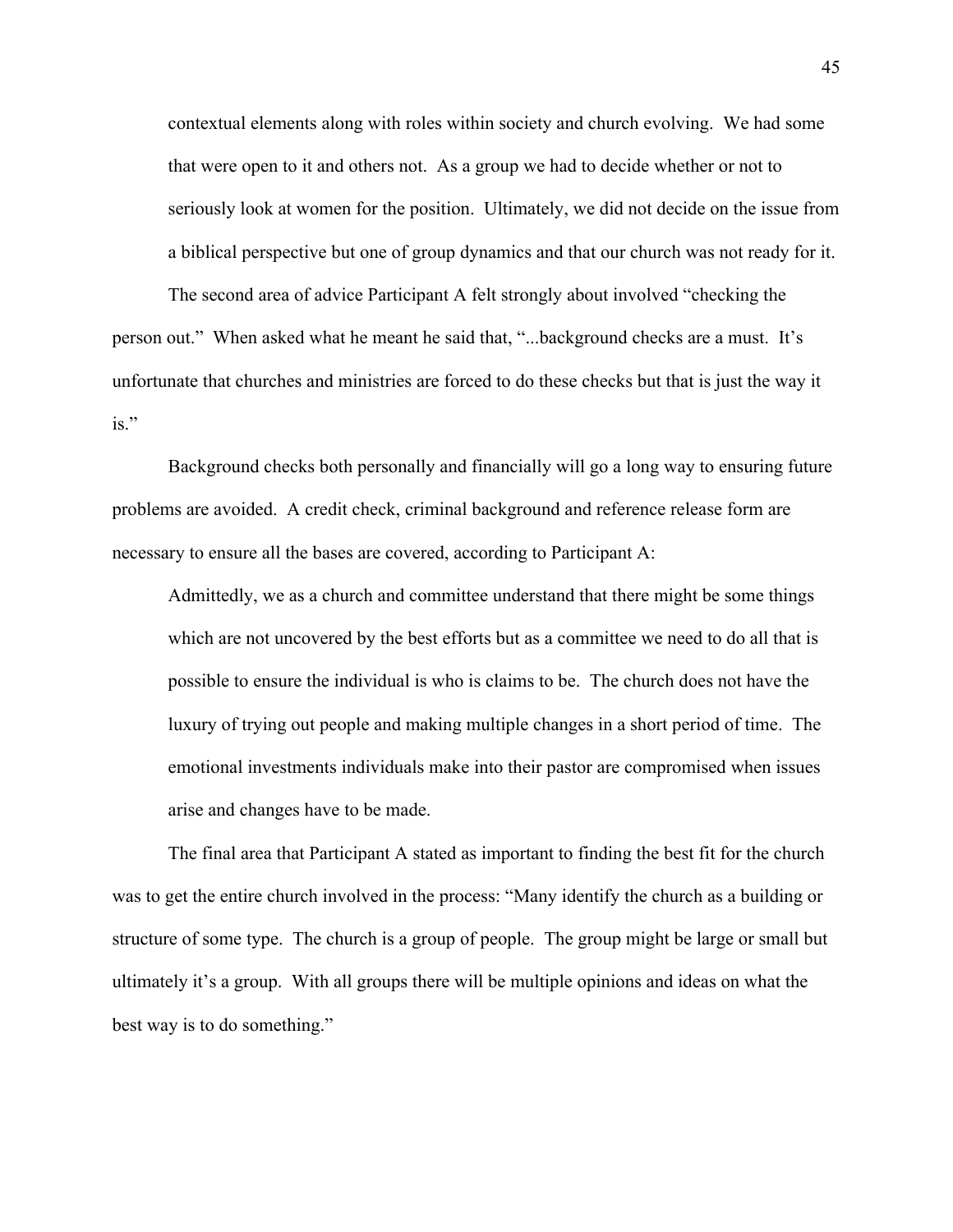When asked to elaborate on the meaning of "the church," the following conversation ensued:

Sure, as I said earlier the church is not a building but a group of people and is made up of all types. Within the church you have all types of groups, which make us different. Race, economic status and abilities, young and old, married and single, children or no children, the ages of the children, level of education or anything else which makes us different can be a source of contention.

Ron: "So you think the church is unique?"

Participant A: "Absolutely. The church has all these differing groups, ideas and preferences but are able to come together and do what every feels is best for the whole."

*4.1.1.2 The transition.*At one point in the conversation Participant A explained that this transition was one that went well for a number of reasons:

A good transition starts with the pastor who is departing. What I mean by that is if a pastor has done his job well the church will typically be strong and not tied to a man but committed to the church. The church is not a building; the church is the people who occupy the building. A good pastor/leader will labor to grow the people and create a strong group that is not man focused but God focused . . . a "man" focused church will lose momentum when the pastor/leader leaves. Although the reasons for leaving are numerous I am talking about normal things such as retirement or taking a new church or in some cases unexpected death. I am not talking about moral failure which we see a lot of today. A "man" focused church is not planning for life without the pastor/leader and is left groping in the dark when the leader is no longer there.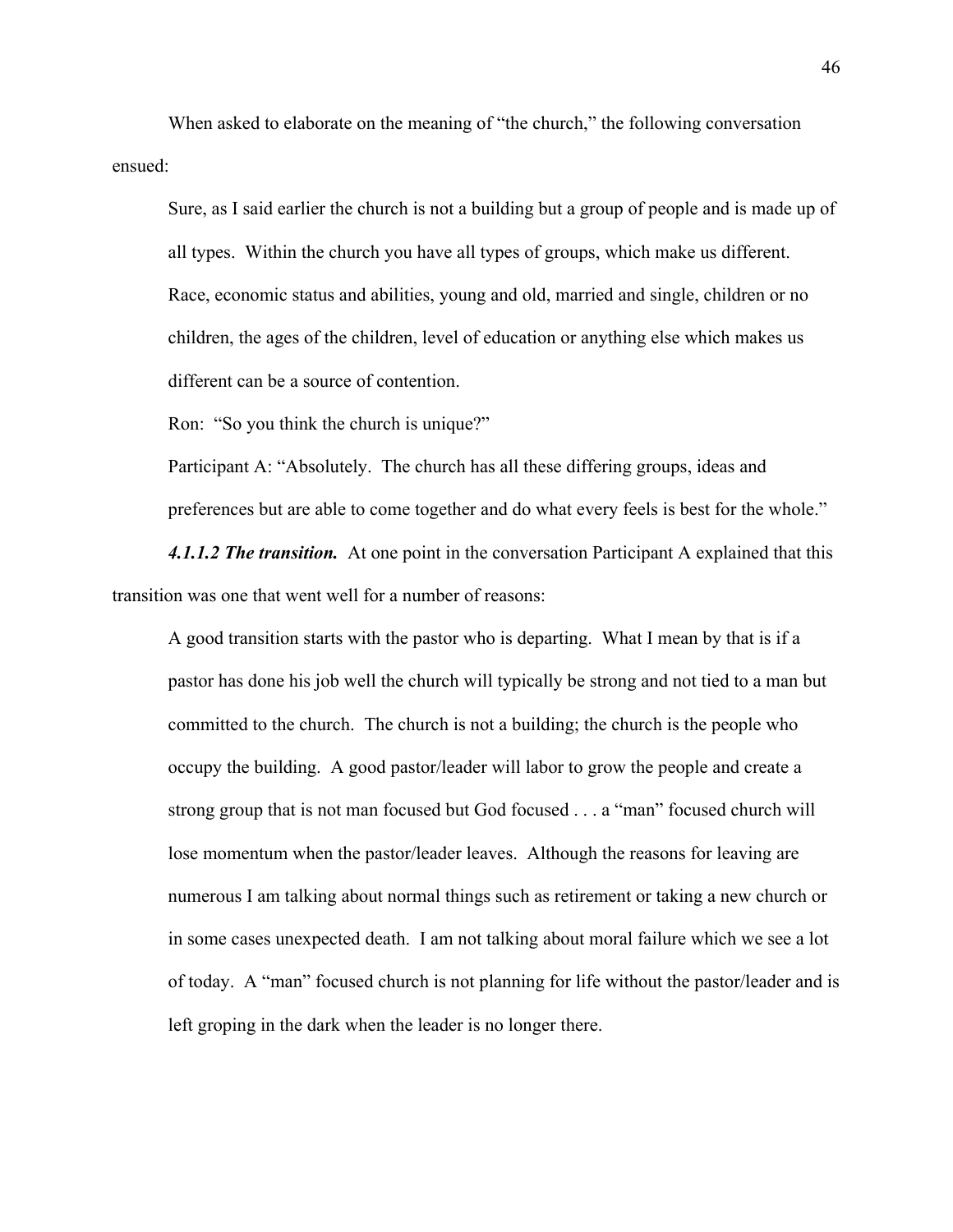Ron: "So are you saying the current leadership style and structure has an impact on future transitions?"

Participant A:

Yes absolutely. Leaders who are confident in their abilities and who are looking after the overall welfare of the church will create an atmosphere that fosters and accepts change as part of the process of establishing, growing and maintaining a church. I have seen firsthand what happens when the leadership cares too much about their power and legacy without showing much concern for the church. Confident leaders are willing to think about and prepare for what will occur after they have left the church.

**4.1.2 Participant B.** Participant B had been a member of Church X for 43 years and he, too, participated on numerous church committees. He served in the positions of deacon, and on the nomination committee, youth committee, outreach committee, leadership team and finance committee. In conversation with the researcher he characterized the transition in the following ways:

I have seen a number of transitions down through the years and one thing they all have in common is they have nothing in common. What I mean is they are all different. The reasons a pastor leaves has a direct impact on how the search goes. For example if the situation is bad due to something that is negative like moral failure, church split then there is a time of healing which must take place before you can even begin to think about a new person coming in. . . . [This one] was a positive transition due to the fact our current pastor was retiring. He had been with us for over fifteen years and the time was right. The church I think had gone as far as it could with him and it was time for a change. The pastor let the church know well in advance about his decision, which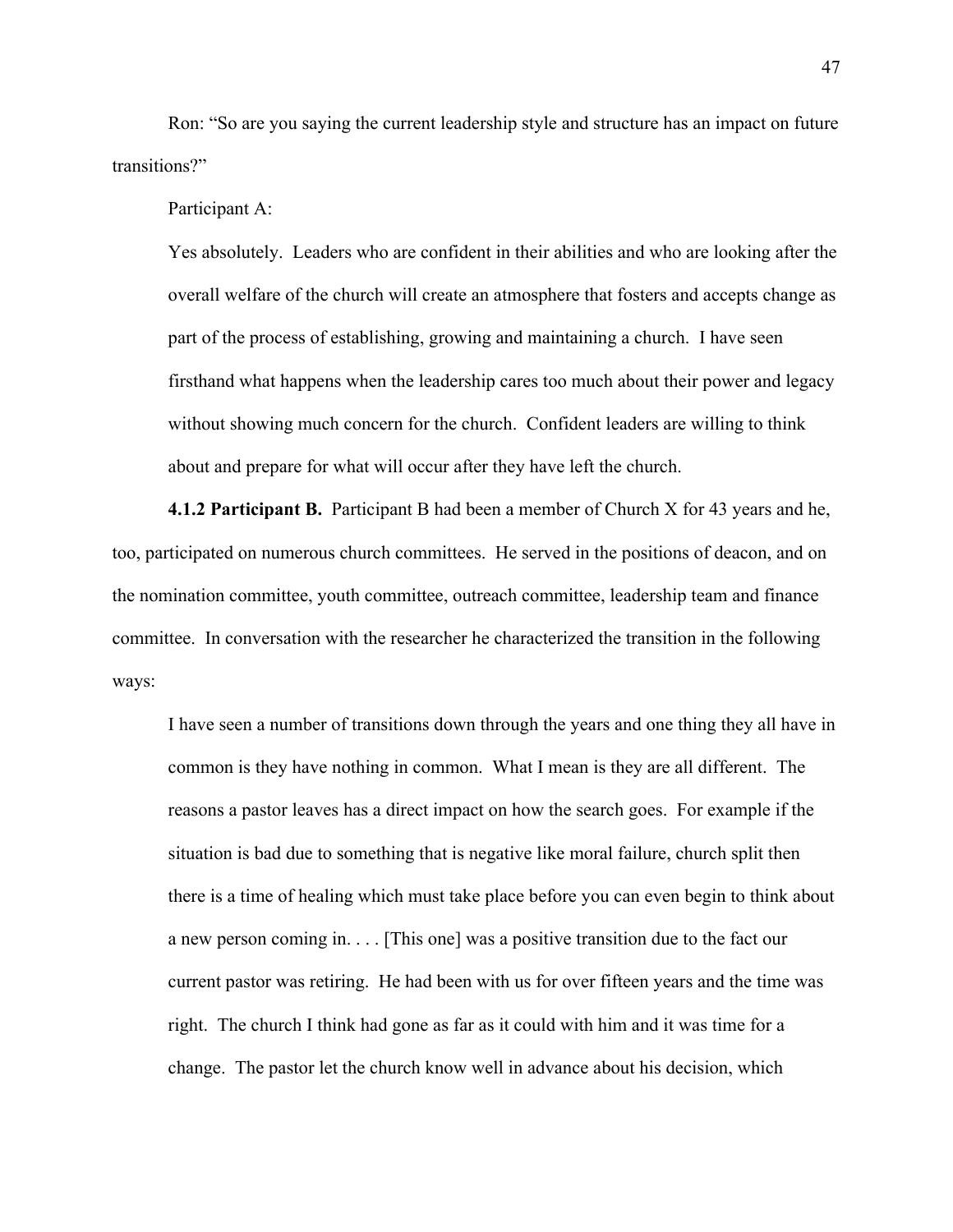provided us with time to plan and implement the transition process as directed in our bylaws.

When asked whether the existence of a plan was positive or negative situation for the church, he replied:

I think it is definitely a positive. The transition plan or how we go about finding a new pastor is lead out clearly in the bylaws of the church. By having a process to go by it takes out personal opinions and agenda from the equation and seeks to do what is best for the church. Even when you may not have the best people implementing the plan you have the plan there to force the process.

Ron: "So overall you think the plan worked effectively?"

Participant B:

Yes as I said the plan forces the process. The plan does not force the time as it relates to how long it takes to implement and find and new pastor but it does outline the process. I have been through multiple transitions in church and believe the success of the process lies in doing the difficult stuff like getting implementing a plan before hand in place.

When asked whether there was anything he thought could have been done differently, however, Participant B indicated that the pace of this transition was too slow, in his view: Well as I said the place dictates what you do but not how quickly you go about doing it.

We had been given a good notice by the pastor who was leaving but I think the committee was slow in starting the process. We ended up with an interim pastor for a number of months and we could have had it done a lot quicker. We were never told why the committee did not start to work on the process sooner rather than later but communication during this was not that good . . . From the beginning the communication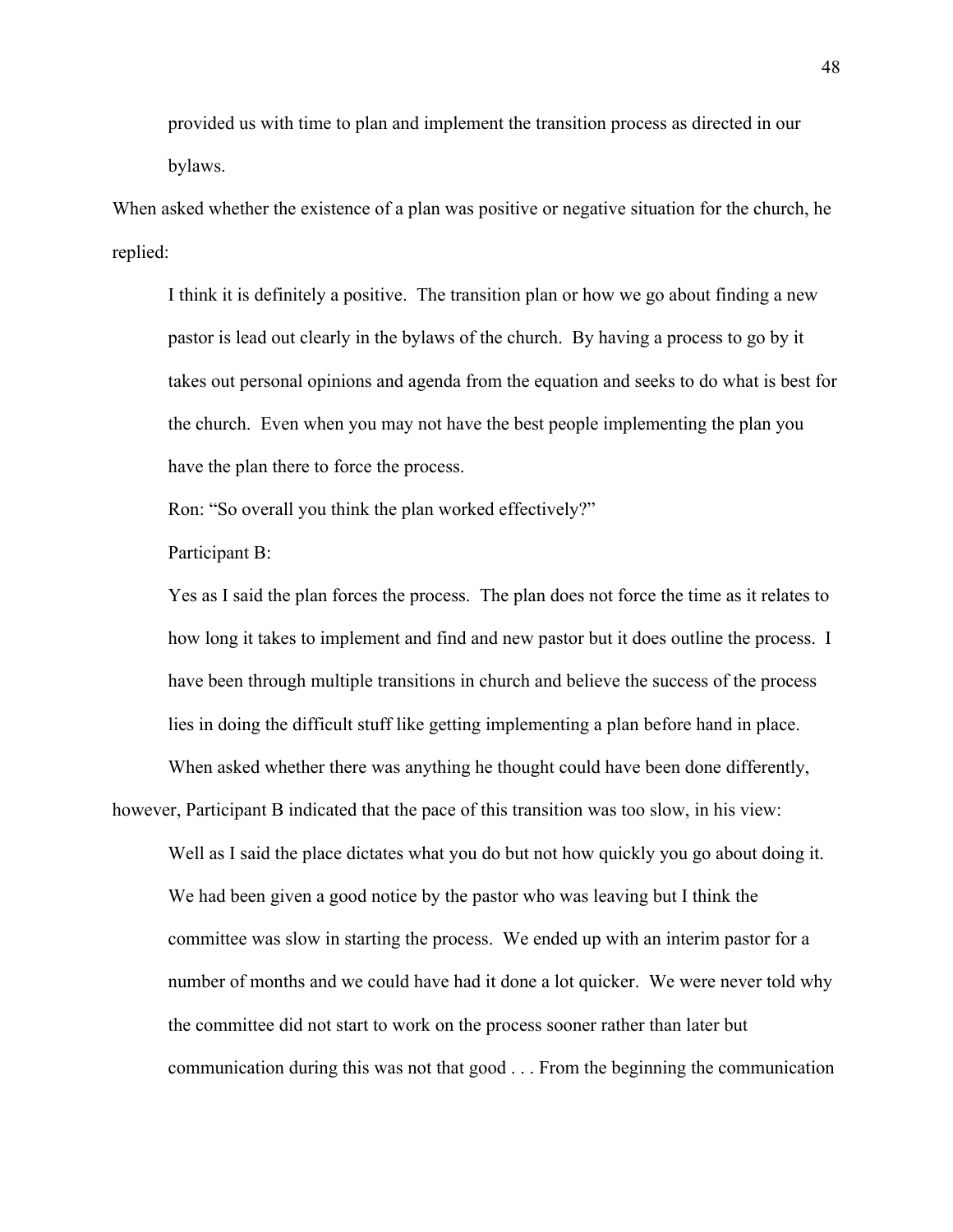of the process was not that good. The committee basically said when we have something to tell you we will. I don't think that is the best way to handle something as critical to the welfare of the church as finding a new pastor. I think it would be better to have a monthly status report of where the process was. Not specifics just an overall update. Initially when the committee sought input from the church as to what type of leader we wanted everything was on a timeline but once the actual search started and interviews were being conducted we were totally in the dark.

Despite his critique involving the communication and pacing of the transition Participant B stated that the use of an interim pastor had been a good thing in this case:

I think the selection of an interim was a good thing. Especially since it took so long to find a new pastor. If we had not had an interim it would have been a problem. The interim pastor was older and brought a sense of calmness to the process. He was an older guy with no aspirations of becoming the pastor. He had been a pastor before and did not want to get into full-time pastorate. Quite frankly he was too old to be the pastor but just right to be the interim. I know that sounds weird but it was just right.

*4.1.2.1 Counsel to other churches.*Participant B had clear ideas about the advice he would give to other churches going through a transition process:

Make sure the expectations are reasonable. The transitions, which have not gone well, have been to poor expectations. The costs of poor transitions can have multiple effects on the church as well as the pastor. We have to remember that we are dealing with people not producing cars or something like that. We have only had one transition that did not go well and it was due to expectations from both the leader and the congregation. Two transitions ago we went through a transition where the needs or expectations of the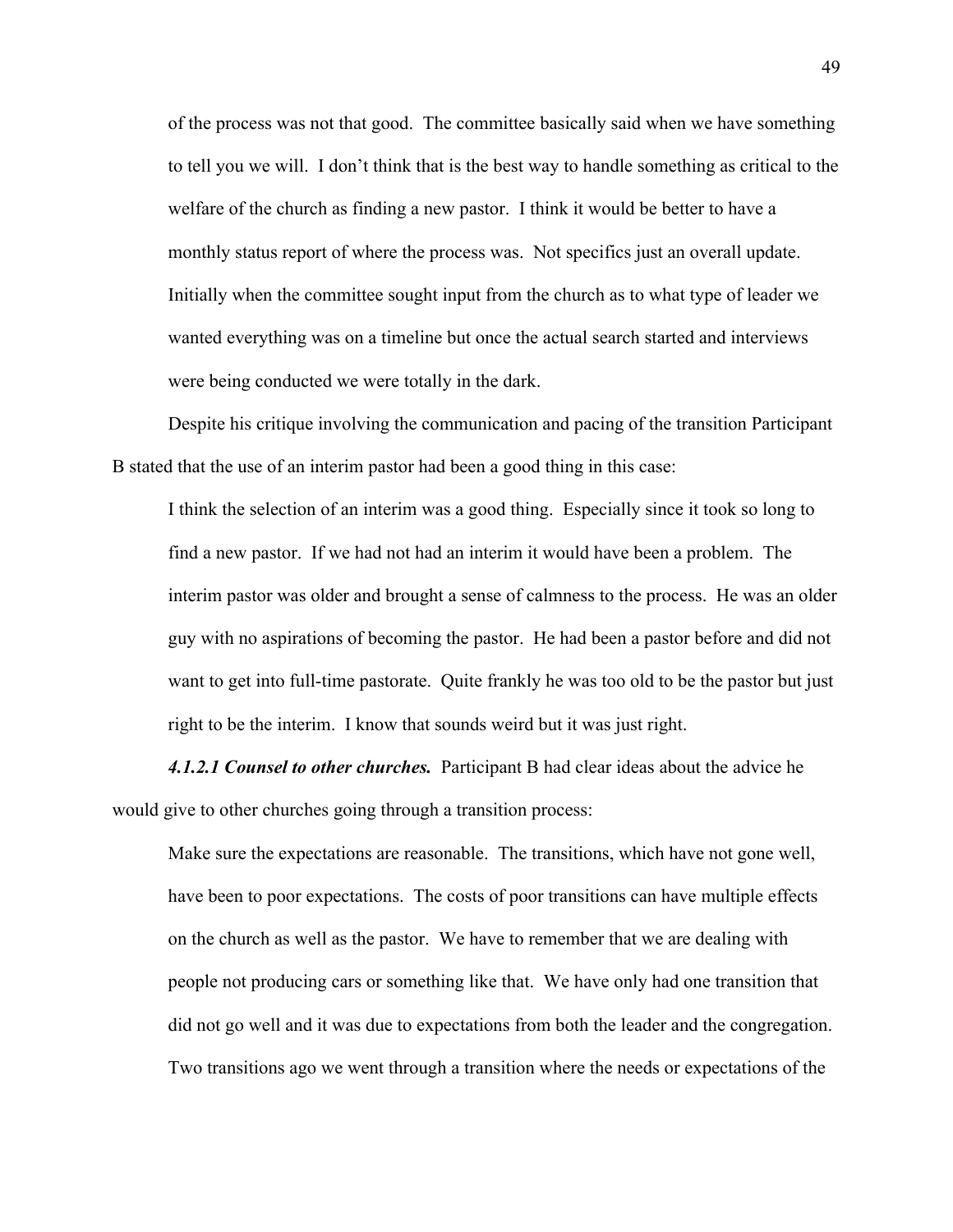church were not communicated to the new pastor. The incoming pastor was not aware of what the church expected relating to preaching and teaching in addition to his involvement in with the other groups and committees in the church. The church was not aware of his expectations relating to days off and time away from the church. All of this and more stuff made for a difficult transition, we made it through the transition but it was difficult.

When asked how long he thought an effective transition takes when done right, he replied:

Generally I think it will take at least three years. Within the first year you get a sense of whether or not it's going to work out. No matter how much effort and diligence you put into trying to find the right fit you can have situations where it just does not work out. The first year the pastor can get about seventy-five percent of all the stuff involved in the transition. During the next two years, the issues of trust and confidence between the pastor, other staff members and church membership takes place. I don't think there is anything you can do to speed up the 25%, it's relational. The initial seventy-five is based upon acquisition of knowledge by the pastor of how things work the remainder is application of relational.

**4.1.3 Participant C.** Participant C had been a member of Church X for over twenty years and by her own admission was not what you would call faithful. Although she kept up with what was going on at the church, she stated that she was not as involved as she once had been. Like Participant B, Participant C had some critique of the transition process at the church:

First let me say I think the transition took too long. We had been given six months' notice that pastor was leaving and nothing really started to shape up until he had been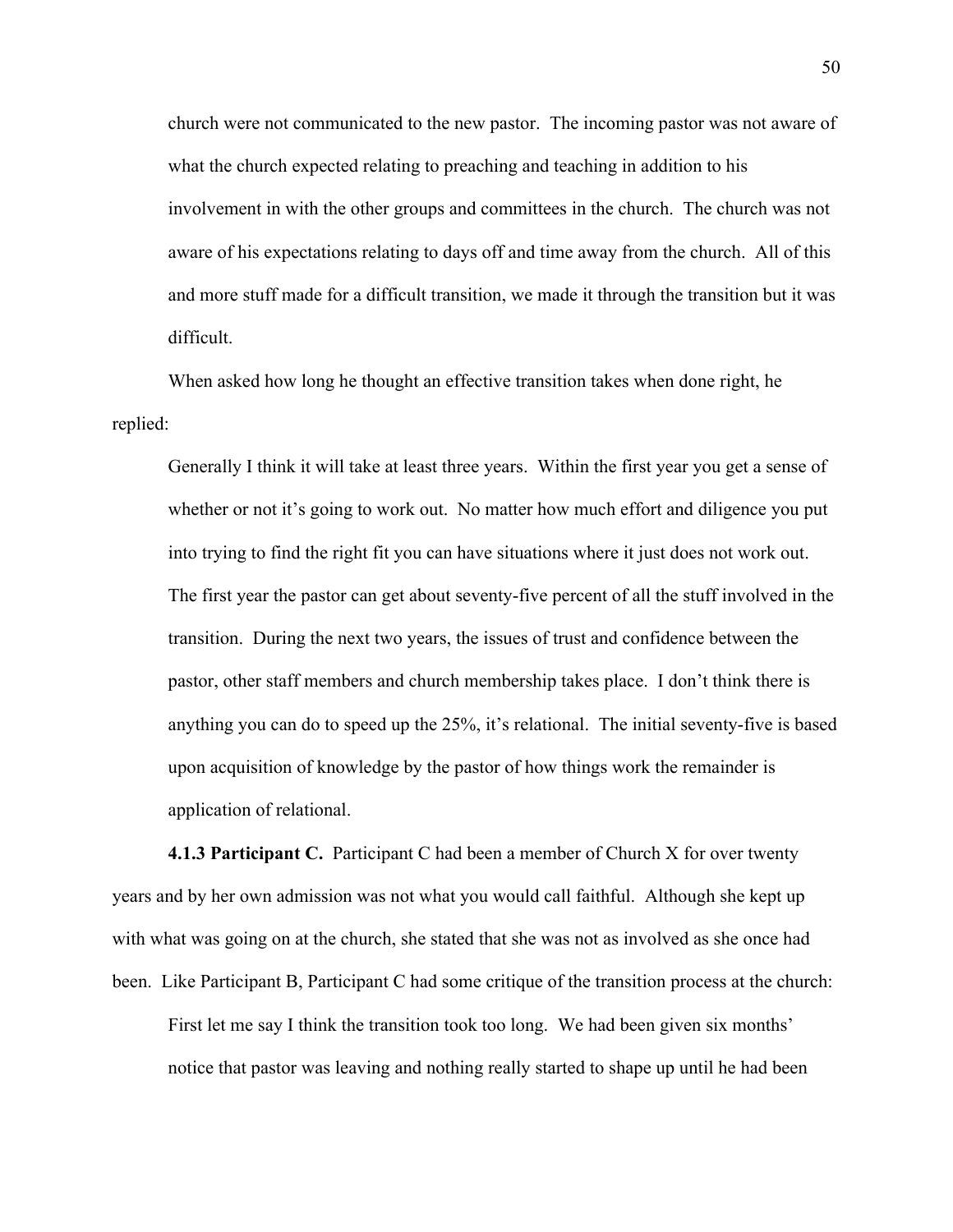gone for a month or so. . . . The committee should have been formed earlier and the process finding a new pastor could have been started earlier. We never heard why the process started so late?

When asked her view of how the transition process operated overall she answered similarly to Participant B in regard to timing and use of an interim:

Good, I guess we have a pastor? . . . The committee did a good job in keeping us informed of the process but like I said I think it was too slow. Getting the interim in early was a good thing because we did not have to wonder who would be preaching from Sunday to Sunday. I think having a job description of what the interim was responsible for a good thing. Even though we did not have a pastor the church still needed a pastor to visit and stuff. The interim kept things going in the church and allowed the search committee to work toward finding a new pastor.

Unlike Participant B, Participant C stated that communication was a good aspect of this transition:

They [the committee] worked to keep everyone involved in the process and solicited input from the entire church. I think the commitment of the committee was good and they wanted to do a good job. I also think that transitions, which are drawn out too long, can present problems for the church. People get used to having power and control and the longer it takes the more comfortable they become with it. When a new pastor comes in people don't want to give it up. I have seen people leave the church because their power not position was diminished when the new pastor started*.*

*4.1.3.1 Positive aspects and counsel to other churches.* In terms of the positive aspects of the transition process in which she was involved, Participant C stated that: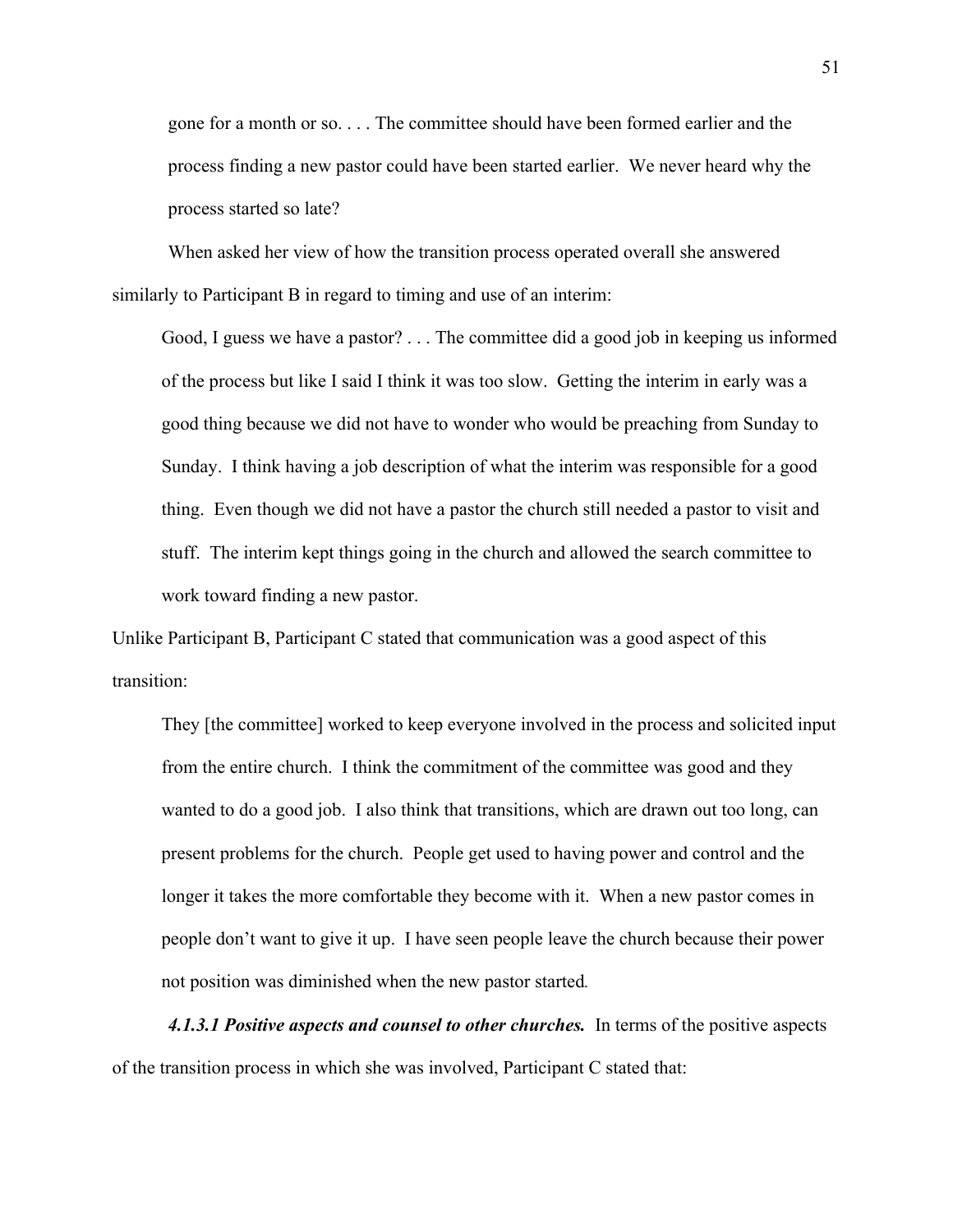The positives were the commitment of the committee and the church to find the right person. Another positive, was the interim pastor, he really helped a lot. Finally I think that by bringing one person up for a vote at a time helped the church stay focused on one person at a time. Before you begin the process of looking for a new pastor make sure you know how the entire process will be handled. Our bylaws dictate what has to be done when we begin to look for a pastor and we follow it. Also, have one person who knows the overall process from beginning to end. If you have a group there must be one in the group who knows what is required from them if not, the process will not go well.

**4.1.4 Participant D.** Participant D, the incoming pastor, explained how he became aware of the position open at the church:

The seminary I attended had a monthly publication for pastoral openings at Southern Baptist churches. I was not looking to get away from my church but I was always open to new opportunities. The church was advertising for a pastor and I thought I should apply but put it off and honestly forgot about it. . . . Well as I said I had forgotten about the opening and about two months later I received a Southern Baptist publication, which had the opening, again so I went ahead and thought I would apply. The only issue was I did not meet the age requirement. The church was looking for someone who had been in the ministry for at least five years and was at least thirty-five years of age. I was a few months short but thought that by the time the interviews would be conducted I would meet the age requirement.

When asked about why, if he had not been looking to leave his own church due issues there, he was looking elsewhere at all, he replied: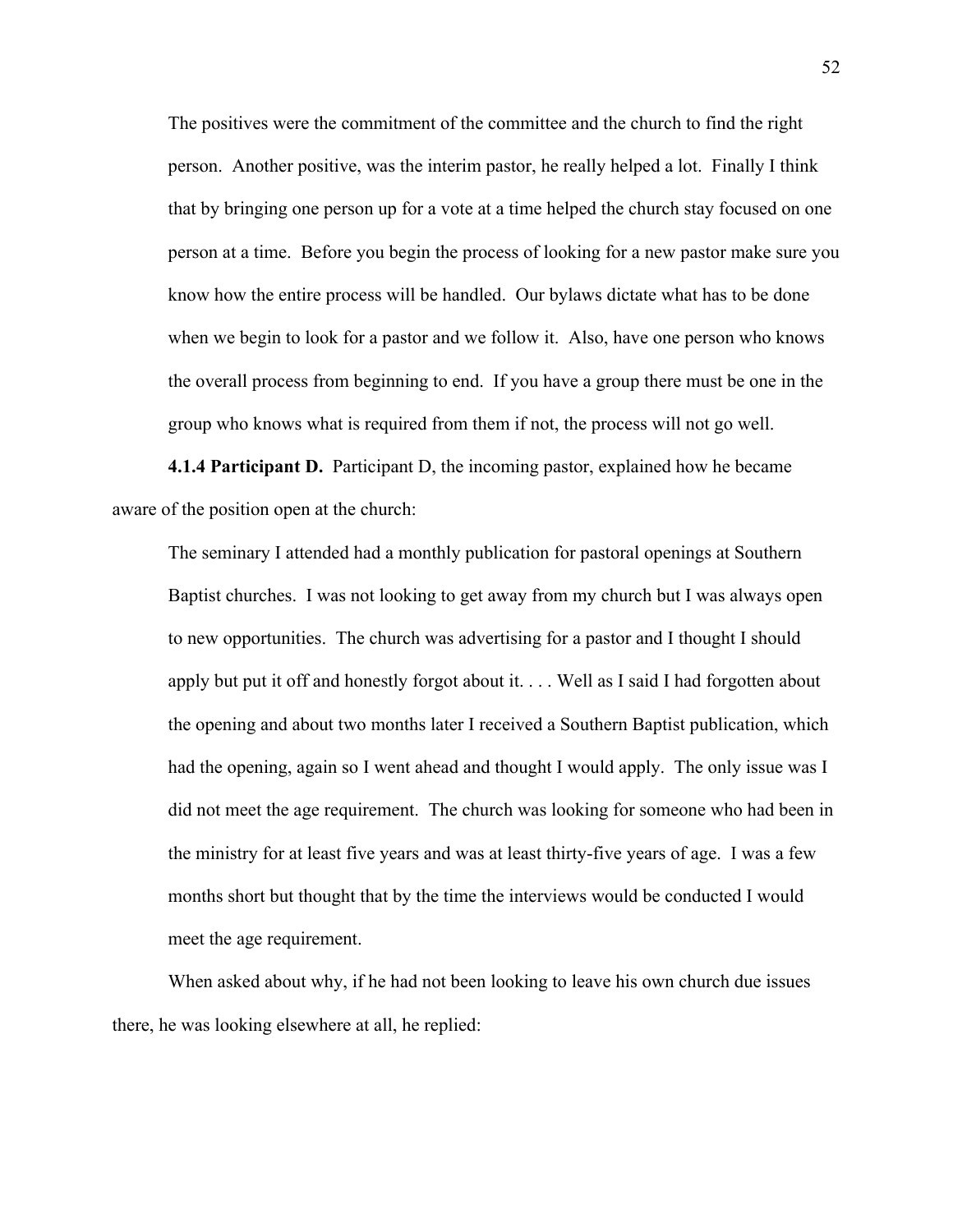I had been at the church for five years and things were going well but it was a small church and I was looking for another challenge. My first church was right out of seminary and we had about sixty people in attendance. It was difficult to think of moving but moving is part of the position. Some stay longer or shorter but in my case it was time. So I began to send out a few resumes for positions that I thought were interesting. The ministry is a funny thing, when people find out you are thinking about leaving the first thing they think is there must be a problem. This was not the case; we just thought it might be time to leave if the right opportunity came about. But I was concerned that if my church found out that I was interviewing it would be a problem, but it never became an issue.

When asked about the positives of the transition process used in this case, Participant D replied:

There a number of things, which I believe, are positives from the approach used by Church X in their pastoral transition process. First, it is a consistent approach. It is consistent because of the bylaws of the church, which clearly state the process to be used by the church, and there cannot be any deviation without the church voting on it. Second, the committee had one contact person, Participant A, who was responsible for all the communication with me. Participant A as the chairperson would contact me to set up meetings and ask follow-up questions. Having a single contact person avoids potential conflicts and misunderstandings. Third, although the committee was made up of individuals who represented different groups in the church there was one person (Participant A) who kept the group focused and on target. Fourth, the confidentiality of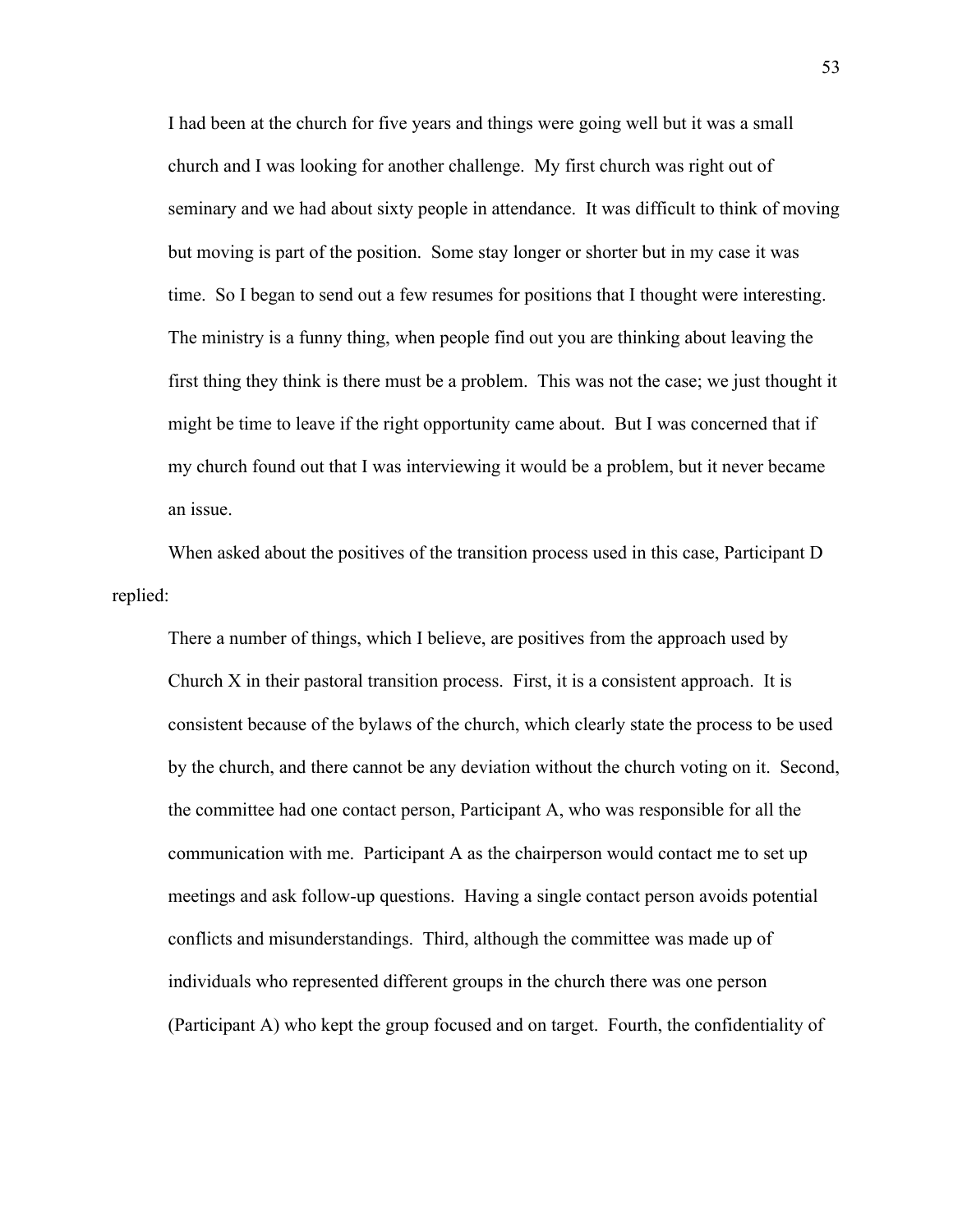the committee and discussions provided both the committee and myself to discuss the issues in an open honest forum.

Conversation about Participant D' view of the negatives in this particular process went as follows:

The only problem I see in the process is the visits, which are made by the prospective church to get a feel for the candidate. The church with the opening at some point sends out individuals to the church the candidate currently pastors. Regardless of the size of the church but especially with smaller churches like mine this visit can potentially create issues.

Ron: How so?

Participant D:

Well the church that the candidate pastors my feel unwanted or even betrayed when they find out that the pastor is thinking about leaving. I am not sure how to solve it, in my case I sent the church CD's of the services but the committee wanted to attend a service and get a feel for how the church I was pastoring operated. As I said its necessary but problematic for the pastor who is candidate. I know some pastors that a visit by a prospective church created problems for him especially when the church he was considered for did not call him as pastor. If the church must do it I think it should be the lasting thing done before a pastor is called.

Participant D offered the following advice to a church considering a leadership transition: The transition from pastor to pastor is the most significant thing a church will undertake. Building programs, budgets, missions programs, ministries are all important but the role

of the pastor impacts all of these. Selecting a pastor requires a healthy balance. What I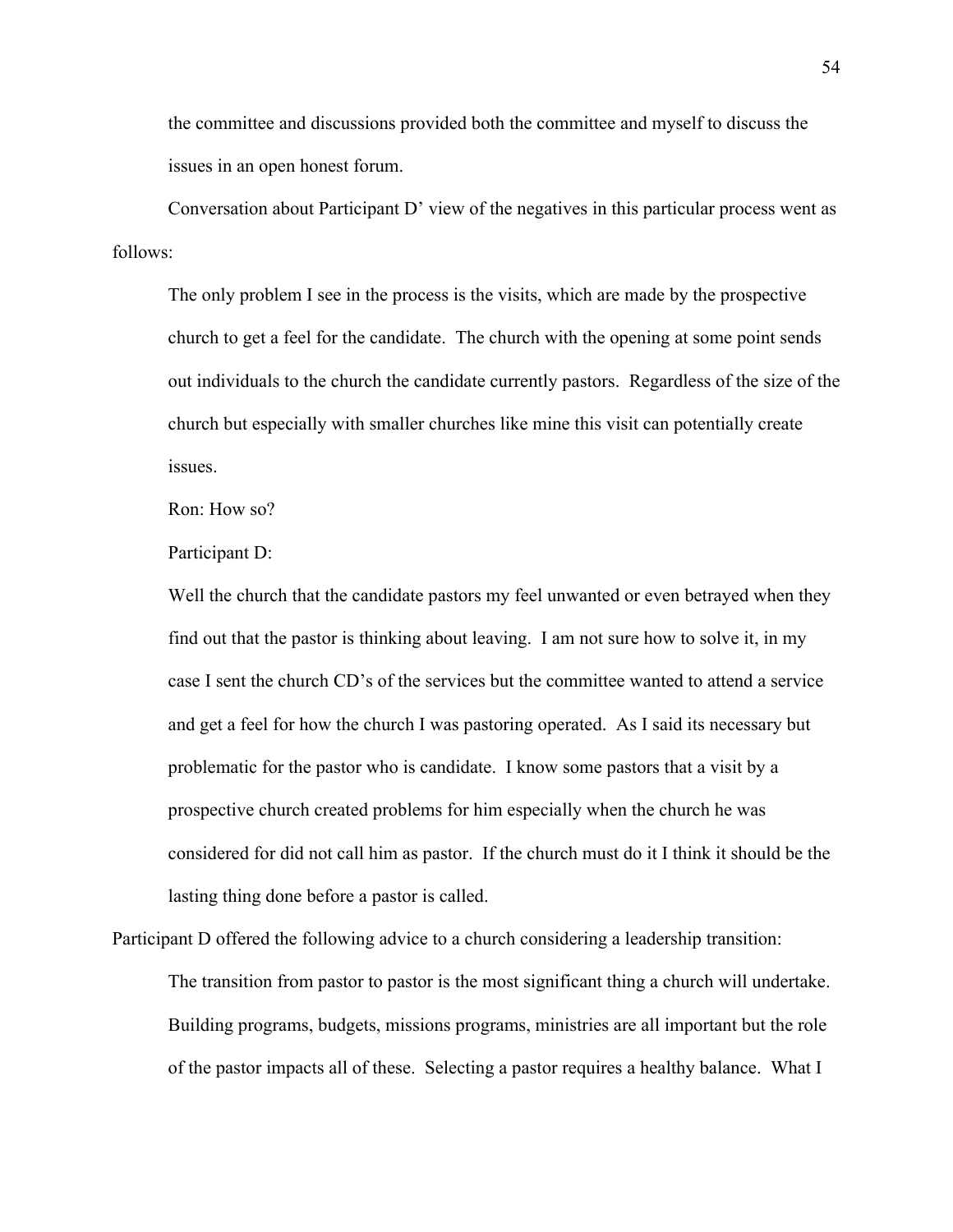mean is that if the church reacts too quickly and selects an individual to fill a vacancy they might conduct background checks and references to determine the quality of the individual being selected. However, if the church takes too long there can be a leadership void or vacuum, which can create problems with individuals to wanting to give back power when the new pastor is hired.

As to advice specifically for the pastor involved in leadership transition, Participant D had this to offer:

Ask questions and don't take anything for granted. The interview process is a feeling out situation. Research the church you are considering moving to. Above all pray and seek God's peace in the move.

When asked whether he had been involved in any communication with his predecessor prior to accepting the position or after he began, Participant D replied:

No and I believe it was the best thing. . . . The predecessor left on good terms and decided to retire. However, in any situation there are issues between the pastor and members. I did not want to be persuaded in any way and make premature judgments about individuals and circumstances. I also felt that since he had been gone for over a year that it was not beneficial to me.

Participant D also explained that he had done a little research about the church in advance, however:

I had a friend at seminary that had been a youth pastor at Church X under this pastor early in his ministry so I called him and asked some questions. His responses were positive about the church and the pastor who was leaving.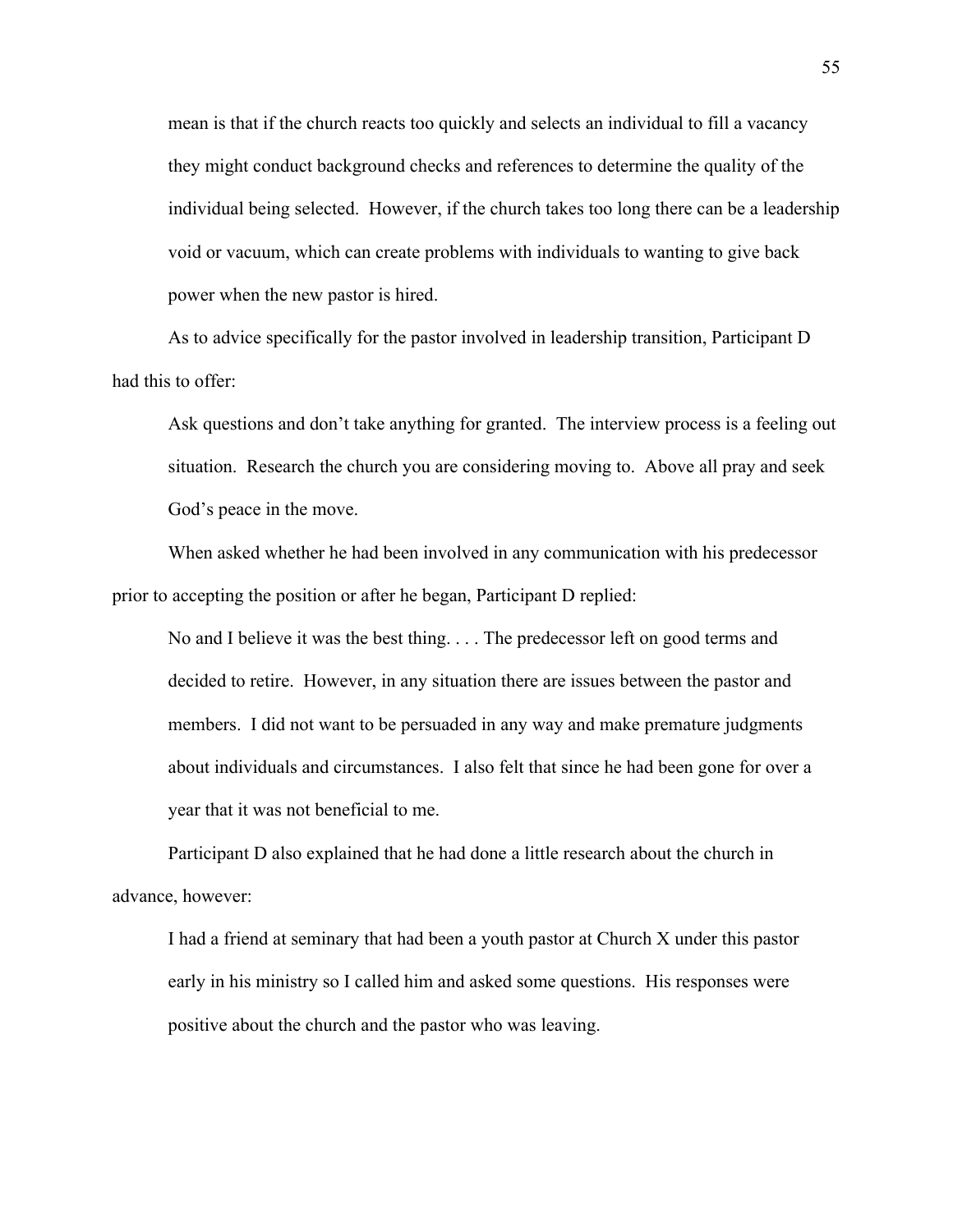**4.1.5 Participant E.** In the following conversation with the researcher, Participant E opened his discussion of the Church X transition by explaining how his ministry there had begun in 1998 following a twenty-year career in this kind of work:

Church X was my third church. The other two were periods of ten years each. Before becoming a pastor I served in a campus ministry and volunteer ministry work before college. My ministry at Church X was a good one and ending at Church X was a good place for us to end full time ministry work. The church experienced growth and we were able to continue the work, which was started before I got here. My transition in and out was a good one.

Ron: So you experienced the transition from both perspectives. Being the new guy at Church X and the outgoing guy as well. Any thoughts on Church  $X$ 's approach? Participant E:

Yes I did. I think the transition plan that Church X has in place is a good one for a number of reasons. First, the plan is consistent. The plan that was in place when I was the successor is the same one that was in place when I was the predecessor. The plan outlines what the committee is required to do. How the committee is set up and what the power of the committee has relating to finding the new pastor. The plan also reflects what the responsibilities of the church membership are. The transition does gives flexibility to the committee relating to the time it takes to find the new pastor. I know of situations where the process was left open and allowed the responsibilities to be vague and ambiguous which created nothing but problems.

Ron: Really, how so?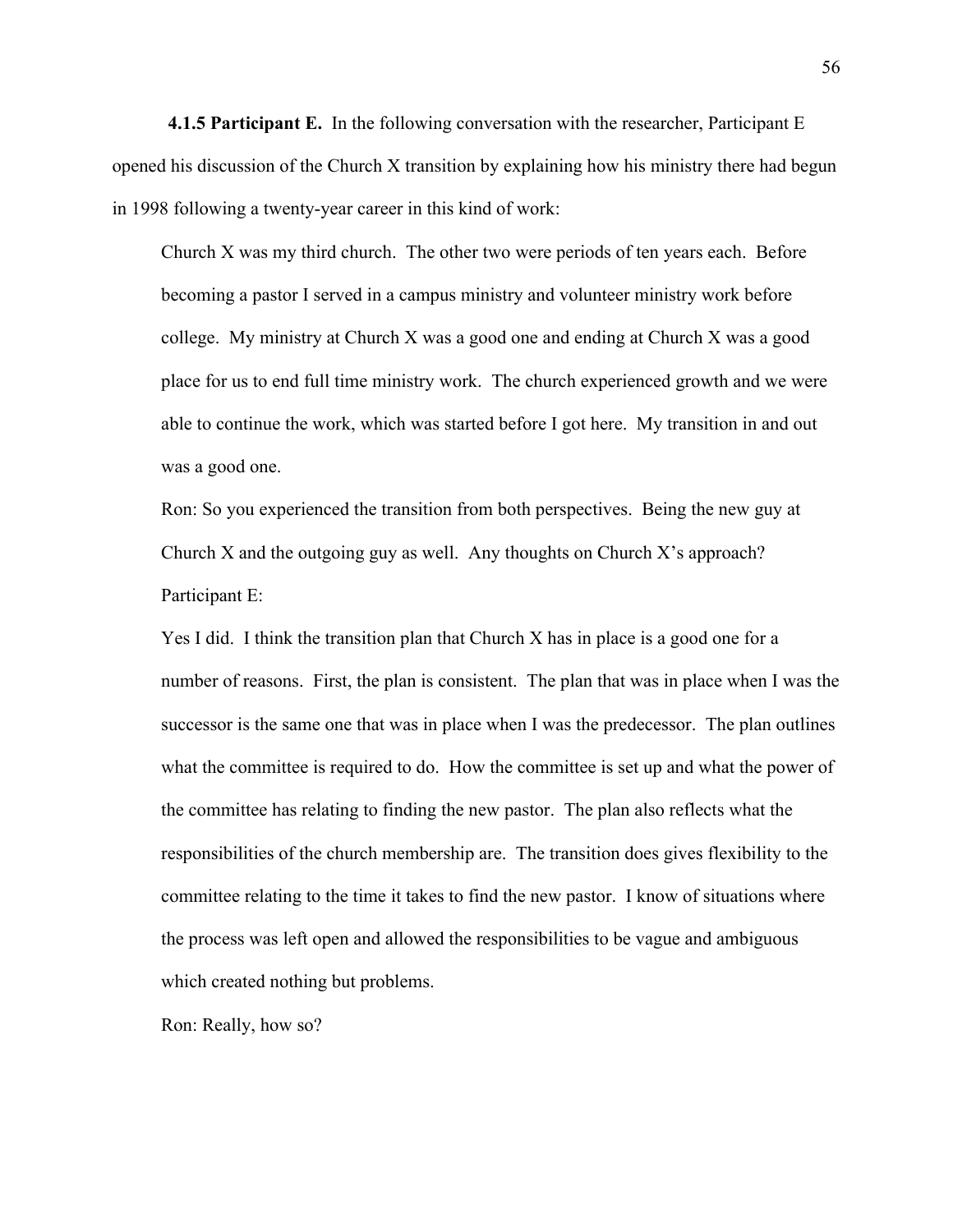Participant E:

I have seen situations where multiple candidates are voted on at the same time. I have also seen situations where the leaving pastor just stayed around too long and that became an issue...

Participant E explained his own decision to retire as follows:

I had always figured that my time as a full time minister would be done when I reached my mid-sixties. I decided that I would wait until I reached sixty-six and could take my social security and pension together. The pastorate is a demanding position that requires physical, mental and emotional strength. Although I felt I could maintain the strength to do all these it began to wear on me. It was time.

Ron: How long was it before you notified the board once you decided to retire? Participant E:

I had decided I would step down about a few months before I notified the chairman of board. Once I was comfortable with the decision and had discussed it with my wife and family I kept it to myself until I felt it was the right time. For me the right time was when I had peace about the decision. I knew that once I notified the board there was no turning back. As pastor you cannot be undecided with something this important.

Ron: Once you decided to put in your notice how did you go about it?

Participant E:

I wrote a letter of resignation and called a meeting with Participant A to notify him of my decision. I put my notice in January  $1<sup>st</sup>$  and stayed until the end of May.

Ron: How was the decision to resign accepted?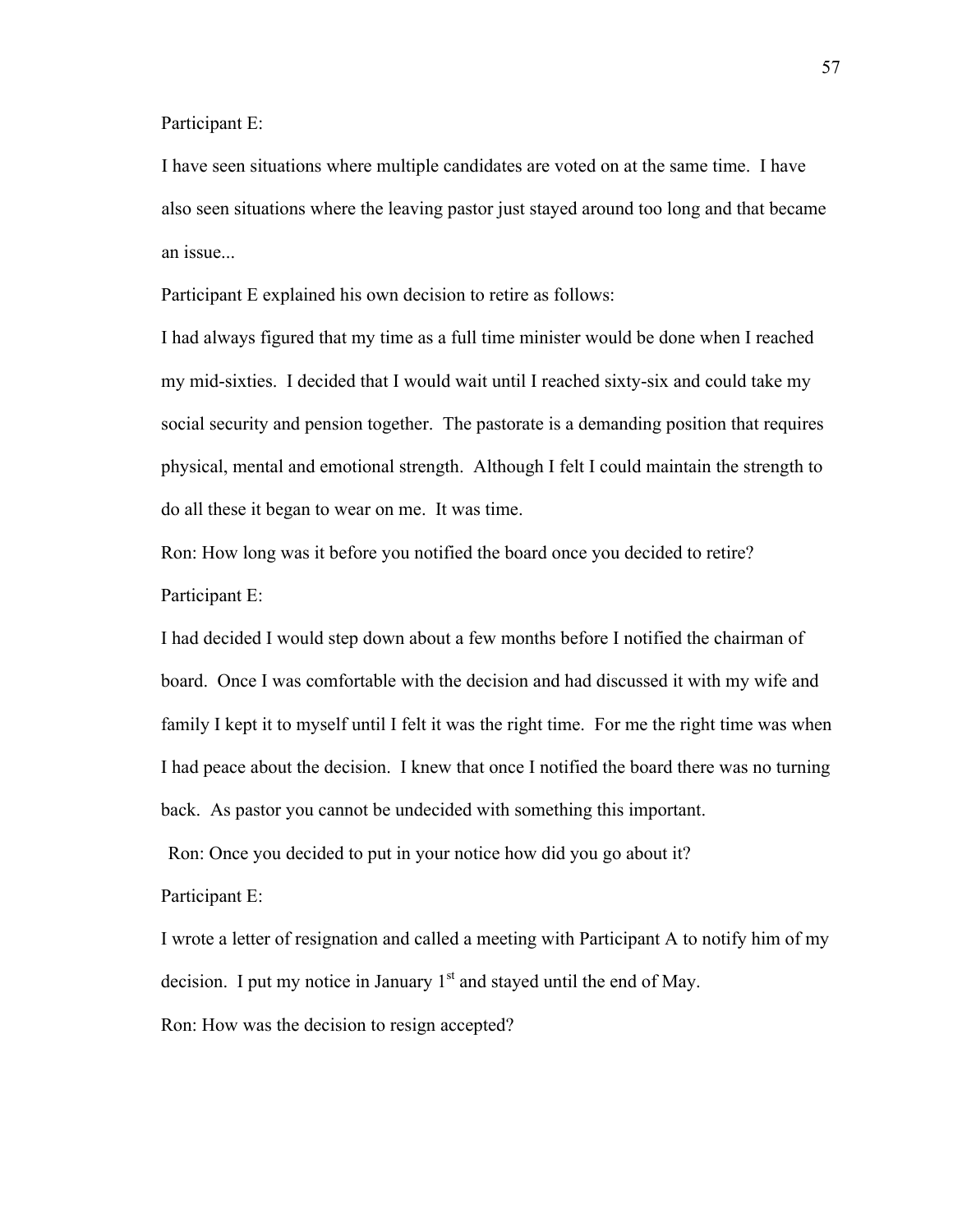Participant E:

Overall I think it was accepted well. I don't think it was a surprise. I had been talking about retiring for some time but did not think the time was right. I believe the board felt it was time for a new pastor as well. Sometimes you, as pastor's ministries may last a few years or in my case thirteen years or more, but there comes a time when you know its time for a change. I was not looking to leave and take another church so it made leaving a little easier because the church did not think I was leaving for another church.

Ron: Do you think it is easier for a pastor to leave when there is not another church involved?

Participant E:

My experience has been that when a pastor leaves to take another church there can be hurt feelings because the church being left might believe there is something wrong with them because the pastor is leaving.

When asked about whether he had been able to provide any input in recommending or discussing the candidate for his outgoing position he replied:

No. I know there are situations when the individual who is leaving will be asked for input but I was not asked or felt compelled to offer any suggestions or recommendations. Church X has a good process for going about finding a new pastor when needed. Besides there was a two-year span of time between my leaving and Church X calling a new pastor*.*

In terms of advice to churches going through leadership transition he offered the following*:*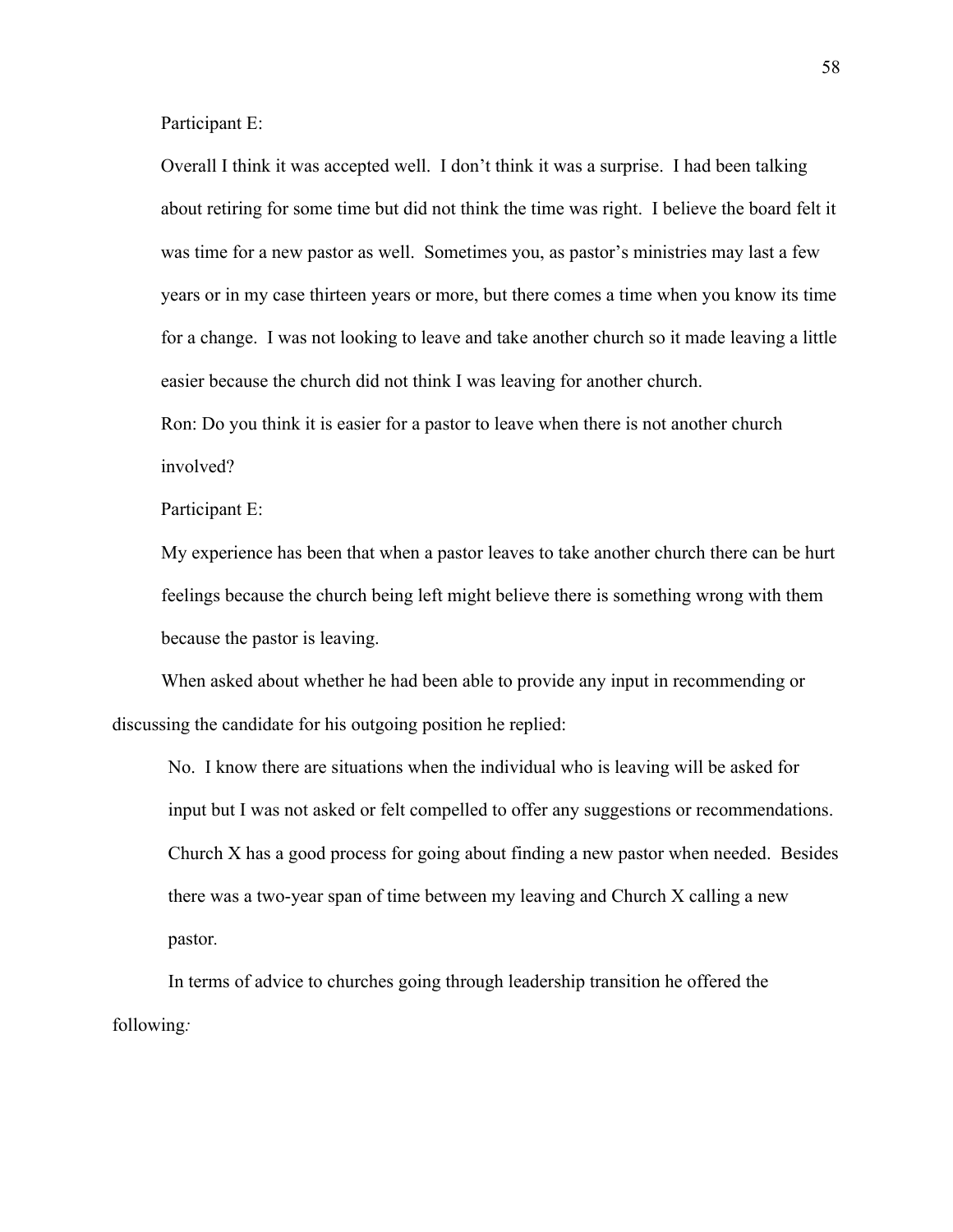First, it is the responsibility of the congregation to call a new leader once a vacancy occurs. You cannot put it on an individual or small group. Although Church X has a committee it is up to the congregation to select the committee and ultimately the pastor. You don't have to approve someone that you don't believe is good for the church even if they are recommended. . . . Secondly, I would say that the use of an interim pastor is significant. If a church selects a good interim the day-to-day functions of the church can be met while searching for a new leader. Without an interim the church may feel pressured to call a new leader too quickly. You cannot be too careful.

### **4.2 Results of Interviews**

The findings indicate three profound factors relating to the transition process in Church X: the transition plan contained in the church's by-laws that pre-existed the departure of the outgoing pastor, the important role played by the members of the search committee, and the use of an interim pastor.

**4.2.1 Participant A.** Participant A pointed out three main factors as significant to a successful transition. The first area had to do with leadership.

A good transition starts with the pastor who is departing, if a pastor has done his job well

the church will typically be strong and not tied to a man but committed to the church.

Structure is another area Participant A focused on.

The by-laws provide for a strong committee representing the diversity in the church. The church has to have confidence in the cohesiveness of the committee and if we could not agree one hundred percent the individual was not brought up for a vote.

As stated previously, Participant A had been part of five leader transitions and was confident that the most significant factor in effective pastoral transitions was the use of an interim pastor.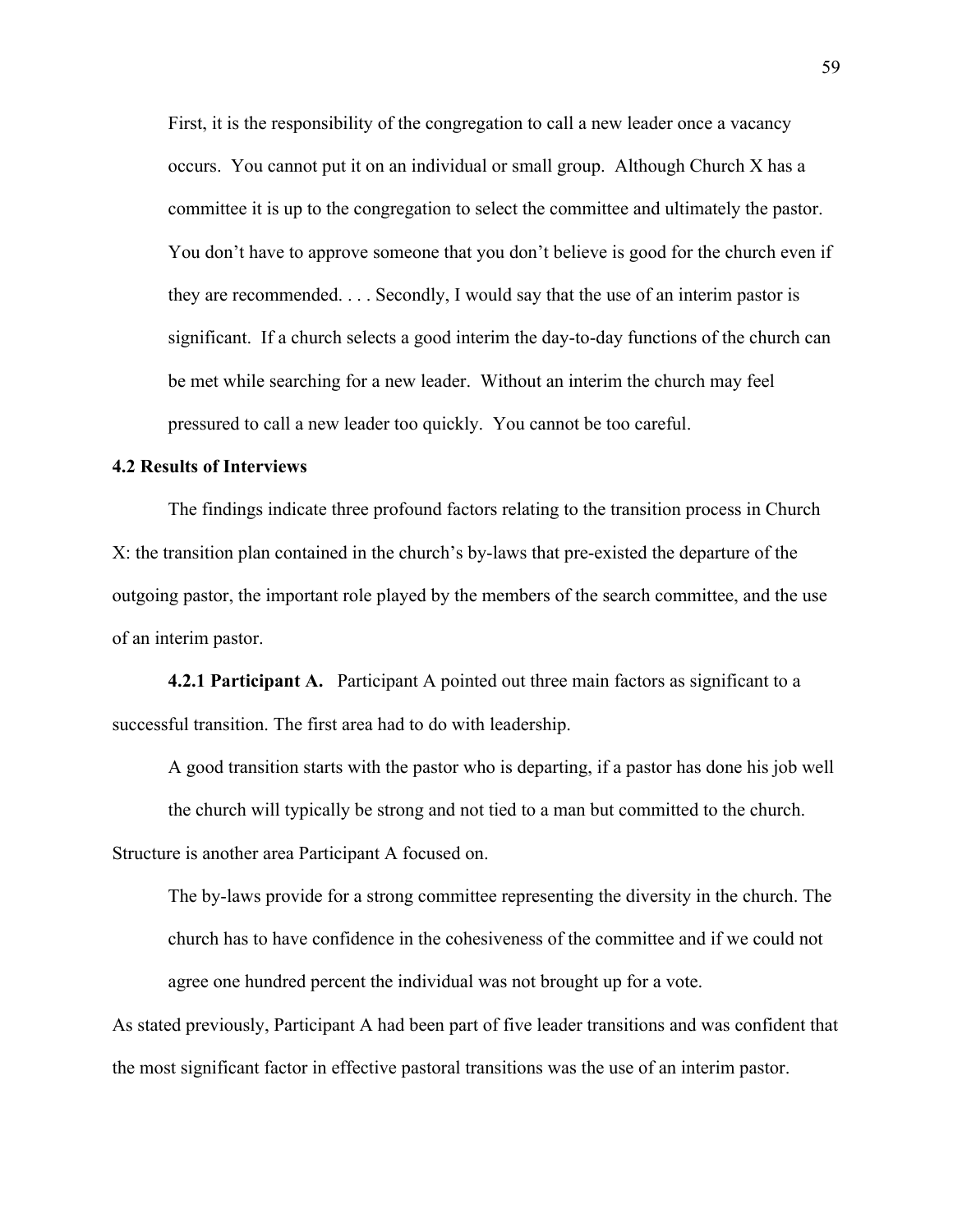For us the interim is the key, everything hinges on the interim. The church could not maintain the focus and vision without a good interim. The qualities and skill set of an interim are different for that of a pastor. All of our transitions have gone well because we had a good interim.

The bylaws provide for a strong committee representing the diversity in the church. The church has to have confidence in the cohesiveness of the committee and if we could not agree one hundred percent the individual was not brought up for a vote.

As stated previously, Participant A had been part of five leader transitions and was confident that the most significant factor in effective pastoral transitions was the use of an interim pastor.

For us the interim is the key, everything hinges on the interim. The church could not maintain the focus and vision without a good interim. The qualities and skill set of an interim are different for that of a pastor. All of our transitions have gone well because we had a good interim.

**4.2.2 Participant B.** In conversation with the researcher Participant B also spoke about areas of significance to an effective transition. The first relates to the structure of the transition.

The process is outlined in the by-laws of the church and provides a framework for how the church goes about the search for a new pastor. The framework approaches the process as two-fold. One is the search for a new pastor and the second is the installation of the interim pastor.

The second area according to participant B was the use of an interim pastor.

The interim provides stability and allows the church to function during the search process. I think the selection of an interim was a good thing. Especially since it took so long to find a new pastor. If we had not had an interim it would have been a problem. The interim pastor was older and brought a sense of calmness to the process. I think the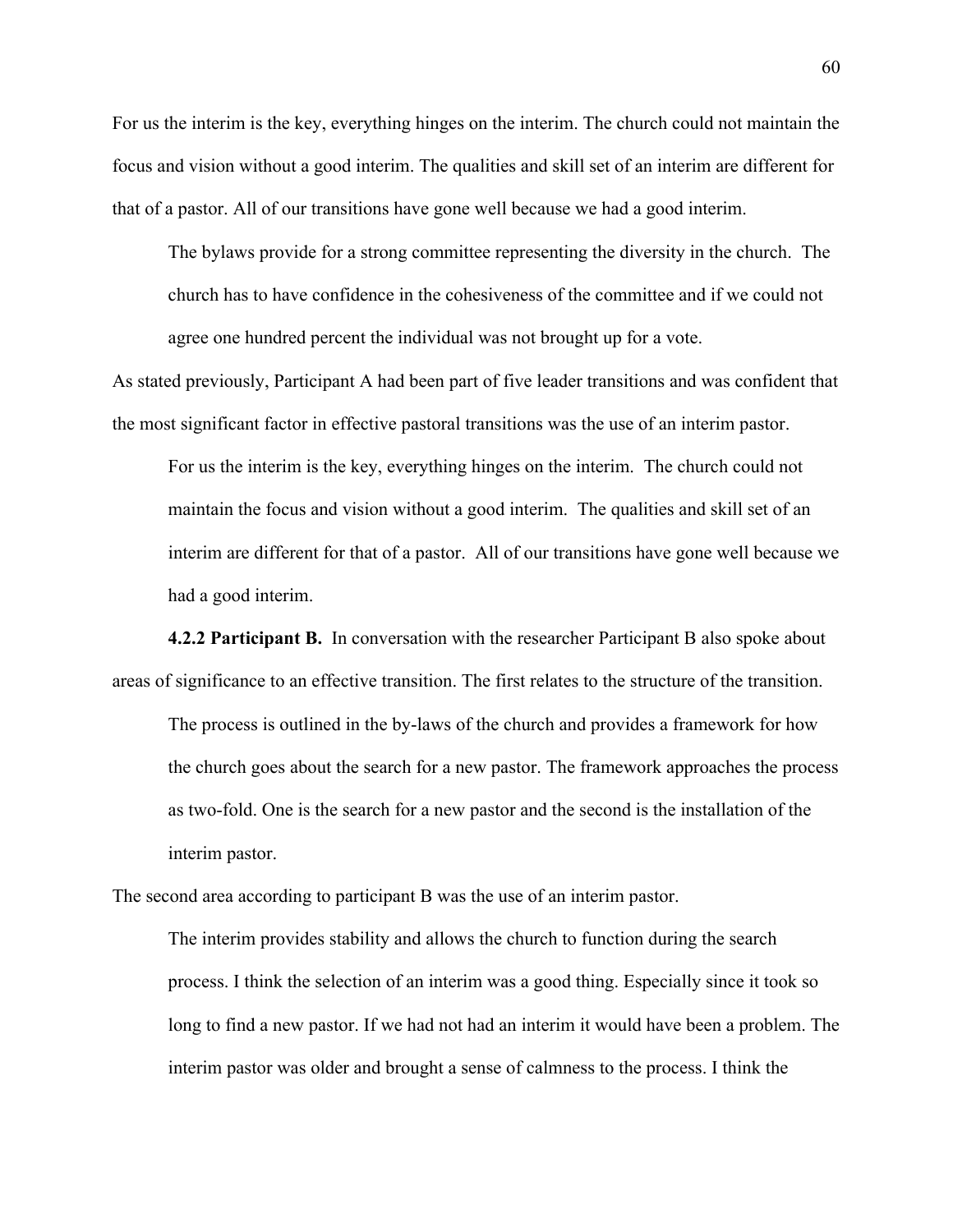selection of an interim was a good thing. Especially since it took so long to find a new pastor. If we had not had an interim it would have been a problem. The interim pastor was older and brought a sense of calmness to the process. He was an older guy with no aspirations of becoming the pastor. He had been a pastor before and did not want to get into full-time pastorate. Quite frankly he was too old to be the pastor but just right to be the interim. I know that sounds weird but it was just right.

The final area according to participant B related to the role of the congregation. The congregation cannot shift its responsibilities to the search committee. The committee is an extension of the congregation and the committee speaks for them, not in place of them. The selection of a new pastor is only one event in a series of events during the process. The church can go through all the requirements of the by-laws in the selection of a new pastor and the transition itself can fail because the church is not receptive of the new pastor. A successful

transition is one that is measured over time, which can take up to a year*.* 

**4.2.3 Participant C.** Participant C stated that the following three areas were significant to the leader transition process.

It's clear what is spelled out in the bylaws is what is done. It's not difficult to implement as a process but finding the leader that's the tricky part. Allowing the search committee perform its role and function without micro managing of the congregants.

The second area according to participant C was the commitment of the committee to the church. The committee has to be unbiased and without a private agenda. The committee has the most difficult job in the process. Although there are many individuals speaking to the committee they must be focused and not swayed by other people.

The final area according to participant C was the selection of the right interim pastor.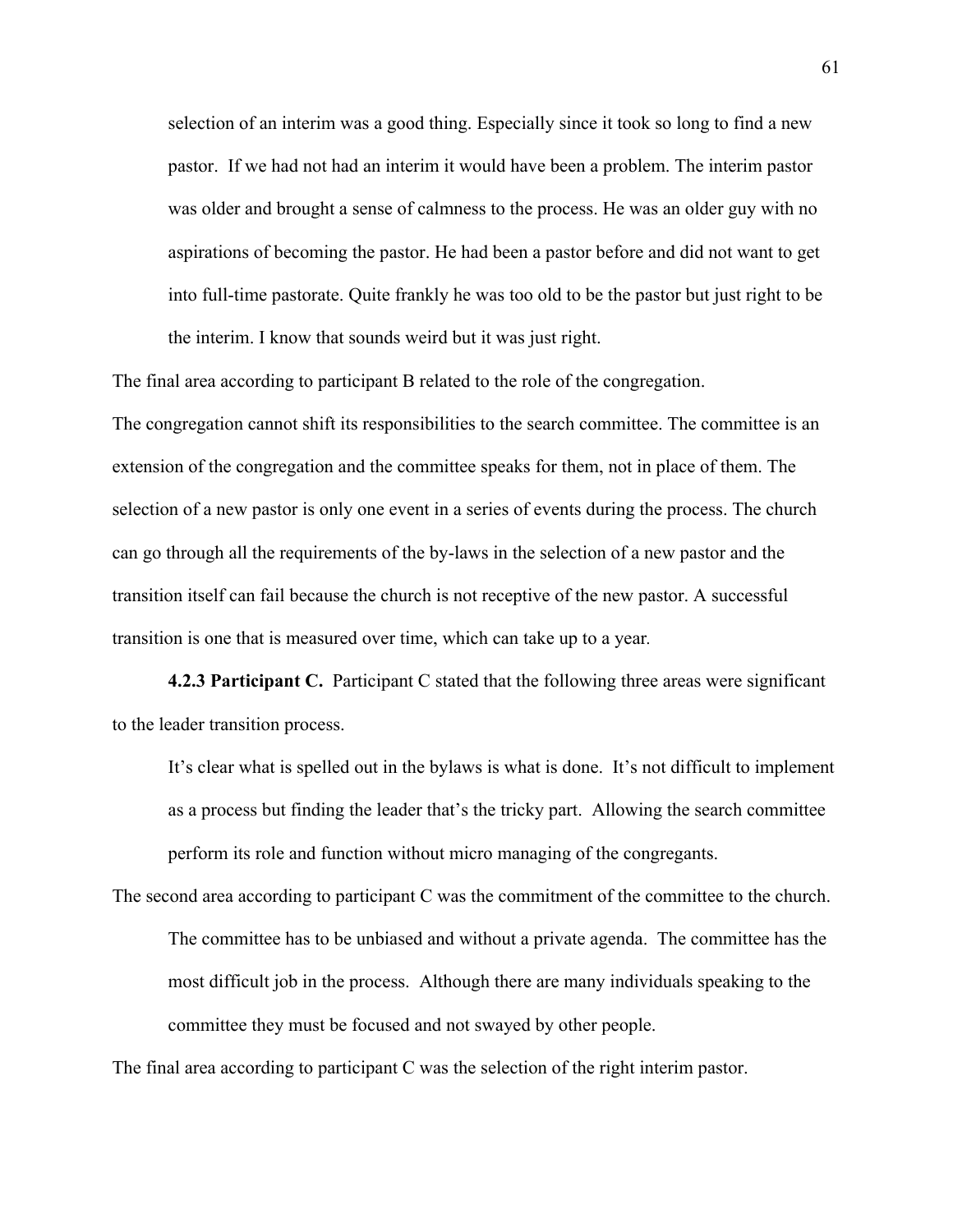The interim should have one focus and that is keeping the church moving. The church bylaws do not allow the interim to be recommended for the pastor position. This allows the interim to focus on the church and the church to focus on worship. It provides a great deal of freedom to everyone in the process.

**4.2.4 Participant D.** Participant D, the incoming pastor, indicated the following issues as being significant in the transition.

A consistent approach as outlined within the bylaws of the church allows for continuity with the transition process. I was impressed with the detail of the bylaws as it details how the process works. The church has the ability to recommend committee members but the committee is obligated to function in a deliberate confident manner.

Secondly, the structure of the committee represented the diversity of the church. There were young and old, women and men, which allowed for multiple opinions and ideas to be considered. The confidentiality of the committee was also impressive as we were able to discuss the issues relating to the transition in an open forum. Every church has issues and the committee shared with me the areas of concern and issues, which I would have to deal with as the pastor. The committee did not sugar coat anything, which allowed me to prepare for possible problems ahead of time.

The final area participant D stated as being significant related to the use of an interim pastor. Church X had defined roles for the interim, which allowed him to focus on the church and the people. The requirements of the interim pastor outlines in detail the expectations for the interim pastor. The use of an interim takes the pressure off the committee to find a pastor quickly.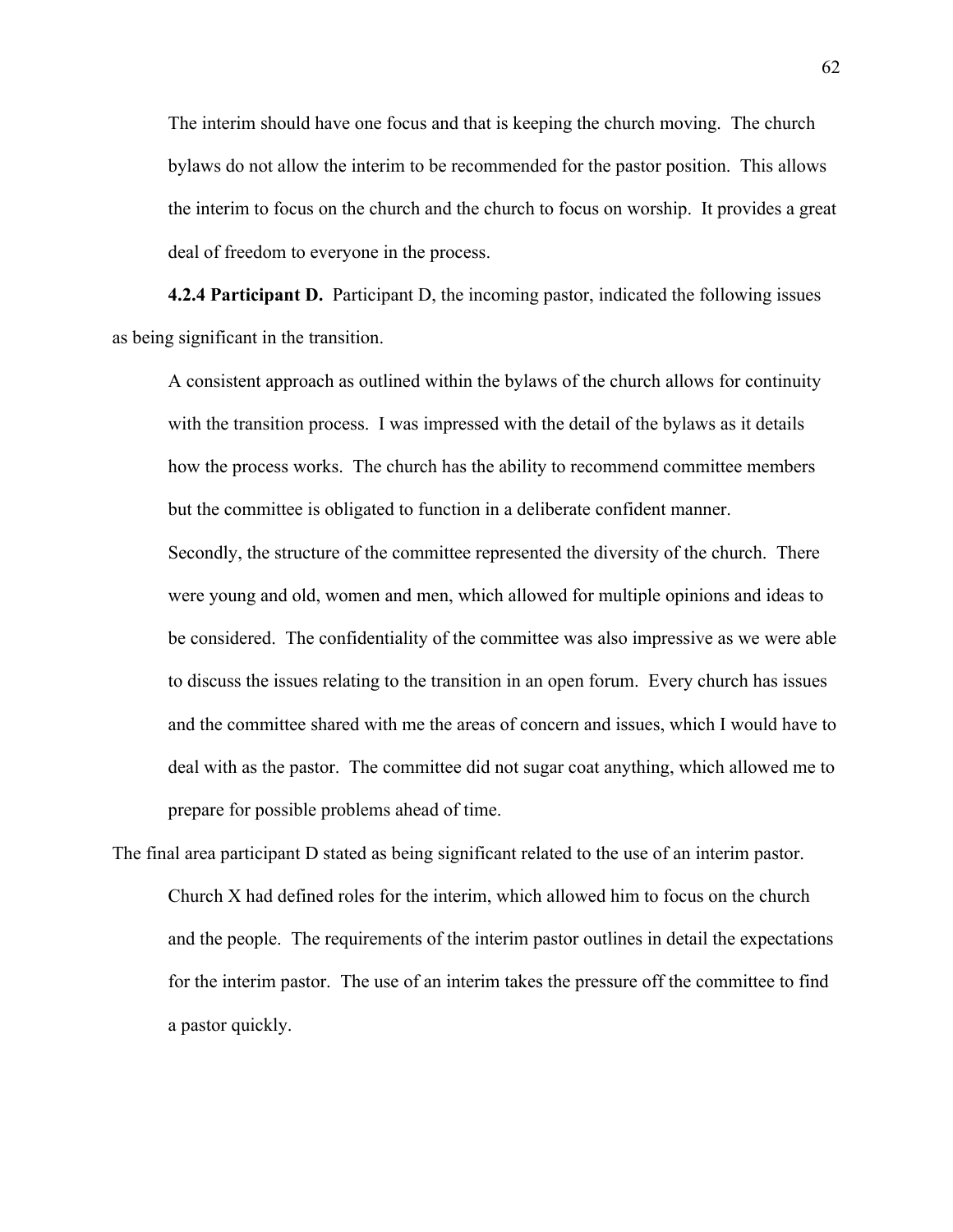**4.2.5 Participant E.** With over thirty years of ministry experience Participant E had been involved with three transitions over his ministry and stated the following as being significant.

Church X has a solid process for going about finding a new pastor when needed. The bylaws call for a committee and states what the authority of the committee is relating to the change of leadership. The bylaws deal with both sides of the issue of leadership change, one being how to proceed in finding a new pastor and how to call an interim until a new pastor is installed.

Secondly, participant E stated his view that a strong well rounded committee was paramount for success.

When there is a leadership vacuum people tend to attempt to take authority that is not given to them. A strong committee leads and directs but does not strong-arm the congregation. The search committee is not a popularity contest but is a group of men and women that puts their own interests aside for the progress of the church. Although the Church has a committee, it is up to the congregation to select the committee and ultimately the pastor.

Finally, participant E stated the following relating to the interim pastor.

The church continues to move without a pastor, it is either moving forward or backwards. People still need visiting, funerals still occur, counseling must continue. A seasoned interim can keep the church moving and provides stability. The fact that Church X does not allow the interim to be considered for the pastor position is a positive. The congregation knows ahead of time that no matter how good the interim is he cannot be considered for the pastor position.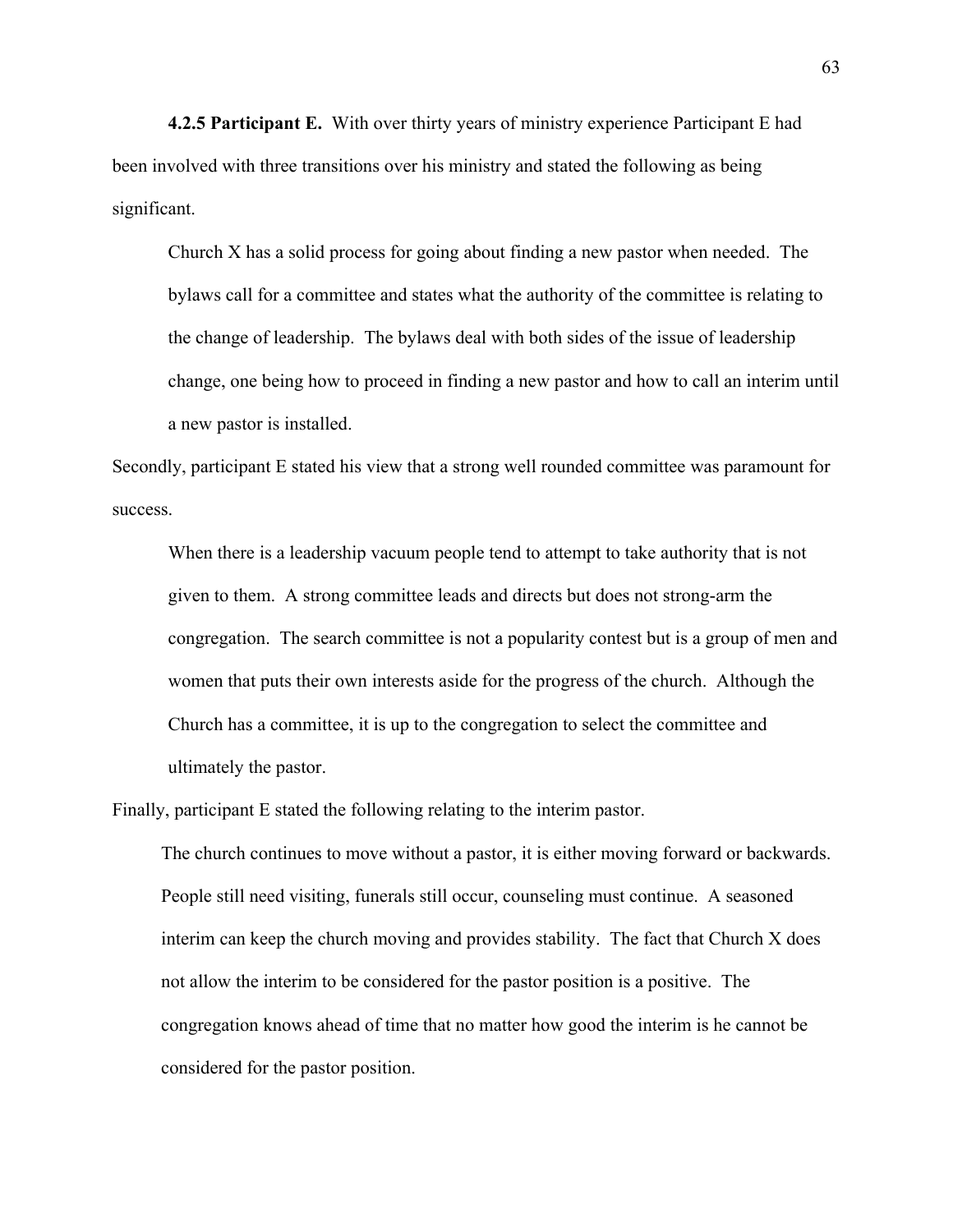# **4.3 Emergent Themes**

This study provided narrative accounts of the experiences of five individuals in one church leadership transition. Their leadership during the transition process is summarized in the following eight themes that captured their experiences:

**4.3.1 Theme 1: Succession planning.** While succession does not tend to be one of the issues that churches and leaders address, Church X had a detailed transition plan which outlined the process of selecting a new leader. The plan stipulated the make-up of the transition committee, and the roles and responsibilities of committee members as well as congregants. The transition plan also provided the position requirements and directions for the installation of the interim pastor.

**4.3.2 Theme 2: Predecessor's confidence and vision.** The predecessor's confidence in self and vision for the organization also were raised as factors that contributed to the success the transition. Participant E, the outgoing pastor, stated that "it was important to me that a positive transition took place, I had put in too much time at Church X to see it fall apart at my departure". Several study participants stated that it is important for the church to have a vision that reaches past the leader. Although the leader was important, the organization had to keep the vision going when there was no leader. This value was openly communicated across the congregation, leadership and staff.

**4.3.3 Theme 3: Timing of transition.** Although the church by-laws stated the type of notice the church would like the pastor to give upon resignation, the timing of the transition was significant. Participant A, the board chairman, stated: "if the predecessor stays too long the negative effects can become detrimental to the overall mission of the church". Participant E, the predecessor, echoed this idea "I felt like staying longer would hurt the church, the time was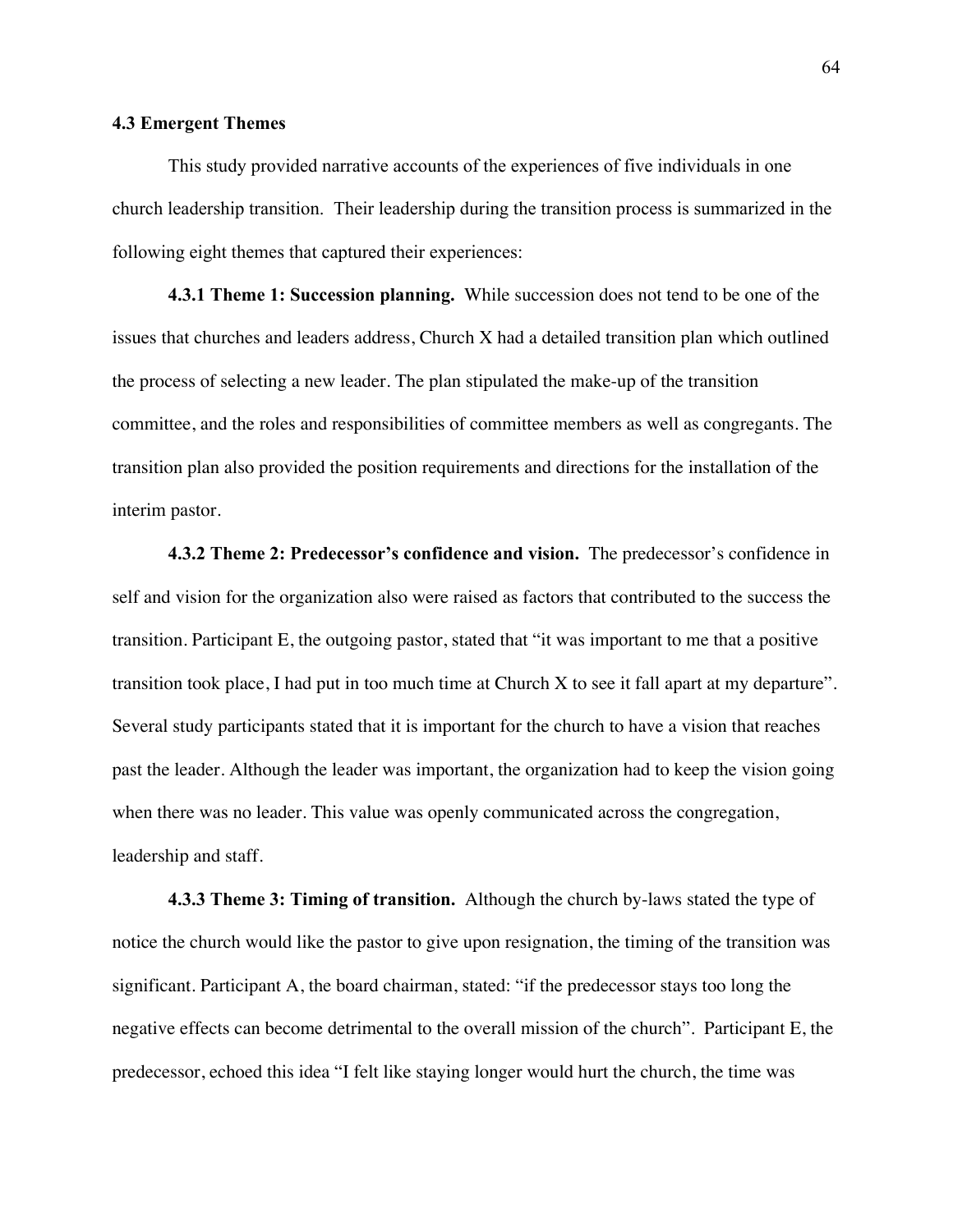right". Being able to quantify the idea of the right amount of time is difficult. Participant B, a longtime member, stated that, "you know when it's time, you just know." The views of these participants indicate forethought and a willingness to change before absolutely being forced into a transition because of diminished pastoral skills, passion, capacity or health.

**4.3.4 Theme 4: Delayed loss.** The idea of delayed loss was portrayed as an important dimension of transition. Participant E, the predecessor, talked about losing friends. According to Participant E, "You cannot be around the people and not become close, if you can you might need to be doing something." Transition provides relief and excitement, according to Participant D, the new pastor: "when there is a transition there is an immediate sense of relief and excitement." The new pastor gets to step out of day-to-day operations. However, as the newness of this chapter of life fades and relationships and roles change, the sense of loss of what they have known and experienced before begins to set in.

**4.3.5 Theme 5: Responsibility of the new leader.** The transition process does not diminish the responsibility of the new leader; in fact at Church X the level of responsibility was increased due to additional roles the pastor was required to fulfill. Rather, transition presents a change in the type of leadership responsibility. It provides an opportunity for all players to contribute as much as possible to bring about positive change to the organization. In fact all of the study's participants addressed the essential tasks of the predecessor as maintaining some aspects of the church's existing vision, while also creating a vision for the future life of the organization.

**4.3.6 Theme 6: The Church as an organization.** This case study provided some insights regarding the successor. Churches are organizations and in some cases major organizations. Churches run the gamut from small churches with a bi-vocational pastor, to ones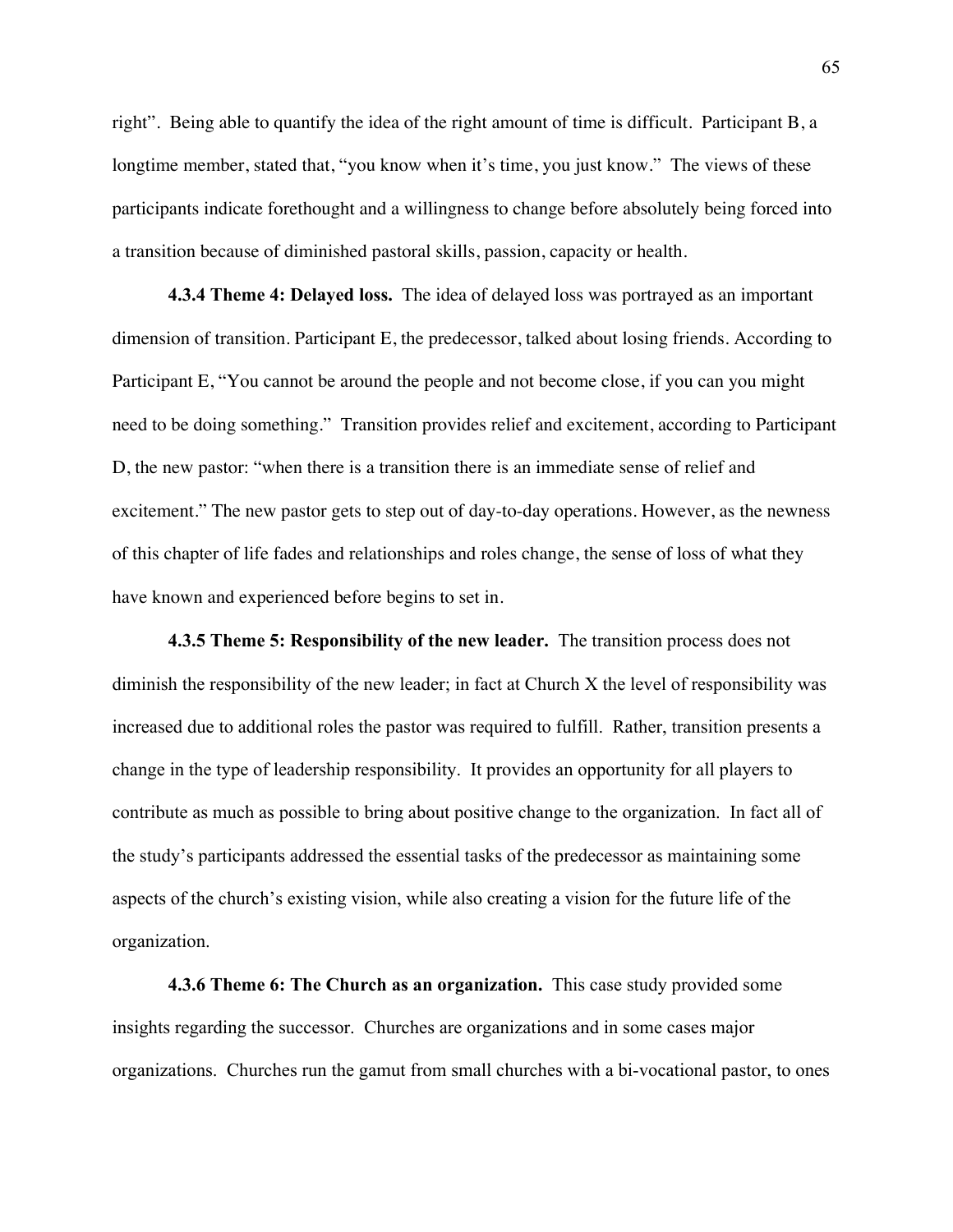with million dollar budgets, facilities, properties, buses, and other assets. Participant D stated, "the successor has hit the ground running and maintain continuity with staff and congregants." Staffing can include executive pastor, senior pastor, youth pastors, administrative assistants, media personnel and numerous support personnel. These types of organizations require excellent leadership. The kind of leader who can step into a church must have abilities to quickly excite, build and become acquainted with people. Participant D, the successor, stated, "the learning curve is sharp and the honeymoon short."

**4.3.7 Theme 7: Committee responsibility.** All of those interviewed understood the importance of selecting the best leader for the church. Although the pastoral committee did not start the movement toward a new leader, it was their responsibility to ensure the process was completed properly. Often mentioned was the importance of the committee to address the concerns of the church while not catering to a single individual or groups within the church. Additionally, those interviewed place a high priority on the skills and abilities of the committee members as reason for success.

**4.3.8 Theme 8: The importance of the interim pastor.** The selection of an interim pastor was a significant component in the search hiring and transition to a new pastor. According to the Church X's *Guidelines for Pastor Search Committee*, "The interim between pastors in a church is a time for affirming the church staff and elected leaders." The committee at Church X agreed that a qualified interim pastor would take the pressure off the church to find a quick fix to their pastor vacancy.

A key component to the interim process was that according to Church X by-laws, once an interim was called, the interim could not apply or be recommended for the permanent position. Interim pastors are often used by protestant denominations. The role is often described as one of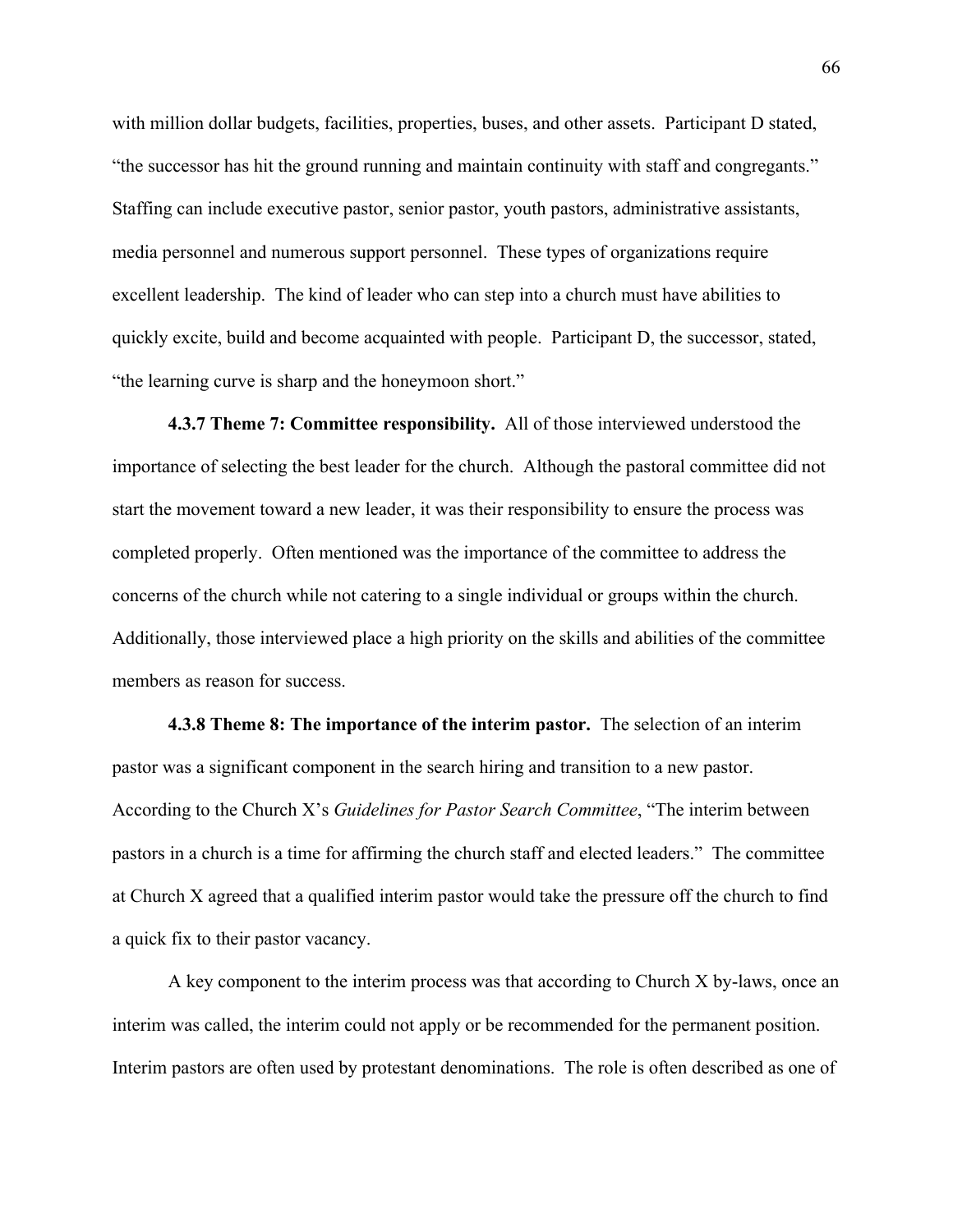buffer (Peterson, 1990), developer/maintainer (Porcher, 1980), and interim specialist (Oswald, 1992). These individuals are usually experienced pastors trained to handle the needs of churches during transitional periods. Often, an interim is required between permanent pastors, giving the congregation time to recover from the departure of the predecessor and to prepare for the new pastor. An interim period between pastors is not a time for reshaping the church's long-term vision and ministry commitments. Interims are often brought in from outside during a prolonged or complicated transition. An interim position extends for months or even two years, often with a prearranged term negotiated with the board.

The participants in the research all made reference in the study to the significance of the interim pastor in the success of the transition. The research reflects the interim pastor has experience in the ministry and a willingness to serve the spiritual side of the church throughout the search for a new pastor.

The participants all made reference to the significance of the interim pastor in the success of the transition. The interim pastor had experience in the ministry and a willingness to serve the spiritual side of the church throughout the search for a new pastor.

One of the requirements as stated in the by-laws of Church X relating to the interim was that s/he cannot be considered for the position of pastor. The interim agrees not to apply for the position, or in any way encourage anyone to nominate him for the position. Participant A stated that by, "not allowing the interim to apply prevents divisions within the church which can naturally occur due to fact that congregants develop an affinity for the interim."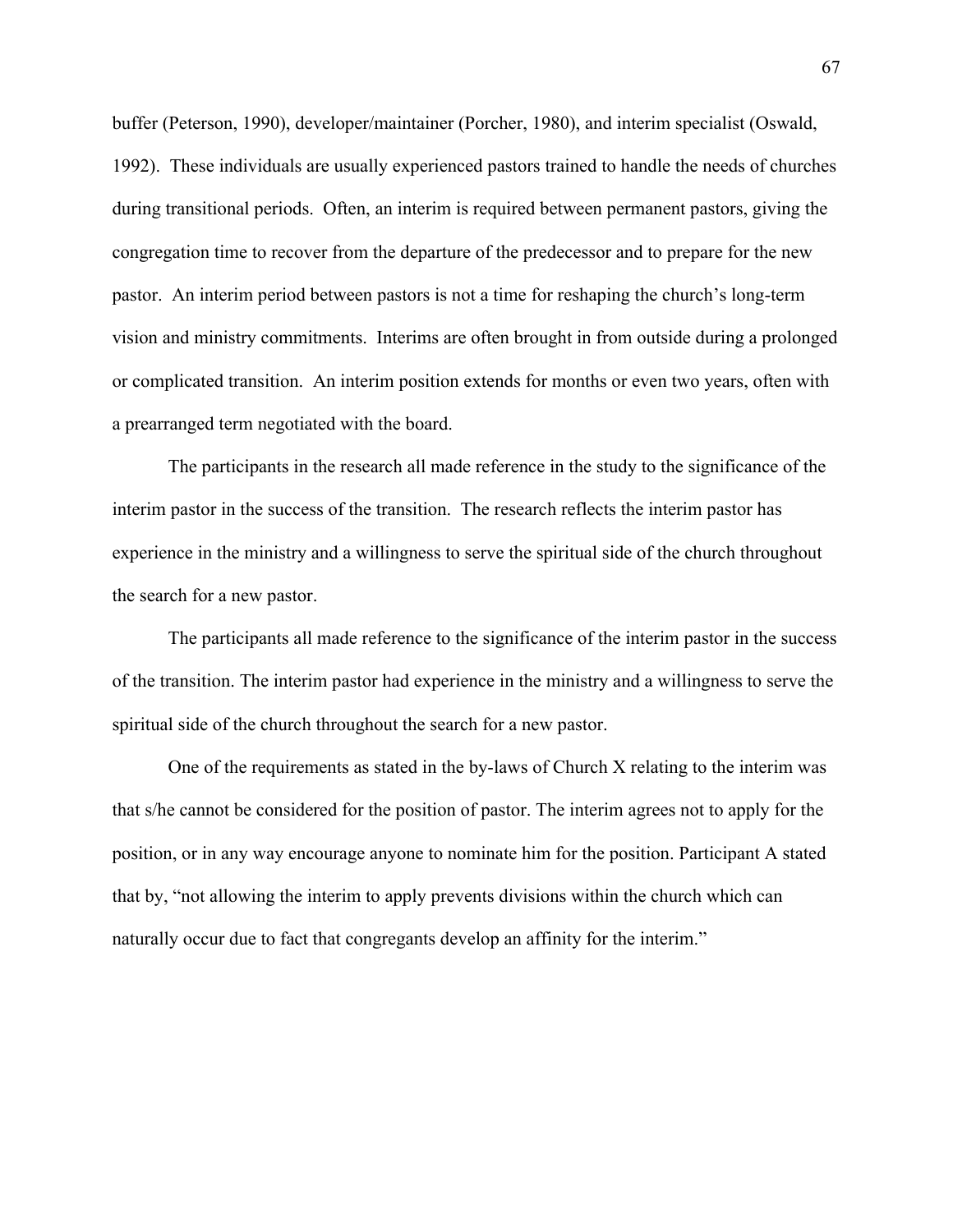#### **4.4 The Key Role of Organizational Readiness in Church Transition Success**

Churches can take a number of approaches when dealing with leadership transition. Democratic forms of leadership organize some churches with the congregations having control. Other churches have autonomous forms of governing with much of the authority and control vested within a board of deacons/elders and pastor. Other churches operate under the autonomous leadership of a single individual. Positions such as pastor, senior pastor, executive pastor, bishop, deacon board, elders, officers, trustees and executive committees constitute the leadership oversight of churches. Church X falls within the democratic form of leadership and has a clear well-documented proven approach when dealing with leadership transition. Organizational readiness speaks to this issue of having a thorough plan in place, and according to Jones, Jimmieson and Griffiths (2005), "organizational members' shared resolve to implement a change (change commitment) and shared belief in their collective capability to do so (change efficacy)" (p. 370). This readiness is evident in the narratives of my study participants, with individuals who referred to the by-laws and committee responsibilities, as being a significant component of a successful leader transition.

### **4.5 Summary of Findings**

The themes that emerged from the interview data analysis in the study relate to the research questions. .Each research question was buttressed by some of the themes. Below is a discussion of each research question and the themes that provide some answers to these questions.

**4.5.1 What is the process identified for selecting the new leader?** Succession planning was central in this church's selection of a new leader. The transition plan that emerged in my study participants' narratives indicated a defined and linear effort, with established goals for each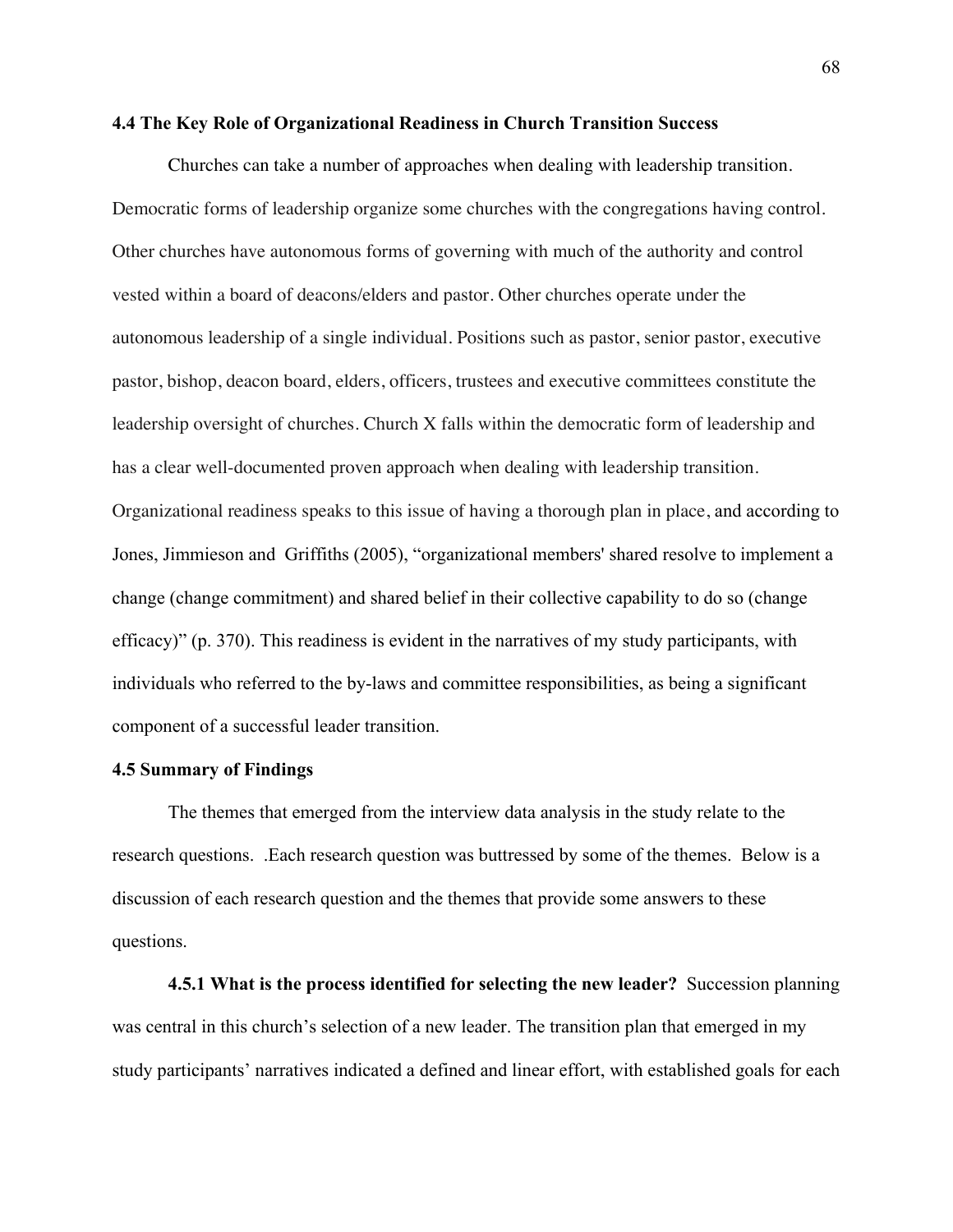step of the process. First, organizational planning within the church's by-laws pre-existed its need for a leader succession plan. Second, there was buy-in to the plan from the congregation as well as the committee, who were equally committed to follow the church by-laws that guided the transition process. Third, the congregation had confidence in the committee. Fourth, the bylaws provided roles for direct involvement of the congregants as well as the committee members, and structured regular and fluid communication across these two groups. Fifth, the guidance of an older, experienced interim pastor, as stipulated in the church by-laws, provided stability. The interim, by plan, was not allowed to apply for the position of new pastor. The interim was in place early in the transition process, within two weeks of the departure of the outgoing pastor, and maintained the vision of the church and provided all services to the congregation so that the selection process for the new pastor was not hurried. The church was then able to take the two years it needed to find the new pastor. The vision of the church was preserved throughout this church's transition process through its transition plan, from the foresight of the outgoing pastor, to the continuity provided by the interim, to the new pastor's taking the helm. The church transition plan took account of the church as an organization with both a spiritual and a corporate function.

**4.5.2 What voices are present or absent in this process?** My findings indicate that this church as a unified group was bound by the by-laws to ensure that the committee, the congregation, the predecessor, the incoming pastor, and the interim played active roles in providing for a successful transition. Each player contributed to a successful transition by accepting their role in the process and allowing for the fluid evolving nature of the transition to occur. The by-laws of the church provided clear-cut roles for congregants as well as committee members. With each role came a voice in the process, so that no one was left out. The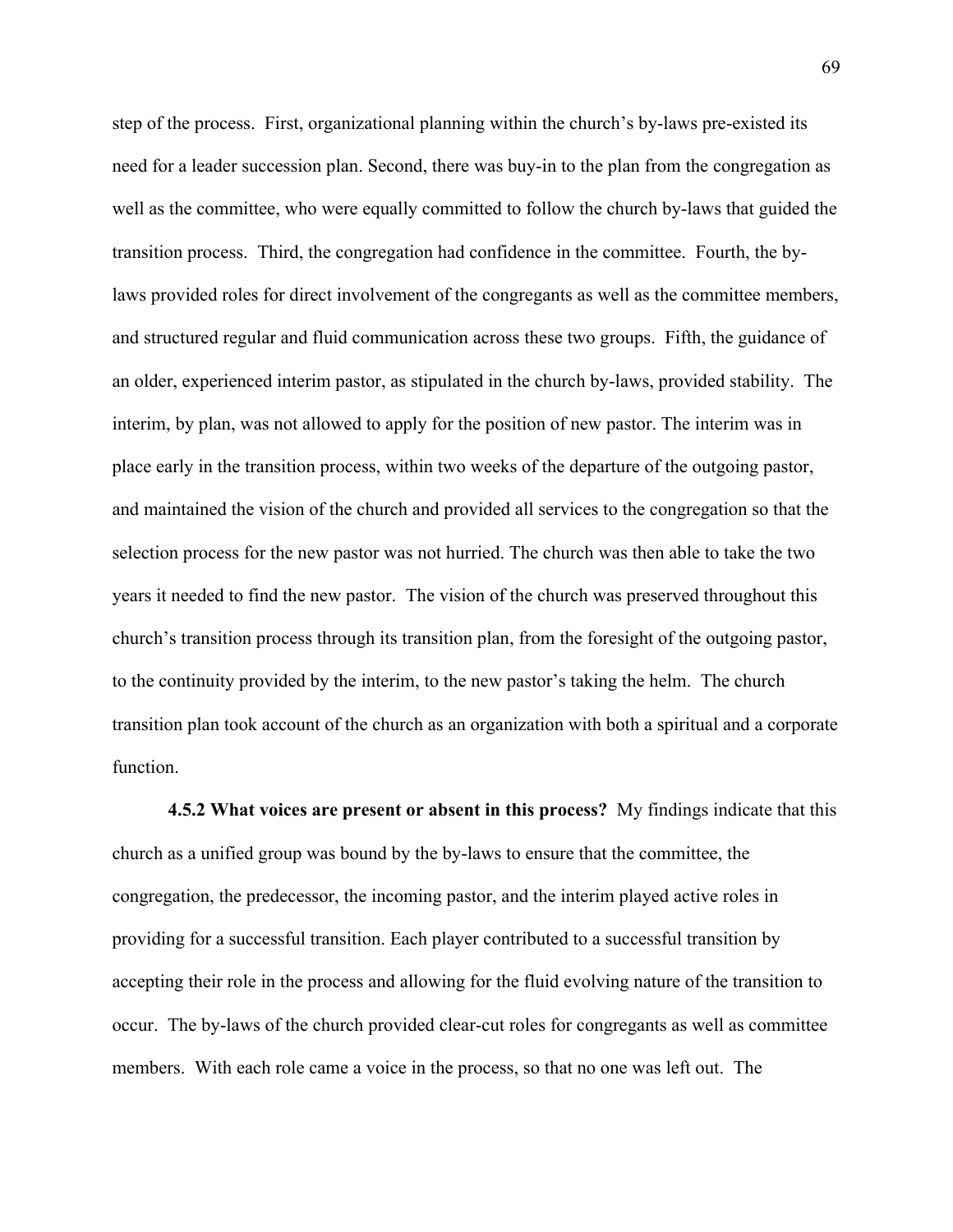predecessor gave timely notice, six months, to make sure that his vision would guide the church until an interim could be found. When his notice was given, the congregation elected the selection committee members. The members hired an interim. The interim provided continuity of vision and services. The committee vetted and recommended applicants to the congregation, who then voted for their selection. The new pastor signed an agreement with the committee chair that confirmed his agreement with the expectations of the church community for his tenure of leadership. Hidden players include the church members who had previously written the bylaws that guided the current congregants and committee.

**4.5.3 What are the core elements of a successful transition?** My findings indicate several core elements that can be taken into consideration as evidence of a successful transition. First, the church by-laws provided a written transition plan, which was in place before the need for a search arose. Second, the predecessor was able to give six months' notice and maintain the vision and momentum of the church during his last days there; he provided a hand-off of leadership. Third, the congregation was committed to the plan, and thus was able to vote in a committee. Fourth, the committee members were committed to the plan. Fifth, the committee, guided by the plan, brought in an older, experienced interim within two weeks of the departure of the outgoing pastor. Sixth, committee lived up to its responsibility to address the concerns of the church while not catering to a single individual or group within the church. Seventh, fluid channels of communication were established through the roles for committee members and congregants that were specified in the plan. Eighth, the interim provided stability and continuity of the church's vision and services needed by the congregation, to allow for the time needed for a thoughtful search for a new pastor. Ninth, the plan included written expectations agreed upon by the committee chair and the incoming pastor that closely guided his actions upon taking the helm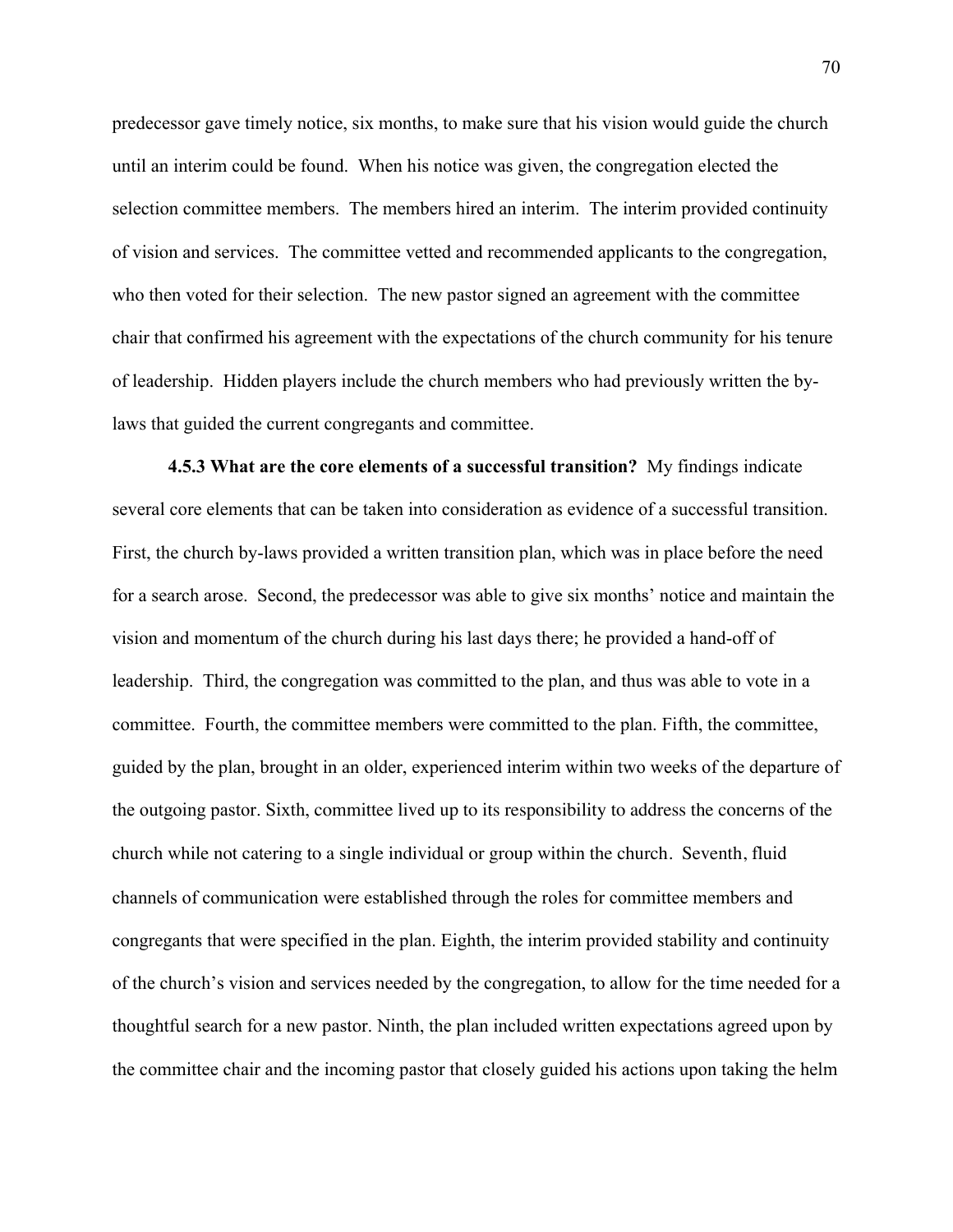of the church. The most important element was the state of organizational readiness that existed at this church. Even the outgoing pastor had a keen sense of when it was the right time for him to depart. Because of this organizational readiness, the church was able to maintain the overall vision and mission of the organization before, during and after the transition occurred. The financial and attendance commitment of the congregation was sustained throughout the process, so that the neither spiritual nor the corporate aspects of the church were neglected.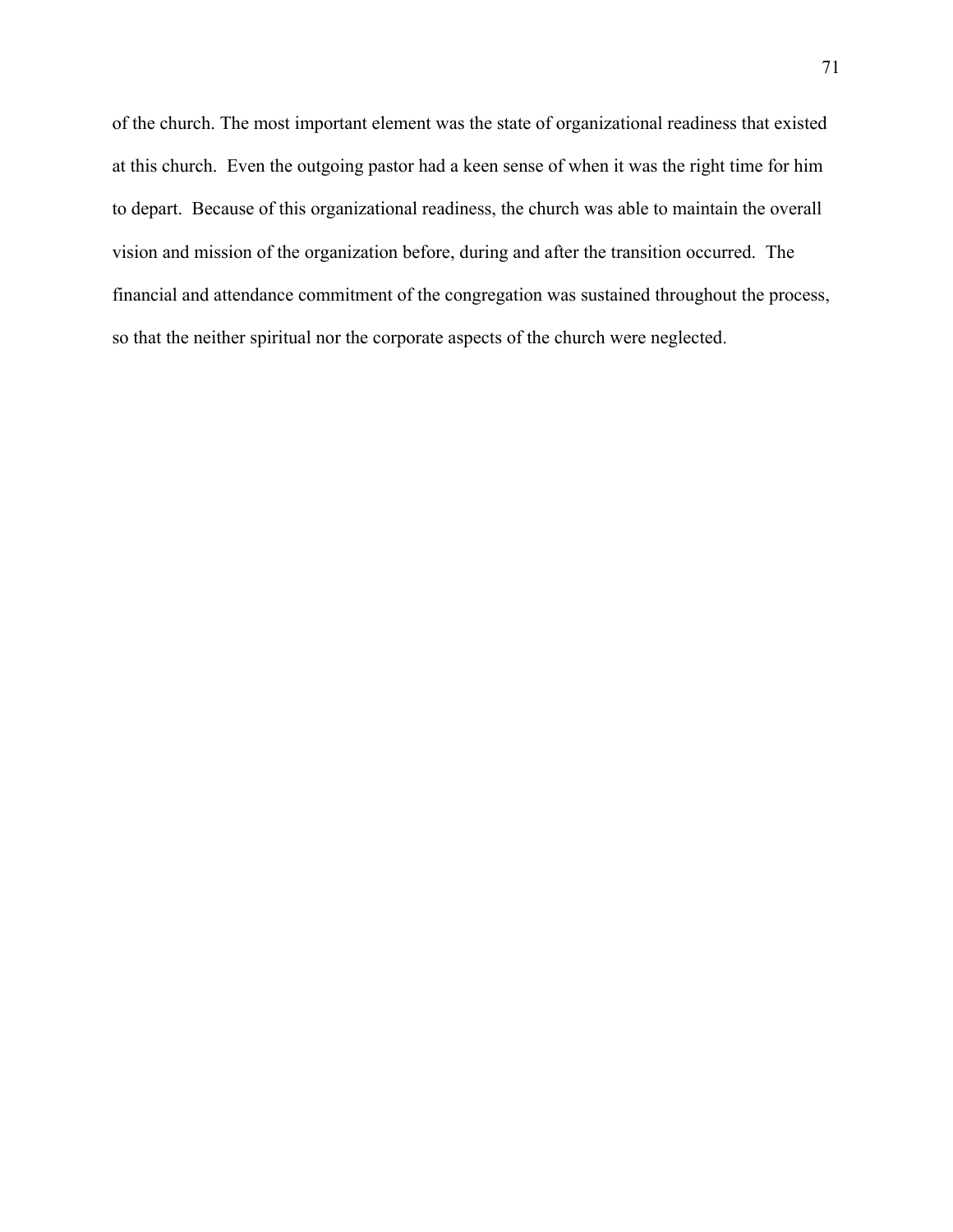#### **CHAPTER 5**

### **Discussion and Implications**

The study examined pastoral leadership transition in the context of a church. It did so to address a gap in the literature regarding leadership transition in churches, particularly in terms of qualitative and descriptive methodological approaches that hold potential to reveal the perspectives of participants. The visibility of a senior pastor, as well as the influence that accompanies her/his frequency as the church's primary public communicator, suggest that the departure and transition of this leader has implications for the health and sustainability of a church organization. The literature review in Chapter Two illustrated very few studies of pastoral transitions, and the existing ones explored the role of the leader as opposed to other features of the transition. None focused on the transition as a process involving the entire church community. Additionally, beyond scholarly investigations, there is limited subjective information dealing with the presence or absence of transition planning in churches. This is not to say that transition planning does not exist in churches. However, there is a scarcity of studies that directly inform the transition process. There exists no list of core elements in a successful church leader transition process, to help guide others. It is crucial that future research is accessible to practitioners, who critically need guidance in this area, as well as to scholar/theorists. Church leader transitions differ greatly from the transitions in other organizations because of the dichotomous nature of the church as an organization.

#### **5.1 The Church as a Dichotomous Organization**

My findings reflected that Church X, as with all, is a dichotomous organization made up of spiritual and corporate components. There can be an overlap and interdependence of the two components, but generally speaking there exist issues that clearly relate to one or the other.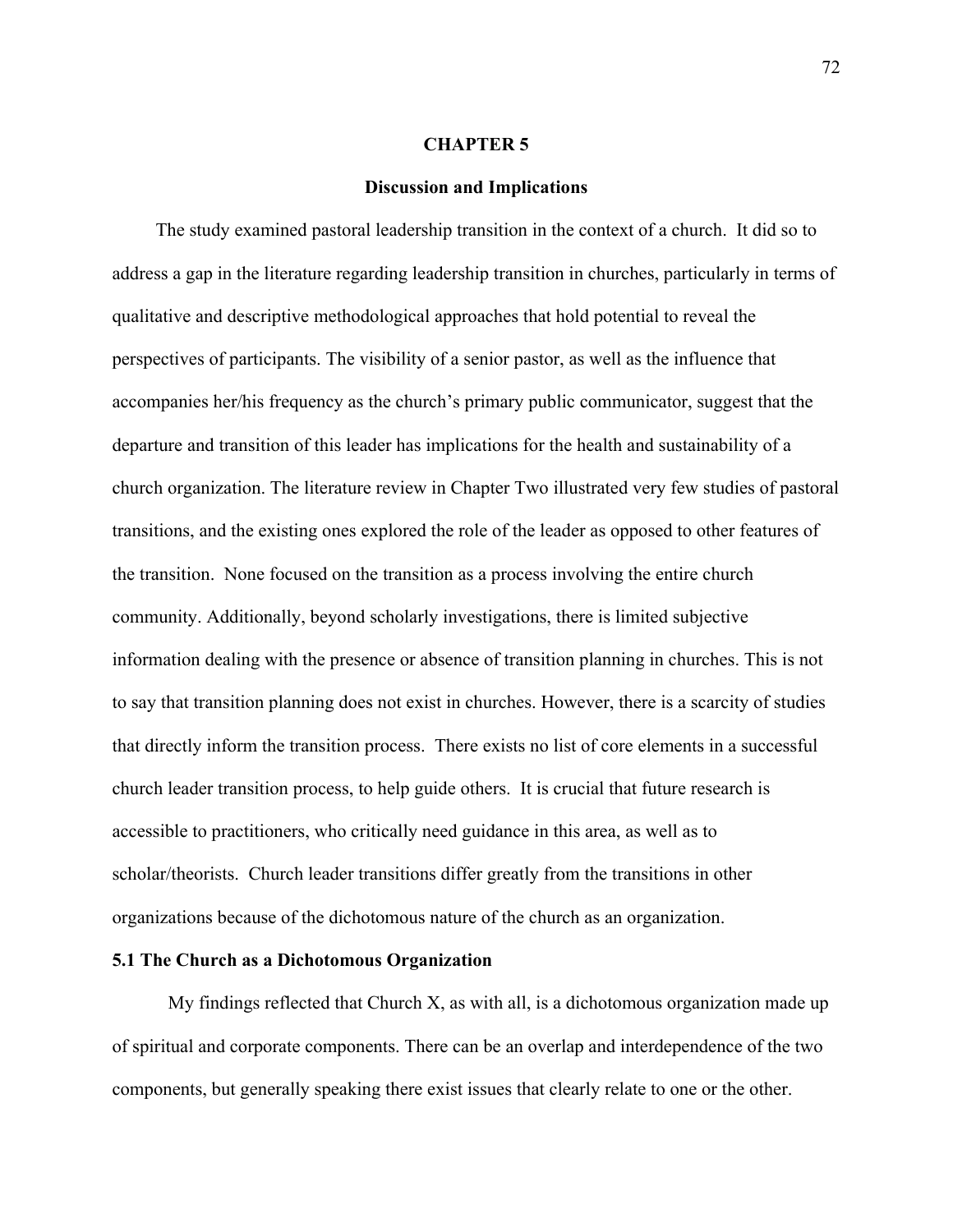The spiritual component reflects the commitment to a set of teachings, which in the case of Church X is the Bible as a standard in all matters of conduct and authority. Other areas that, according to Participant A, made up the spiritual component, included exposition of scriptures, music, baptism, communion, prayer and fellowship. The spiritual aspect of the church is a vital and primary focus but alone does not provide an adequate picture of the total organization.

The corporate aspect of the church is no different than that of any other organization and deals with areas such as giving, management and accountability of assets, salaries, community programs, missions support, committees and personnel decisions.

From the spiritual aspect leadership transition requires prayer and a commitment to finding an individual who meets the biblical requirements of a leader. From the corporate side, although the pastor is the spiritual leader of the church, s/he is also an employee. Procedures such as background and reference checks are conducted to ensure a true picture of the individual is obtained. Additionally, issues such as salary, benefits, and in some cases, housing, must be negotiated and paid for. Because of the dichotomous nature of the church as an organization, a succession plan must take into account both the spiritual and the economic and more practical aspects of a leader transition.

Many elements of Church X's plan played an important role in maintaining its spiritual aspects during the transition. Vision guides and unites an organization. Efforts to maintain the church's vision were present in the way the outgoing pastor structured his departure, in the bylaws which required the hiring of an interim who could not compete for the position himself, and in requirements that the incoming pastor sign an agreement involving expectations for his tenure. Another aspect of spirituality involves how people get along with each other during a time of change or crisis. Church X had a plan that provided clear-cut roles for congregants and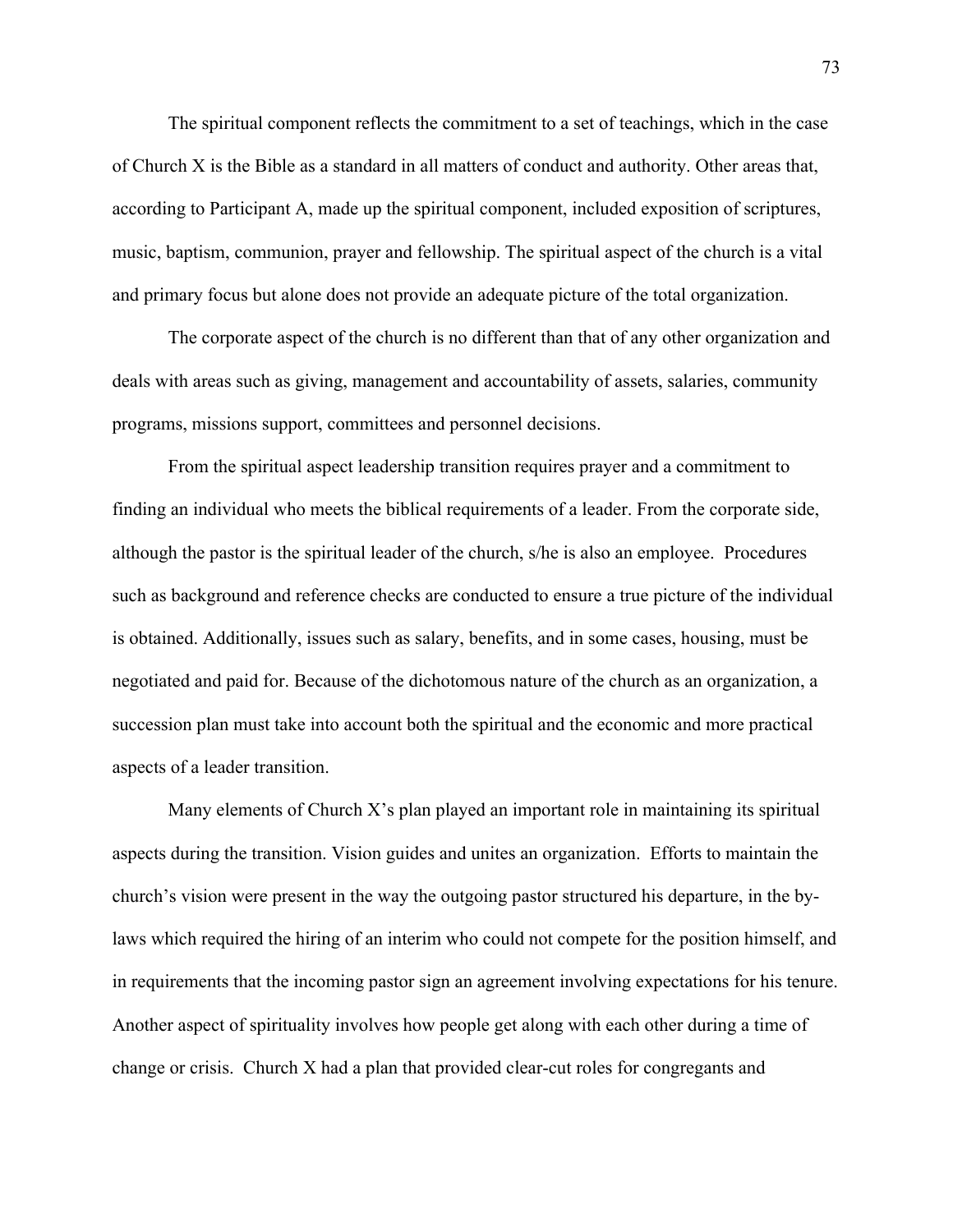committee members and which facilitated mutual involvement and communication involving the transition process. Because of the organizational readiness within this church, the transition of its leader did not at any point become a crisis situation that could divide the members.

The procedures in place that provided for the church as a corporate body during the transition period rested largely on providing for its spiritual continuity. Practical factors included maintaining attendance, giving, and the ability of the church to support its operating expenses, outreach and missions efforts. If the church failed in its ability to provide the expected levels of spiritual continuity during a leadership transition, a crisis in engagement could occur that disrupts attendance and giving. Such a crisis affects not only the congregants per se but also impacts all communities served by the church, and could even start a snowball of discontent that can upset other churches and an entire community of faith.

### **5.2 Lessons Learned: Best Practice in Leadership Transition**

Research on leadership transition in churches is continuing to evolve. Prior studies have tended to focus on what makes a good leader. Charismatic Leadership Theory, Servant Leadership Theory, and similar theories focus upon leadership in general. However, this research examined the leadership transition process, focused on leader transition in a church context, employed the constructivist/interpretivist worldview, and utilized narratives of individuals involved to document a transition process.

Lessons were learned throughout the conduct of the study by all who were involved. Being a part of this study facilitated the research participants' thinking about their own church leader transition. Having the opportunity to talk helped them to think more deeply about the process in place at Church X. Co-construction of meaning took place as the researcher followed up with questions that spurred on the participants' meaning-making. During the interview process of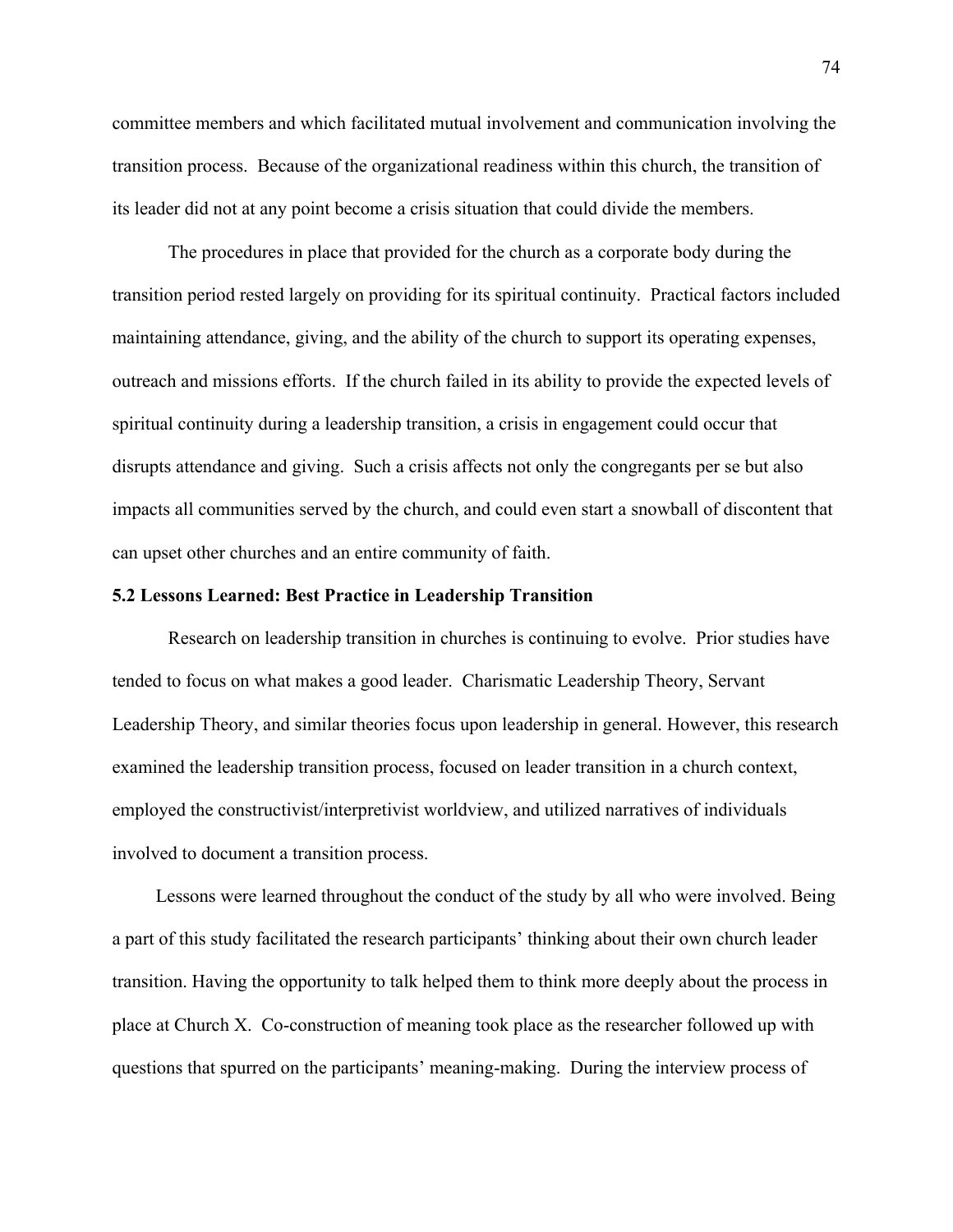working through follow-up questions, three participants expressed the need to review existing transition requirements at Church X to ensure that these accurately reflected both the spiritual and corporate aspects of the church. This self-inquiry is unique to the constructivist/interpretivist worldview used, which allowed for self-discovery and served as a catalyst for potential change. The sections that following illuminate the lessons learned by the researcher in terms of best practices that emerged from Church X's leadership transition process.

**5.2.1 Craft a plan for transition before a transition takes place.** A church community should construct a written transition plan *before the need for such a plan arises*. When a plan is scrabbled together in haste at the departure of a pastor, the spiritual and corporate needs of the church can compel members to make hasty and uninformed decisions. Schism in the congregation could occur even in the construction of the plan, when pressure exists to create one quickly. The big picture can get lost when a church must hurry to fill a critical leader role. By establishing a plan in advance of need, and enacting it when it is later needed, the organization allows itself time to find the right individual.

#### **5.2.2 Continuity of plan for the spiritual and corporate life of the church.**

Congregations and pastors must be willing to accept the fact that transition is a natural part of church leadership. Praying to God to intervene and assisting in the selection process is often common transitions. However, congregations and leaders must have a plan in place for the prayers to be answered. Simply waiting until the need is not a practical approach considering the potential negative result of church failure. This is critical when considering the impact that a failed church can have upon communities and families. The dichotomous nature of the church requires both a spiritual and corporate approach to planning for leadership succession. Organizational readiness for a leader transition allows the church to sustain the financial and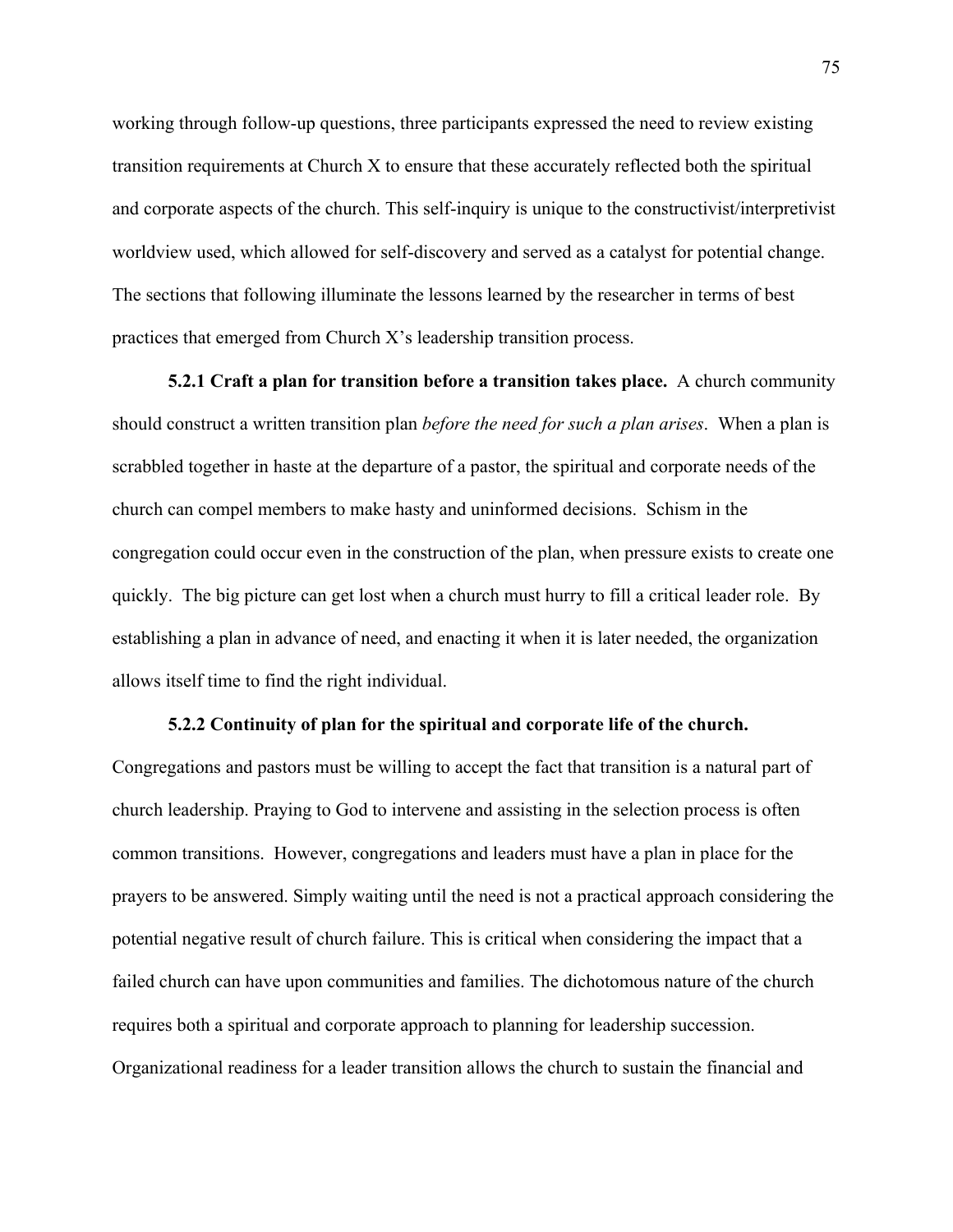attendance commitment of the congregation throughout the process, so that the neither spiritual nor the corporate aspects of the church are neglected. An effective transition plan states clearly what steps take place in the event of a pastoral vacancy. The plan dictates the how the committee is formed, and its responsibility to search for a new leader. It outlines procedures for the installation of an interim pastor, along with what is required of the interim. Finally, the church members must buy into the plan and the process for its implementation.

**5.2.3 Create buy-in across members of the congregation**. Planning is easy, compared to implementing the plan. The process of finding the right leader requires commitment and diligence by all involved. Reacting instead of acting can lead to detrimental results for both the church and the new leader. For example, a congregation willing to spend the time to fill out questionnaires with a ninety-five-percent participation rate speaks to the commitment of that church community, and an acceptance of responsibility on the congregants' part. The church cannot place the sole responsibility on the committee alone. Active involvement and participation across the members of the church holds the committee accountable to the planned transition process. To create buy-in, the church transition plan must provide active roles and voices for congregants. It must create the tools or documents needed to facilitate the involvement of the congregation and the fluid and regular exchange of information across the committee and congregation. Ideally, the congregation that is involved in writing the transition plan and regularly re-visiting it to keep it current with church needs, will be ready for active involvement when the time comes for a leader transition.

**5.2.4 Maintaining vision throughout the transition process.** Loss or interruption of the vision of the church damages its spiritual unity, which then can result in damage to its corporate health. Whenever possible, it is helpful when the outgoing leader can scaffold a hand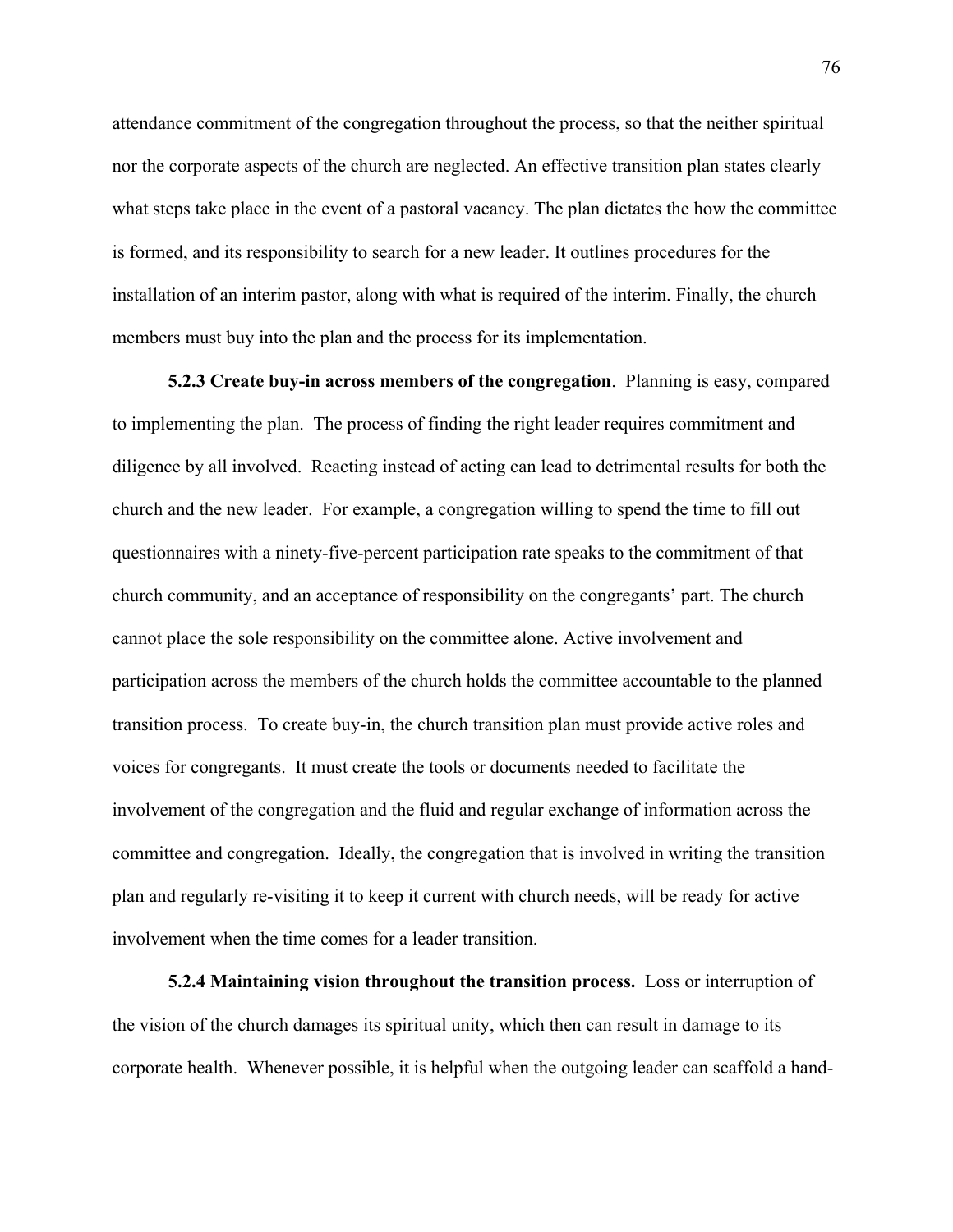off of leadership of the church vision to the next person to take the helm. The next person may be an interim, and in that case, selection of, and communication with the interim is critical. The transition plan at Church X, for example, provided for the communication of the church's expectations to both the interim, and the new pastor, that drilled down to the signing of a document by the selection committee chair and the new pastor which ensured clear understanding across both parties of the expectations of the church community.

**5.2.5 Select an interim pastor to guide the church during the transition process.** The use of an interim pastor is critical to de-fusing the powder keg of church leader selection. With the spiritual and corporate needs of the church in experienced hands, the selection committee and congregation can take the time needed to incorporate all voices, and provide fluid and ongoing communication, that keep all parties bought-in as the process unfolds. The church is safe in the hands of a seasoned leader while its needs for choosing a new one can be addressed richly and fully. The choice of the interim pastor is a significant factor in a successful transition. By selecting a qualified interim pastor to meet the spiritual obligations of the church, a committee and congregation is then able to focus its efforts on finding a new pastor. The ideal interim is one with pastoral experience that allows her/him to hit the ground running and begin ministering to the needs of the congregants immediately. A significant requirement of the interim is an agreement that s/he will neither seek nor be allowed to apply for the position of new pastor. With self-interest removed, the interim's role is to provide continuity to life of the church community until the new leader is in place.

**5.2.6 Choose an experienced interim pastor who maintains the church vision.** The interim must be committed to maintaining the vision of the organization along with meeting the spiritual needs of the congregants. An experienced interim will keep the momentum of the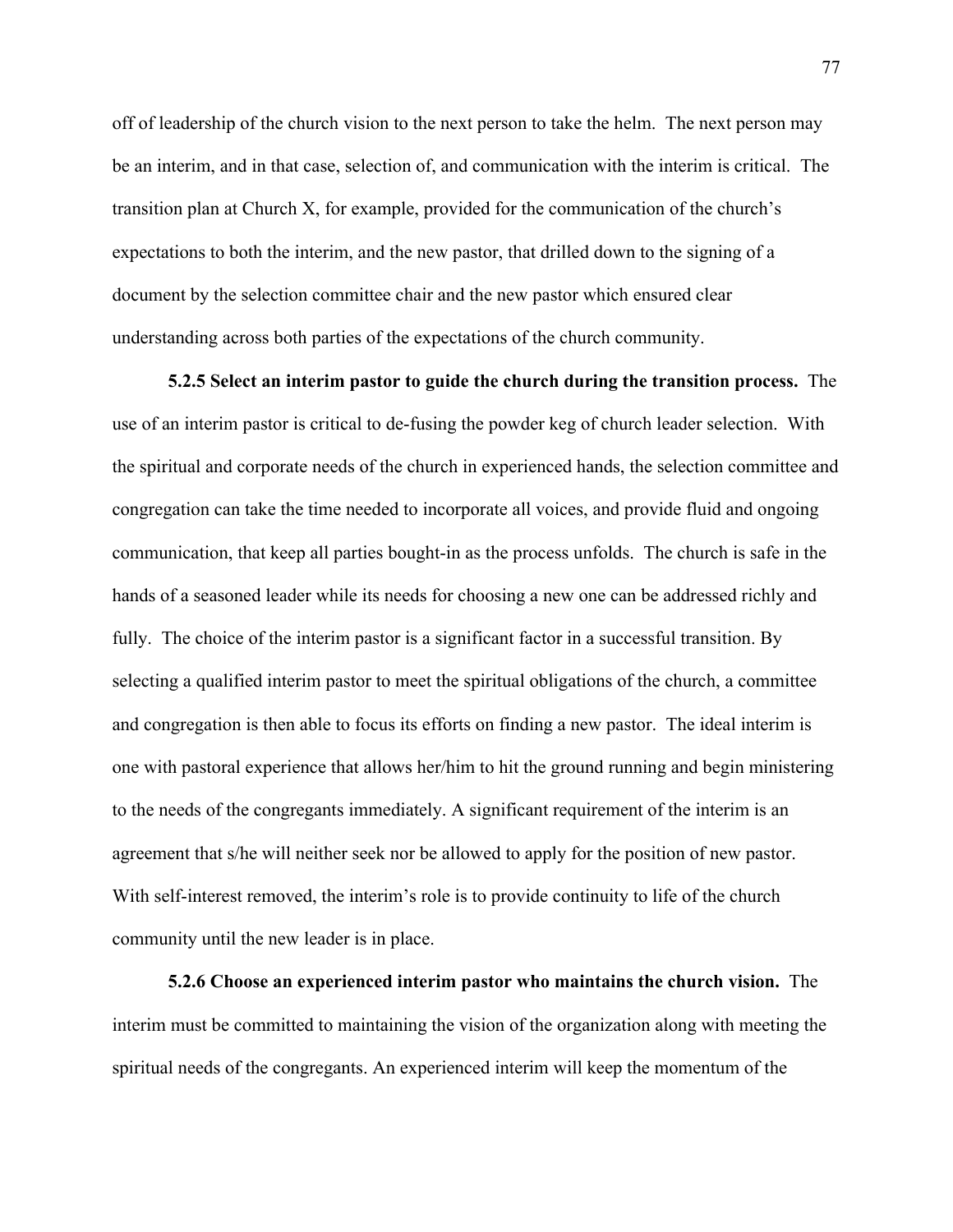church moving forward and guide the church during the transition process, which in some cases can take up to two years. Employment standards should be agreed upon prior to the hiring of the interim to avoid potential conflict later on. The interim is to keep the church progressing in the established vision, not to change it.

### **5.3 Relationship of Findings to Prior Research**

Research on leadership transition in churches is still in its infancy with the significant body of scholarship taking place in the past decade. Although leadership transition has been treated in the literature as a feature of the overall health of a church, little scholarship exists relating to the process of leadership transitions in churches (Friedman & Old, 1995). TWeick and Quinn (1999) argue for a view of leadership transition as a process. This research builds on the current literature by presenting and developing theory in the areas of examining leader transition in churches as a process rather than an event, and highlighting the unique perspectives of differently positioned players. The findings of this study indicate that leadership transition is not an event but a process. Each participant referred to the fact that finding a new pastor was a process that unfolded over time as the committee worked through the requirements as outlined in the church by-laws.

Multiple researchers and theorists have argued for transition planning as a key feature in the life of an organization (Conger, 2004; Chand & Bronner, 2008; Caudron, 1999). The findings of the current study confirm the need for succession planning, but go a significant step further to suggest core elements of a successful church leader transition plan.

The vision of the church, and commitment to maintaining momentum during the process, is another area which the participants stated was significant to the effective transition at Church X. The ministries and commitment of the church to its members and the community do not stop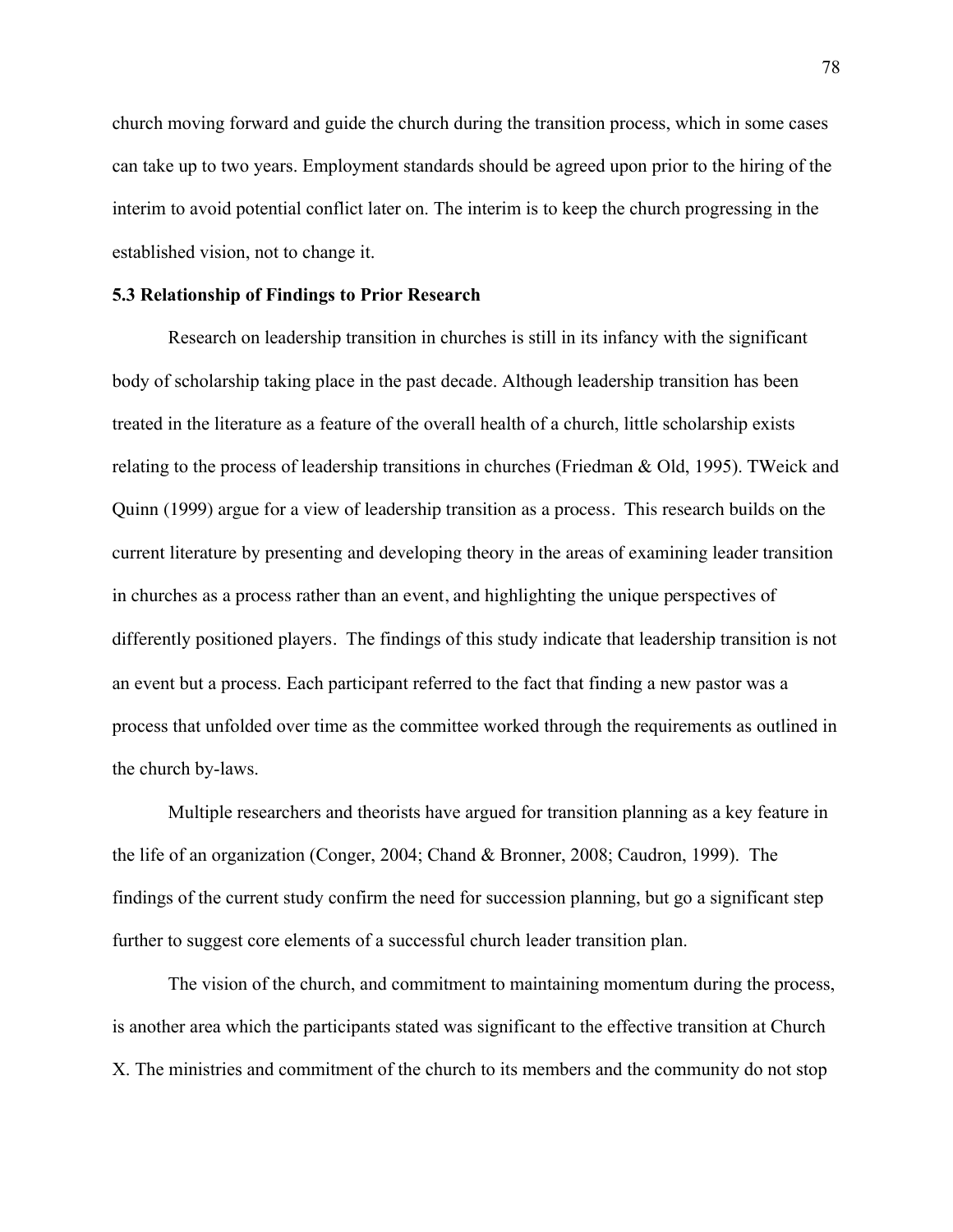during the transition process, and a vision which is church oriented and not leader manufactured contributes to the overall health of the organization and allows it to move forward (Weese & Crabtree, 2004). Grusky (1960) argued that leader transition is a key factor in organizational health. Findings from this study confirmed this view: attendance and giving at Church X did not drop during their leader transition period, but remained healthy and vital to sustain the church in its work.

Church X is an example of an organization that has a set of practices that over the course of time have been successful. The church has gone through multiple transitions over the last twenty-five years and has navigated the transitions successfully. Weese and Crabtree (2004) state that churches lack a set of best practices for carrying out the selection of new leaders. The by-laws in place at Church X constructed a clear process by which the organization moved forward and maintained momentum while going through a deliberate documented approach to finding a new leader.

Grusky's (1960) research, going back to 1960, states that the absence of predecessor input introduces discontinuity into the organizational system, and from a transition viewpoint tends to result in an accelerated rate of change as well as an increased scope of change. He also argues that the very existence of the predecessor on the scene tends to act as a stabilizing influence in its effects on the successors' orientation toward change. From the perspective of my study, the stabilizing influence rested upon two things: the search committee, and the interim pastor. The committee provided the direction for the church as it sought a new leader and stabilized the church while maintaining momentum. The interim pastor kept the spiritual side of the church moving forward and stabilized the church. Weese and Crabtree (2004) reported that attendance for worship services fell around 15% when a pastor leaves, a fall that resulted in a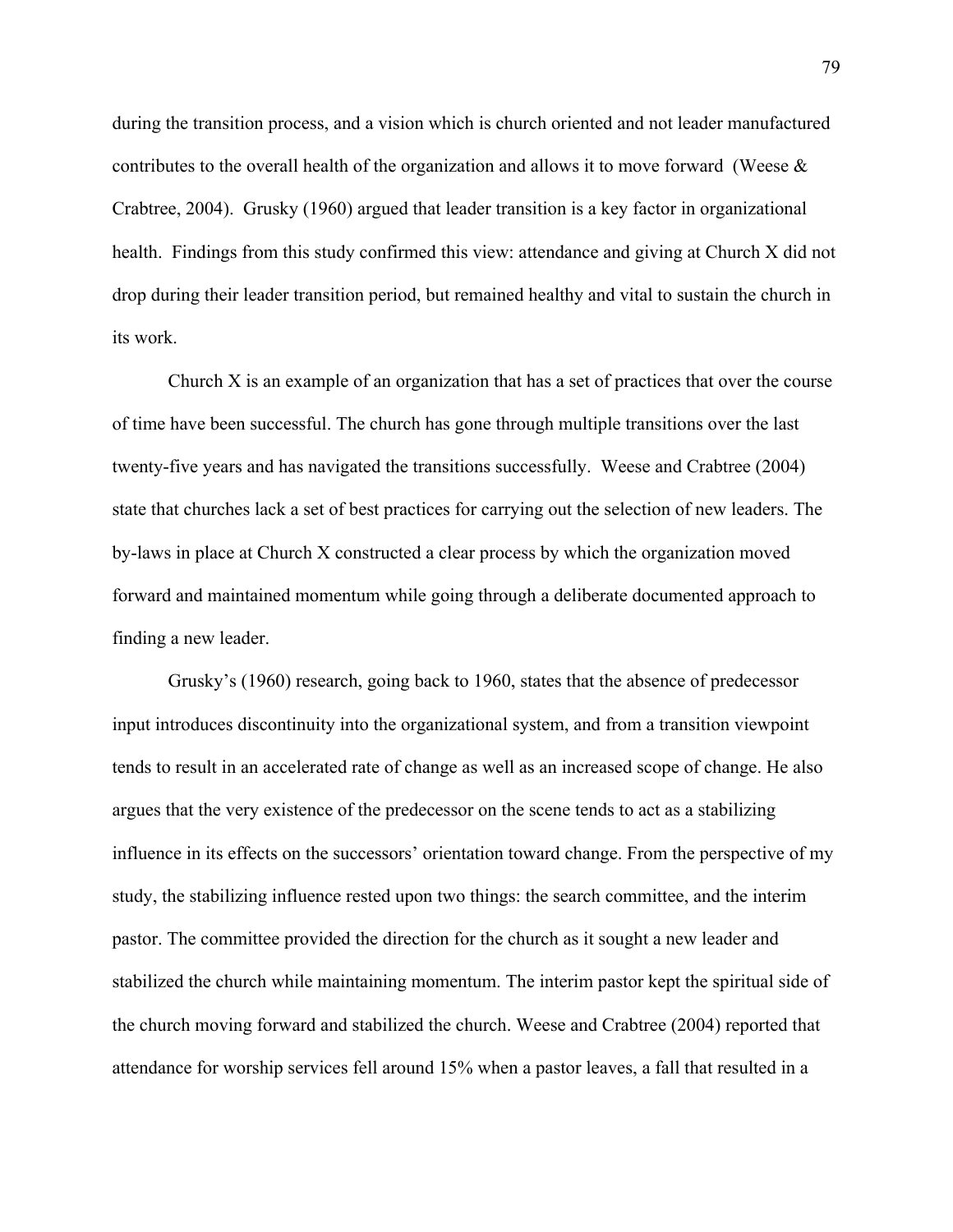corresponding drop in giving. Church X reported that *attendance numbers remained stable, along with giving.* The study participants agreed that the committee keeping the congregants informed, and the interim pastor fulfilling the leader responsibilities, kept the church progressing.

The study viewed transitional leadership as a vital expression of overall organizational leadership, and examined the transition as a process, from beginning to end, rather than as a series of isolated, specific events. A holistic approach allowed for understandings of the transition process to emerge.

Finally, research, which is longitudinally focused, would be of benefit to churches contemplating a leadership change. Longitudinal studies which seek to explain potential relationships between the approaches and processes used by a church and the measurement of a successful transition. Most of the transition literature looks at the process and the outcome as a new pastor installed. Research, which addresses the spiritual and corporate aspects of the church and financial health of the church after three to five years after the transition, would be of benefit to many audiences.

### **5.4 Limitations**

One challenge in conducting this study involved the researcher's possible preconceived notions regarding church leadership. As a leader and student of leadership, as well as a pastor himself, the researcher was absorbed in the literature at the same time as he was directly concerned about future leader transition in his own church setting. The researcher's location within the study held potential to be both an advantage and disadvantage. His background in pastoral leadership provided credibility to the participants and facilitated access to the individuals he wanted as participants. His leadership experiences and knowledge helped guide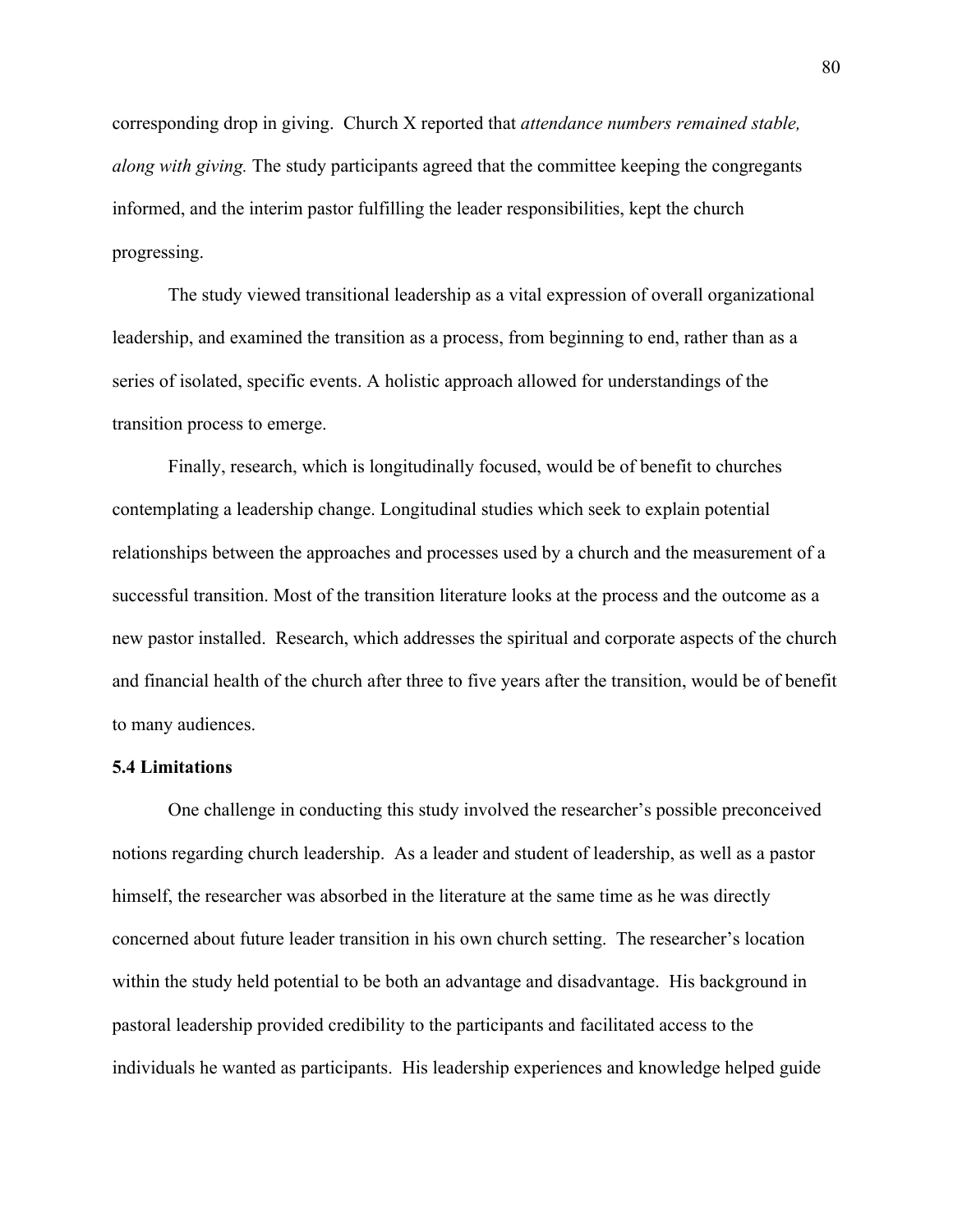the conversational interviews. To work toward authenticity he ensured that findings were grounded in informant narratives, included as much information as was feasible for others to examine for their own judgment, and maintained transparency of process in all parts of the study.

Another challenge was the risk of shallow or insincere responses on the part of interviewees because of impression management issues or concerns regarding confidentiality. The researcher conveyed to participants in advance and during the actual interviews that there were no right or wrong answers, and that information shared would be kept confidential. One limitation of the interview approach relates to trust issues. Will individuals open up and contribute authentic accounts of events, even when these involve sharing personal and sensitive information? Will leaders be open concerning conflicts with other individuals, or will they, out of impression-management or self-protection, give a more positive picture than what actually exists?

A third challenge involved the question of consistency in terms of recording the actual procedures used in the gathering of information. A research journal was carefully maintained which detailed each step of the research process.

Accuracy forms another concern for any researcher. Two different audio recording devices were utilized in case of the failure or poor recording quality of one of the units. Notes were taken during each interview and full field notes written immediately after each experience in the field.

Confidentiality issues can also present obstacles to the research process. In most cases, participants were not familiar with the researcher as a colleague, and it was possible that these individuals would be reluctant to be recorded. The appropriate IRB forms were utilized, and support and explanation were provided to participants regarding limits on accessibility to the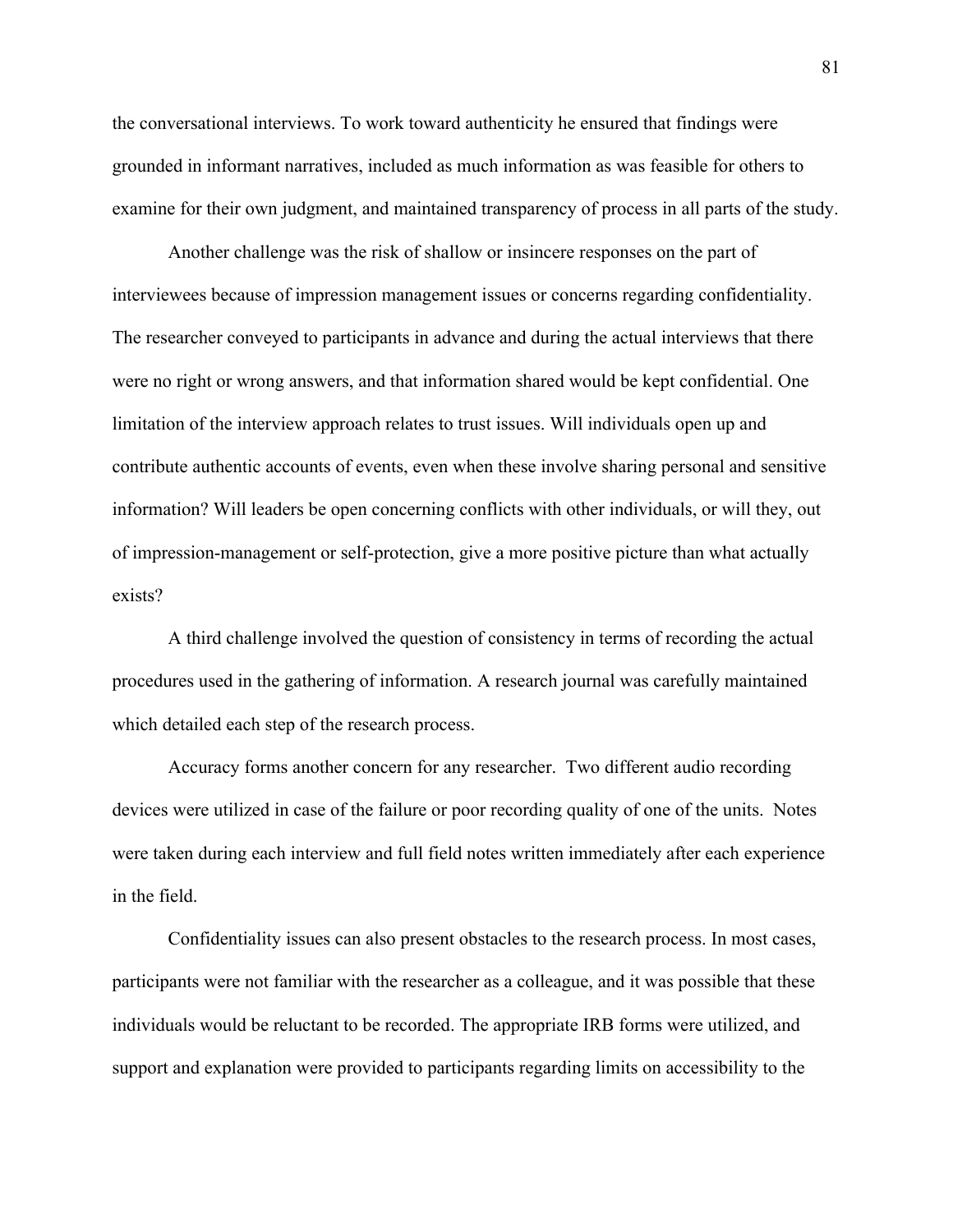recordings by anyone other than the researcher. Consent forms were signed as a matter of good faith on the part of the researcher, and copies provided to participants. Interviewees had the option of not being recorded during the interview.

Hand-written interview field note jottings were verified against the electronic interview recordings and transcriptions to ensure accuracy. In the event that the participant did not want the interview to be audio-recorded, the researcher took deep notes as much as possible during the interview. To ensure accuracy these notes were reviewed immediately following the interview. The researcher also reserved the option of contacting the interviewee to check the accuracy of any notes taken.

Another concern was the ability of the researcher to carry out the interview process in a way that provided for open dialogue as well as follow-up to questions to responses. The researcher was experienced in interview methodology, not simply through projects completed during the course of his doctoral studies, but also professionally as a minister.

#### **5.5 Implications for Practice**

Although denominational practices may differ in some areas of worship and doctrine the fact remains that leadership transition is an important reality for any church. This study has the potential to benefit churches facing the challenges of leadership transition. The information that emerged from this study and lessons learned can aid in the planning process for leadership transition. Specifically, the process that this church had in place included incorporating the transition process into the by-laws of the church. This provided clear direction for the process. The plan, which was embedded into the by-laws covered explicit topics of the roles and function of the stakeholders. It makes clear how the committee was composed, the role of the selection committee, the role and responsibility of the committee to represent the congregation.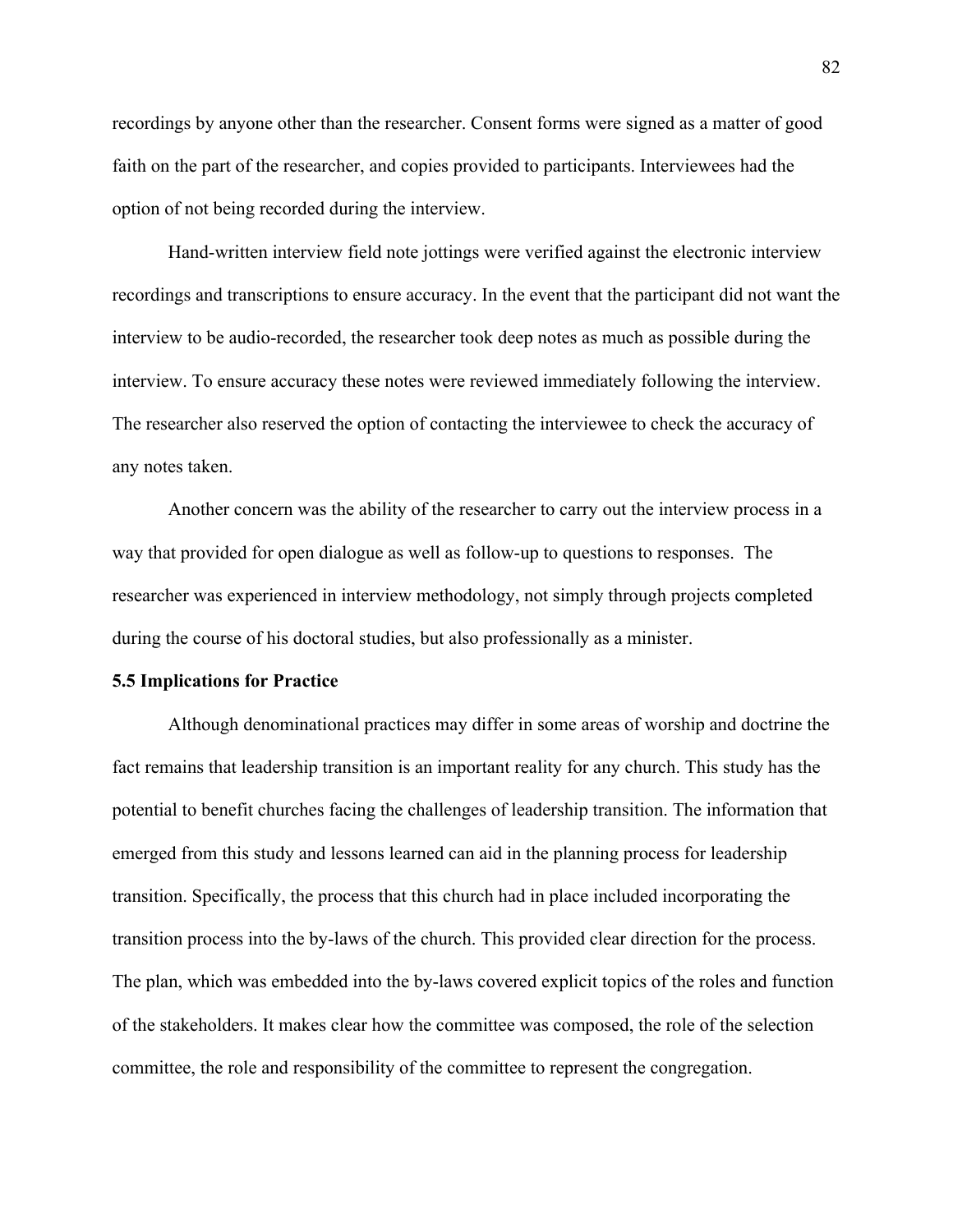Further, this study illuminates key components that inform practice that include: having and plan in place prior to transition; gaining buy-in and agreements by the committee and the congregation; developing commitment from the outgoing pastor to participate in the transition process; selecting an interim pastor that will sustain the mission and vision of the church; and selecting an incoming pastor who embraces the existing vision and mission of the church.

### **5.6 Implications for Future Research**

This research provided a significant amount of information relating to church leadership transition from a descriptive interpretive framework. Its findings highlight next steps for studies that look at leader transition. The idea of leader transition as a process was a powerful focus for the current study, and should form the focus for many studies to come. Studies of leader succession have typically been situated as events and outcomes. From the participants in the current study the researcher observed first-hand that leader succession clearly is a long process experienced differently by the different players.

The current study also brings to light the significance of the knowledge that can be gained from narratives of individuals who have been intimately involved in the process of leadership transition. The study allowed differently positioned players to describe what took place within their own transition process. The candor of the participants was remarkable and their enthusiasm for sharing their experiences was encouraging. The commitment of the participants was significant and the attitude among all those interviewed was that this study – their accounts within it -- would benefit other churches dealing with pastoral transition regardless of the size of the church. Future studies should continue to place the narratives of key individuals in the church leadership transition process front and center as major tools for uncovering and informing on significant aspects of the leader transition in this context.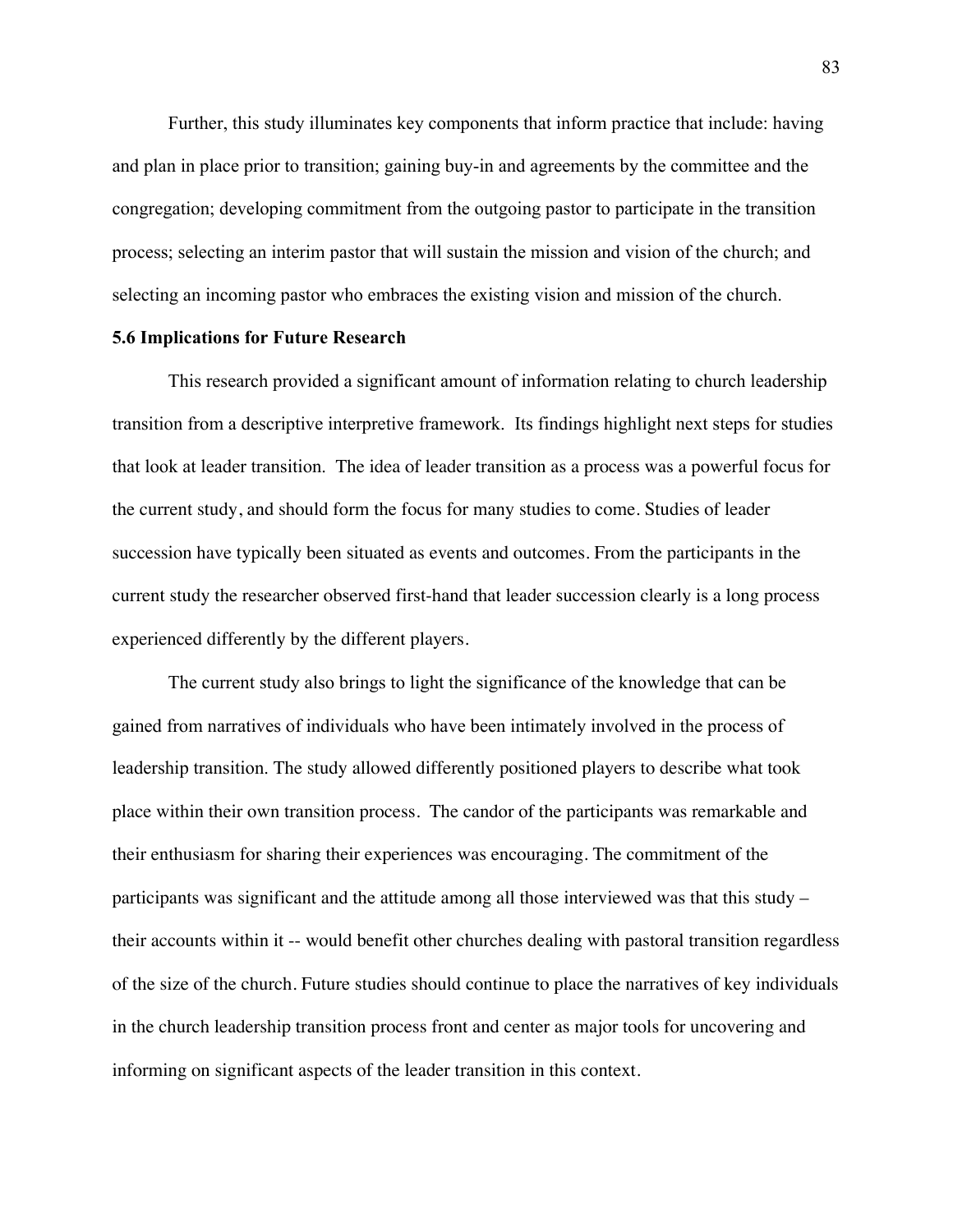The current study examined the transition process in a single Southern Baptist Church. Studies that examine the leadership transition approaches of other Southern Baptist Churches would benefit multiple audiences within the church. Denominational lines allow churches to identify themselves with beliefs they hold to be true, and sometimes stipulate aspects of leader transition that did not play a role in the current study.

In light of the findings of the current research, future study that is focused on role of interim pastors would be of particularly significant value. All participants in the current study stated that the interim pastor played a significant role in the success of their church leader transition. The responsibilities of the interim are unique, and research focused upon the interim would provide needed insight for churches undergoing or considering pastoral transition. For example, the current study did not look at the process that was involved in selection of an interim. That focus, alone, could form a study in and of itself.

Gender forms another area that would benefit from studies relating to leadership transition. When the church leadership changes from male to female a specific set of dynamics comes into play. The current study examined a male/male/male transition from outgoing to interim to new pastor; it cannot inform on the dynamics of gender. Today, more denominations now invite women to fill pastoral roles, however, a majority do not.

#### **5.7 Final Thoughts**

Prior to conducting this study the researcher's understanding of leadership transition in churches was mostly theoretical. He had read articles relating to churches that had undergone transitions, and was familiar with the biblical concepts of leadership transitions as documented primarily in the Old Testament accounts. This study allowed him to examine an aspect of church operations not seen by many individuals, through gaining access to the key people involved in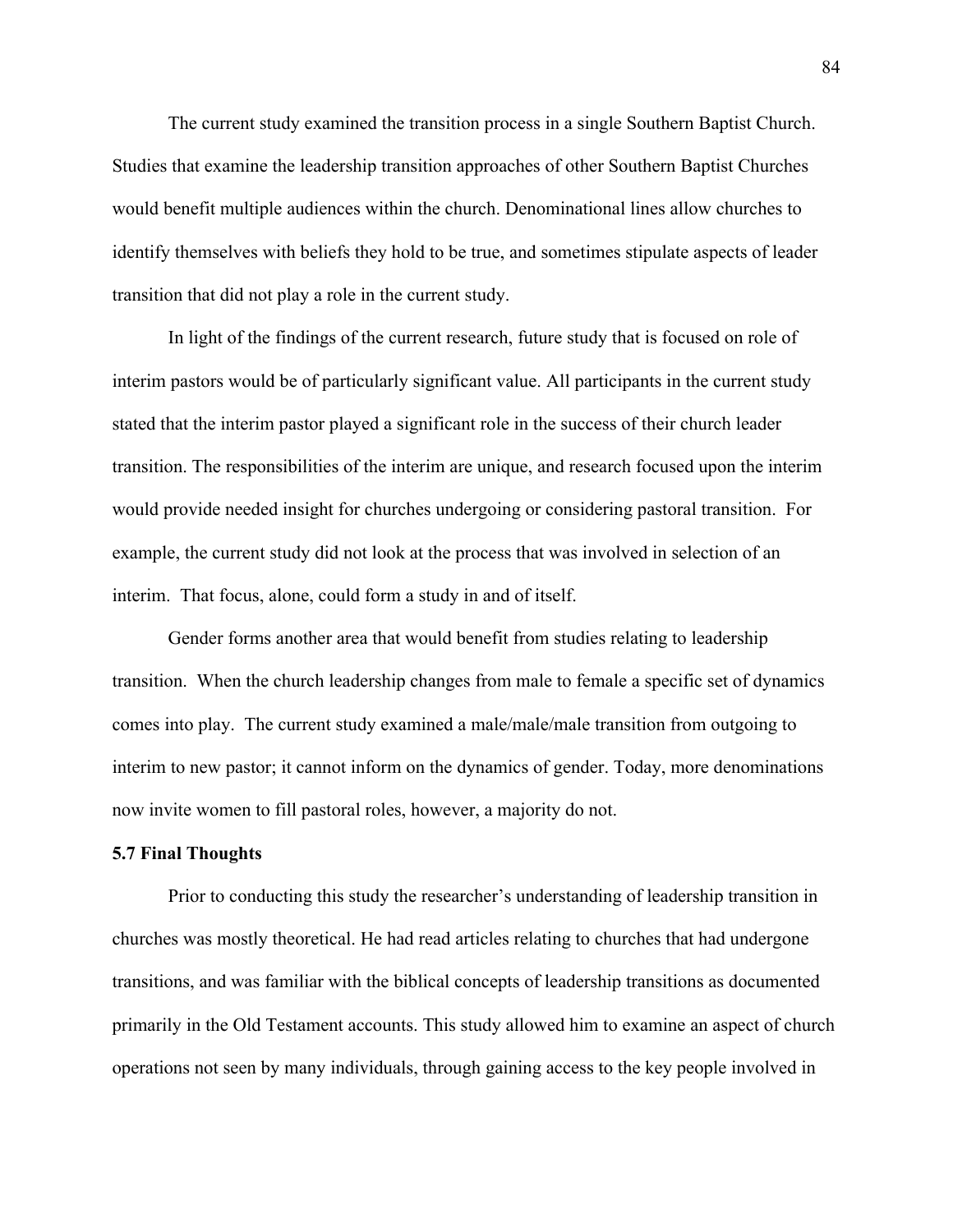the transition process. This study solidified the notion *that leadership transition in churches is not something that can be taken for granted or allowed to unfold by chance.* The study's findings indicate that leading the church requires significant and deliberate preparation for a leadership transition. Additionally, leader transition is not an event, but an evolution of events and involves a multiplicity of factors that must be in place for an effective transition to occur. This study has created a sense of urgency in regards to the researcher's ministry efforts and has confirmed his commitment for creating a transition process for the future of his own church.

The challenge is to communicate the need to churches and leaders who are apprehensive about change. Congregations must come to grips with the practical implications of leader change. Among themselves they must create a mindset of organizational readiness and move forward with diligence to be ready to protect the future of their church. Leaders who are willing to see past their tenure and desirous of seeing the mission and work live beyond their own years in the leader role, will embrace the findings of this study.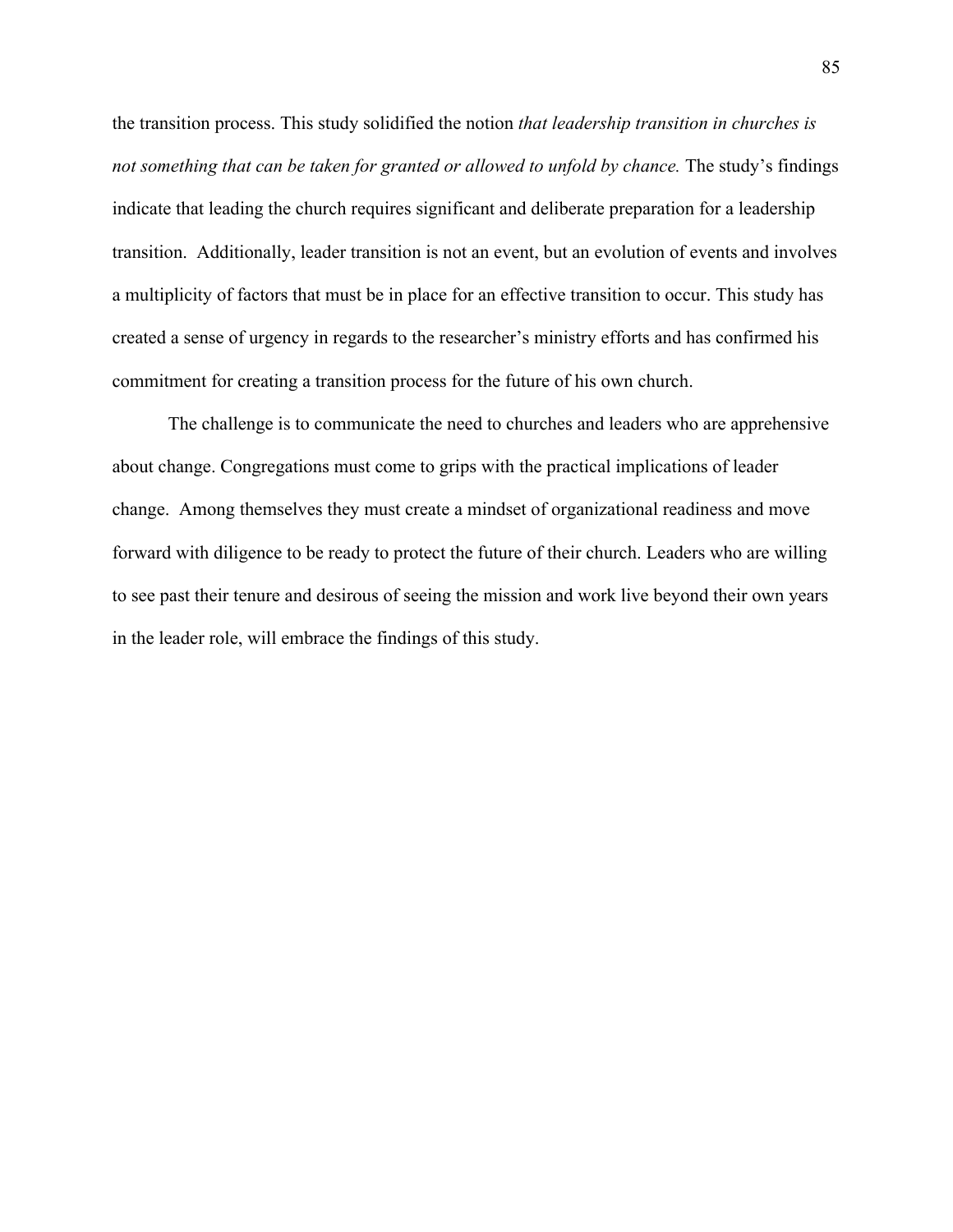# References

- Anita, J. T., & Marlene, Z. C. (2006). *Descriptive research*. New York, NY: Springer Publishing Company.
- Barna Group. (2009). *Report examines state of mainline protestant churches*. Retrieved from http://www.barna.org/barna-update/article/17-leadership/323-report-examines-thestate-of-mainline-protestant-churches
- Brady, G. F., Fulmer, R. M., & Helmich, D. L. (1982). Planning executive succession: The effect of recruitment source and organizational problems on anticipated tenure. *Strategic Management Journal, 3*(3), 269.
- Brady, G. F., Fulmer, R. M., & Helmich, D. L. (1984). Execution of succession plans in organization. *Leadership Management, 2(1), 24-80*.
- Briggs, C. L. (1986). *Learning how to ask: A sociolinguistic appraisal of the role of the interview in social science research*. Cambridge: Cambridge University Press.

Bryman, A. (2001). *Social research methods*. Oxford: Oxford University Press.

- Callahan, J. L. (2008). *Recovering the pattern for biblical leadership.* Libeerty Theological Seminary.
- Carlson, R. O. (1961). Succession and performance among school superintendents. *Administration Science Quarterly, 6,* 210–227.
- Cascio, W. F. (2011). Leadership succession: How to avoid a crisis. *Ivey Business Journal Online,* 1.
- Caudron, S. (1999, September). The looming leadership crisis. *Workforce, 78,* 72–75.
- Cespedes, F. V. (2004). Succession and failure. *Harvard Business Review, 82*(6), 36–38, 40, 42, 135.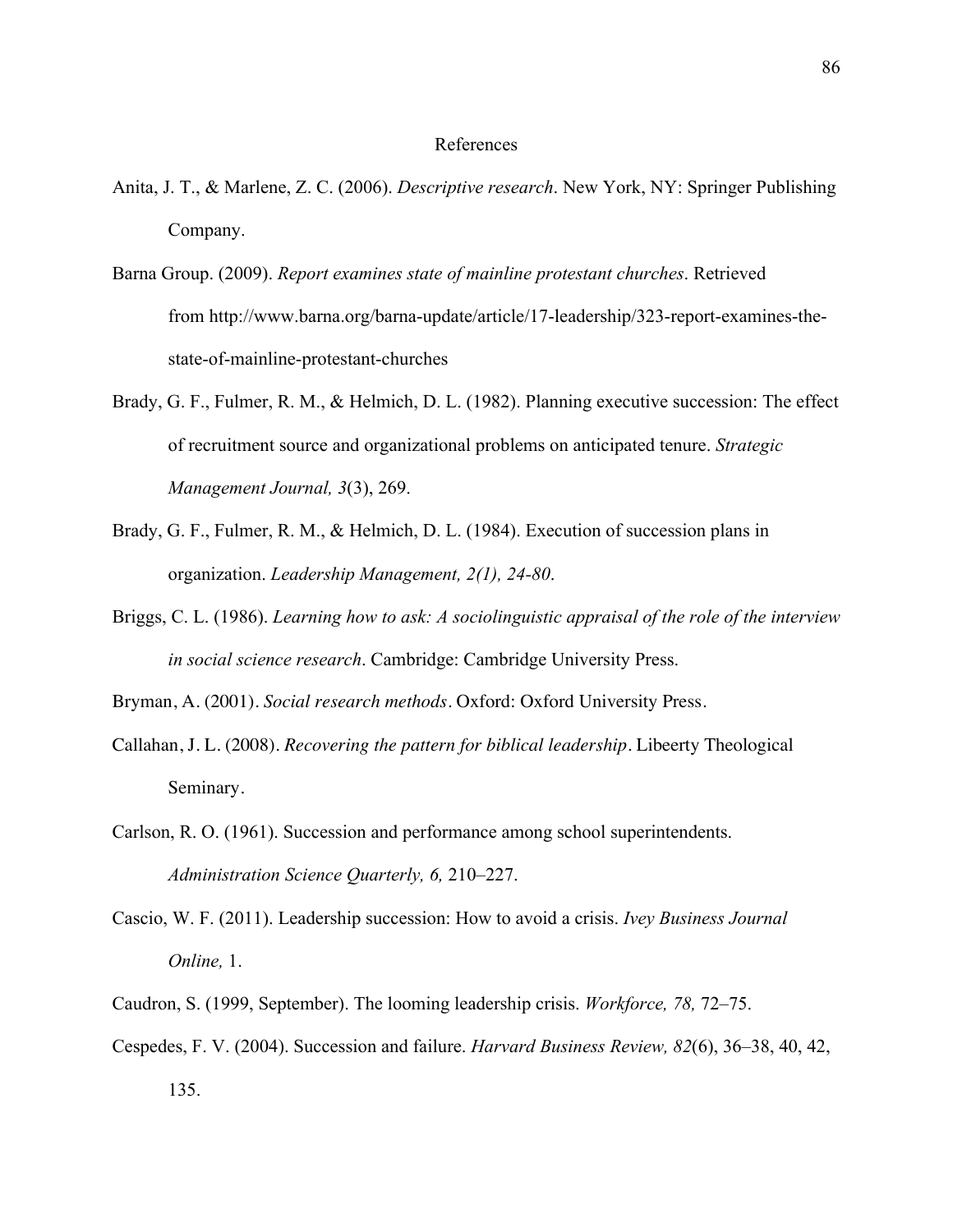Chand, S. R., & Bronner, D. C. (2008). *Planning your succession: Preparing for your future*. Highland Park, IL: Mall.

Charan, R. (2005). Ending the CEO succession crisis. *Harvard Business Review*.

Chase, S. E. (2005). *Narrative inquiry: Multiple lenses, approaches, voices*. In N. K. Denzin & Y. S. Lincoln (Eds.), *The handbook of qualitative research* (3rd ed., pp. 651–679). Thousand Oaks, CA: Sage.

Collins, J. C., & Porras, J. I. (2004). *Built to last*. New York, NY: Harper Business.

- Collins, N. L., & Miller, L. C. (1994). Self-disclosure and liking: A meta-analytic review. *Psychological Bulletin, 116*(3), 457-475.
- Conger, J. A., & Nadler, D. A. (2004). When CEOs step up to fail. MIT Sloan Management Review, 50-56.
- Corbin, J., & Strauss, A. (1990). Grounded theory research: Procedures, canons, and evaluative criteria. *Qualitative Sociology, 13,* 3–21
- Deitrick, L., & Creager, P. (2012). Executive transition in the San Diego non-profit sector. *University of San Diego Center for Applied Nonprofit Research*, 1–7.
- Denzin, N. K., & Lincoln,Y. (1998). *The landscape of qualitative research* (1st ed.). Thousand Oaks, CA: Sage.
- Denzin, N. K., & Lincoln,Y. (2007). *The landscape of qualitative research* (3rd ed.). Thousand Oaks, CA: Sage.
- Dobrev, S. D., & Barnett, W. P. (2005). Organizational roles and transitions to entrepreneurship. *Academy of Management Journal, 48*(3), 433–449. Retrieved from http://facultygsb.stanford.edu/barnett/documents/OrganizationalRoles.pdf

Dyer, W. G. (1986). *Cultural change in family firms*. San Francisco: Jossey-Bass Publishers.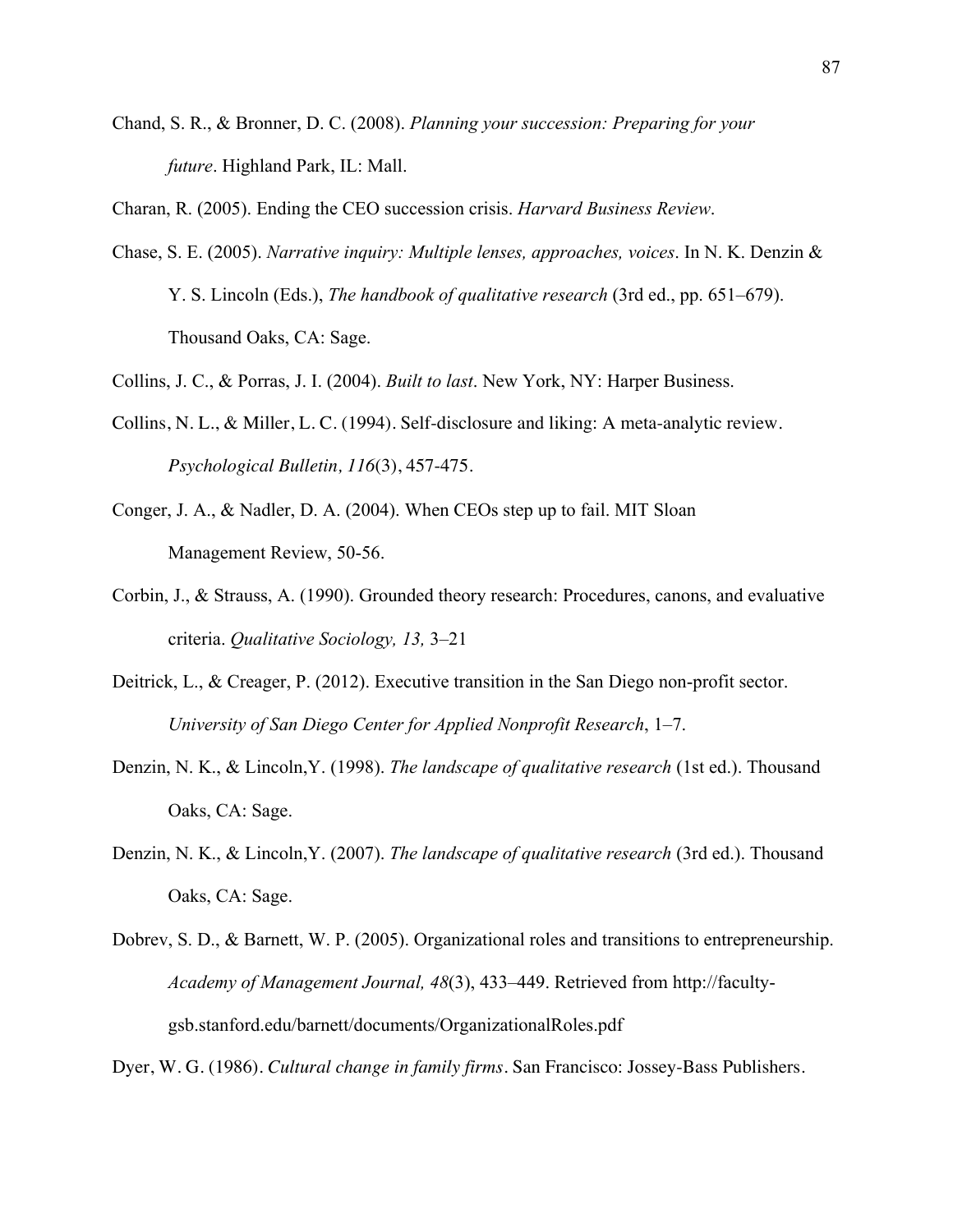Emerson, J. G. J. (1968). On succeeding a saint. *Pastoral Psychology, 19*(189), 33–36.

- Emerson, R. M., Fretz, R. I., & Shaw, L. L. (2011). *Writing ethnographic field notes*. Chicago, IL: University of Chicago Press.
- Feagin, J., Orum, A., & Sjoberg, G. (Eds.). (1991). *A case for case study.* Chapel Hill, NC: University of North Carolina Press.
- Fondas, N., & Wiersema, M. (1997). Changing of the guard: The influence of CEO socialization on strategic change. *Journal of Management Studies, 34*(4), 561–584.

Friedman, S. D., & Olk, P. (1995). Varieties of CEO succession. *Global CEO*, 31–51.

- George, B. (2003). *Authentic leadership: Rediscovering the secrets to creating lasting value.* San Francisco, CA: Jossey-Bass.
- Gersick, K., Lansberg, I., Desjardins, M., & Dunn, B. (1999). Stages and transitions. *Family Business Review, 12*(4), 287–297.
- Giambatista, R. C., Rowe, W. G., & Riaz, S. (2005). Nothing succeeds like succession: A critical review of leader succession literature since 1994. *The Leadership Quarterly, 16,*  963–991.
- Greenblatt, M. (1983). Management succession: Some major parameters. *Administration in Mental Health, 11*(1), 3–10.
- Greiner, L. E. (1972). Evolution and revolution as organizations grow. *Harvard Business Review, 50*(4), 37–46.
- Grote, J. (2003). Conflicting generations: A new theory of family business rivalry. *Family Business Review, 16*(2), 113–124.
- Grusky, O. (1960). Succession with an ally. *Administrative Science Quarterly, 14*(2), 155-170.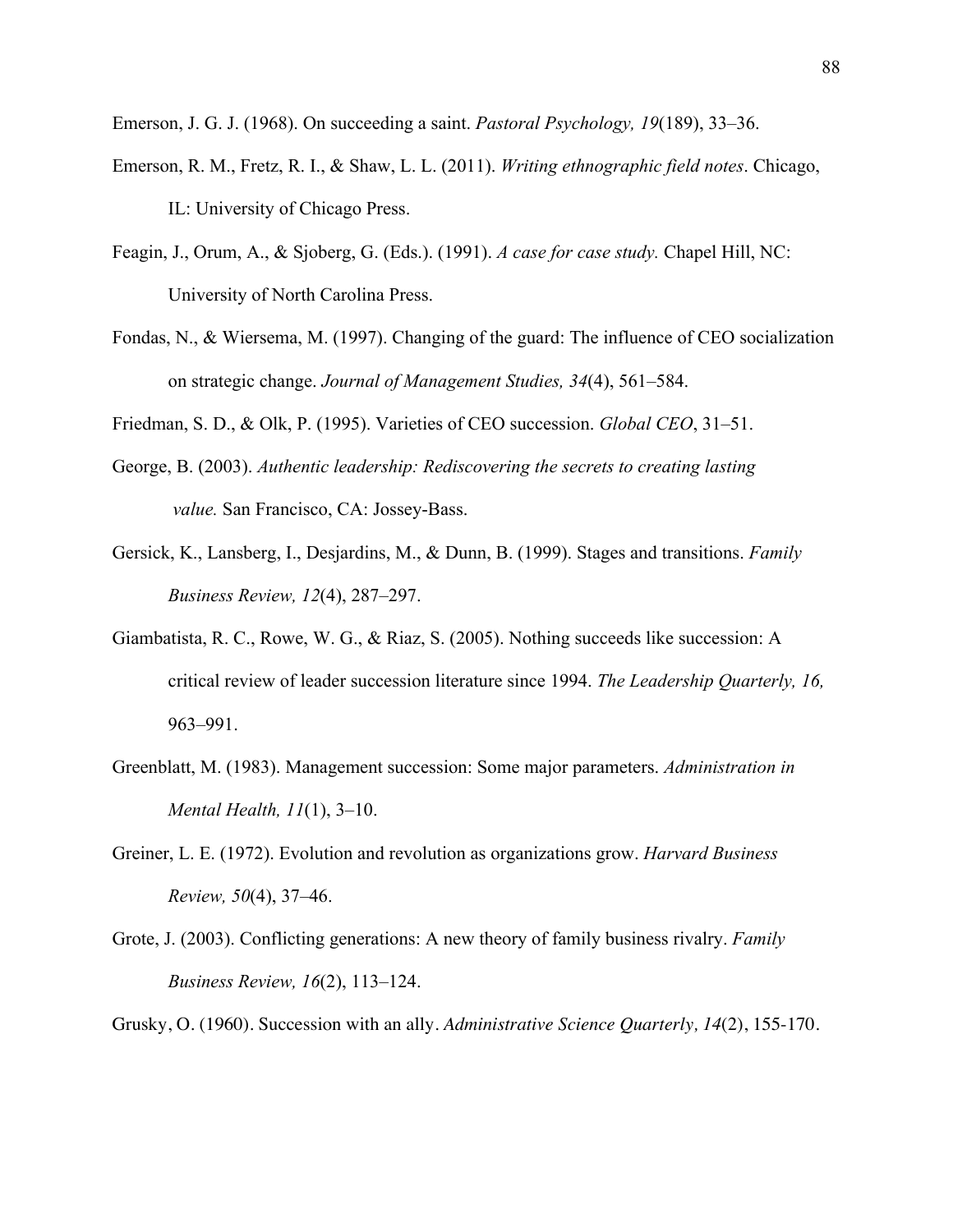- Grusky, O. (1961). Corporate size, bureaucratization, and managerial succession. *The American Journal of Sociology, 67*(3), 261–269.
- Guba, E., & Lincoln, Y. (2005). *Competing paradigms in qualitative research.* In N. Denzin & Y. Lincoln (Eds.), *Sage handbook of qualitative research* (pp. 100-110). Thousand Oaks, CA: Sage.
- Guba, E., & Lincoln, Y. (2011). *Competing paradigms in qualitative research.* In N. Denzin & Y. Lincoln (Eds.), *Sage handbook of qualitative research* (pp. 105–117). Thousand Oaks, CA: Sage.
- Guenther, B. L., & Heidebrecht, D. (2010). The elusive biblical model of leadership. *Direction Journal, 39* (2).
- Hammersley, M., & Atkinson, P. (Eds.). (2009). *Ethnography: Principles in practice*. London: Routledge.
- Hanchell, T. (2010). *The Davidic model of leadership succession: An exegetical study of 1 Chronicles 28* (Doctoral dissertation). Regent University.
- Haraway, D. (1988). Situated knowledge: The Science question in feminism and the privilege of partial perspective. *Feminist Studies 14*(Fall), 579–590.
- Haveman, H. A., & Khaire, M. V. (2003). Survival beyond succession? The contingent impact of founder succession on organizational failure. *Journal of Business Venturing, 19*(3), 437- 463.
- Hawco, J. (2005). *The senior pastor/executive pastor team: A contemporary paradigm for the larger church staff.* St. Louis, MO: Covenant Theological Seminary.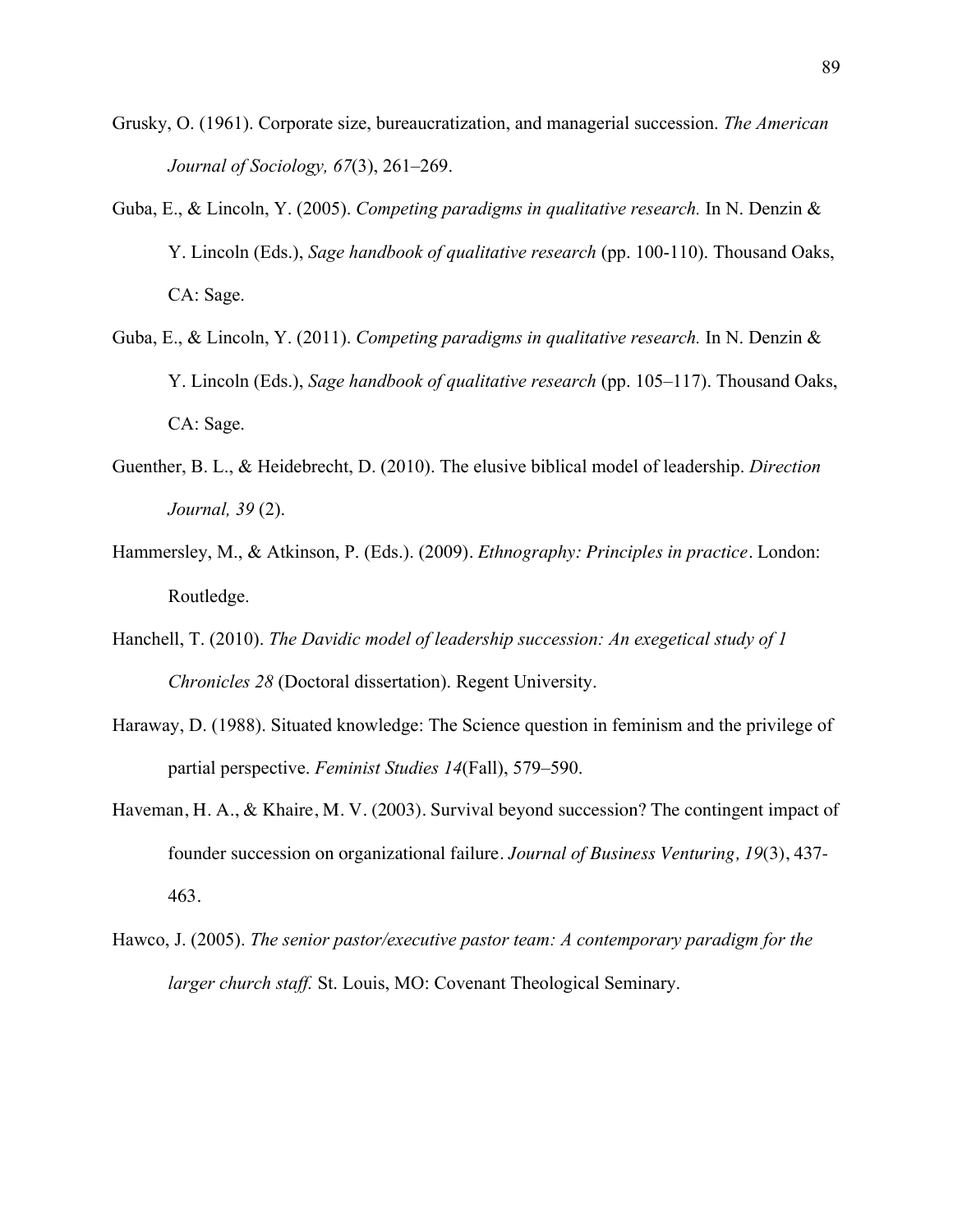- Jones R. A., Jimmieson, N. L., & Griffiths, A. (2005). The impact of organizational culture and reshaping capabilities on change implementation success: The mediating role of readiness for change. *Journal of Management Studies, 42*(2), 361–386.
- Jourard, S. M. (1971). *Self-disclosure: An experimental analysis of the transparent self.* Oxford, England: John Wiley.
- Kesner, I. F., & Sebora, T. C. (1994). Executive succession: Past, present, & future. *Journal of Management*, *20*(2), 327–372.
- Korn/Ferry International. (2010). *Korn Ferry: Leadership & talent consulting, executive search.*  Retrieved from http://www.kornferry.com
- Kvale, S. (1996). *Interviews: An introduction to qualitative research interviewing.* London: Sage.
- Lemaire, A. (1988). The united monarchy: Saul, David, and Solomon. In H. Shanks (Ed.), *Ancient Israel: From Abraham to the Roman destruction of the temple* (p. 85). Washington, DC: Biblical Archeology Society.
- Lincoln, Y., Lynham, S., & Guba, E. (2011). Paradigmatic controversies, contradictions, and emerging confluences, revised. In N. Denzin & Y. Lincoln (Eds.), *Sage handbook of qualitative research* (4th ed., pp. 97–128). Los Angeles, CA: Sage.
- Lohnes, P. G. (2008). Leading while leaving: The role of a departing pastor in preparing a church for a healthy pastoral transition. Acadia University Canada. *ProQuest Dissertations and Theses,* 334. Retrieved from http://search.proquest.com/ docview/304802972?accountid=12711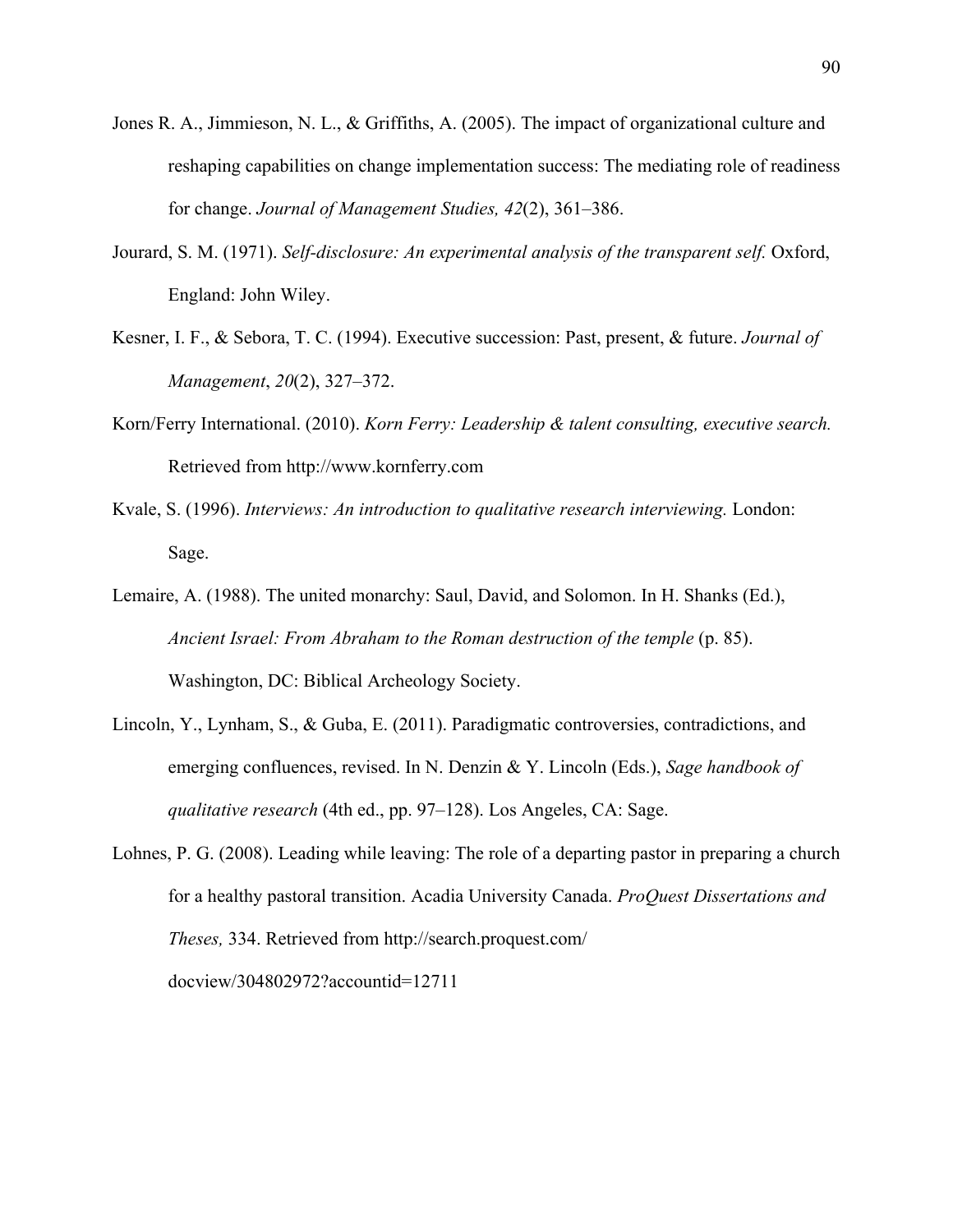Marks, M. L. (2007). A framework for facilitating adaptation to organizational transition, *Journal of Organizational Change Management, 20*(5), 721–739. doi: 10.1108/09534810710779126

- Marshall, C., & Rossman, G. B. (1999). *Designing qualitative research* (2nd ed.). Thousand Oaks, CA: Sage.
- Marshall, C., & Rossman, G. B. (2011). *Designing qualitative research* (5th ed.). Thousand Oaks, CA: Sage.
- Mehrabani, S. E., & Mohamad, N. A. (2011). Brief review of succession planning and management approach. *International Conference on Advanced Management Science, 19,*  126–131.
- Oswald, R., Heath, J. M., & Heath, A. W. (1992). *Beginning ministry together: The Alban handbook for clergy transitions*: The Alban Institute.
- Pattet, E. L. (1972). *Moving outside the narratives of religious stories.* Fuller Theological Seminary.
- Peräkylä, A., & Ruusuvuori, J. (2011). Analyzing talk and text. In N. Denzin & Y. Lincoln (Eds.), *Handbook of qualitative research* (4th ed., pp. 869–886). Los Angeles, CA: Sage.
- Peterson, J. E. (1990). *The call of God and clergy transitions.* Bethel Theological Seminary.
- Pettigrew, A. (1997) "What is a Processual Analysis?" *Scandinavian Journal of Management Studies, 13*(4), 331–503.
- Porcher, H. (1980). *The word of the minister:* Southeastern Seminary.
- Price, M. (2005). Succession Planning and sustainability in nonprofit organizations. *Executive Transitions Initiative Donors Forum Newsletter*.

Ragin, C. C. (1987). *The comparative method*. Berkeley, CA: University of California Press.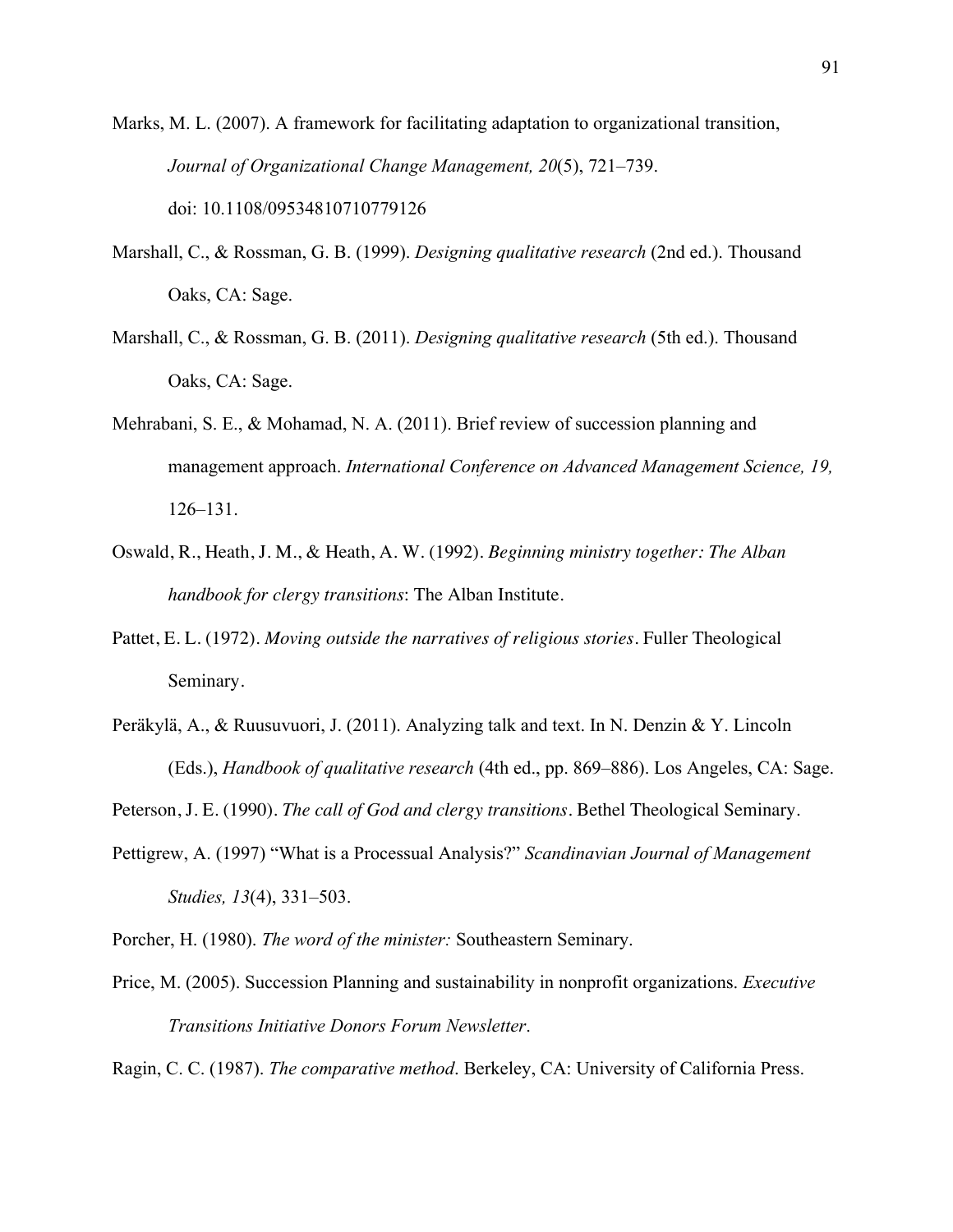- Rhodes, D. W. (1984). Succession planning—overweight and underperforming. *The Journal of Business Strategy, 9*(6), 62–64.
- Rossman, G. B., & Rallis, S. F. (1998). *Learning in the field: An introduction to qualitative research*. Thousand Oaks, CA: Sage.
- Rubin, H., & Rubin, I. (1995). *Qualitative interviewing: The art of hearing data.* Thousand Oaks, CA: Sage.
- Schooling, B. A. (1999). *An analysis of the effects of pastoral leadership behaviors on psychological contracts and source credibility when implementing change.* Las Cruces, NM: New Mexico State University.
- Stake, R. E. (1995). *The art of case study research*. Thousand Oaks, CA: Sage.
- Taylor, R. B. (2000). Models for church transition following the retirement of a long-tenured pastor. *Southern Baptist Theological Seminary*.
- Weese, C., & Crabtree, J. R. (2004). *The elephant in the boardroom: Speaking the unspoken about pastoral transitions.* San Francisco, CA.
- Weick, K. E., & Quinn, R. E. (1999). Organizational change and development. *Annual Review of Psychology, 50,* 361–386.
- Williamson, K. (2006). Research in constructivist frameworks using ethnographic techniques. *Library Trends, 55*(1), 83–101.
- Woolever, C. (2012). *The U.S. congregational life survey: Fastest growing Presbyterian churches*: Research Services, General Assembly Council, Presbyterian Church (U.S.A.).

Yin, R. K. (1989). *Case study research: Design and methods*. London: Sage.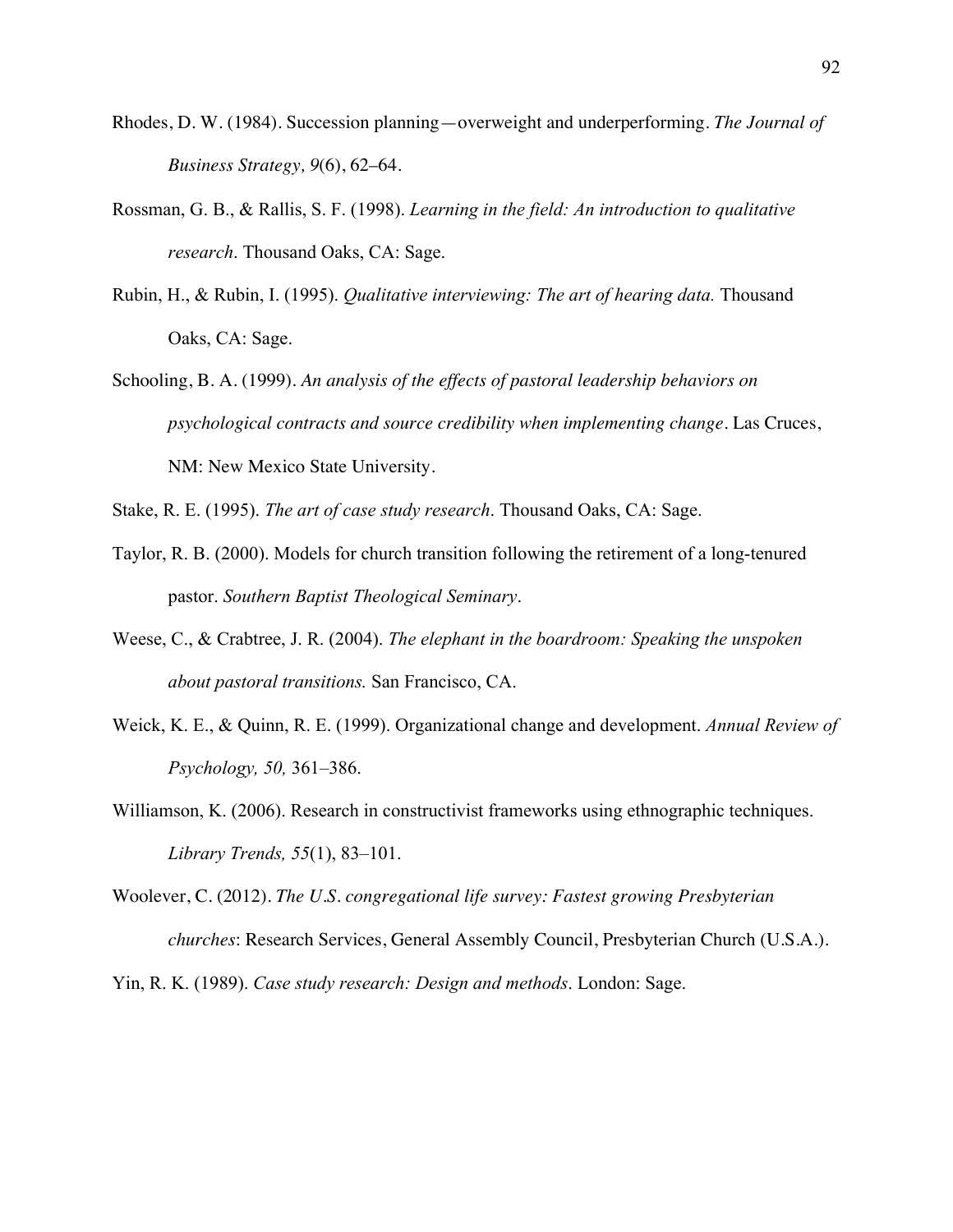Zhang, Y., & Rajagopalan, N. (2004). When the known devil is better than an unknown god: An empirical study of the antecedents and consequences of relay CEO successions. *The Academy of Management Journal, 47,* 483–500.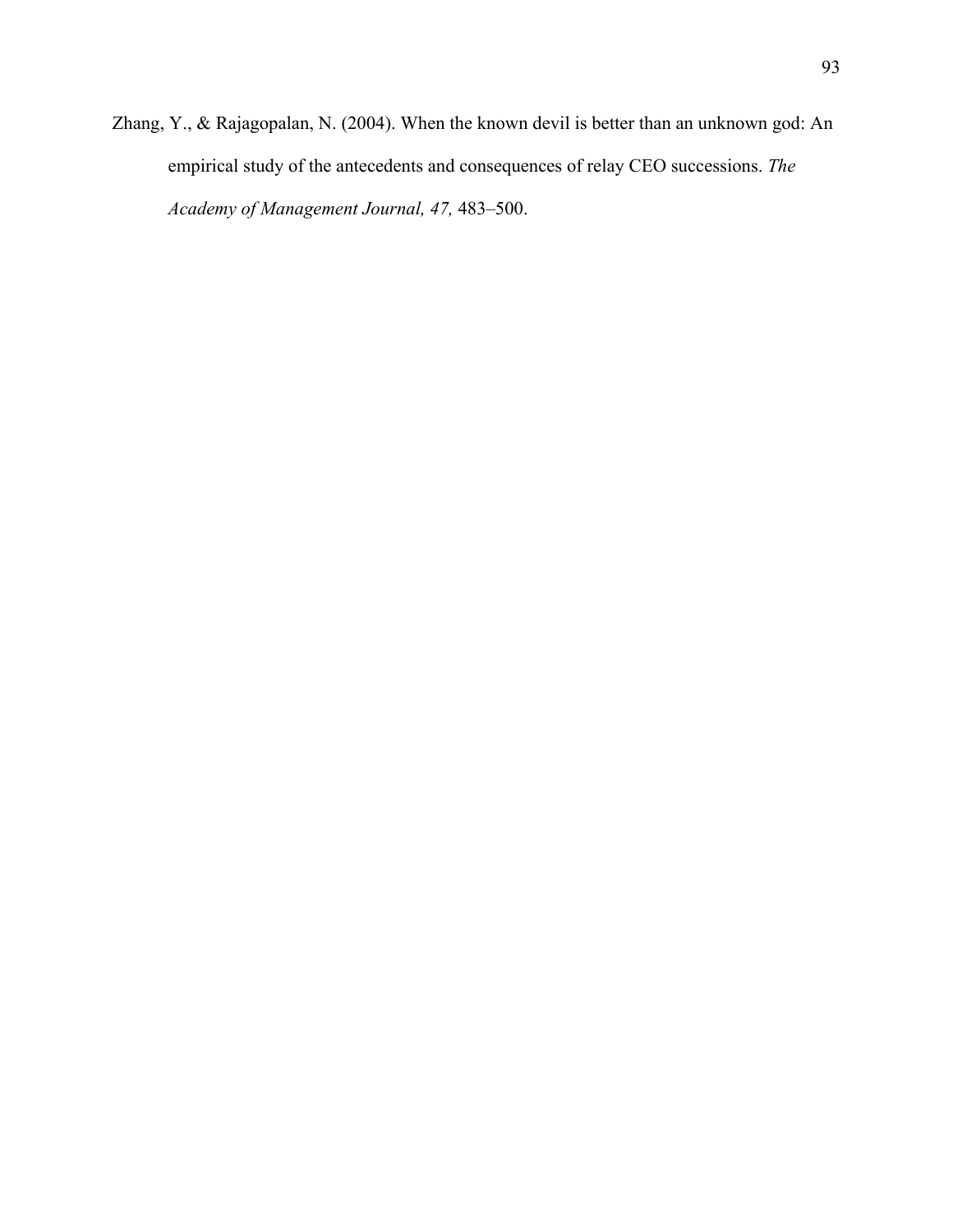# *Appendix A*

# *Church Leader Transition Questionnaire*

The purpose of this document is to gain insight into what took place involving the leadership transition at your church. This document is for informational purposes and will become part of the research data obtained on your organization.

- 1. What association, if any, is your church part of?
- 2. Describe any assistance you received from the association.
- 3. Describe the time frame during which the leadership transition occurred.
- 4. Describe your role in the transition effort.
- 5. Were you part of a committee? If yes, can you describe the composition of the committee? Who were the individuals that made up the committee?
- 6. What position was replaced during this transition process? Senior Pastor/Executive Pastor, etc.?
- 7. How would you describe the transition process overall?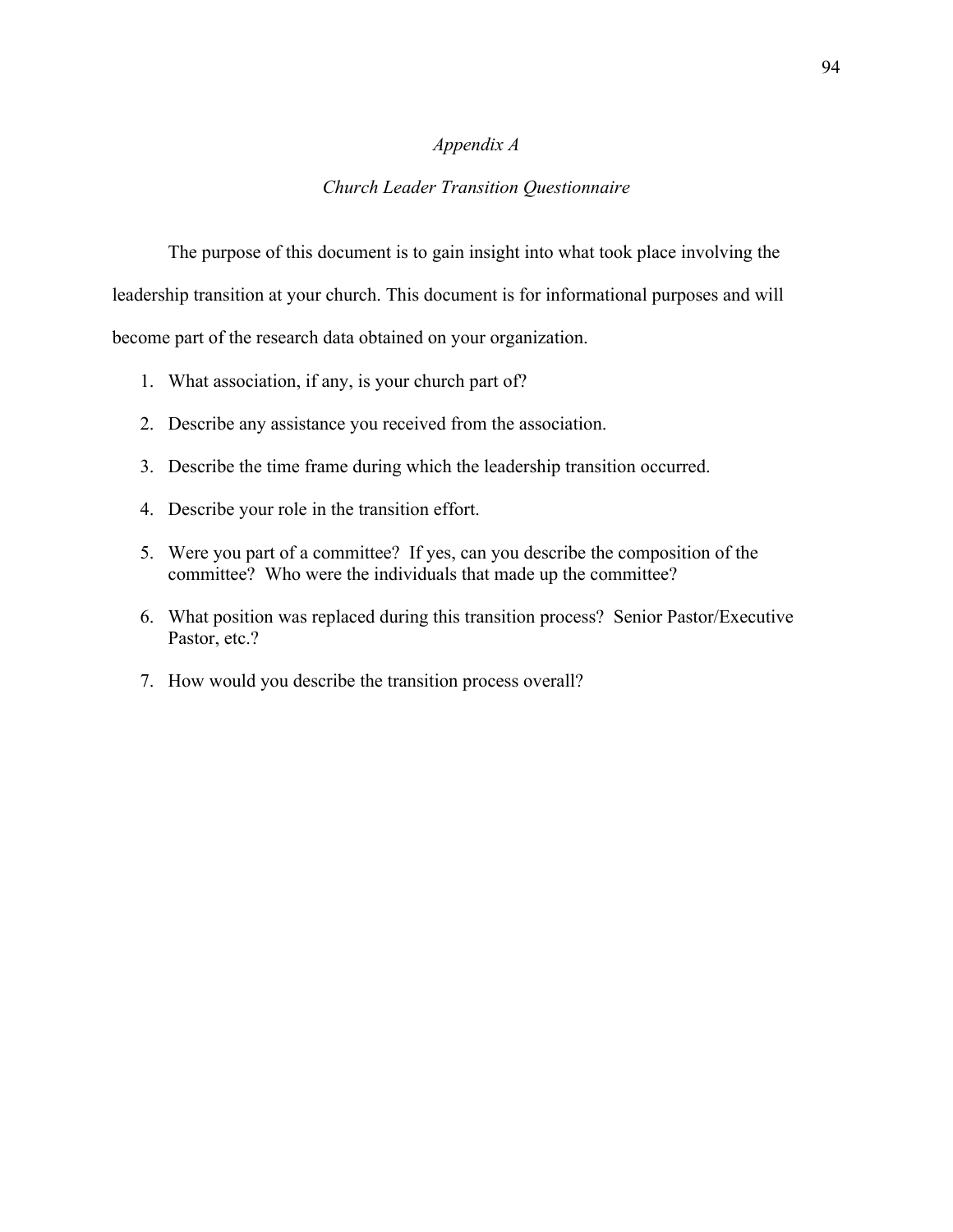### *Appendix B*

# *Church Leader Transition Interview Guide*

- 1. When did the first conversations take place regarding transition? Can you describe those conversations? Who initiated those conversations?
- 2. When the first conversations take place did you have a specific transition time frame in mind? Was there a transition plan in place ten years ago?
- 3. What was your role in the transition process? Was it primarily your initiative that got the process started? If it was your initiative, what factors led to your decision that it was time for a transition to take place? If it was staff/board, what factors led to the decision to start a succession process?
- 4. Who led the process? The discussions? Was there a transition plan and then a person? Or did a person come to your attention and then the development of a plan? Describe how the communication process unfolded to staff/key volunteers/congregation regarding a succession plan and in time the selection of a new leader.
- 5. What would you regard as your key attributes/characteristics/skills/gifts? What might others around you say?
- 6. What were your most important contributions to the transition process?
- 7. What would your leaders say were your most important contributions to the church? To the transition process?
- 8. As you look back over your years at (church) what are two or three defining events/time periods formative to the church/formative to your leadership.
- 9. What are your beliefs about leadership that shaped the profile of your successor?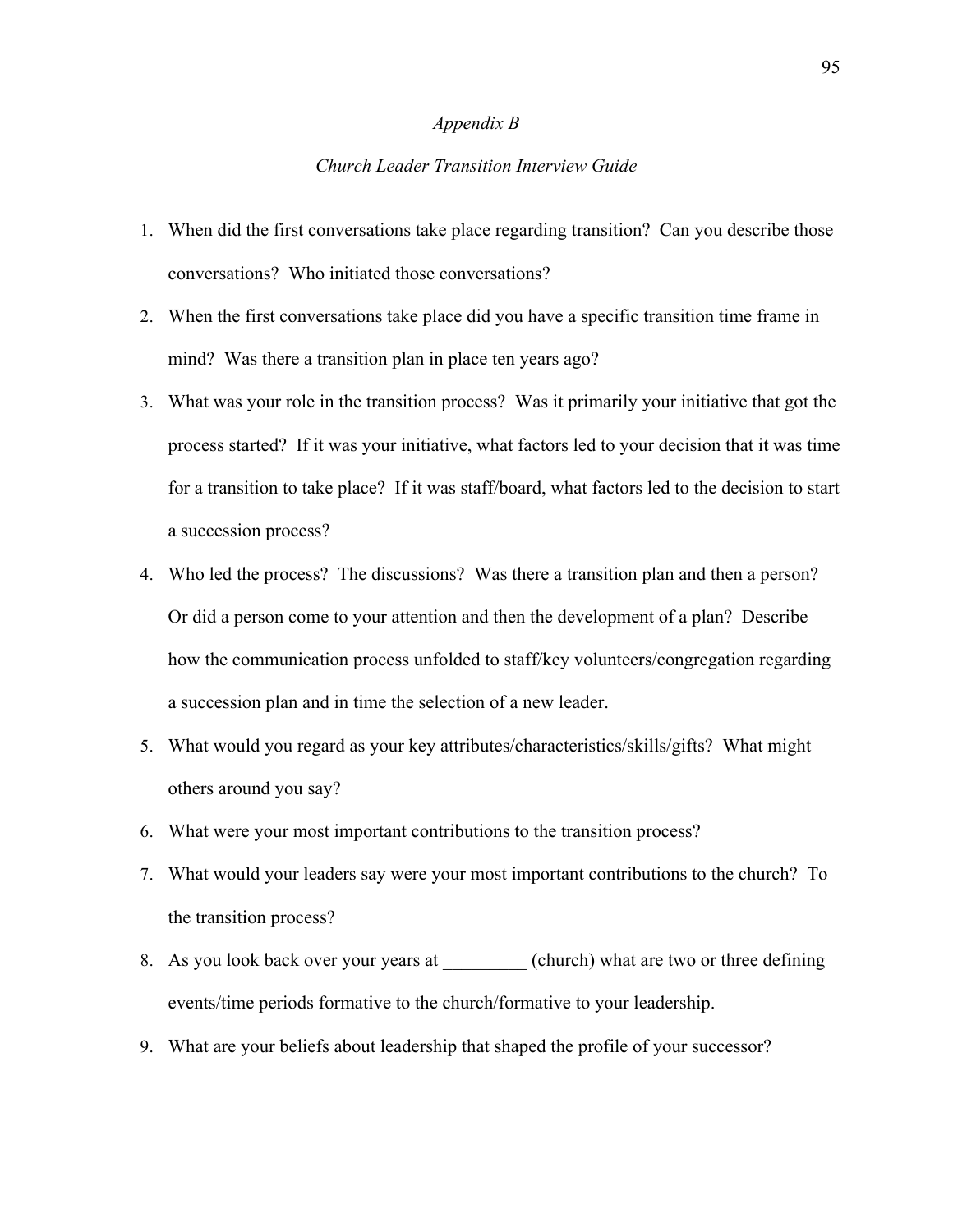- 10. What attributes/characteristics/skills did you believe were most essential for your successor to possess? What was going on at \_\_\_\_\_\_\_ that shaped the profile? (The antecedents).
- 11. What kind of leader did \_\_\_\_\_\_\_\_\_ need for the next season of life?
- 12. Who developed the profile of your successor? How did it get developed? As you got into the process did anything change in the profile? Why? How did you go about finding that successor? Any false starts? Individuals on staff or outside staff that you thought might be the person and then it became apparent that it wasn't going to be a good match?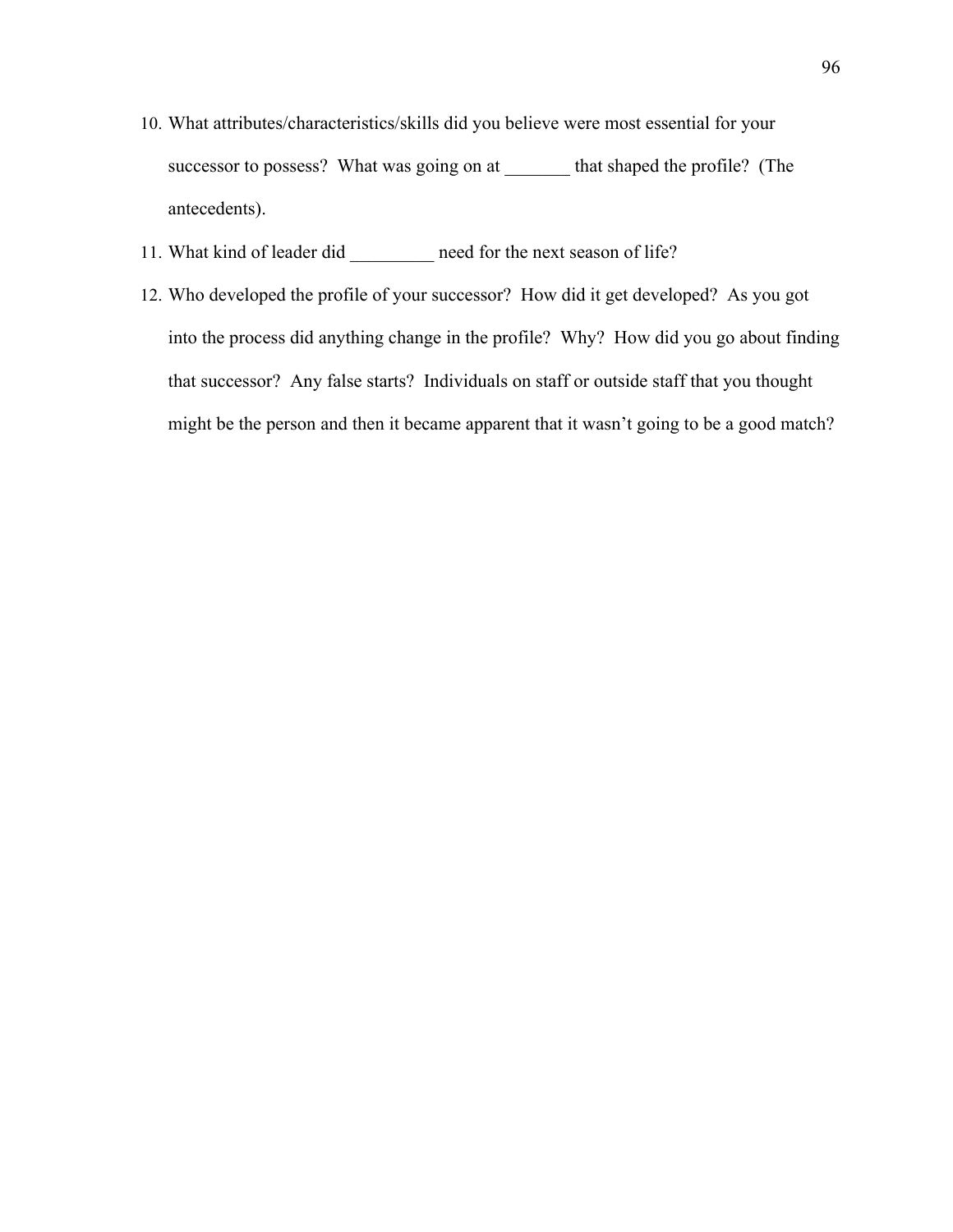# *Appendix C*

# *General Research Questions*

- 1. What is the Pastoral leadership transition process in Southern Baptist churches? Southern Baptist churches are part of the Southern Baptist Association. Being part of the association offers access to member churches to individuals seeking employment as pastor.
- 2. What factors influence the presence of a leadership transition plan or the lack of a plan?
- 3. If there is a plan, does the actual process differ from the process?

#### **Supplemental questions**

- 1. What were the circumstances surrounding the departure of the predecessor? The predecessor decided to retire from full time ministry. He had been at the church for 15 years. In deciding to retire and providing the church with 6 months' notice the church had the benefit of proactively searching for a successor without the pressure of needing to find one quickly.
- 2. What organizational knowledge or influence did/does the successor possess? The successor had seminary training, and pastoral experience. He had been a pastor for two years. The successor knew the nuances of the Southern Baptist Denomination, as well as the expectations a pastor within the Baptist denomination. The fact that the successor had pastoral experience was important to the church. However, the church wanted someone younger than 50 because they believed that in order to relate and grow the church with the younger generations some younger would be more beneficial.
- 3. Was the predecessor the founder of the church? No the predecessor was the not the founding pastor.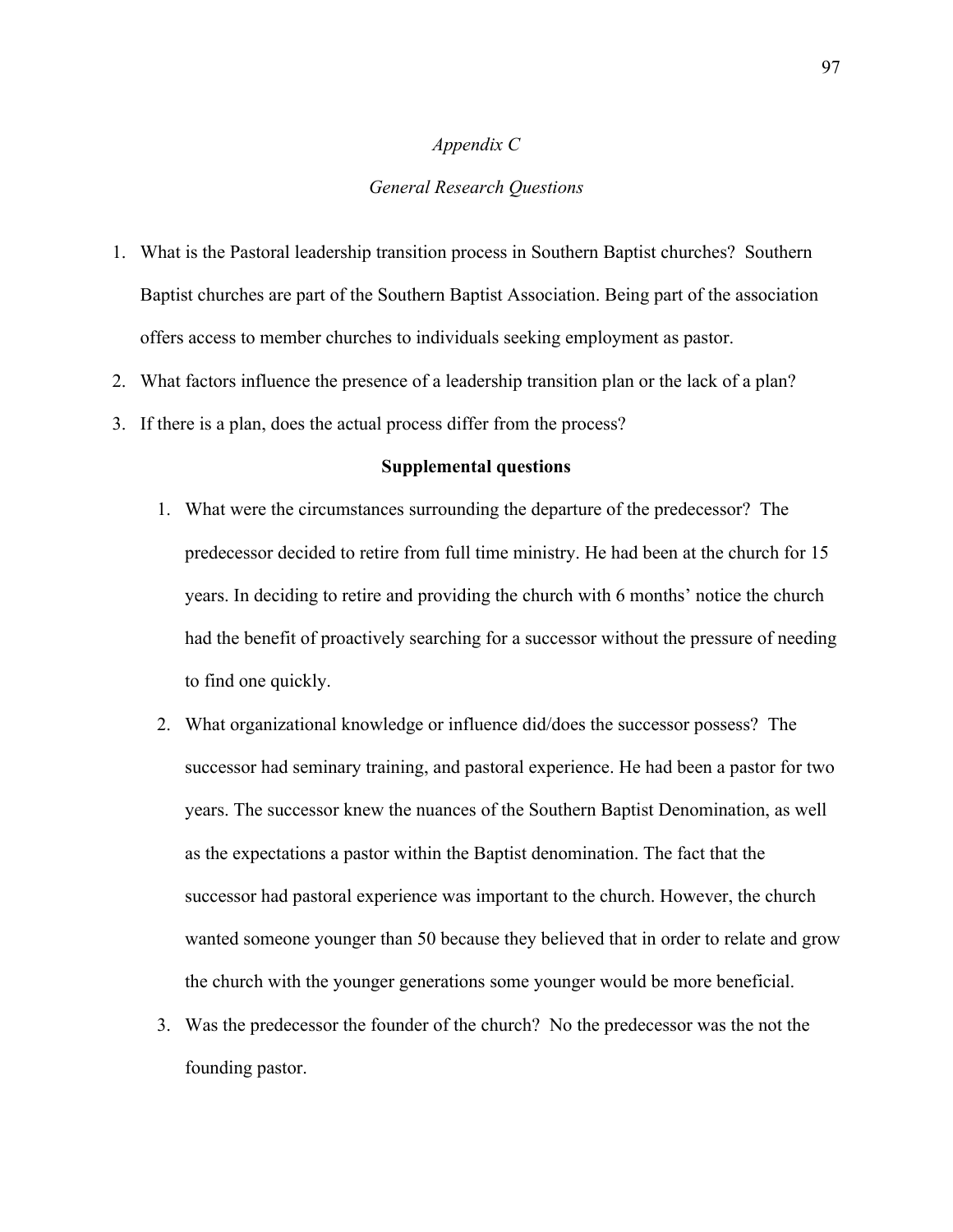- 4. Was the predecessor long tenured? Yes the predecessor had 15 years with the church, which is considered lengthy due to the fact that the average tenure for a Southern Baptist Pastor is less than five years.
- 5. What was the speed of the leader's exit? The fact that the pastor was retiring allowed the church to proceed at a speed they were comfortable with in transitioning. With the exiting leader providing six months' notice of his departure it allowed the church to vote in an interim pastor and then focus upon finding the right leader for the organization.
- 6. Was the church able to gain access to the accumulated knowledge of the exiting leader? Yes the exiting leader had a leadership style that was open and he was willing to bring others along as he led. The church is a highly structured and functional organization with covenants and bylaws, which guide the leader but also allow the leader to fit his leadership style into the organization. It is not cookie cutter leadership from one individual to the next. The knowledge of the exiting leader was valued and utilized in the pastoral search.
- 7. Was the predecessor on the scene during the time of the new leader's take-over? No the predecessor left in May of 2011and the new leader was not installed until June of 2012. This was not intentional according to the committee it just worked out that way.
- 8. If so, what was the effect, if any, on the new leader's orientation to change?
- 9. What was the rate and scope of organizational change under the new leader? The new leader began to cast his vision early in his tenure. With the five year planning document agreed to by the new leader he began to move the organization in the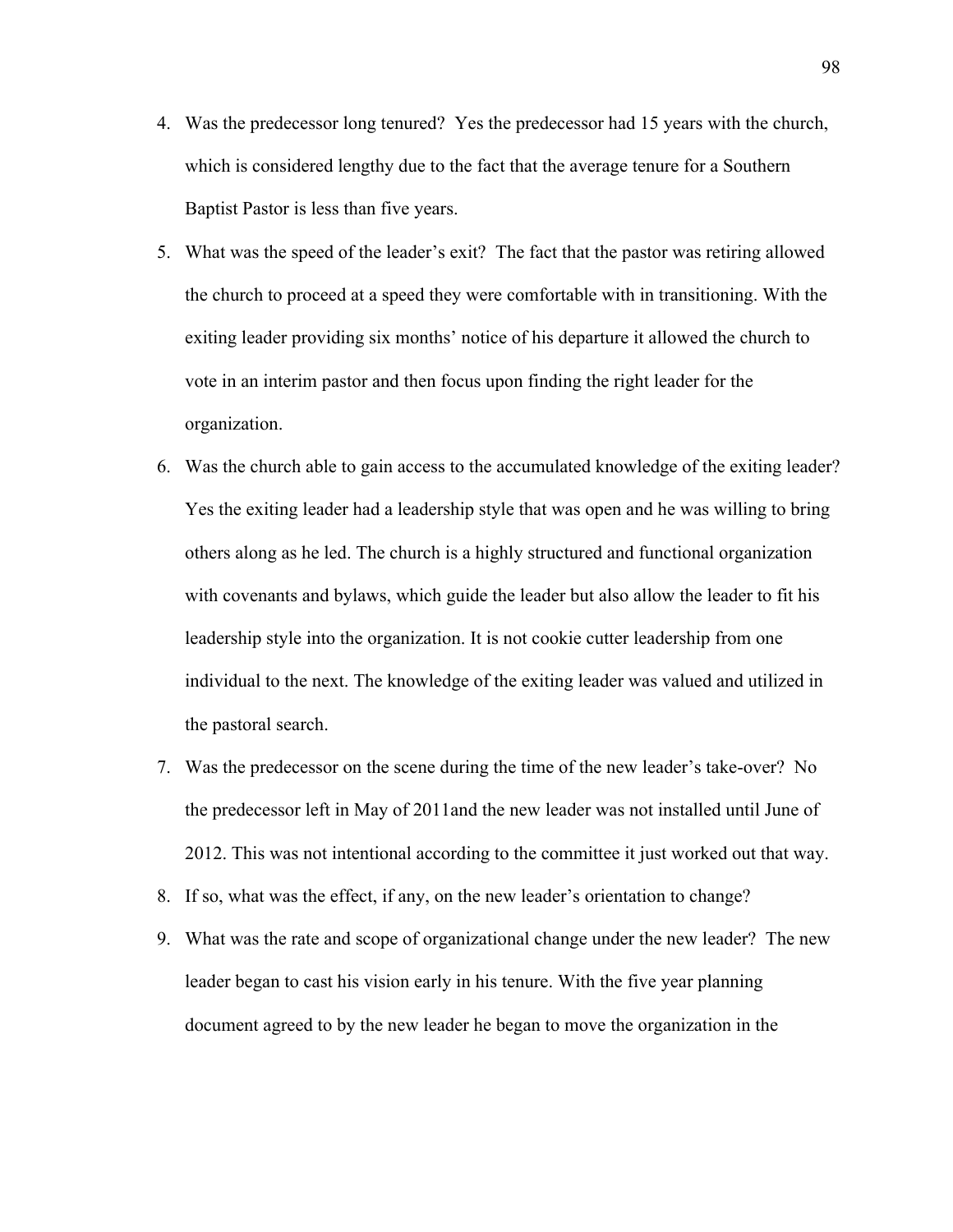direction of attaining the goals set out. The new leader has the flexibility to prioritize and approach the five-year plan in the fashion he deems best.

- 10. Was there any relationship between the rate and scope of change, and the church's ability to access predecessor input? Once the predecessor left the organization the church has not called upon or utilized him in any way. Although there is a familial relationship maintained the predecessor has not been involved in the transitional elements of the succession.
- 11. Did the organization experience discontinuity? According to the participants there was little discontinuity in the overall functioning of the church on a daily basis. The interim pastor provided the emotional and spiritual stability while the pulpit committee maintained the focus of finding a new leader. The participants did agree that although there was not any noticeable discontinuity there was a falloff in momentum of growth. This is attributed to new individuals wanting to see who the new leaders were before making a commitment to joining the church.
- 12. Were there major differences in predecessor and successor management style? There were no major theological issues however it remains to be seen if the youthful outreach of the new pastor will create a disconnect with the older group.
- 13. Were there any generational conflicts with existing leadership? The organization made it clear that a younger leader was desired. The predecessor was near retirement age and the successor was thirty years his junior. According to participants the successor will have to ensure he promotes inclusion of all ages and not appear to be concerned only with the younger groups.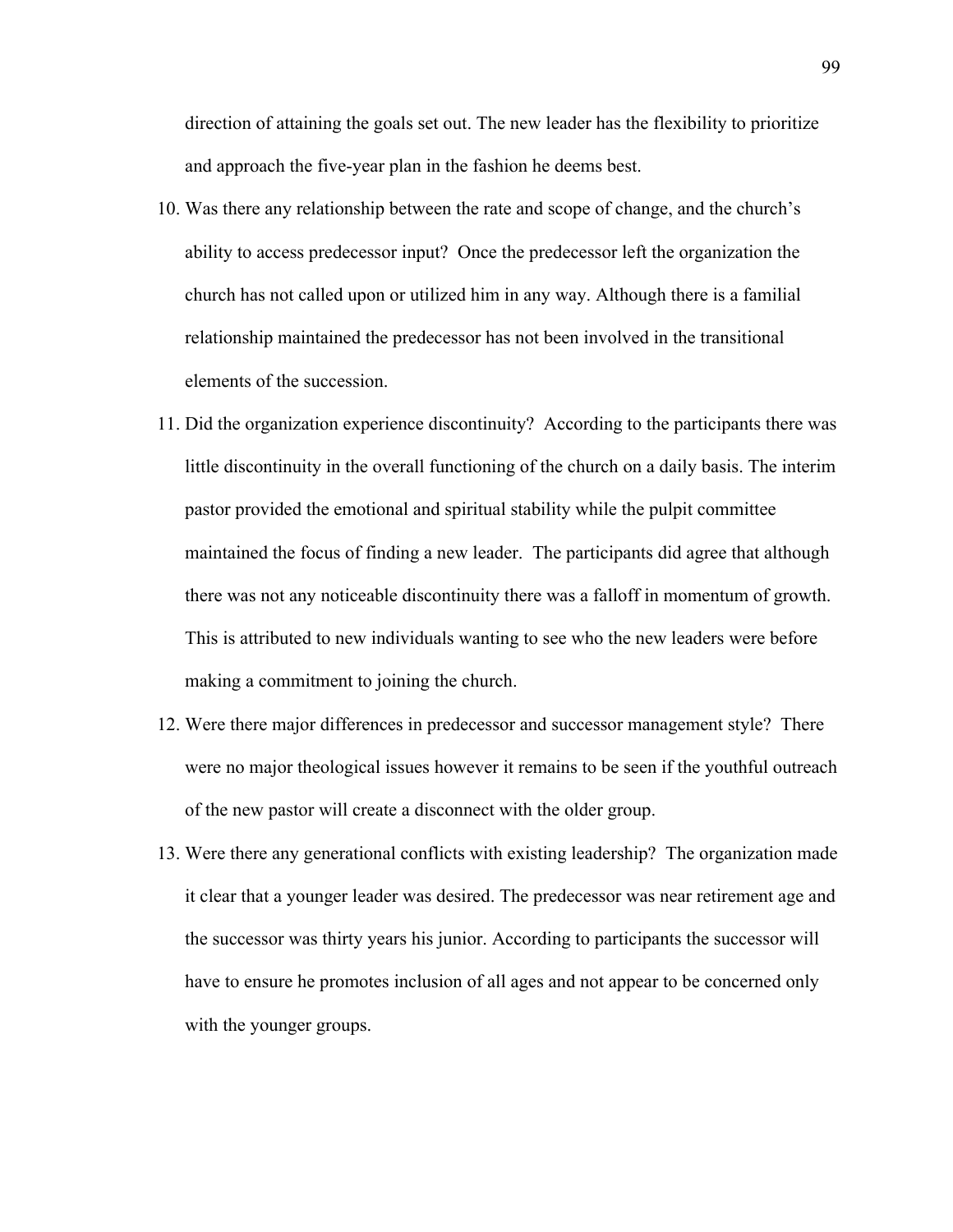- 14. Did the predecessor delay relinquishing control? No, once he turned in his resignation there was no turning back according to the predecessor.
- 15. Do my informants report-experiencing difficulties serving under the predecessor and/or successor? All but one of the participants indicated it was time for the predecessor to retire and move on but the church was willing to wait it out because of his time and dedication in the position. One of the participants said "it was time for a new leader" another said "we needed younger blood in leadership."
- 16. Was there opposition to the new leader within the church leadership or congregation? Although the vote to call the successor was not 100%, the committee and the successor believed it was strong enough to indicate the support for the new leader was in place. Once the vote was announced there has not been any open opposition to the new leadership.
- 17. How did the new leader gain acceptance for her/his management style? According to the participants the new leader has worked to promote inclusiveness and reach out to current members in addition to those who have not been attending but have remained members of the church. The new leader has immersed himself in getting to know and minister to the needs of the church.
- 18. Were there issues involving who possessed, or lacked, key knowledge of the church organization, culture, relationships, policy and collective knowledge? What was lacking in the successor according to participants was being unfamiliar with the people and the interworking and interrelationships of individuals within the organization, which according to the majority of the participants is normal with any pastoral transition.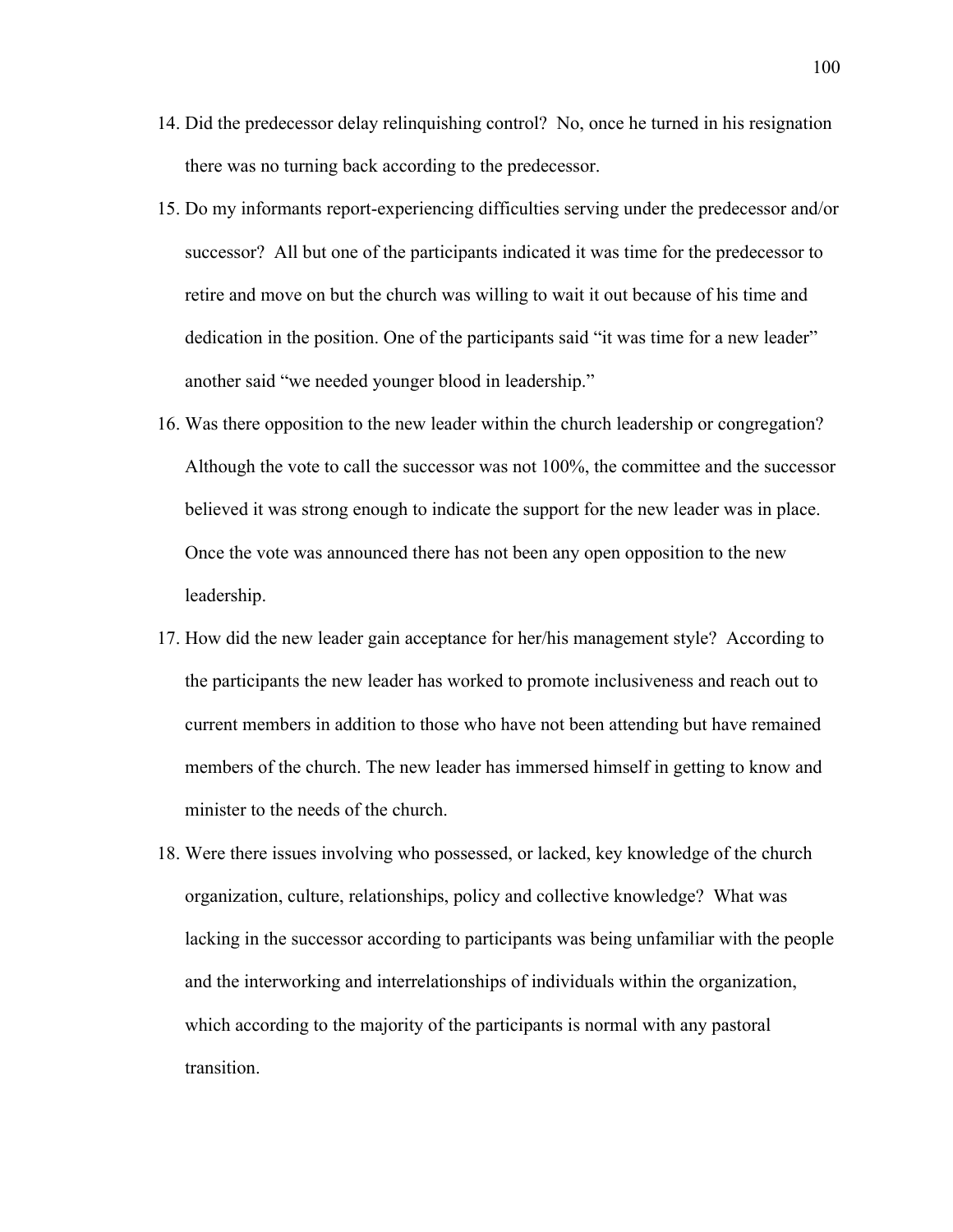## *Appendix D*

## *Pastor Survey*

Dear Church Family,

We would like to have your input as we begin the search for a new pastor. Please fill out the attached survey and return it in the enclosed self-addressed envelope within the next ten days. Prayerfully consider this survey and offer any comments you have. Your input is very important to us.

We also have the following request:

- 1. Pray without ceasing for the Pastor Search Committee as we seek God's man to lead our church.
- 2. Remember confidentiality is very important as we consider pastoral candidates. We cannot share candidate names or status until we are ready to present the candidate for congregational approval.
- 3. Please be patient as we are committed to finding the very best candidate for your approval.

We are grateful for your confidence is us and will diligently do our best to accomplish our role.

Sincerely,

Your Pastor Search Committee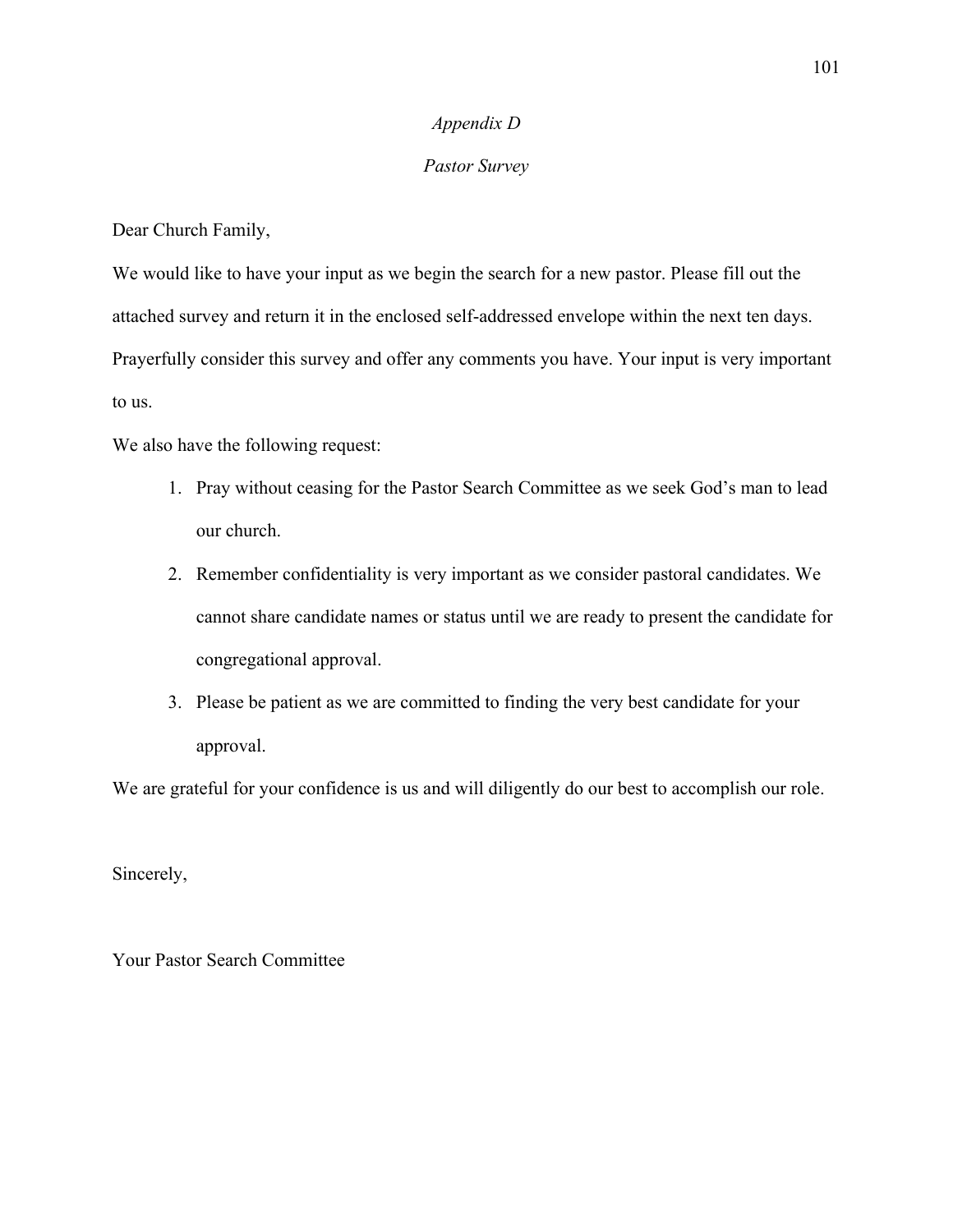## Pastor Activities

# Check One (1) as to Magnitude of Importance

|                               | Very<br>Important        | Important                          | Fairly<br>Important | Not<br>Important |
|-------------------------------|--------------------------|------------------------------------|---------------------|------------------|
| <b>Administrative Ability</b> |                          |                                    |                     |                  |
| Associational Leadership      |                          |                                    |                     |                  |
| <b>Bible Teacher</b>          |                          |                                    |                     |                  |
| Church Org. Leadership        |                          |                                    |                     |                  |
| Community Involvement         |                          |                                    |                     |                  |
| <b>Counseling Ability</b>     |                          | <u> De Carlos de Carlos de la </u> |                     |                  |
| Denominational Leadership     | <b>Contract Contract</b> |                                    |                     |                  |
| <b>Evangelistic Ability</b>   |                          |                                    |                     |                  |
| <b>Family Ministry</b>        |                          |                                    |                     |                  |
| <b>Mission Oriented</b>       |                          |                                    |                     |                  |
| <b>Motivational Abilities</b> |                          |                                    |                     |                  |
| <b>Musical Skills</b>         |                          |                                    |                     |                  |
| Visitation                    |                          |                                    |                     |                  |
| Preaching Ability             |                          |                                    |                     |                  |
| Sociable                      |                          |                                    |                     |                  |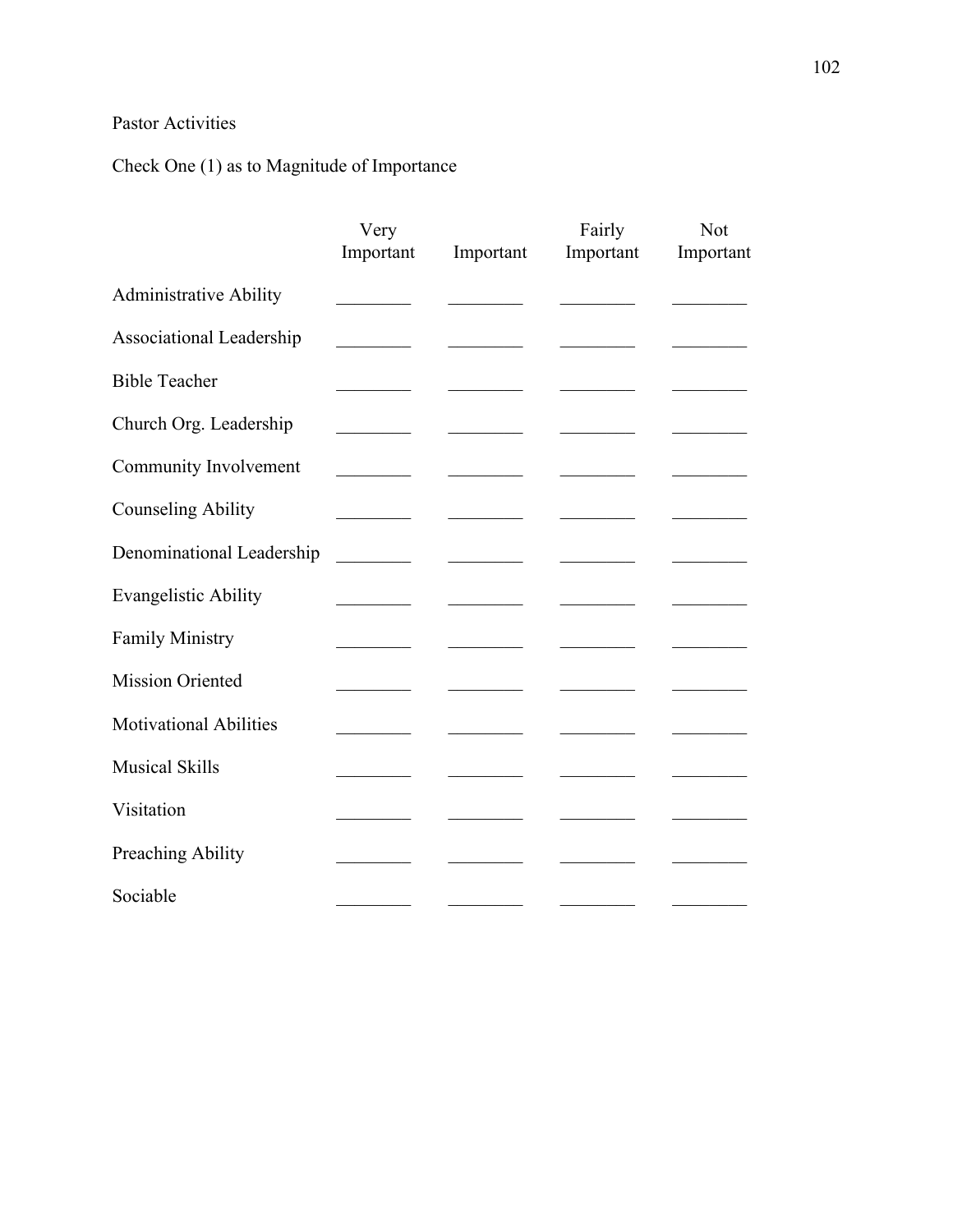| Type of Sermons                     | Type of Service                    |  |  |  |  |  |
|-------------------------------------|------------------------------------|--|--|--|--|--|
| <b>Contemporary Issues</b>          | Blended (Traditional/Contemporary) |  |  |  |  |  |
| Evangelistic                        | Contemporary                       |  |  |  |  |  |
| "How To"                            | Traditional                        |  |  |  |  |  |
| "In Depth"                          |                                    |  |  |  |  |  |
| "Issues Oriented                    |                                    |  |  |  |  |  |
| Check Age Preference for Pastor     |                                    |  |  |  |  |  |
| $45 - 55$<br>$30 - 40$<br>$40 - 50$ | $55$ -Up<br>Does Not<br>Matter     |  |  |  |  |  |
| Comments:                           |                                    |  |  |  |  |  |

Check Your Favorite Type of Sermon and Favorite Type of Worship Service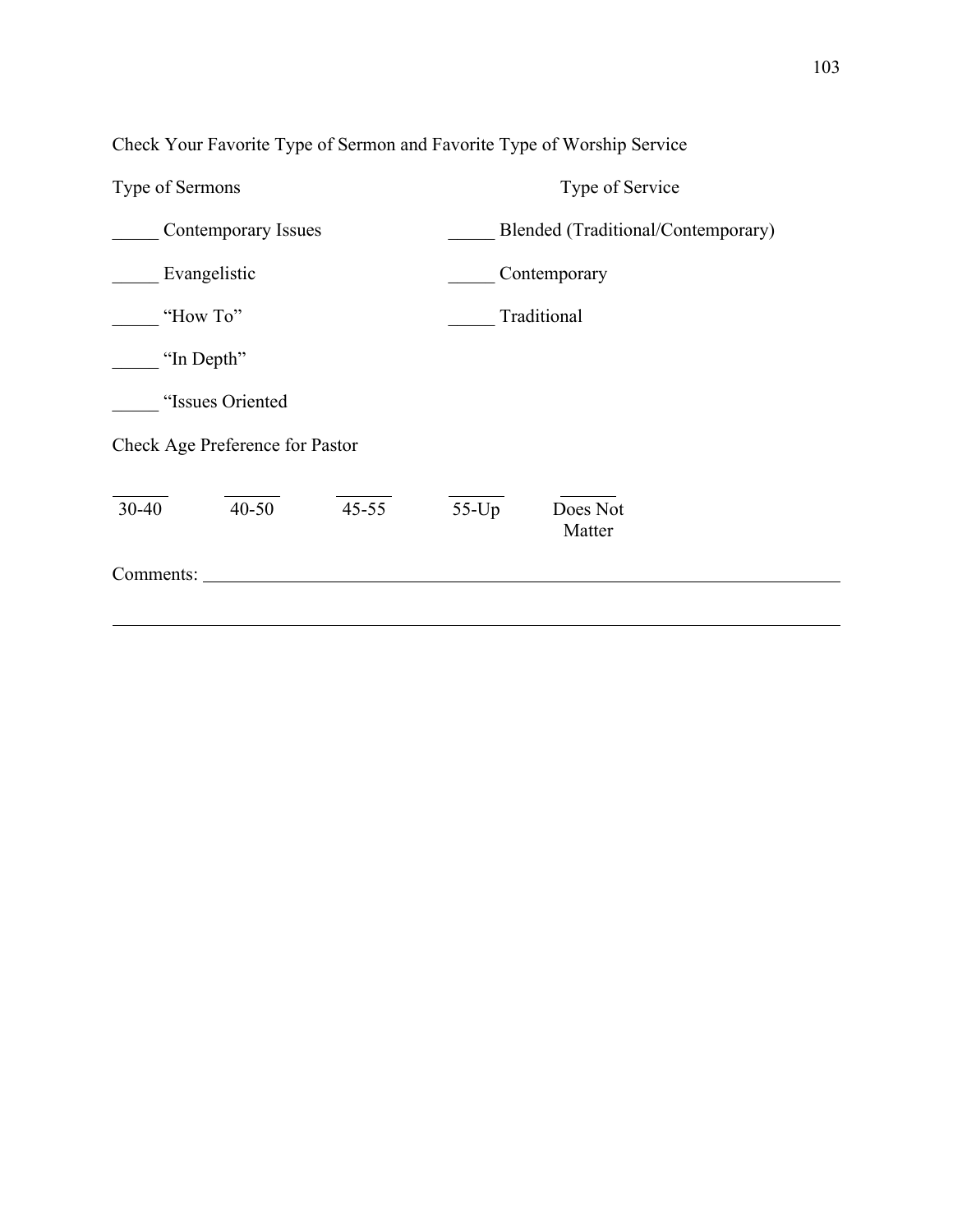## *Appendix E*

## *Interim Pastor Requirements*

## **Pastoral Duties**

Sunday Morning and Evening Worship Wednesday Prayer Service Seasonal Services (Easter, Thanksgiving and Christmas) Funeral Services Weddings Visit members who are homebound and in nursing homes Be available to counsel church members Work with deacon board in planning Homecoming and Revivals Meet with deacon board When requested bee with committees and provide counsel Be available to consult with church staff Administrative Duties

General Office Hours – 3 Days per week (visitation to members will be done during these hours except for emergencies).

Work with Church Secretary in preparing weekly newsletter and bulletin.

The most important duties of the Interim Pastor are to encourage the congregation and its pastor search committee in their effort to find and call the minister of God's choosing and to seek to prepare the church to receive him well. He should impress upon the church that it is the role of the future pastor to be the shepherd and visionary leader of the church.

The tenure of the Interim Pastor will end when a new pastor is called and scheduled to begin his ministry.

Salary - \$2,300 per month plus mileage reimbursement at the IRS mileage rate Vacation - 2 weeks per year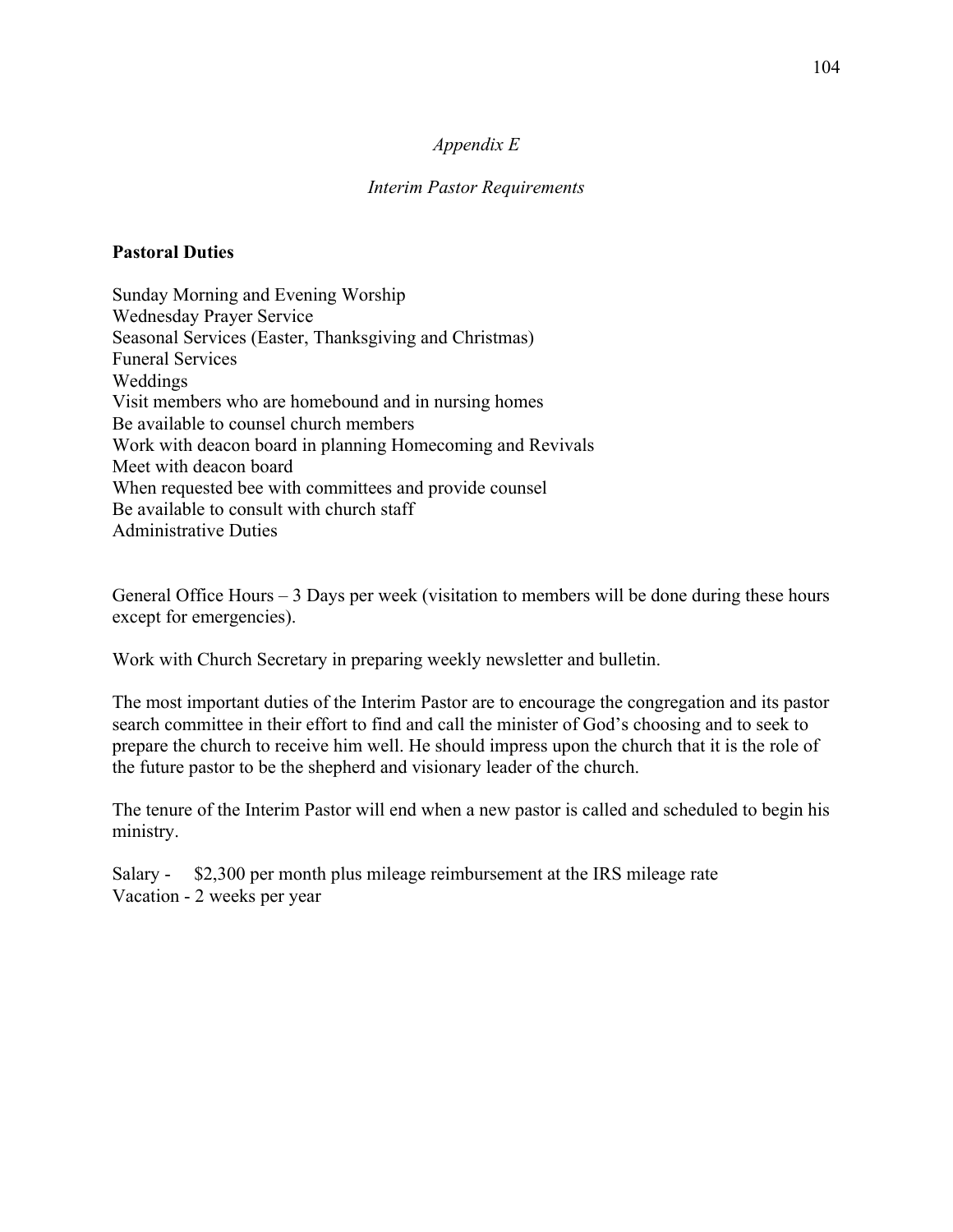### *Appendix F*

#### *5-Year Goals for Our Church and the New Pastor*

To have a God loving pastor and good preacher.

Christian Pastor steeped in Biblical truths/knowledge with at least a Divinity Degree, Master's Degree or better. Christian by definition is one who possesses integrity confidentiality, humbleness, and servant minded. A pastor who will help lead us into being a central location for people in the county to turn to in times of great joy and trouble. A Christian Pastor between 29- 50 years of age who feels God's calling to come to Church to help us grow. A Christian Pastor who loves and appreciates our country, church people and who can love us. Update church membership roll making necessary deletions. We have many members listed on our membership roll that never come. I know we have visited and tried other ways to get these members in church. There are also members that may be members of other churches or who may have died.

Nurture our membership both active and inactive by providing programs and activities that will encourage and enhance Christian grown and spirituality.

Organized visitation programs for prospects. Increase church membership; focus on youth and young adult ministry.

Increase Sunday school attendance.

Deacon Ministry program training and placed in effect. Have the new pastor lead a class for deacons.

Emphasis on missions at home and abroad; missions organizations for children and youth (G. A. and R. A.).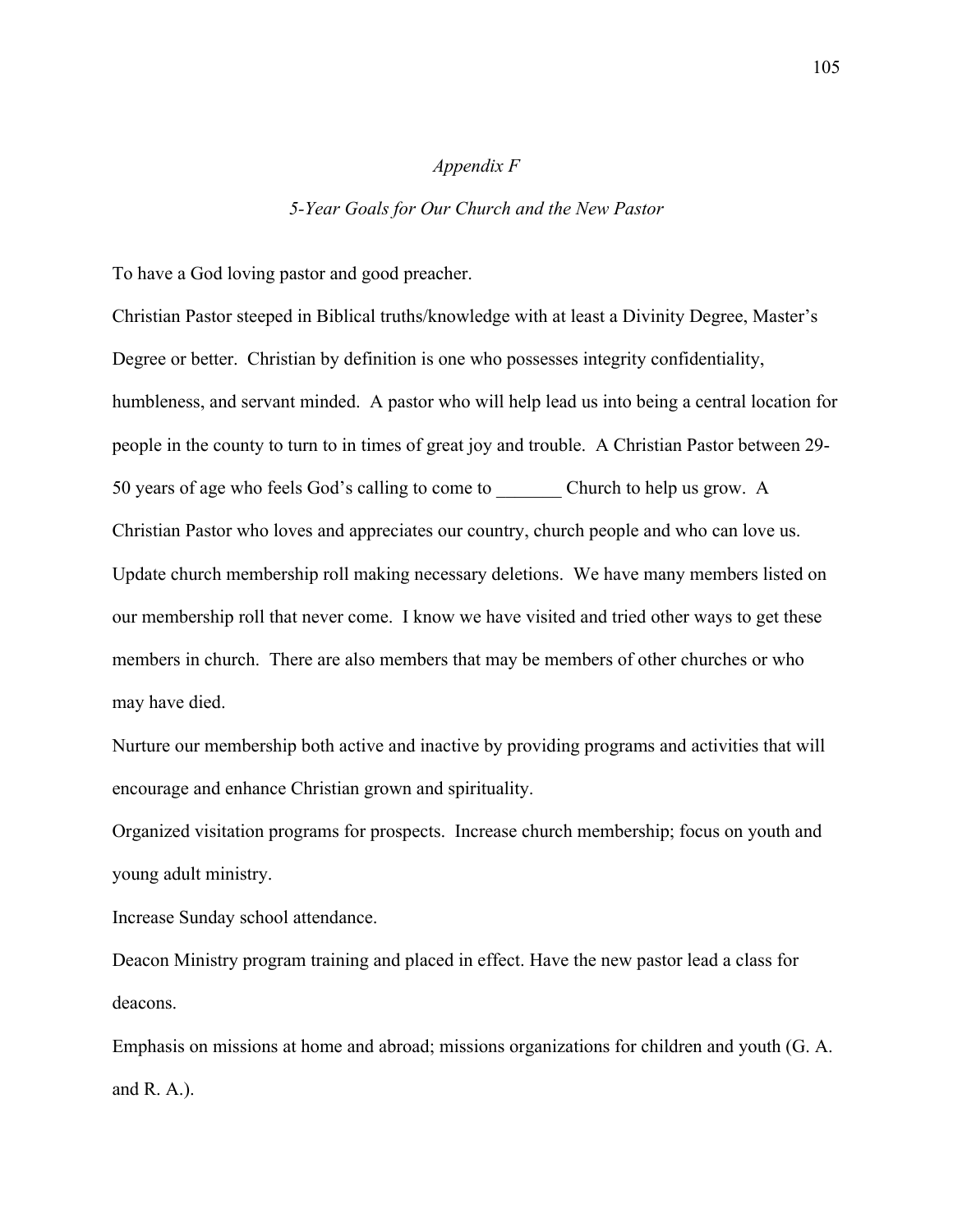Full-time youth minister to help our youth grow in their Christian service and help encourage other youth to be involved. Focus on youth and children's ministry. Fully staff our leadership positions with the addition of personnel who are integral to growth and maintenance of our church goals.

Expand our facilities to include a larger fellowship area, kitchen and remodeled sanctuary. If this is to happen more money will be needed. Tithing needs to be encouraged.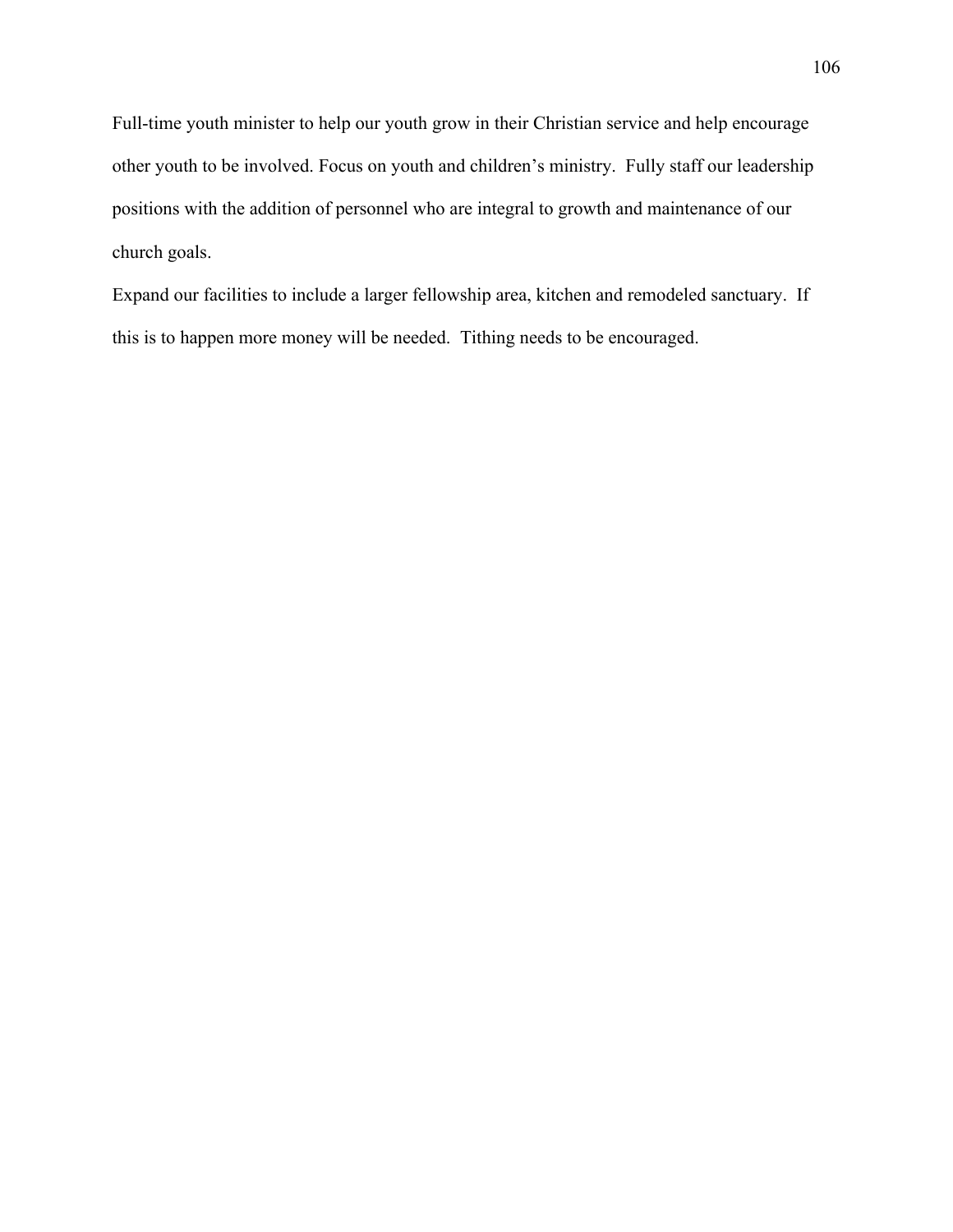# *Appendix G*

## *Prospective Pastor Rating Sheet*

| Resume Name: |                     |  |
|--------------|---------------------|--|
|              | Very Interested     |  |
|              | Interested          |  |
|              | Slightly Interested |  |
|              | Not Interested      |  |
|              |                     |  |
| Positives:   |                     |  |
| Negatives:   |                     |  |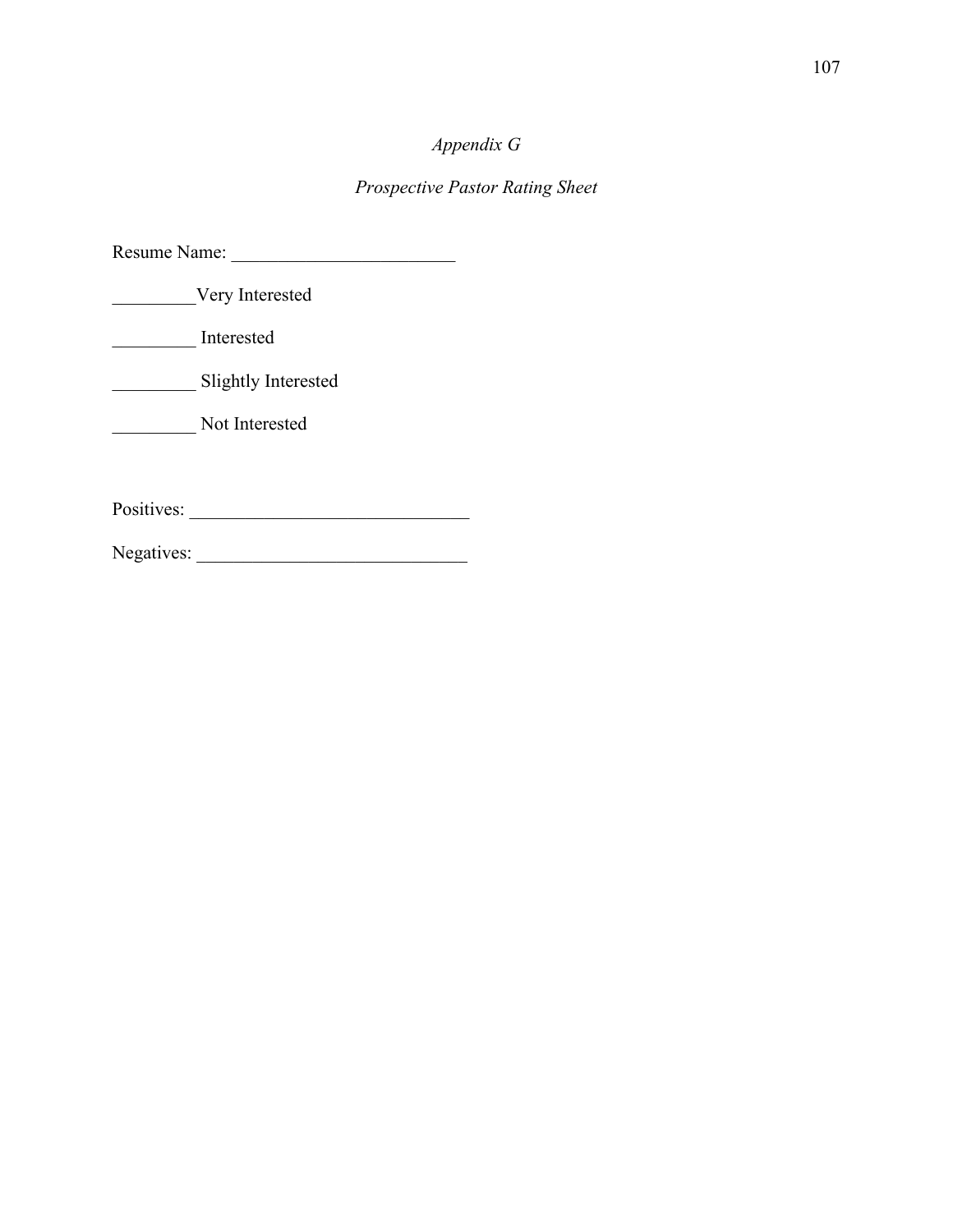## *Appendix H*

## *Prospective Minister Questionnaire*

| Part One: Personal History |                                                                                                                                                                   | Date: $\_\_$ |  |  |
|----------------------------|-------------------------------------------------------------------------------------------------------------------------------------------------------------------|--------------|--|--|
|                            |                                                                                                                                                                   |              |  |  |
|                            | 2. Address: $\frac{1}{\sqrt{1-\frac{1}{2}} \cdot \frac{1}{2}}$                                                                                                    |              |  |  |
|                            | <u> 1989 - Johann John Stone, markin fan it ferstjer fan it ferstjer fan it ferstjer fan it ferstjer fan it fers</u>                                              |              |  |  |
|                            | 3. Phone: $\qquad \qquad$                                                                                                                                         |              |  |  |
|                            |                                                                                                                                                                   |              |  |  |
|                            |                                                                                                                                                                   |              |  |  |
|                            | 6. Married Single Divorced Remarried                                                                                                                              |              |  |  |
|                            | 7. What causes you stress and how do you tend to deal with it?                                                                                                    |              |  |  |
|                            | 8. Why did you choose the institutions you did for your theological education?                                                                                    |              |  |  |
|                            | 9. Share (briefly) your testimony of how you became a Christian.                                                                                                  |              |  |  |
|                            | Part Two: Vocational History                                                                                                                                      |              |  |  |
|                            | 10. Please list, starting with the earliest and proceeding to the present your post high-school<br>non-church related employment experiences.<br>Employer<br>Date | Type of Work |  |  |

- 11. Briefly detail your reason for searching for a new position at the present time.
- 12. Have your ever been terminated by an employer or church?
- 13. Describe (briefly) your call to ministry?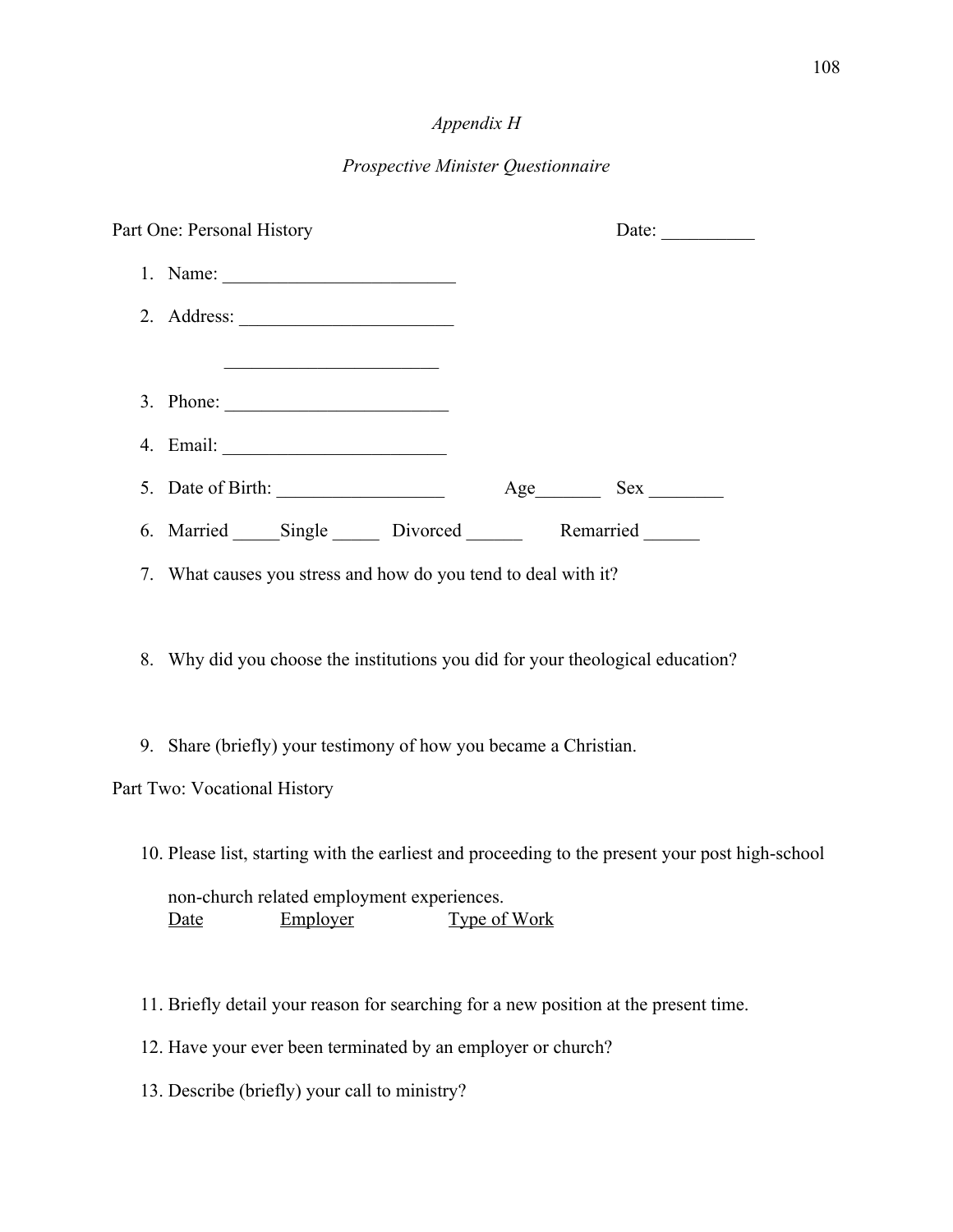- 14. How have your hope regarding ministry been fulfilled and/or frustrated?
- 15. What difficulties have you encountered in your ministry?
- 16. Who have been your role models in ministry? What characteristics do you admire in them?
- 17. From your prospective of role as pastor, please rank the following in order of importance to you?

Part Three: Relational History

- 18. Explain your view of the pastor's role in working with church committees. Teams. Church council, and deacons. Your philosophy of pastoral leadership.
- 19. In what ways do you cooperate with the association in which you currently serve?
- 20. Which Baptist Faith and Message statement would you most alight yourself with and why?
- 21. Describe your ideal first year on a new church field.
- 22. What do you feel to be the role for women in the church (i.e. Teaching, etc.)?
- 23. What is your position concerning deacons with divorce in their background?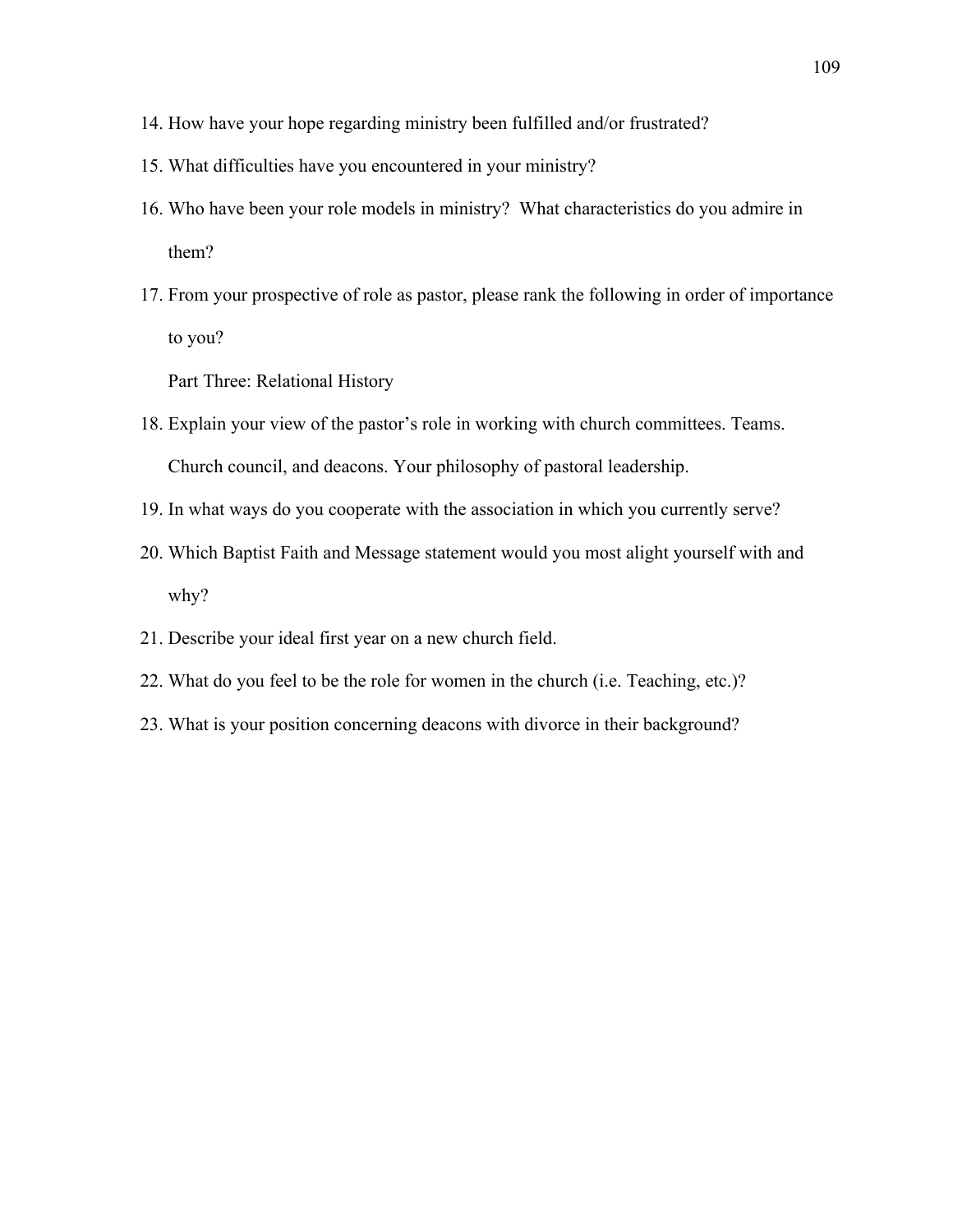## *Appendix I*

## *Questions for Final Candidate*

## **Ministry Experience**

- 1. Describe your strengths and the gifts you sense god has given you for ministry. Describe your weaknesses.
- 2. Outside of normal vacation time. How many weeks per year do you like to be away from church doing ministry (revivals, conferences, etc. and study)?
- 3. For what three things will you be remembered where you now serve?
- 4.What three things do you enjoy most about being a minister? What three things do you enjoy least about being a minister?

## **Philosophy of Ministry**

- 5. What attracts you to church? How long would you like to stay at this church?
- 6. Describe your leadership style. To what extent are you self-directed in your ministry?

#### **Worship Leader**

- 7. Describe a typical worship service for which you plan to lead. Do you have a preferred order of service?
- 8. How do you balance worship so it addresses the needs of all difference age groups?
- 9.What special services do you like to conduct throughout the year?
- 10. What traditions of ministry would you introduce throughout the year?
- 11. Describe the style of music you prefer and share its role in the service.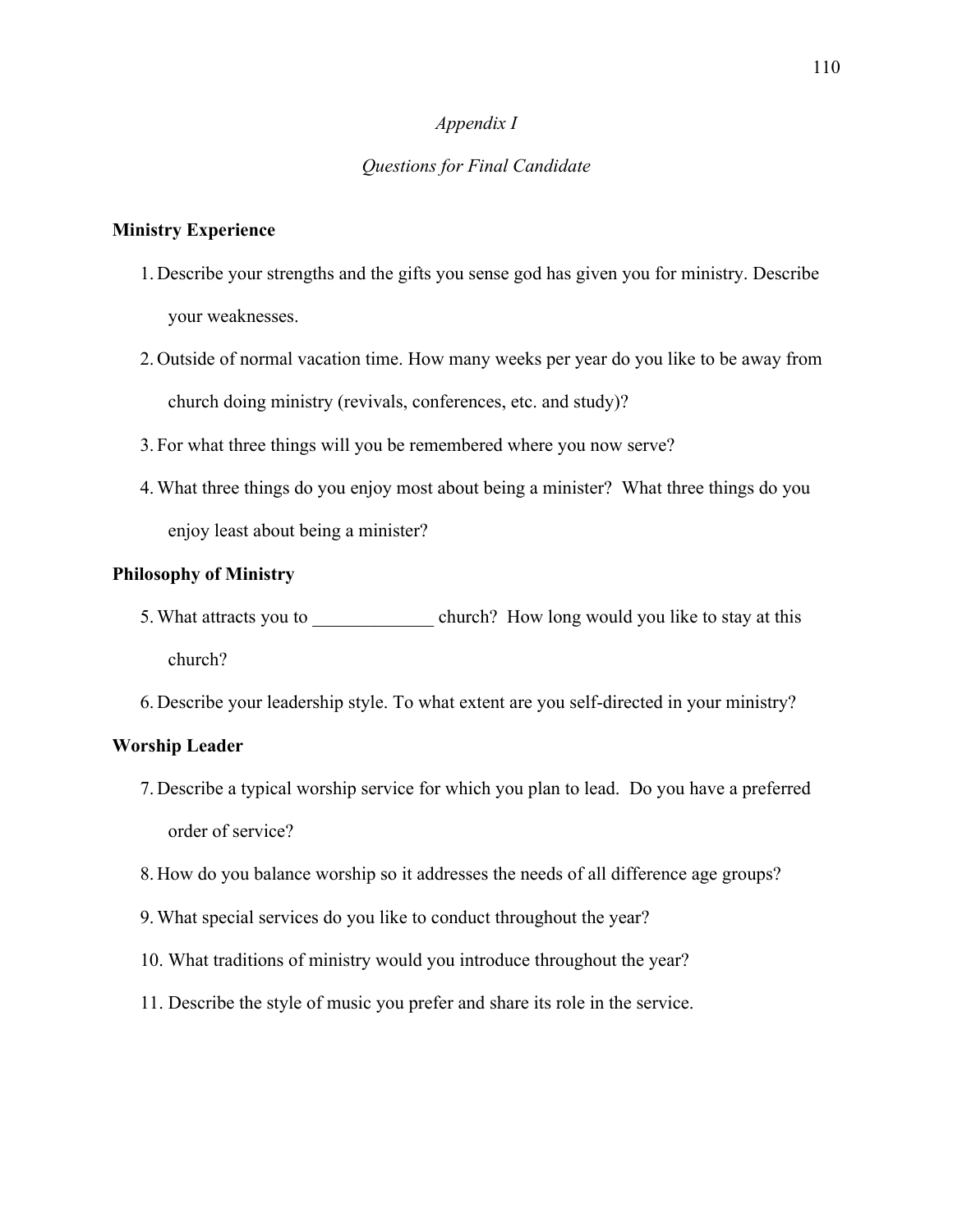## **Pastoral Care and Counseling**

- 12. Recently, sexual misconduct and Internet pornography within the church has become a more visible issue. What safe guards have you initiated to protect yourself and the church from such misconduct?
- 13. How do you view your role in visiting members and church visitors?
- 14. Do you have any restrictions on the performance of marriages?
- 15. What is your counseling philosophy?
- 16. Give us an example of a typical work of pastoral care activities.

#### **Missions and Evangelism**

- 17. Do you view some activities or services being more focused on evangelism than others? Which ones?
- 18. Some people believe a church can become too big. Others feel that every church should become as large as possible. What's your view?
- 19. What is your heart with regards to missions?
- 20. What is your opinion of WMU? Baptist Men?

#### **Staff Relationships:**

- 21. What accountability would be expected among staff members?
- 22. How comfortable are you in providing direction to staff members?
- 23. How would you respond to other staff members who in your opinion are doing a poor job?
- 24. When it comes to support staff, what is your policy with regards to church membership
- 25. How do you relate to committees in your church?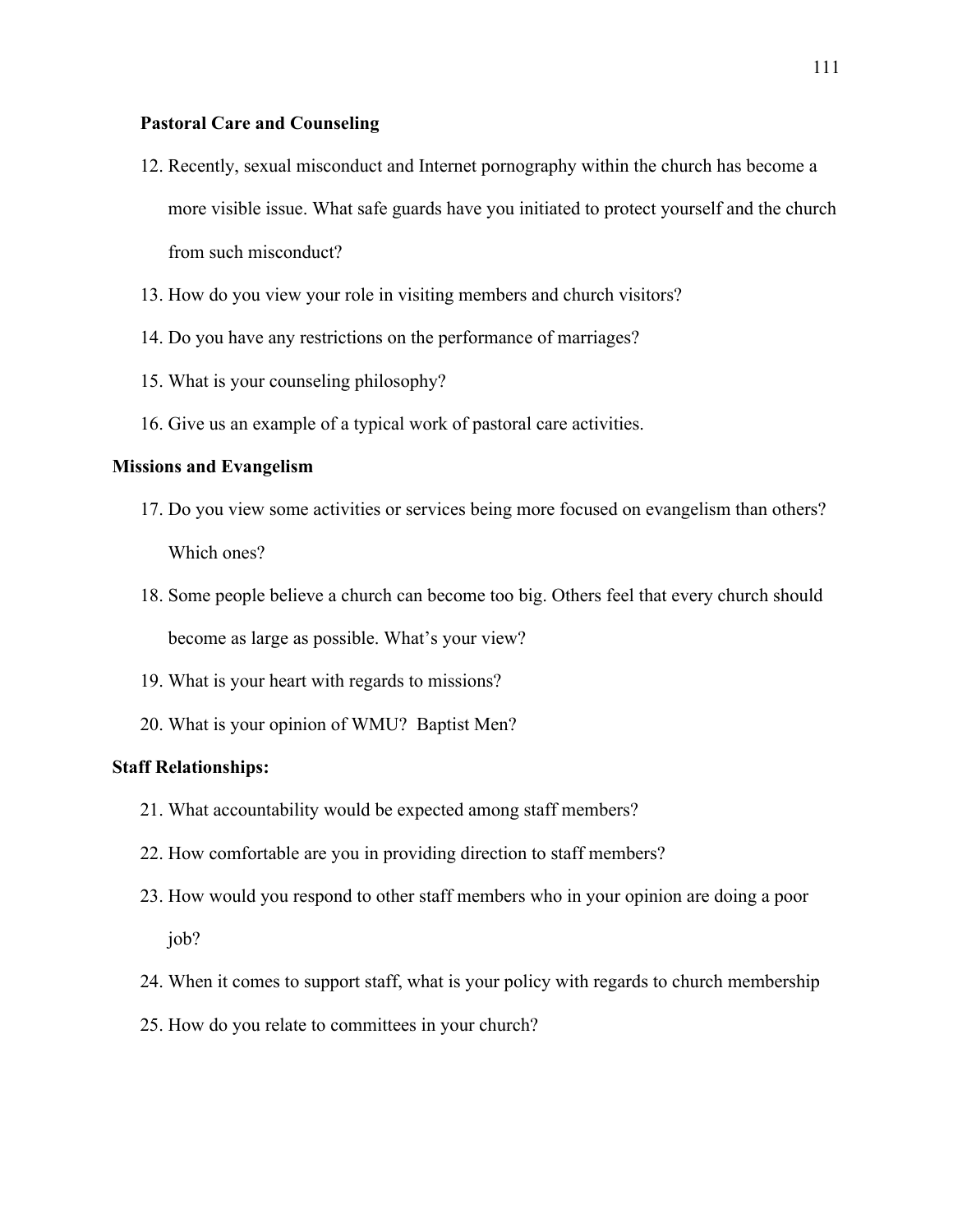## **Education**

26. What are your intentions as far as continuing your education?

## **Congregational Life**

- 27. Describe your operational strategy during the first six months at a church? How do you set goals, prioritize plans, define and evaluate success?
- 28. How have you approached the issues of finance and stewardship with your present congregation?

## **Preaching**

29. How do you select sermon topics? Would you consider yourself a topical or exegetical preacher? From what version of the Bible to you preach?

#### **Christian Education**

- 30. What is your role in Christian education?
- 31. What Bible study curriculum do you currently use for the different age groups within your church? How do you determine which to use?
- 32. What educational programs, other than Sunday School, do you emphasize?

## **Administration**

33. In what capacity do you work with committees, deacons, or church leadership and what role will they plan in overall church decisions like personnel, vision, finances and outreach?

#### **Family Life**

- 34. What things would you like the church to do to provide support to your family?
- 35. How does your wife and children feel about being part of a minister's family?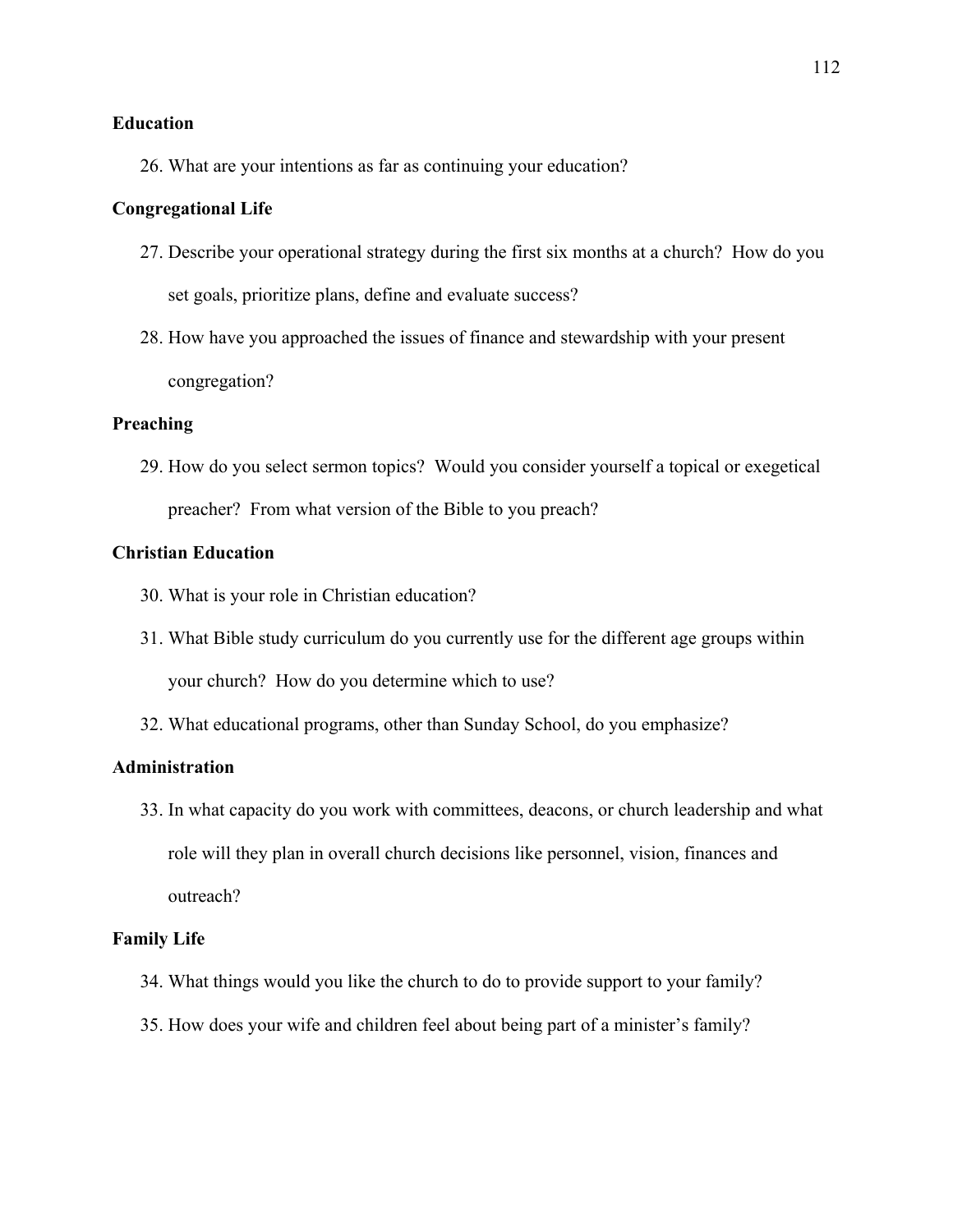#### **Personal**

- 36. What motivates you as a pastor?
- 37. How do you cope with stress?
- 38. What spiritual disciplines guide your faith?
- 39. Have you ever had a crisis of faith? If so, how did you work through it? What was learned?

## **Theological Questions**

- 1. Describe the importance of scripture.
- 2. What are your views on baptism by water?
- 3. What is the purpose of the Lord's Supper? Do you believe it should be open or closed? How often should it be practiced?
- 4. What is the relationship of the Old Testament to the new Testament
- 5. How would you explain the Trinity?
- 6. What is your view of end-time issues?
- 7. Do you believe that Jesus Chris was born of a virgin? What is the significance of your belief?
- 8. What is your interpretation of the biblical teaching on hell?
- 9. What does the Bible teach concerning spiritual gifts? Please delineate your views about prophecy and speaking in tongues?
- 10. What is your view of divorce and remarriage? How strictly will you follow this view in practice?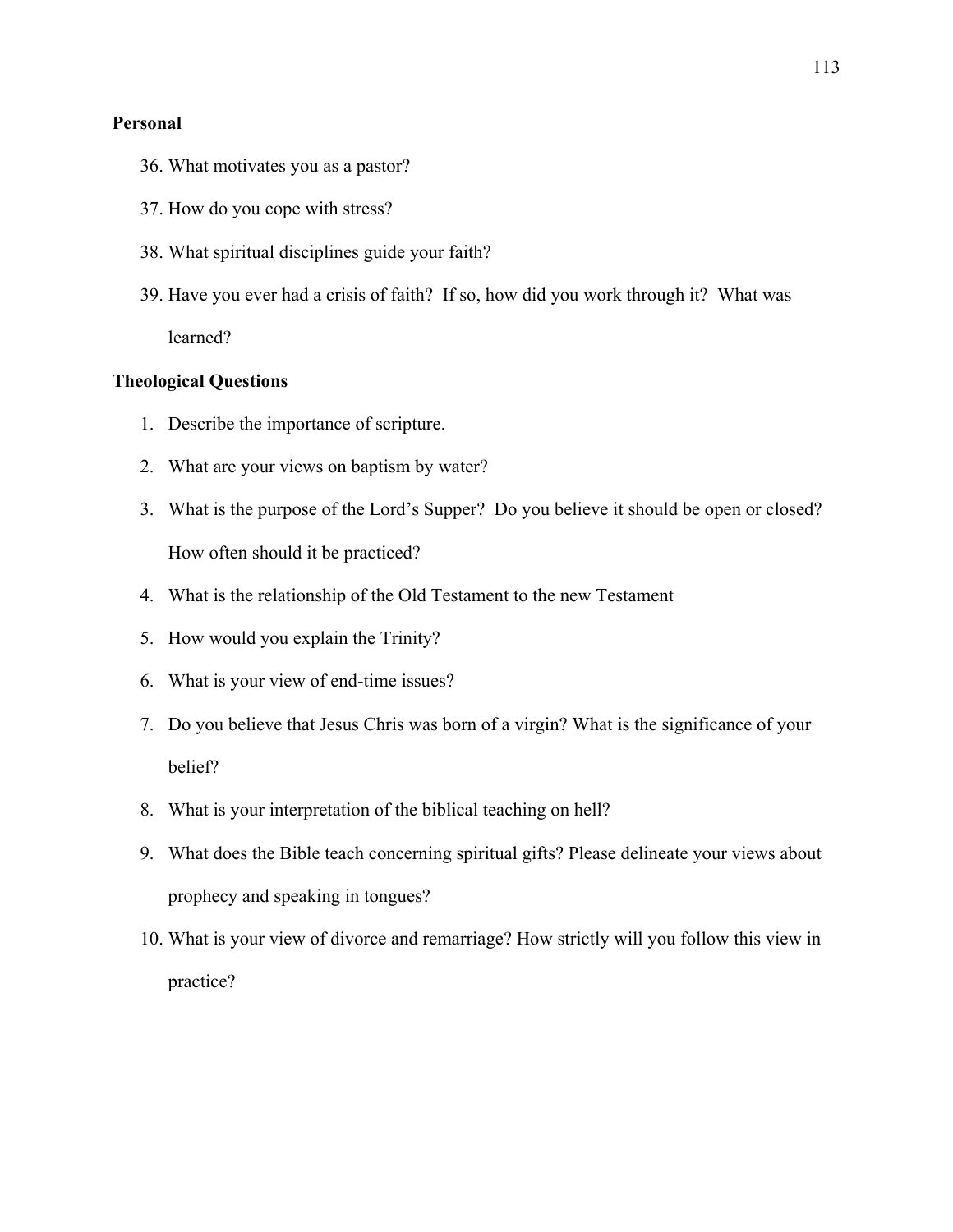- 11. Many children who appear to be converted at an early age show no evidence of knowing Christ later. How do you handle children when they come to you for counsel concerning conversion?
- 12. What is your advice to parents?
- 13. What are your views regarding raising money for various projects within the church?
- 14. What are your convictions about the local church and debt?
- 15. What does the Bible teach about how churches should make decisions?
- 16. How should a pastor and his church relate to other churches locally and to the larger Southern Baptist body? Do you feel comfortable cooperating with other denominations? Do you draw and lines?
- 17. Describe several ethical principles that guide your work.
- 18. Do you believe there should still be revival meetings? How often?

#### **Questions About Our Church**

- 1. What do you see that you like about \_\_\_\_\_\_\_\_\_\_\_\_\_\_\_\_ church?
- 2. Are there any concerns about which we have not asked which might be of a sensitive nature for you or our church?
- 3. Do you have questions about his pastoral position that have not been answered?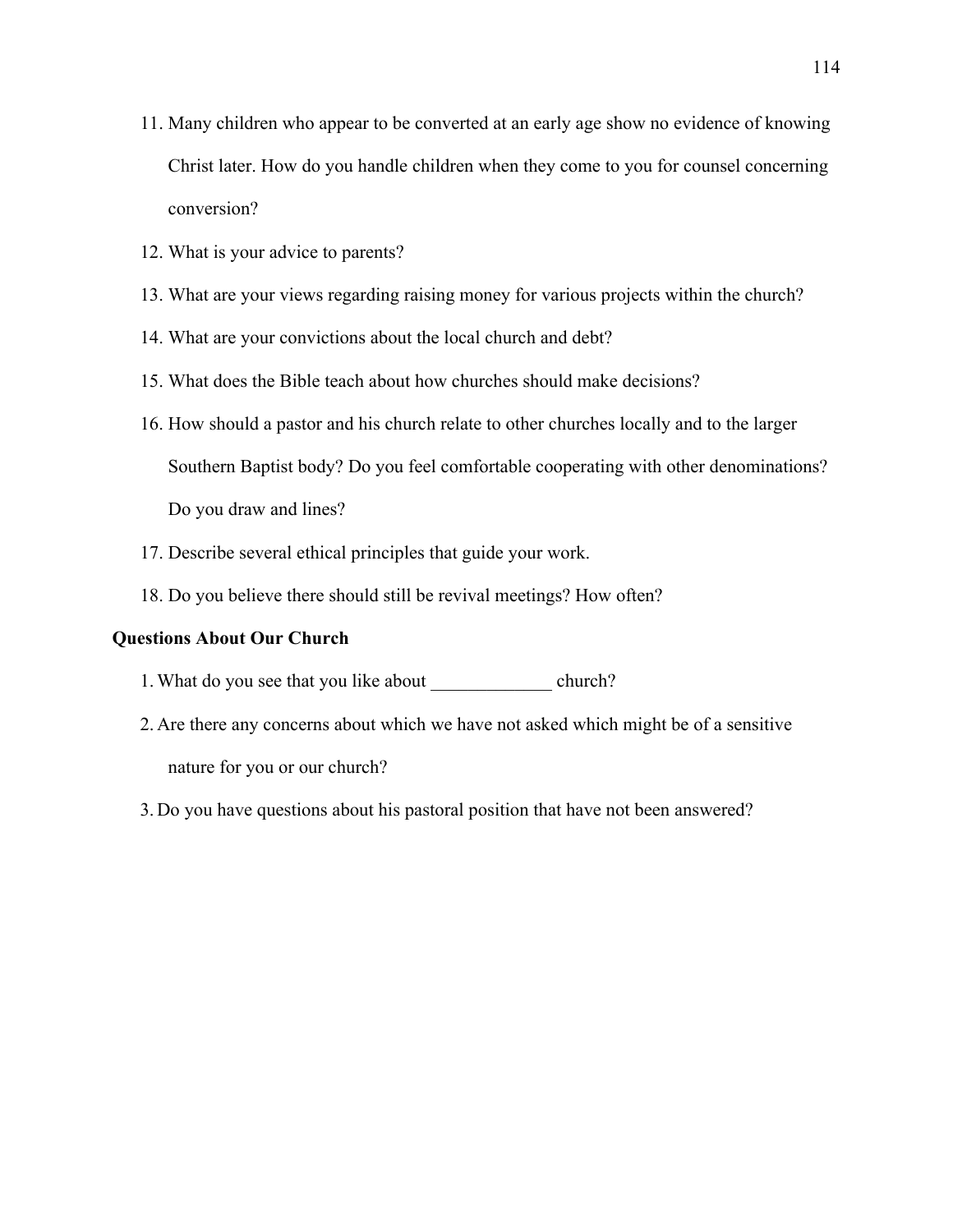#### *Appendix J*

#### *Covenant for Ministry Agreement*

#### **The Pastors Responsibility to the Church**

- 1. To proclaim the gospel with the goal of reaching persons for Christ and fostering academic, emotional, social, and spiritual growth.
- 2. To love and affirm persons and families within the fellowship without bias or prejudice.
- 3. To provide counseling to members and nonmembers, making referrals when appropriate, and keep confidential such communications.
- 4. To serve as administrator of church programs and ministries by facilitating communications and recommending appropriate ministries/programs to the appropriate persons. To comply with the church Constitution and By-Laws in making decisions.
- 5. To work with committees, organizations, and boards in the development and implementation of programs of ministry and mission. Chairpersons of committees, organizations, and boards are to have the responsibility of their offices with the counsel of the pastor as desired or needed. All committees, organizations, and boards are ultimately responsible to the church from which their authority is derived and responsibilities are defined.
- 6. To be ex officio member of all committees including the personnel committee and the deacon board. The pastor shall, as a member of said committees, offer expertise and advice but shall not be entitled to vote.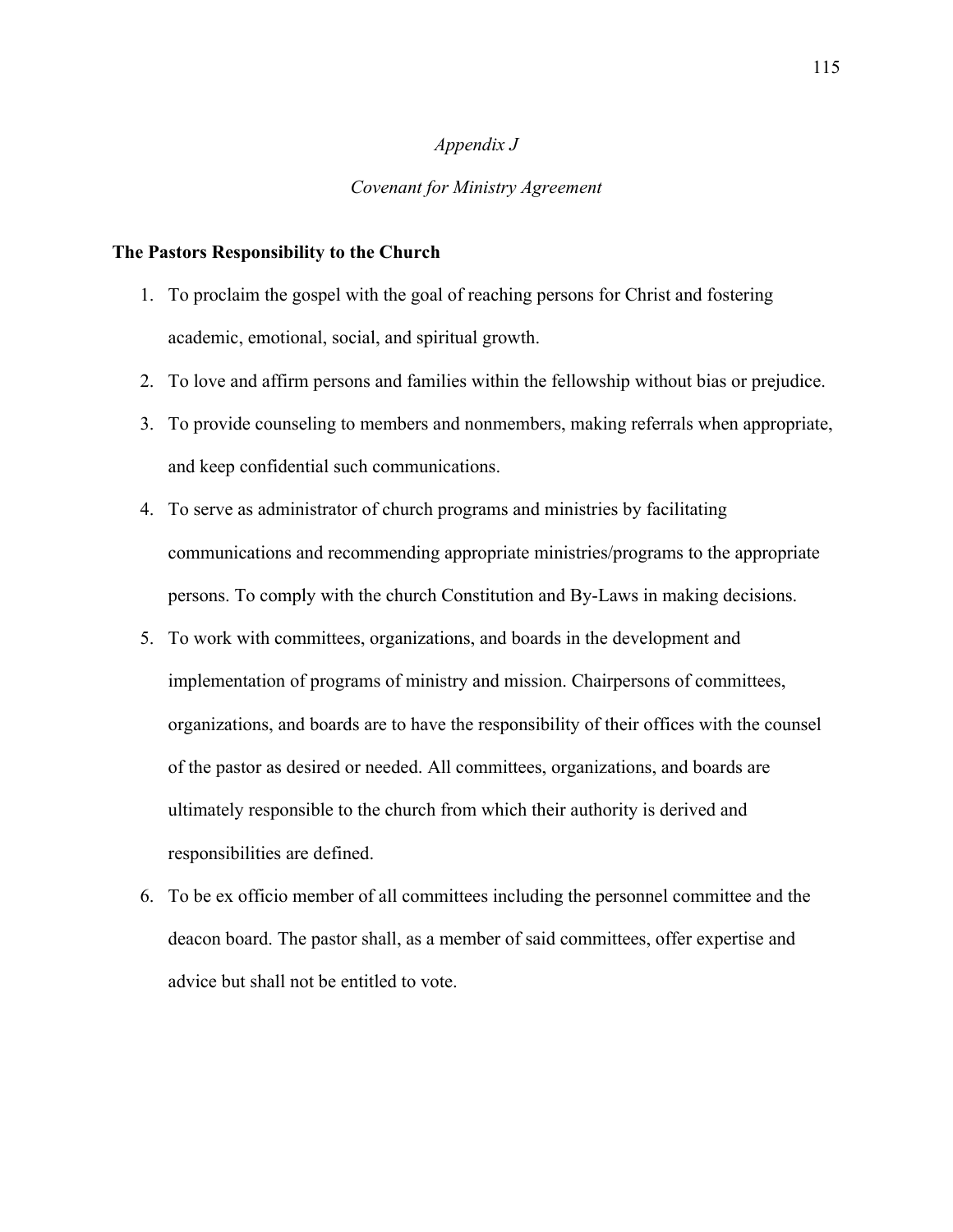- 7. To give primary oversight and direct the church office, supervising other paid church staff, overseeing that the church calendar is maintained, preparing a weekly article for the church newsletter, representing the church to visitors and other persons who might come in contact with the church, advising other church members of information they need to carry out their duties as church offices, and serving in other reasonable activities relative to the church office.
- 8. To establish and announce the pastor's church office hours. Generally seek to maintain those office hours for the benefit of al church members and the relate business of the church; in times of absence, the church secretary should be informed as to how that contact the pastor.
- 9. To visit the sick, the elderly, and the bereaved and to maintain contact with the membership as a whole.
- 10. To be an encourager to persons, programs, and ministries of the church family.
- 11. To be actively involved in the local community and supportive of the local Baptist association, the Baptist State Convention of North Carolina, the Cooperative Baptist Fellowship, the Southern Baptist Convention, and the denomination in its work and ministries.

#### **The Church's Responsibility to the Pastor**

- 1. To show sensitivity to the physical, spiritual and emotional needs of the pastor and his family.
- 2. To pray for the pastor's ministry, affirm efforts, and work with the pastor toward the end of accomplishing God's will in the church and the community.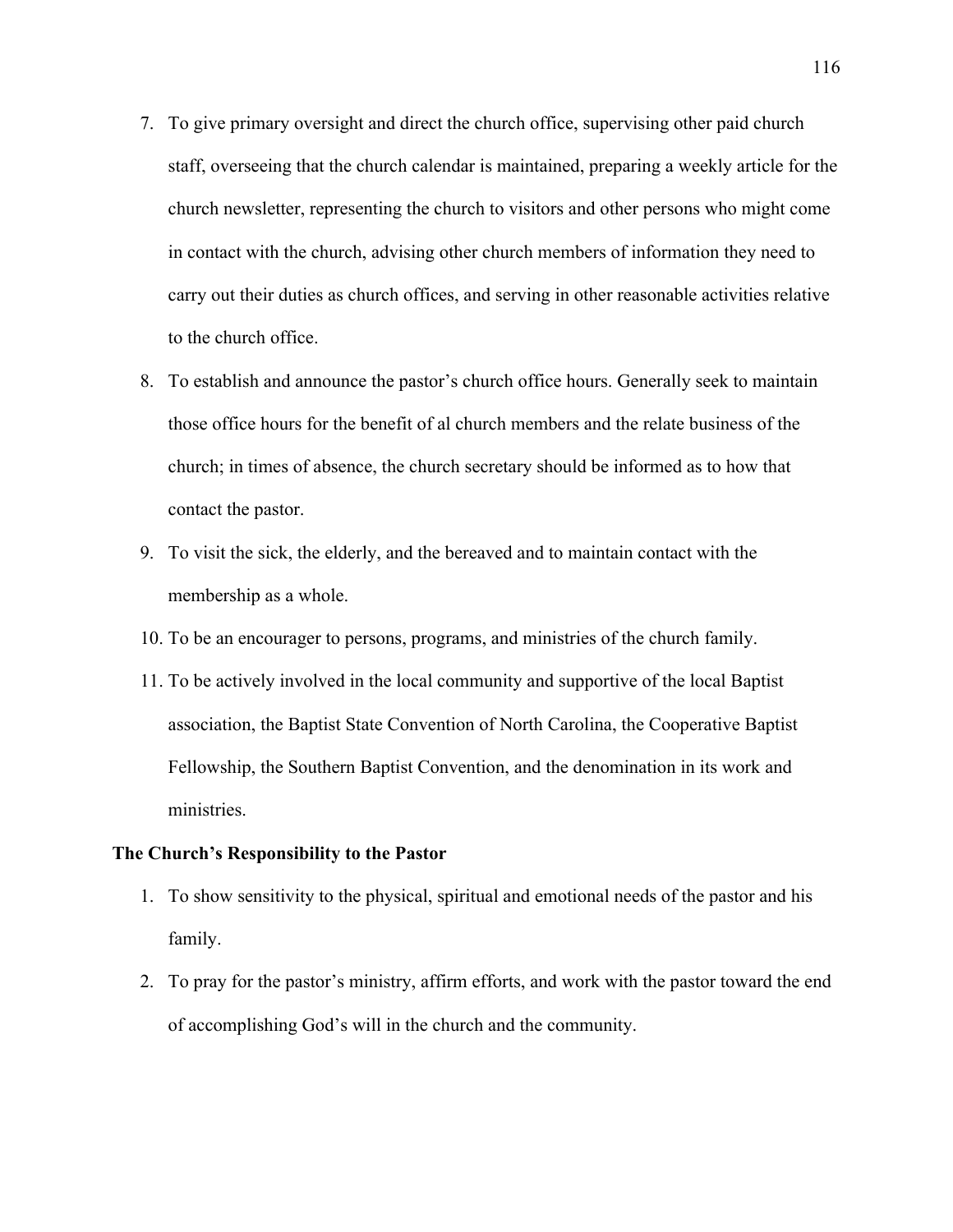- 3. To allow the pastor full responsibility for the preaching program of the church with the privilege of call on others for participation.
- 4. To allow the pastor full responsibility for the administration of the ordinances of baptism and the Lord's Supper as shared in the fellowship and to receive new members and assist in their orientation.
- 5. To support the pastor in the church's preaching ministry and to cooperate with the pastor by suggesting programs and providing groups such as the deacons, to act as ministry providers.
- 6. To acknowledge that we are all imperfect human beings seeking to server a perfect Lord.
- 7. To be willing to inform the pastor of misunderstandings so that wrongs my be righted.

## **Working Guidelines**

- 1. A call to serve as pastor will also include a signed covenant agreement that has been furnished to every church member and signed by the deacon chairman.
- 2. The church shall be responsible for insurance on contents of the pastor's study at the church and malpractice insurance as appropriate.
- 3. The church will provide the pastor with appropriate technological resources to facilitate his ministry.
- 4. The pastor selection committee will meet with the pastor quarterly for evaluation and feedback during the first year of service.
- 5. This covenant agreement shall be reviewed annually with the church personnel committee and renegotiated as necessary. The pastor and congregation must concur on any changes.